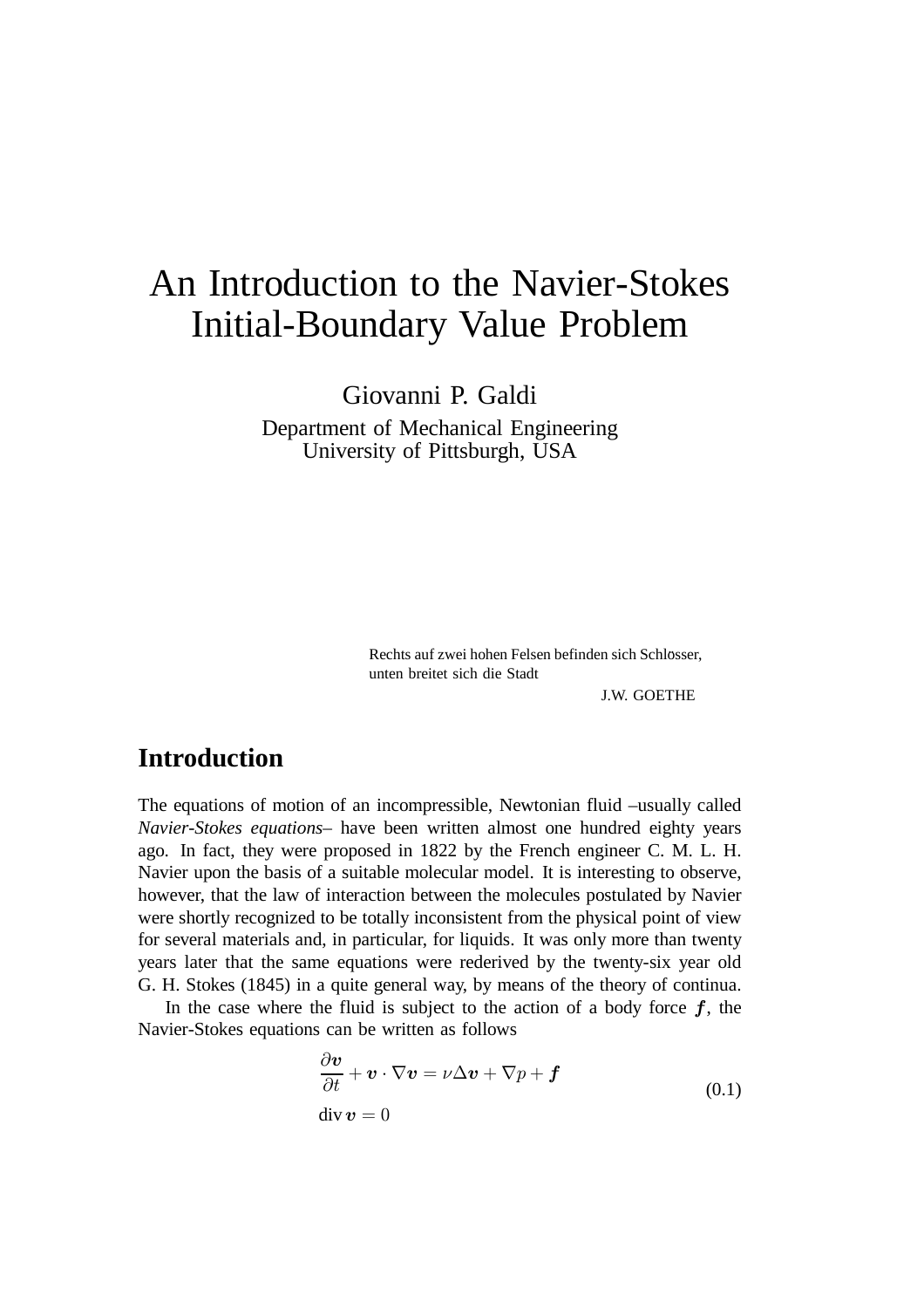where  $\mathbf{v} = \mathbf{v}(x, t)$  is the velocity field evaluated at the point  $x \in \Omega$  and at time  $t \in [0, T]$ ,  $\rho p$  is the pressure field,  $\rho$  is the constant density of the fluid, and  $\nu$  $(0, 0)$  is the coefficient of kinematical viscosity. Finally,  $\Omega$  denotes the relevant geometrical domain where the spatial variables are ranging. Therefore, it will coincide with the region of flow for three-dimensional motions (*i.e.*,  $\Omega \subset \mathbb{R}^3$ ), while it will coincide with a two-dimensional region, in case of plane flows  $(\Omega \subset \mathbb{R}^2).$ 

To the equations (0.1) we append the *initial condition*: 1

$$
\boldsymbol{v}(x,0)=\boldsymbol{v}_0,\quad x\in\Omega\tag{0.2}
$$

and the *boundary condition*

$$
\boldsymbol{v}(y,t) = 0, \quad y \in \partial \Omega, \ t > 0^2. \tag{0.3}
$$

In the case where  $\Omega$  extends to infinity, we should impose also convergence conditions on  $v(x, t)$  (and/or, possibly, on  $p(x, t)$ ) when  $|x| \to \infty$ .

Several mathematical properties for system (0.1) have been deeply investigated over the years and are still the object of profound researches. However, after more than one hundred seventy years from their formulation, the *Fundamental Problem*  $(FP)$  related to them remains still unsolved, that is:

Given the body force  $f$  and the initial distribution of velocity  $v_0$  (no matter how smooth), to determine a corresponding unique regular solution  $\bm{v}(x,t), p(x,t)$ *to*  $(0.1) - (0.3)$  *for all times*  $t > 0$ *.* 

So far, this problem is only partially solved, despite numerous efforts by mathematicians and despite being viewed as an "obvious truth" by engineers. All this adds more weight to the following profound consideration due to Sir Cyril Hinshelwood, see Lighthill (1956, p. 343)

Fluid dynamicists were divided into hydraulic engineers who observe what cannot be explained and mathematicians who explain things that cannot be observed

One of the aims of this article is to furnish an elementary presentation of some of the basic results so far known for  $(FP)$ . In Section 1, we shall discuss the main features of system (0.1) and describe the main difficulties related to

<sup>&</sup>lt;sup>1</sup>Without loss of generality, we can take 0 as initial time.

<sup>2</sup>For simplicity, we shall consider the case of homogeneous *no-slip* conditions.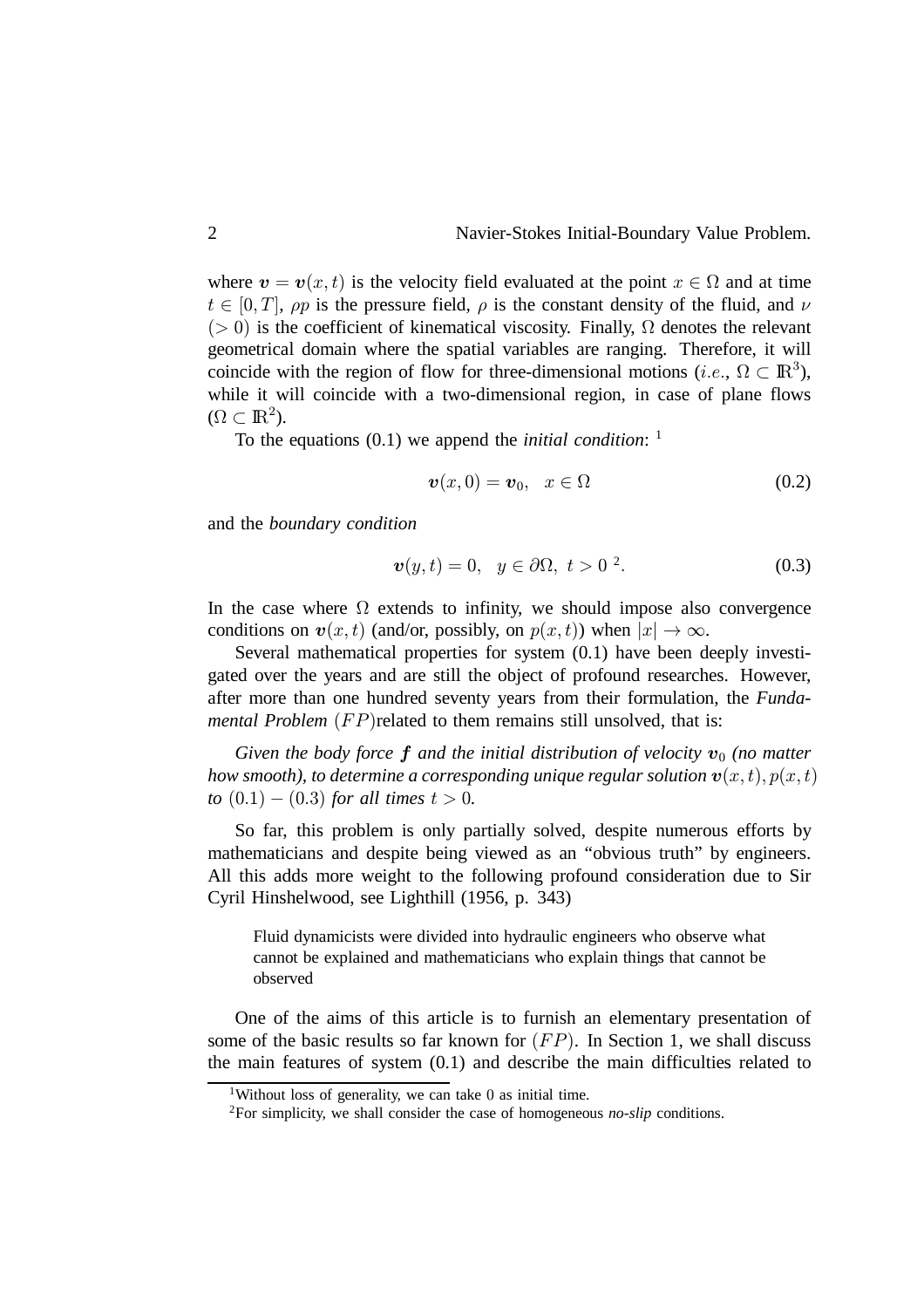### 1. Some Considerations on the Structure of the Navier-Stokes Equations. 3

it. Successively, following the classical methods of Leray (1934a, 1934b) and Hopf (1951/1952), we introduce the definition of *weak solution* to (0.1)-(0.3) and study some of the related properties (Section 2). These solutions play a major role in the mathematical theory of Navier-Stokes equations, in that they are the only solutions, so far known, which exist for *all times* and *without restrictions on the size of the data*. In Section 3 we shall show the existence of a *weak solution* for all times  $t > 0$ . Uniqueness and regularity of Leray-Hopf solutions will be presented in Sections 4 and 5, respectively. Due to the particular form of the nonlinearity involved in the Navier-Stokes equations, this study will naturally lead to the functional class  $L^{s,r} \equiv L^r(0,T; L^s(\Omega))$ ,  $n/s + 2/r = 1$ ,  $s > n$ , <sup>3</sup> such that any weak solution belonging to  $L^{s,r}$  is unique and regular. In view of this result, we shall see that every weak solution in dimension two is unique within its class, and that it possesses as much space-time regularity as allowed by the data. Since it is not known if a weak solution in dimension three is in  $L^{s,r}$ , it is not known if these properties continue to hold for threedimensional flows. However, "partial regularity" results are available. To show some of these latter, we begin to prove the existence of more regular solutions in Sections 6. This existence theory will lead to the celebrated "theoreme de structure" of Leray, which, roughly speaking, states that every weak solution is regular in space and time, with the possible exception of a set of times  $I$ of zero 1/2-dimensional Hausdorff measure. Moreover, defining a finite time  $t_1 \in I$  an *epoch of irregularity* for a weak solution  $v$ , if  $v$  is regular in a leftneighborhood of  $t_1$  but it can not be extended to a regular solution after  $t_1$ , we shall give blow-up estimates for the Dirichlet norm of  $v$  at any (possible) epoch of irregularity. In view of the relevance of the functional class  $L^{s,r}$ , in Section 7 we will investigate the existence of weak solutions in such a class. Specifically, we shall prove the existence of weak solutions in  $L^{s,r}$ , at least for small times, provided the initial data are given in Lebesgue spaces  $L<sup>q</sup>$ , for a suitable q. To avoid technical difficulties, this study will be performed for the case  $\Omega = \mathbb{R}^n$ (Cauchy problem). As a consequence of these results, we shall enlarge the class of uniqueness of weak solutions, to include the case  $s = n$ . In addition, we shall give partial regularity results of a weak solution belonging to  $L^{n,\infty}$ . The important question of whether a weak solution in  $L^{n,\infty}$  is regular, is left open.

 $3n$  denotes the space dimension.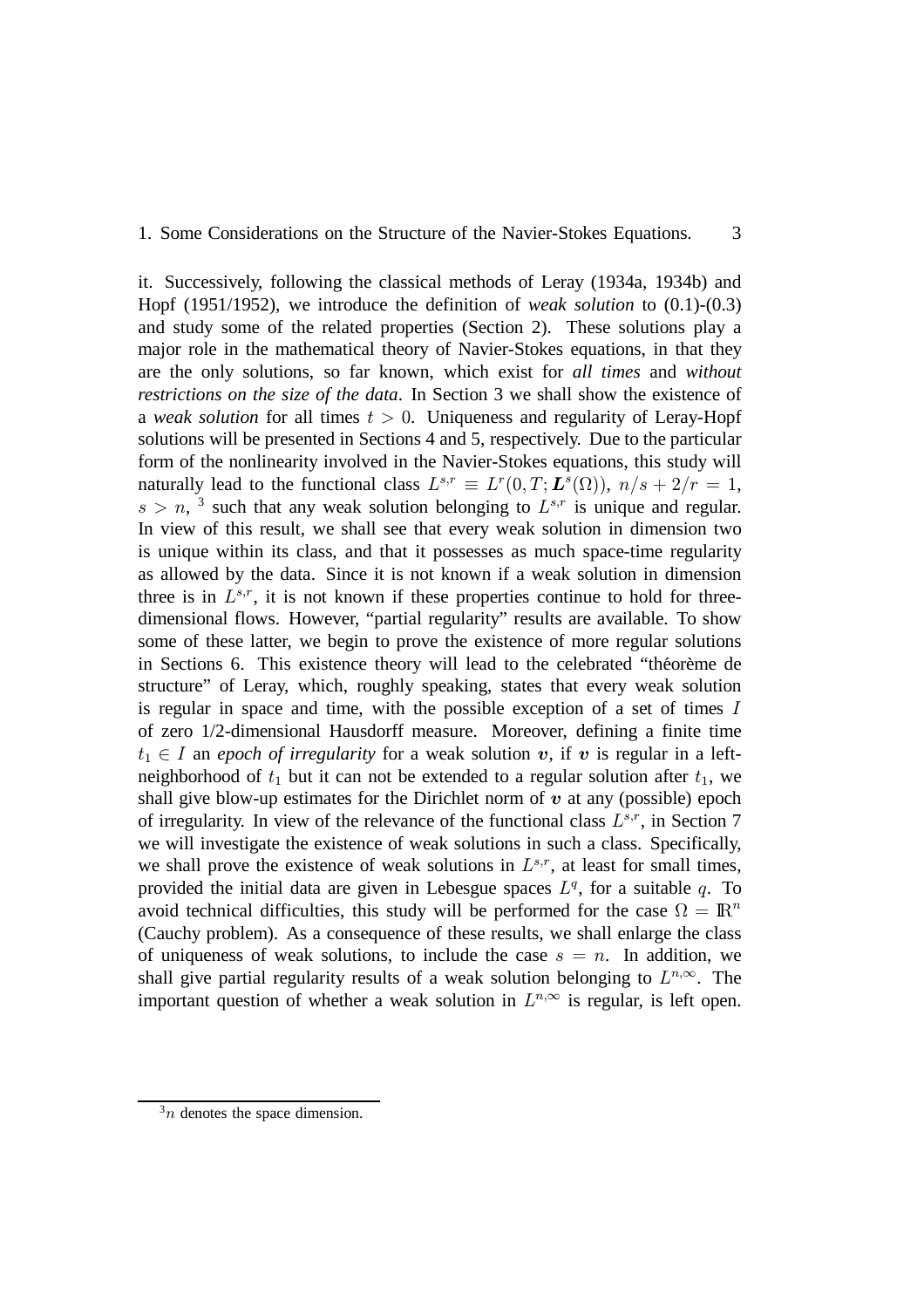# **1 Some Considerations on the Structure of the Navier-Stokes Equations.**

Before getting involved with weak solutions a la Leray-Hopf and with their ` regularity, we wish to emphasize the main mathematical difficulties relating to  $(FP)$ . First of all, we should notice that the unknowns  $v, p$  do not appear in (0.1) in a "symmetric way". In other words, the equation of conservation of mass is *not* of the following form

$$
\frac{\partial p}{\partial t} = G(p, \boldsymbol{v}).
$$

This is due to the fact that, from the mechanical point of view, the pressure plays the role of *reaction force* (Lagrange multiplier) associated with the isochoricity constraint div  $v = 0$ . In these regards, it is worth noticing that, in a perfect analogy with problems of motion of constrained rigid bodies, the pressure field must be generally deduced in terms of the velocity field, once this latter has been determined. In particular, we recall that the field  $p(x, t)$  can be formally obtained –by operating with "div" on both sides of  $(0.1<sub>1</sub>)$  – as a solution of the following Neumann problem

$$
\Delta p = \text{div} (\boldsymbol{v} \cdot \nabla \boldsymbol{v} - \boldsymbol{f}) \text{ in } \Omega
$$
  
\n
$$
\frac{\partial p}{\partial n} = -(\nu \Delta \boldsymbol{v} + \boldsymbol{f}) \cdot \boldsymbol{n} \text{ at } \partial \Omega
$$
\n(1.1)

where *n* denotes the unit outer normal to  $\partial\Omega$ <sup>4</sup>.

Because of the mentioned lack of "symmetry" in  $v e p$ , the system (0.1) does not fall in any of the classical categories of equations, even though, in a sense, it could be considered close to a quasi-linear parabolic system. Nevertheless, the basic difficulty related to problem  $(0.1)$ – $(0.3)$  does not arise from the lack of such a symmetry but, rather, from the *coupled* effect of the *lack* of symmetry and of the *presence* of the nonlinear term. In fact, the  $(FP)$  formulated for any of the following systems

$$
\frac{\partial \mathbf{v}}{\partial t} = \nu \Delta \mathbf{v} + \nabla p + \mathbf{f}
$$
  
div  $\mathbf{v} = 0$  (0.1')

<sup>&</sup>lt;sup>4</sup>From this it is clear that to prescribe the values of the pressure at the bounding walls or at the initial time *independently* of  $v$ , could be incompatible with  $(1.1)$  and, therefore, could render the problem ill-posed.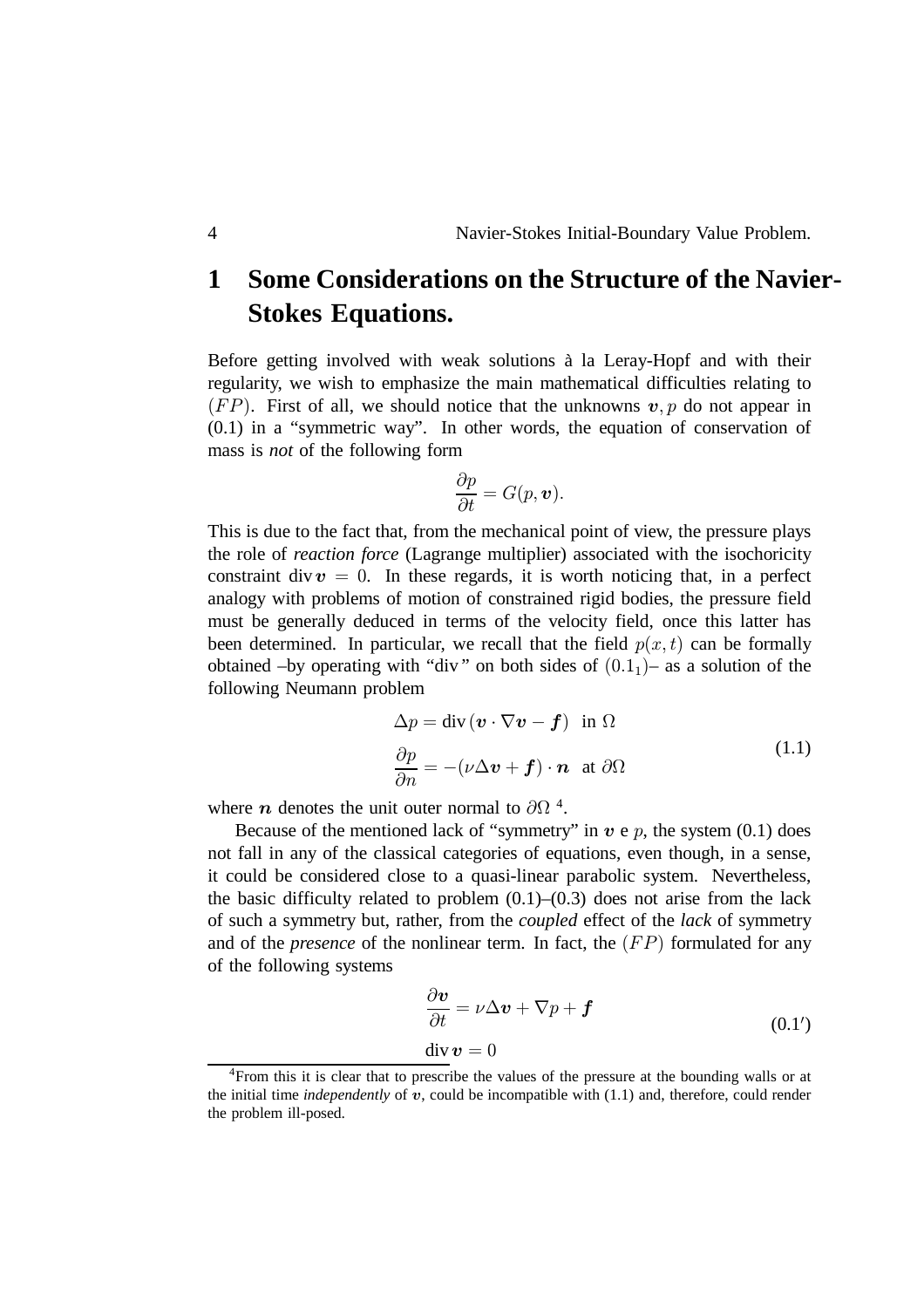$$
\frac{\partial \mathbf{v}}{\partial t} + \mathbf{v} \cdot \nabla \mathbf{v} = \nu \Delta \mathbf{v} + \mathbf{f}
$$
 (0.1")

obtained from  $(0.1)$  by disregarding either the nonlinear term  $[(0.1')]$  or the isochoricity condition  $[(0.1'')]$  can be completely solved. While for  $(0.1')$  this solvability will be clear when we shall consider the solvability of  $(FP)$  for (0.1), the solvability of  $(0.1'')$  is a consequence of an interesting *a priori* estimate discovered by Kiselev and Ladyzhenskaya (1957) and based on a maximum principle that we would like to mention here. Setting

$$
\boldsymbol{u}(x,t)=\boldsymbol{v}(x,t)e^{-\alpha t}\;\;\alpha>0
$$

from  $(0.1<sup>u</sup>)$  we obtain

$$
\frac{1}{2}\frac{\partial \boldsymbol{u}^2}{\partial t} + \frac{1}{2}\boldsymbol{v} \cdot \nabla \boldsymbol{u}^2 + \alpha \boldsymbol{u}^2 = \nu \Delta \boldsymbol{u} \cdot \boldsymbol{u} + \boldsymbol{f} \cdot \boldsymbol{u} e^{-\alpha t}.
$$
 (1.2)

Consider a point  $P = (\tilde{x}, \tilde{t})$  of the cylinder  $\overline{\Omega} \times [0, T]$  where  $u^2$  assumes its maximum. If such a point lies either on the bottom face of the cylinder  $(i.e.,$  at  $\tilde{t} = 0$ ) or on its lateral surface (*i.e.*, at  $\tilde{x} \in \partial \Omega$ ) we have

$$
\max_{x,t} \mathbf{u}^2(x,t) \leq \mathbf{u}^2(\widetilde{x},0) \leq \max_x \mathbf{v}_0^2(x). \tag{1.3}
$$

If, on the contrary,  $P$  is an interior point of the cylinder or lies on its top face we find

$$
\frac{\partial \boldsymbol{u}^2}{\partial t} \geq 0, \quad \nabla \boldsymbol{u}^2 = 0,
$$
\n
$$
-\boldsymbol{u} \cdot \Delta \boldsymbol{u} = |\nabla \boldsymbol{u}|^2 - \frac{1}{2} \Delta \boldsymbol{u}^2 \geq 0
$$
\n
$$
\left.\begin{matrix}\text{evaluated at} & (\tilde{x}, \tilde{t}) = P.\end{matrix}\right\}
$$

Therefore, from (1.2) we deduce

$$
\alpha \mathbf{u}^2(\tilde{x}, \tilde{t}) \le \mathbf{f}(\tilde{x}, \tilde{t}) \cdot \mathbf{u}(\tilde{x}, \tilde{t}) e^{-\alpha \tilde{t}}.
$$
 (1.4)

As a consequence, from (1.3), (1.4) we prove the following *a priori* estimate holding for all (sufficiently regular) solutions to system  $(0.1)$ "

$$
|\boldsymbol{v}(x,t)| \leq e^{\alpha t} \left\{ \frac{1}{\alpha} \max_{x,t} [e^{-\alpha t} |\boldsymbol{f}(x,t)|] + \max_x |\boldsymbol{v}_0(x)|^2 \right\}.
$$
 (1.5)

Notice that (1.5) is *independent* of the spatial dimension. Unfortunately, nothing similar to  $(1.5)$  is so far known for system  $(0.1)$  in dimension 3. Nevertheless, as we shall show later on, in dimension 2 the global  $(i.e.,$  for all times) estimates that we are able to derive will suffice to ensure the existence and uniqueness of a regular solution for (0.1).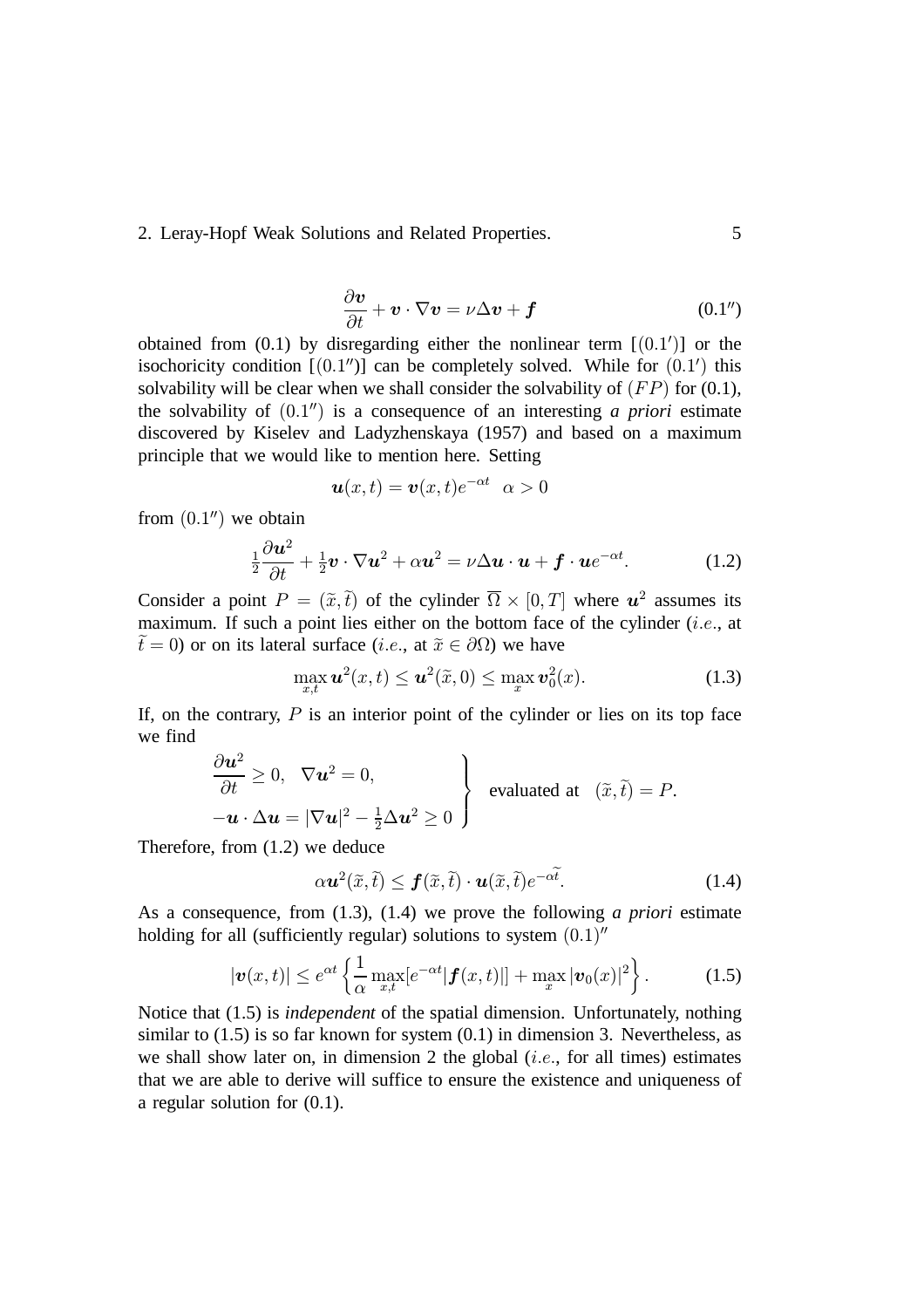We shall begin by giving the definition of weak solution in the sense of Leray-Hopf. To this end, we need to introduce some notation. By  $L^q(\Omega)$  and  $W^{m,q}(\Omega)$ ,  $1 \le q \le \infty$ ,  $m = 0, 1, \ldots$ , we denote the usual Lebesgue and Sobolev spaces, respectively. The norm in  $W^{m,q}$  is indicated by  $\|\cdot\|_{m,q}$ . For  $m = 0$ , it is  $W^{0,q} \equiv L^q$  and we set  $\|\cdot\|_{0,q} \equiv \|\cdot\|_q$ . Whenever we need to specify the domain D on which these norms are evaluated, we shall write  $\|\cdot\|_{m,q,D}$ . We denote by  $W_0^{m,q}$  $t_0^{m,q}(\Omega)$  the completion in the norm  $\|\cdot\|_{m,q,\Omega}$  of the space  $C_0^{\infty}(\Omega)$ constituted by all infinitely differentiable functions with compact support in  $\Omega$ . The dual space of  $W_0^{m,q}$  will be denoted by  $W^{-m,q'}$ .

Let  $5$ 

$$
\mathcal{D}(\Omega) = \{ \psi \in \mathbf{C}_0^{\infty}(\Omega) : \text{ div } \psi = 0 \text{ in } \Omega \}.
$$

We define  $H_q = H_q(\Omega)$  as the completion of  $\mathcal{D}(\Omega)$  in the Lebesgue space  $L^q(\Omega)$ . Moreover, we denote by  $H_q^1(\Omega)$  the completion of  $\mathcal{D}(\Omega)$  in the Sobolev space  $W^{1,q}(\Omega)$ . For  $q = 2$ , we shall simply write H and  $H^1$ , respectively. It is well known, see Galdi (1994, Chapter III), that if  $\Omega$  has a bounded boundary which is locally lipschitzian, or if  $\Omega$  is a half-space, the following characterizations for  $H_q$  and  $H_q^1$  hold, for  $1 < q < \infty$ :

$$
H_q(\Omega) = \{ \mathbf{u} \in \mathbf{L}^q(\Omega) : \text{ div } \mathbf{u} = 0, \ \mathbf{u} \cdot \mathbf{n}|_{\partial \Omega} = 0 \}
$$
  

$$
H_q^1(\Omega) = \left\{ \mathbf{u} \in \mathbf{W}^{1,q}(\Omega) : \text{ div } \mathbf{u} = 0, \ \mathbf{u}|_{\partial \Omega} = 0 \right\}
$$

where the values at the boundary have to be understood in the trace sense. Furthermore, if  $\Omega$  is of class  $C^1$ , the following *Helmholtz-Weyl decomposition* holds

$$
L^{q}(\Omega) = H_{q}(\Omega) \oplus G_{q}(\Omega)
$$
 (2.1)

where

$$
G_q(\Omega) = \{ \mathbf{u} \in \mathbf{L}^q(\Omega) : \ \mathbf{u} = \nabla p, \text{ for some } p \in L^1_{loc}(\Omega) \text{ with } \nabla p \in \mathbf{L}^q(\Omega) \}
$$

(we set  $G = G_2$ ). The projection of  $L^q$  onto  $H_q$  is denoted by  $P_q \ (\equiv P)$ , for  $q = 2$ ). In the case  $q = 2$ , H and G are orthogonal subspaces of  $\mathbb{L}^2$ , and (2.1) holds for any open set  $\Omega$ .

<sup>&</sup>lt;sup>5</sup>If X is a space of scalar functions, we denote by **X** the space constituted by vector or tensor valued functions having components in  $X$ .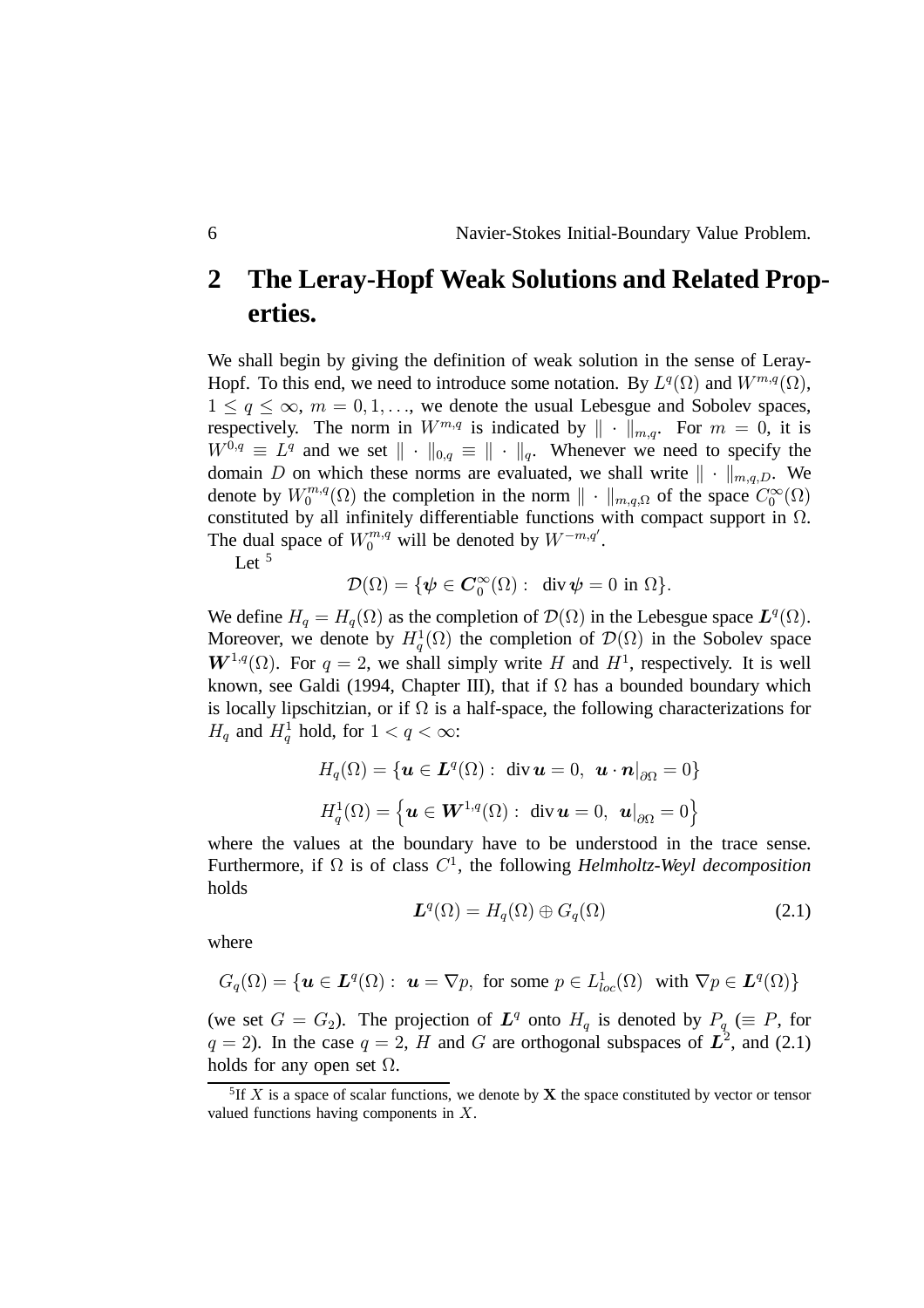For  $T \in (0, \infty]$  we set  $\Omega_T = \Omega \times [0, T)$  and define

$$
\mathcal{D}_T = \{ \boldsymbol{\varphi} \in \boldsymbol{C}_0^\infty(\Omega_T) : \operatorname{div} \boldsymbol{\varphi}(x,t) = 0 \text{ in } \Omega_T \}
$$

Notice that for  $\varphi \in \mathcal{D}_T$ ,  $\varphi(x,0)$  need not be zero. For  $a, b$  vector functions in  $\Omega$  we put

$$
(\boldsymbol{a},\boldsymbol{b}) \equiv \int_{\Omega} \boldsymbol{a} \cdot \boldsymbol{b}, \quad \|\boldsymbol{a}\|_{2} = (\boldsymbol{a}, \boldsymbol{a})^{1/2}
$$

$$
(\nabla \boldsymbol{a}, \nabla \boldsymbol{b}) \equiv \sum_{i,j=1}^{n} \int_{\Omega} \frac{\partial a_{i}}{\partial x_{j}} \frac{\partial b_{i}}{\partial x_{j}}, \quad \|\nabla \boldsymbol{a}\|_{2} = (\nabla \boldsymbol{a}, \nabla \boldsymbol{a})^{1/2}.
$$

If we need to specify the domain  $D$  on which these quantities are evaluated, we shall write

$$
(\cdot,\cdot)_D,\ \ \|\cdot\|_{2,D}.
$$

Moreover, for a given Banach space X, with associated norm  $\| \cdot \|_X$ , and a real interval  $(a, b)$ , we denote by  $L^q(a, b; X)$  the linear space of (equivalence classes of) functions  $f : (a, b) \to X$  such that the functional

$$
||f||_{L^q(a,b;X)} \equiv \left\{ \begin{array}{ll} \left(\int_a^b ||f(t)||_X^q dt\right)^{1/q} & \text{if } 1 \le q < \infty\\ \underset{t \in (a,b)}{\text{ess sup }} ||f(t)||_X & \text{if } q = \infty \end{array} \right.
$$

is finite. It is known that this functional defines a norm with respect to which  $L^q(a, b; X)$  becomes a Banach space (Hille and Phillips 1957, Chapter III). Likewise, for r a non-negative integer and I a real interval, we denote by  $C^r(I;X)$ the class of continuous functions from  $I$  to  $X$ , which are differentiable in  $I$  up to the order r included. Finally, if I is open or semi-open, by  $BC(I; X)$ , we denote the subspace of  $C(I;X)$  such that  $\sup_{t \in I} ||u(t)||_X < \infty$ . Depending on X,  $t \in \overline{I}$ these spaces might share several properties with the "usual" Lebesgue spaces  $L^q(a, b)$  and spaces  $C^r(I)$ , and we refer to the monograph of Hille and Phillips for further information.

Assume now  $\mathbf{v}(x,t)$ ,  $p(x,t)$  is a classical solution to (0.1)-(0.3). <sup>6</sup> Then,

<sup>&</sup>lt;sup>6</sup>For instance,  $\boldsymbol{v}$  is one time differentiable in  $t$  and twice differentiable in  $x$ , while  $p$  is one time differentiable in  $x$ . Moreover,  $v$  assumes continuously the initial and boundary data.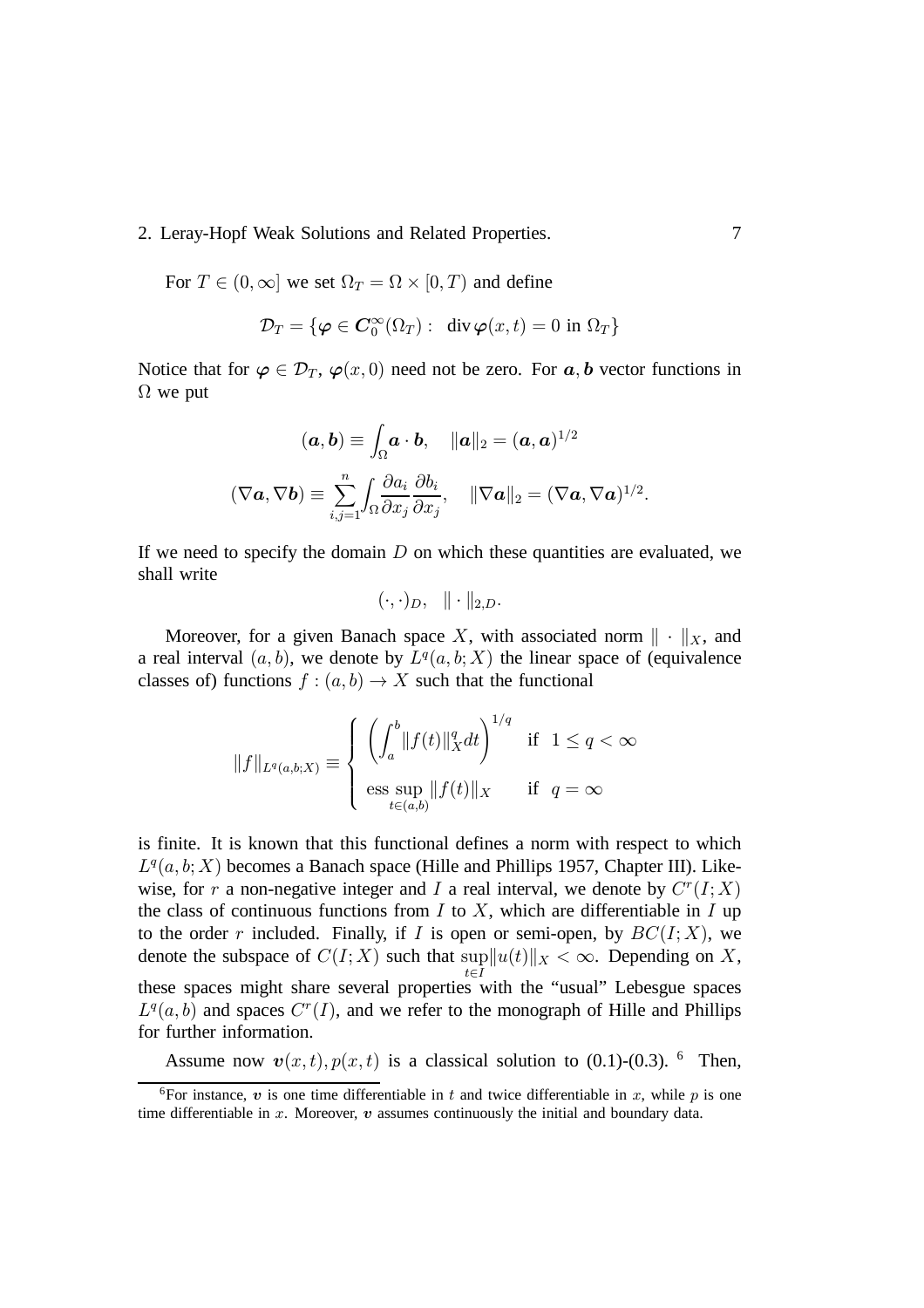multiplying  $(0.1)_1$  by  $\varphi \in \mathcal{D}_T$  and integrating over  $\Omega_{\infty}$  we find

$$
\int_0^\infty \left\{ \left( \mathbf{v}, \frac{\partial \varphi}{\partial t} \right) - \nu (\nabla \mathbf{v}, \nabla \varphi) - (\mathbf{v} \cdot \nabla \mathbf{v}, \varphi) \right\} dt
$$
  
= 
$$
- \int_0^\infty (\mathbf{f}, \varphi) dt - (\mathbf{v}_0, \varphi(0)),
$$
  
for all  $\varphi \in \mathcal{D}_T.$  (2.2)

Conversely, if  $v(x, t)$  is a vector field satisfying (2.2), and having enough smoothness as to allow for integration by parts over  $\Omega_{\infty}$  in some sense,  $\overline{7}$  we easily obtain

$$
\int_0^\infty \left(\frac{\partial \boldsymbol{v}}{\partial t} + \boldsymbol{v} \cdot \nabla \boldsymbol{v} - \nu \Delta \boldsymbol{v} - \boldsymbol{f}, h(t) \boldsymbol{\psi}\right) dt = 0
$$

for all  $h \in C_0^{\infty}((0,T))$  and  $\psi \in \mathcal{D}(\Omega)$ . Therefore, for every such  $\psi$ 

$$
\left(\frac{\partial \boldsymbol{v}}{\partial t} + \boldsymbol{v} \cdot \nabla \boldsymbol{v} - \nu \Delta \boldsymbol{v} - \boldsymbol{f}, \boldsymbol{\psi}\right) = 0,
$$

and by a well known result of Hopf (1950/1951), see Galdi (1994, Lemma III.1.1), we conclude the validity of (0.1) for some pressure field  $p(x, t)$ . However, it is clear that if  $v(x,t)$  is a solenoidal vector field that satisfies (2.2) but is *not* sufficiently differentiable, we can *not* go from  $(2.2)$  to  $(0.1)<sub>1</sub>$  and it is precisely in this sense that (2.2) has to be considered as the *weak formulation* of  $(0.1)_1$ .

**Remark 2.1** It is simple to give examples of solenoidal vector fields which satisfy (2.2) but which do not have enough smoothness as to verify  $(0.1)<sub>1</sub>$ , no matter how smooth  $f$  and  $v_0$  are. Take, for instance

$$
\overline{\boldsymbol{v}}(x,t) = a(t)\nabla\sigma(x), \quad \Delta\sigma = 0 \text{ in } \Omega \tag{2.3}
$$

where  $a(t)$  has no more regularity than the local integrability in  $(0, T)$  with  $a(0)$ finite. Since

$$
\overline{\boldsymbol{v}}\cdot\nabla\overline{\boldsymbol{v}}=\tfrac{1}{2}\nabla(\nabla\sigma)^2
$$

and div  $\bar{v} = 0$ , we deduce that  $\bar{v}(x, t)$  is a non-smooth solenoidal vector field satisfying (2.2) with  $\mathbf{f} = 0$  and  $\mathbf{v}_0 = a(0) \nabla \psi$ . Notice that, since  $\sigma$  is harmonic,  $v_0$  is analytic.

<sup>7</sup>For instance, in the sense of generalized differentiation.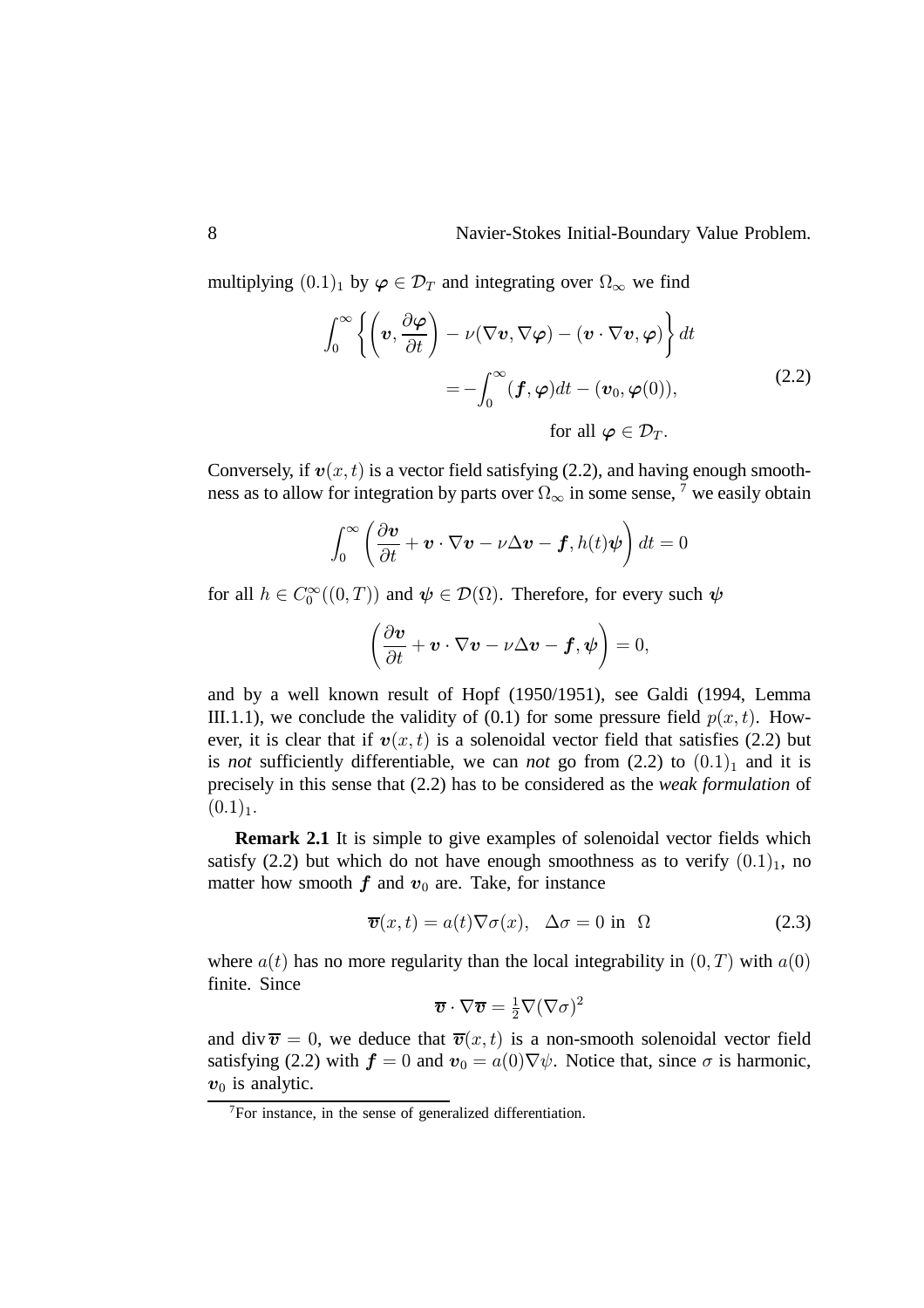We wish to give a generalized meaning to the solenoidality condition  $(0.1)$ <sub>2</sub> and to the boundary condition (0.4). This will be accomplished, for instance, if we require that, for almost all times  $t \in [0, T]$ ,  $v(\cdot, t)$  belongs to  $H^1(\Omega)$ . Moreover, to ensure that all integrals in (2.2) are meaningful, we may require  $\bm{v} \in L^2(0,T; H^1).$ 

These considerations then lead to the following definition of weak solution, due to Leray (1934a, 1934b) and Hopf (1951/1952).

**Definition 2.1** Let  $v_0 \in H(\Omega)$ ,  $f \in L^2(\Omega_T)$ . A measurable function  $v$ :  $\Omega_T \to \mathbb{R}^n$ ,  $n = 2, 3, 8$  is said a *weak solution* of the problem (0.1)-(0.4) in  $\Omega_T$ if

- a)  $\mathbf{v} \in V_T \equiv L^2(0, T; H^1) \cap L^{\infty}(0, T; H);$
- b)  $\boldsymbol{v}$  verifies (2.2).

If  $f \in L^2(\Omega_T)$  for all  $T > 0$ , v will be called a *global weak solution* if it is a weak solution in  $\Omega_T$  for all  $T > 0$ .

**Remark 2.2** In a) we have included the condition that  $v \in L^{\infty}(0, T; H)$ which, *a priori*, does not seem to be strictly necessary. However, on one hand, this condition ensures that the kinetic energy of a weak solution is essentially bounded in the time interval  $[0, T]$ , and this is a natural request from the physical point of view. On the other hand, excluding such a condition would result in a definition of weak solution too poor to allow for the development of any further relevant property. And last, but not least, we shall prove that the class of weak solutions is not empty, see Theorem 3.1.

**Remark 2.3** Definition 2.1 is apparently silent about the pressure field. Later on (Theorem 2.1) we shall see that to every weak solution we can always associate a corresponding pressure field.

Our next objective is to collect a certain number of properties of weak solutions which will eventually lead, among other things, to a definition equivalent to Definition 1.1. The following result is due to Hopf (1951/1952, Satz 2.1); see also Prodi (1959, Lemma 1) and Serrin (1963, Theorem 4).

**Lemma 2.1** Let  $v$  be a weak solution in  $\Omega_T$ . Then  $v$  can be redefined on a set of zero Lebesgue measure in such a way that  $\mathbf{v}(t) \in \mathbf{L}^2(\Omega)$  for all  $t \in [0, T)$ 

<sup>&</sup>lt;sup>8</sup>Of course, the definition of weak solution can be given for any spatial dimension  $n \geq 2$ , but we shall be mainly interested in the physical interesting cases of two and three dimensions.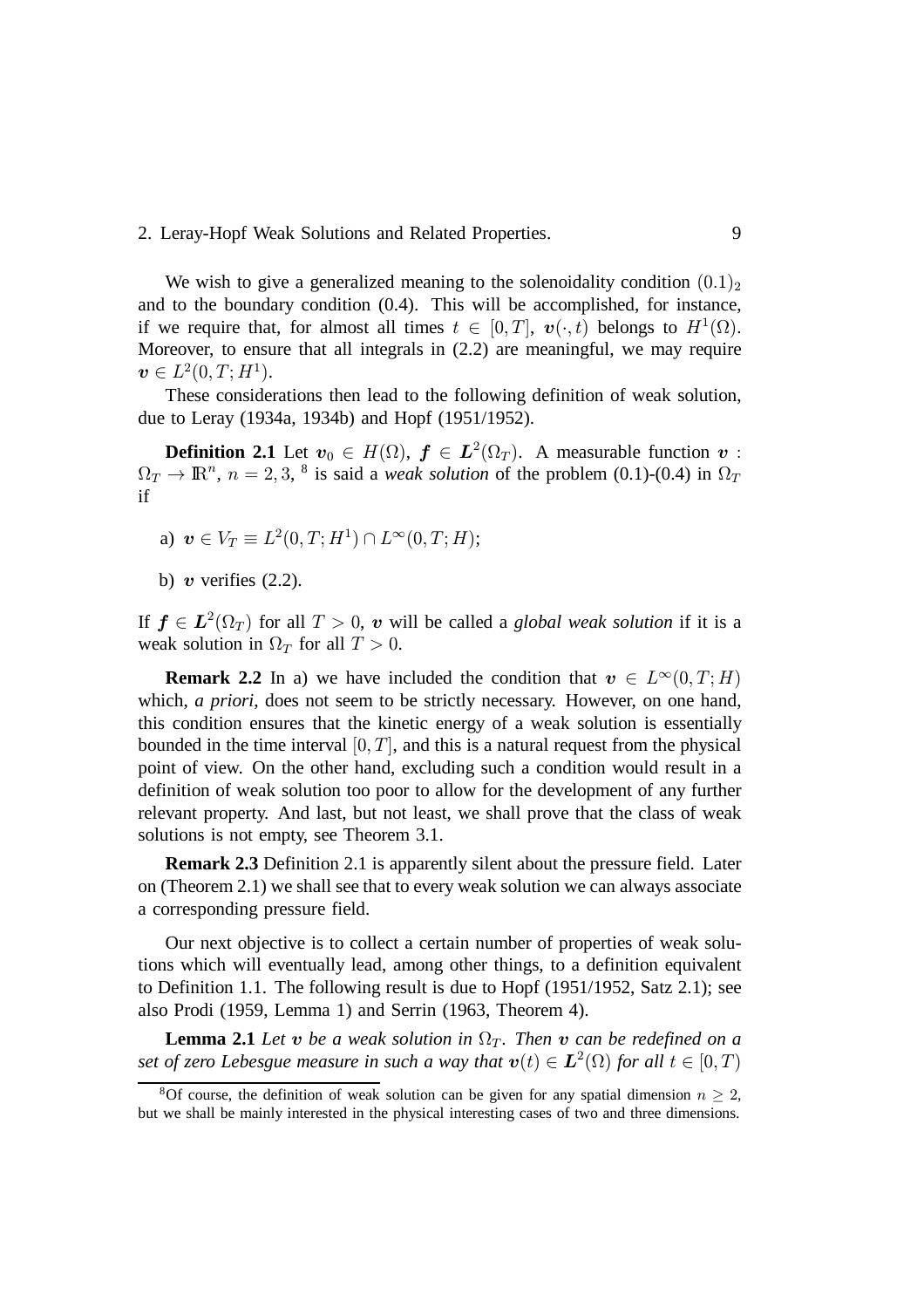*and satisfies the identity*

$$
\int_{s}^{t} \left\{ \left( \boldsymbol{v}, \frac{\partial \boldsymbol{\varphi}}{\partial t} \right) - \nu (\nabla \boldsymbol{v}, \nabla \boldsymbol{\varphi}) - (\boldsymbol{v} \cdot \nabla \boldsymbol{v}, \boldsymbol{\varphi}) \right\} d\tau
$$
\n
$$
= - \int_{s}^{t} (\boldsymbol{f}, \boldsymbol{\varphi}) d\tau + (\boldsymbol{v}(t), \boldsymbol{\varphi}(t)) - (\boldsymbol{v}(s), \boldsymbol{\varphi}(s)), \tag{2.4}
$$

for all  $s \in [0, t]$ ,  $t < T$ , and all  $\boldsymbol{\varphi} \in \mathcal{D}_T$ .

**Proof.** It is clear that to show (2.4) for arbitrary  $s \in [0, t]$ , it is enough to prove it for  $s = 0$ . We begin to show that (2.4) holds for  $s = 0$  and almost every  $t \in [0, T)$ . Let  $\theta \in C^1(\mathbb{R})$  be a monotonic, non-negative function such that

$$
\theta(\xi) = \begin{cases} 1 & \text{if } \xi \le 1 \\ 0 & \text{if } \xi \ge 2 \end{cases}
$$

For a fixed  $t \in [0, T)$  and  $h > 0$  with  $t + h < T$  we set

$$
\theta_h(\tau) = \theta\left(\frac{\tau - t + h}{h}\right).
$$

Notice that

$$
\left|\frac{d\theta_h}{d\tau}\right| \le Ch^{-1}, \quad C > 0,
$$
\n
$$
\int_t^{t+h} \frac{d\theta_h}{d\tau} d\tau = -1.
$$
\n(2.5)

Choosing in (2.2)  $\varphi(x,t)$  as  $\theta_h(t)\varphi(x,t)$ , we obtain

$$
\int_{0}^{t+h} \theta_{h}(\tau) \left\{ \left( \boldsymbol{v}, \frac{\partial \boldsymbol{\varphi}}{\partial t} \right) - \nu (\nabla \boldsymbol{v}, \nabla \boldsymbol{\varphi}) - (\boldsymbol{v} \cdot \nabla \boldsymbol{v}, \boldsymbol{\varphi}) + (\boldsymbol{f}, \boldsymbol{\varphi}) \right\} d\tau
$$
  
= 
$$
- \int_{0}^{t+h} \frac{d\theta_{h}(\tau)}{d\tau} (\boldsymbol{v}, \boldsymbol{\varphi}) d\tau - (\boldsymbol{v}_{0}, \boldsymbol{\varphi}). \tag{2.6}
$$

Letting  $h \to 0$  in this relation and recalling Definition 2.1, we easily deduce that the integral on the left-hand side of this relation tends to

$$
\int_0^t \left\{ \left( \boldsymbol{v}, \frac{\partial \boldsymbol{\varphi}}{\partial t} \right) - \nu (\nabla \boldsymbol{v}, \nabla \boldsymbol{\varphi}) - (\boldsymbol{v} \cdot \nabla \boldsymbol{v}, \boldsymbol{\varphi}) + (\boldsymbol{f}, \boldsymbol{\varphi}) \right\} d\tau.
$$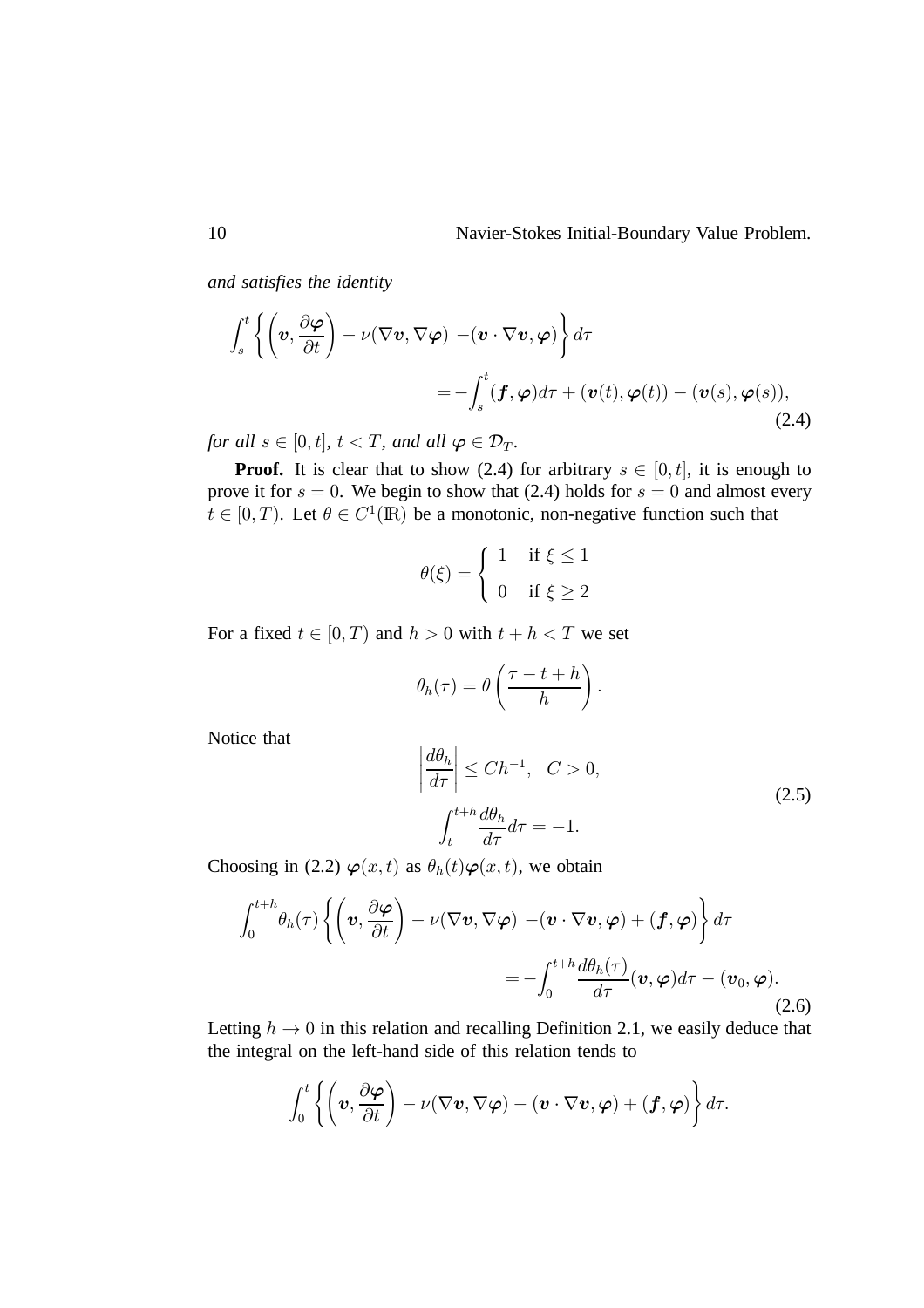Let now investigate the behavior of the integral at the right-hand side of  $(2.6)$ . In view of (2.5) and of a) of Definition 2.1, we have for each fixed  $t$ 

$$
\ell(h,t) \equiv \left| \int_0^{t+h} \frac{d\theta_h(\tau)}{d\tau} (\mathbf{v}(\tau), \varphi(\tau)) d\tau + (\mathbf{v}(t), \varphi(t)) \right|
$$
  
\n
$$
= \left| \int_0^{t+h} \frac{d\theta_h(\tau)}{d\tau} \{ (\mathbf{v}(\tau) - \mathbf{v}(t), \varphi(t)) + (\mathbf{v}(\tau), \varphi(\tau) - \varphi(t)) \} d\tau \right|
$$
  
\n
$$
\leq C \|\varphi(t)\|_2 \left( h^{-1} \int_t^{t+h} \|\mathbf{v}(\tau) - \mathbf{v}(t)\|_2 d\tau \right)
$$
  
\n
$$
+ \max_{\tau \in [t, t+h]} \|\varphi(t) - \varphi(\tau)\|_2 \left( h^{-1} \int_t^{t+h} \|\mathbf{v}(\tau)\|_2 d\tau \right)
$$
  
\n
$$
\leq C \|\varphi(t)\|_2 \left( h^{-1} \int_t^{t+h} \|\mathbf{v}(\tau) - \mathbf{v}(t)\|_2 d\tau \right)
$$
  
\n
$$
+ M \max_{\tau \in [t, t+h]} \|\varphi(t) - \varphi(\tau)\|_2.
$$

Denote by  $\mathcal{L}(v)$  the set of all those  $t \in [0, T)$  for which

$$
\lim_{h\to 0} h^{-1} \int_t^{t+h} ||\boldsymbol{v}(\tau)-\boldsymbol{v}(t)||_2 d\tau = 0.
$$

As is well known from the theory of Lebesgue integration (Titchmarsh, 1964, §11.6, Hille and Phillips, 1957, Theorem 38.5),  $\mathcal{L}(v)$  can differ from  $[0, T)$  only by a set of zero Lebesgue measure. Therefore, since

$$
\lim_{h\to 0}\max_{\tau\in[t,t+h]}\|\boldsymbol{\varphi}(t)-\boldsymbol{\varphi}(\tau)\|_2=0,
$$

we obtain

$$
\lim_{h\to 0} \ell(h,t) = 0, \text{ for all } t \in \mathcal{L}(\boldsymbol{v}),
$$

and so identity (2.4) follows for  $s = 0$  and all  $t \in \mathcal{L}(v)$ . We set  $E_1 = [0, T)$  - $\mathcal{L}(v)$ . Moreover, by a) of Definition 2.1, there exists a constant  $M > 0$  and a set  $E_2 \subset [0, T)$  of zero Lebesgue measure such that

$$
\|\mathbf{v}(t)\|_2 \le M, \text{ for all } t \in [0, T) - E_2. \tag{2.7}
$$

Put  $E = E_1 \cup E_2$  and pick  $\overline{t} \in E$ . Then, there exists a sequence  $\{t_k\} \subset [0, T) - E$ converging to  $\bar{t}$  as  $k \to \infty$ . By (2.7),  $\|\mathbf{v}(t_k)\|_2 \leq M$  and so, by the weak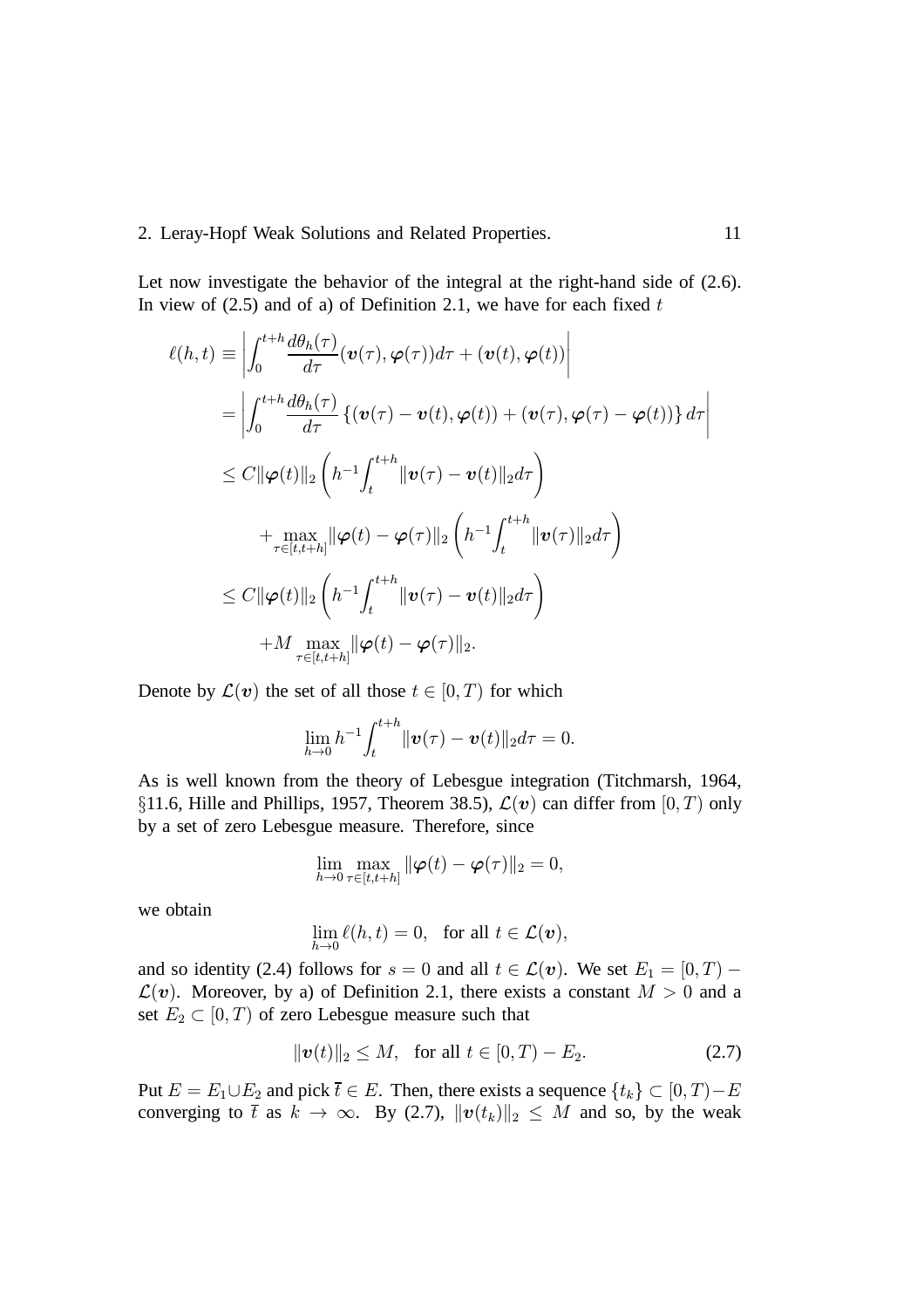compactness of the spaces H we find  $U_{\bar{t}} \in H(\Omega)$  such that

$$
\lim_{k\to\infty} (\boldsymbol{v}(t_k)-\boldsymbol{U}_{\overline{t}},\boldsymbol{\psi})=0, \text{ for all } \boldsymbol{\psi}\in\mathcal{D}(\Omega).
$$

Define

$$
\boldsymbol{v}^*(x,t) = \begin{cases} \boldsymbol{v}(x,t) & \text{if } t \in [0,T) - E \\ \boldsymbol{U}_t(x) & \text{if } t \in E. \end{cases}
$$

(Notice that  $v^*(x,0) = v_0(x)$ .) Clearly,  $v^* \in L^2(\Omega)$ , for all  $t \in [0,T)$ . Furthermore, evaluating (2.4) along the sequence  $\{t_k\}$  associated to  $\boldsymbol{U}_t$  and letting  $k \to \infty$  it is easy to verify the validity of the following statements:

- 1)  $v^*$  satisfies (2.4) for all  $t \in [0, T)$ ;
- 2)  $U_t$  does not depend on the sequence  $\{t_k\}$ .

The lemma is then completely proved.

As a corollary to this result, we have

**Lemma 2.2** Let  $v$  be a weak solution in  $\Omega_T$ . Then  $v$  can be redefined on a *set of zero Lebesgue measure in such a way that it satisfies the identity*

$$
\int_0^t \left\{-\nu(\nabla \mathbf{v}, \nabla \boldsymbol{\psi}) - (\mathbf{v} \cdot \nabla \mathbf{v}, \boldsymbol{\psi})\right\} ds
$$
\n
$$
= -\int_0^t (\mathbf{f}, \boldsymbol{\psi}) ds + (\mathbf{v}(t), \boldsymbol{\psi}) - (\mathbf{v}_0, \boldsymbol{\psi}),
$$
\n(2.8)

*for all*  $t \in [0, T)$  and all  $\psi \in \mathcal{D}(\Omega)$ . Furthermore,  $v$  is  $L^2$  weakly continuous, *that is,*

$$
\lim_{t\to t_0}(\boldsymbol{v}(t)-\boldsymbol{v}(t_0),\boldsymbol{u})=0,
$$

for all  $t_0 \in [0, T)$  and all  $\boldsymbol{u} \in \boldsymbol{L}^2(\Omega)$ .

**Proof.** We put in (2.4)  $s = 0$  and choose  $\varphi(x, t) = \theta_h(t)\psi(x)$ , where  $\theta_h$ is the function introduced in the proof of the previous lemma and  $\psi \in \mathcal{D}(\Omega)$ . Noticing that  $\varphi = \psi$  in  $t \in [0, t]$ , (2.8) follows at once. To show the  $L^2$  weak continuity, we observe that for any fixed  $t_0 \in [0, T)$  from (2.8) it follows that

$$
\forall \varepsilon > 0, \ \exists \, \delta(\varepsilon) > 0 \, : |t - t_0| < \delta \Longrightarrow |(\boldsymbol{v}(t) - \boldsymbol{v}(t_0), \boldsymbol{\psi})| < \varepsilon,
$$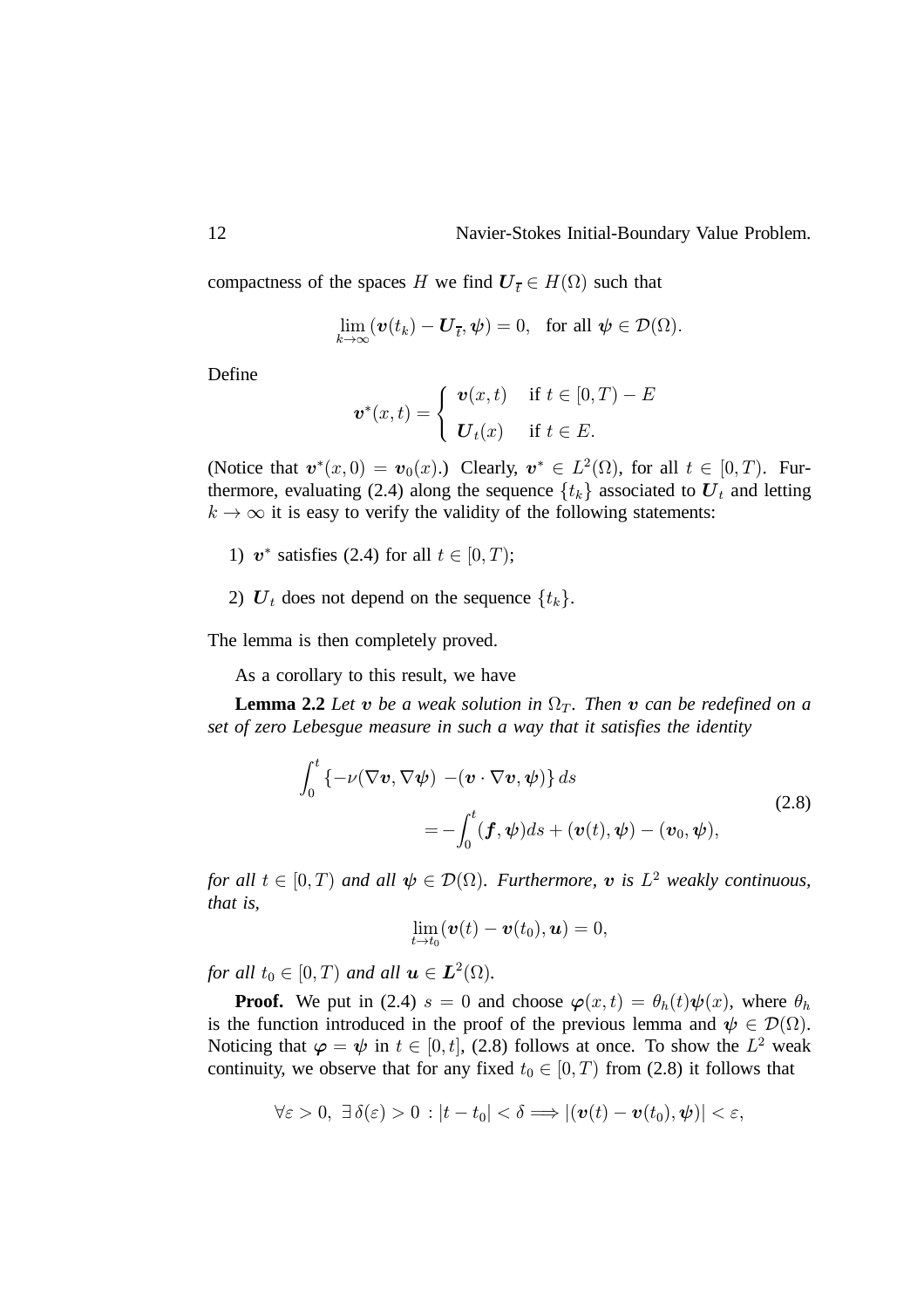for all  $\psi \in \mathcal{D}(\Omega)$ . It is clear that this property continues to hold (by density) for all  $w \in H(\Omega)$ . Let now  $u \in L^2(\Omega)$ . By the Helmholtz-Weyl decomposition (2.1) we may write

$$
\mathbf{u} = \mathbf{w} + \nabla q, \quad \mathbf{w} \in H(\Omega), \ \nabla q \in G(\Omega)
$$

and so, since  $v \in H(\Omega)$ , we have

$$
(\mathbf{v}(t)-\mathbf{v}(t_0),\mathbf{u})=(\mathbf{v}(t)-\mathbf{v}(t_0),\mathbf{w}),
$$

and the lemma follows.

**Remark 2.4** Lemma 2.2 tells us, in particular, the way in which a weak solution assumes the initial data, namely, in the sense of the weak  $L^2$  convergence.

*Throughout the rest of these notes, we shall assume that every weak solution has been modified on a set of zero Lebesgue measure in such a way that it verifies the assertions of* Lemma 2.1 *and* Lemma 2.2

Our next concern is to investigate if and in which sense, we can associate a "pressure field" to a weak solution. Let us first assume that  $v, p$  is a classical solution to (0.1)-(0.4). Then, multiplying  $(0.1)_1$  by  $\chi \in \mathbb{C}_0^{\infty}(\Omega)$  and integrating by parts over  $\Omega_t$  we formally obtain

$$
\int_0^t \left\{-\nu(\nabla \mathbf{v}, \nabla \mathbf{\chi}) - (\mathbf{v} \cdot \nabla \mathbf{v}, \mathbf{\chi}) + (\mathbf{f}, \mathbf{\chi})\right\} ds
$$
\n
$$
= \int_0^t (p, \operatorname{div} \mathbf{\chi}) + (\mathbf{v}(t), \mathbf{\chi}) - (\mathbf{v}_0, \mathbf{\chi}).
$$
\n(2.9)

In the next theorem, we shall show that to any weak solution  $v$  in  $\Omega_T$  we can associate a function  $P(t) \in L^2(\omega)$ ,  $t \in [0, T)$ ,  $\omega \subset\subset \Omega$ , such that

$$
\int_0^t \left\{-\nu(\nabla \mathbf{v}, \nabla \chi) - (\mathbf{v} \cdot \nabla \mathbf{v}, \chi) + (\mathbf{f}, \chi)\right\} ds
$$
\n
$$
= (P(t), \operatorname{div} \chi) + (\mathbf{v}(t), \chi) - (\mathbf{v}_0, \chi),
$$
\n(2.10)

for all  $\chi \in C_0^{\infty}(\Omega)$ . We wish to emphasize that, using only (2.8) and the local regularity property of weak solution, in general, we can *not* write

$$
P(\cdot, t) = \int_0^t p(\cdot, s)ds, \quad \text{for some } p \in L^1_{loc}([0, T)), \tag{2.11}
$$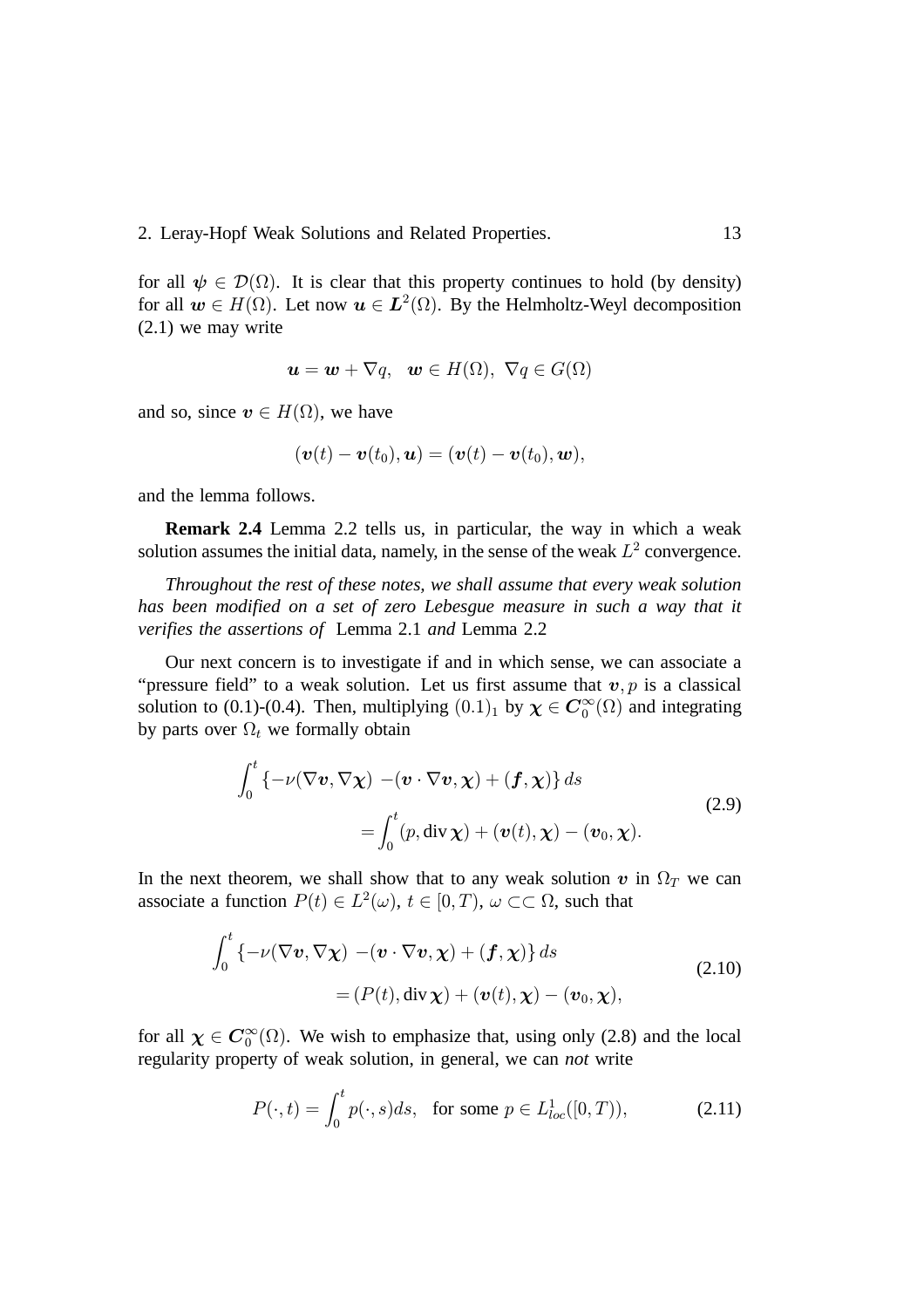due to the fact that a weak solution has *a priori* only a mild degree of regularity in time. To see this, let us consider the vector field  $\bar{v}$  given in (2.3) and choose  $a(t) \in C([0, T))$  but  $a' \notin L^1_{loc}([0, T))$ . By a straightforward calculation we find that

$$
\int_0^t \left\{ -\nu(\nabla \overline{v}, \nabla \chi) - (\overline{v} \cdot \nabla \overline{v}, \chi) \right\} ds - (\overline{v}(t), \chi) + (\overline{v}_0, \chi)
$$
  
=  $\frac{1}{2} \int_0^t a^2(s) ((\nabla \sigma)^2, \text{div } \chi) ds + (a(t) - a(0)) (\sigma, \text{div } \chi)$ 

and therefore (2.10) is satisfied with  $f \equiv 0$  and

$$
P = \frac{1}{2} \int_0^t a^2(s) (\nabla \sigma)^2 ds + (a(t) - a(0)) \sigma.
$$

Since  $a' \notin L_{loc}^1([0, T))$ , P does not verify (2.11); see also Remark 2.6.

**Theorem 2.1** Let  $v$  be a weak solution in  $\Omega_T$ . Then, there exists a scalar *field*  $P : \Omega_T \to \mathbb{R}$  *with* 

$$
P(t) \in L^2(\omega), \text{ for all } t \in [0, T) \text{ and } \omega \subset\subset \Omega,
$$

*verifying (2.10) for all*  $\chi \in \mathbb{C}_0^{\infty}(\Omega)$  *and all*  $t \in [0, T)$ *. Moreover, if*  $\omega$  *satisfies the cone condition, there exist*  $C = C(t, \omega) \in \mathbb{R}$  and  $C_1 = C_1(\omega) > 0$  such that

$$
||P(t) - C||_{2,\omega} \leq C_1 \left\{ \int_0^t (||\nabla \boldsymbol{v}(s)||_{2,\omega} + M^{\alpha} ||\nabla \boldsymbol{v}(s)||_{2,\omega}^{\beta} + ||\boldsymbol{f}(s)||_{2,\omega} \right\} ds + M \right\}
$$

*for all*  $t \in [0, T)$ *, where* 

$$
M = \text{ess} \sup_{s \in [0,t]} \|\boldsymbol{v}(s)\|_{2,\omega}
$$

*and*

$$
\alpha = \begin{cases} 1 & \text{if } n = 2 \\ 1/2 & \text{if } n = 3 \end{cases}
$$

$$
\beta = \begin{cases} 1 & \text{if } n = 2 \\ 3/2 & \text{if } n = 3. \end{cases}
$$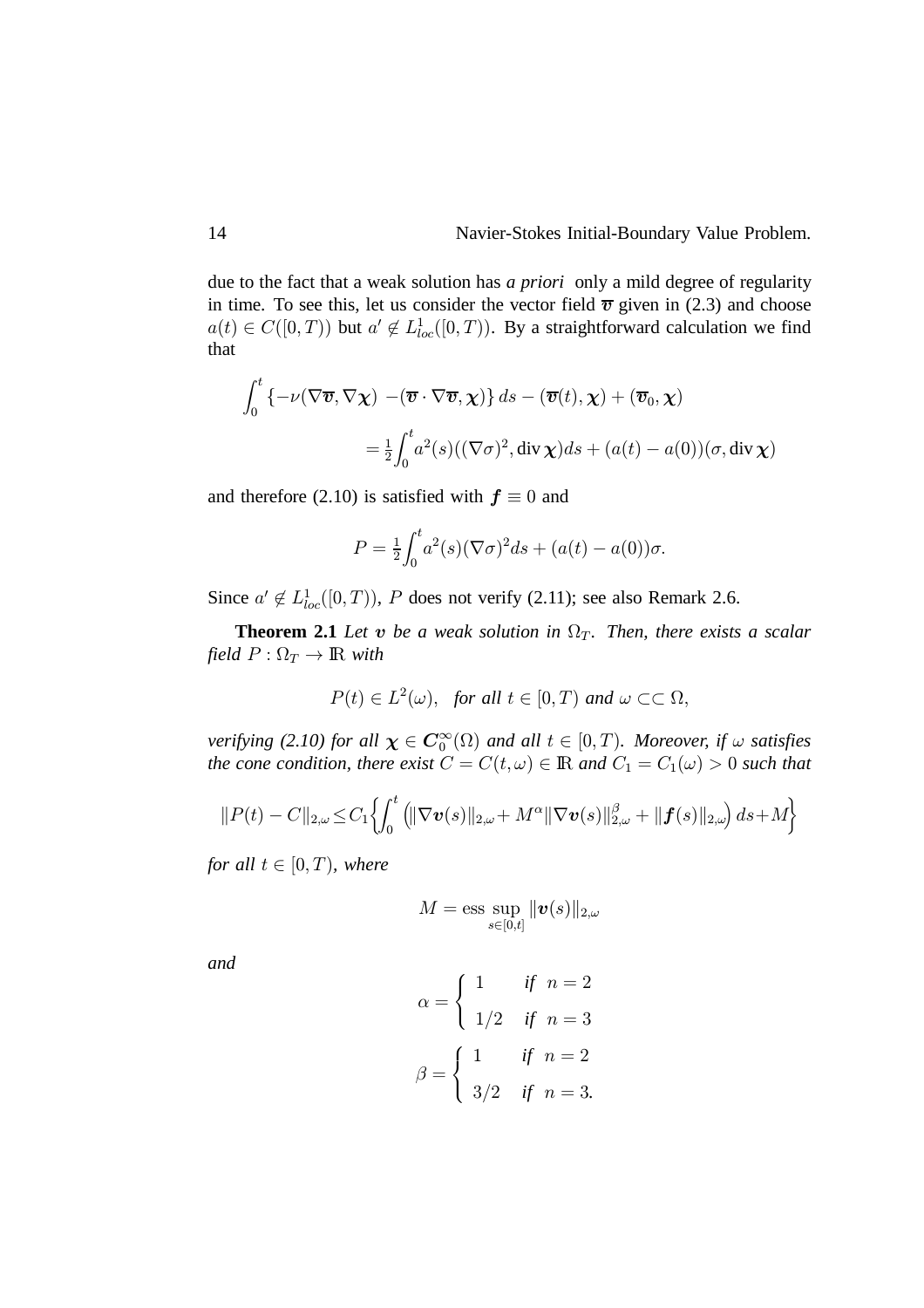**Proof.** Let us consider a sequence of bounded "invading domains"  $\{\Omega_k\},\$ that is,  $\Omega_k$  is bounded for each k, and

$$
\Omega_{k+1} \supset \Omega_k, \quad \Omega = \bigcup_{k=1}^{\infty} \Omega_k.
$$

Without loss, we may assume that  $\Omega_k$  satisfies the cone condition for each k. For fixed  $t \in [0, T)$ , consider the functional

$$
\mathcal{F}(\boldsymbol{\chi}) = \int_0^t \left\{ -\nu(\nabla \boldsymbol{v}, \nabla \boldsymbol{\chi}) - (\boldsymbol{v} \cdot \nabla \boldsymbol{v}, \boldsymbol{\chi}) + (\boldsymbol{f}, \boldsymbol{\chi}) \right\} ds - (\boldsymbol{v}(t), \boldsymbol{\chi}) + (\boldsymbol{v}_0, \boldsymbol{\chi}),
$$
  

$$
\boldsymbol{\chi} \in \boldsymbol{W}_0^{1,2}(\Omega_k).
$$

It is clear that F is linear functional on  $\boldsymbol{W}^{1,2}_0(\Omega_k)$ . Moreover, using the Schwarz inequality and the following ones (see,  $e.g.,$  Galdi, 1994, Chapter II)

$$
||u||_4 \le 2^{-1/4} ||u||_2^{1/2} ||\nabla u||_2^{1/2}, \quad n = 2,
$$
  

$$
||u||_4 \le \left(\frac{4}{3\sqrt{3}}\right)^{3/4} ||u||_2^{1/4} ||\nabla u||_2^{3/4}, \quad n = 3,
$$
 (2.12)

it is easy to see that

$$
|\mathcal{F}(\boldsymbol{\chi})| \leq c \|\boldsymbol{\chi}\|_2 \left\{ \int_0^t \left( \|\nabla \boldsymbol{v}\|_2 + M_k^{\alpha} \|\nabla \boldsymbol{v}\|^{\beta} \|\boldsymbol{f}\|_2 \right) ds + M_k \right\}
$$
 (2.13)

where

$$
M_k = \text{ess} \sup_{s \in [0,t]} \|\boldsymbol{v}(s)\|_{2,\Omega_k}.
$$

As a consequence, F is a continuous linear functional on  $\mathbf{W}_0^{1,2}(\Omega_k)$  which, by Lemma 2.2, vanishes on  $H^1(\Omega_k)$ . Thus, since  $\Omega_k$  is bounded for all k, by known results (Galdi, 1994, Corollary III.5.1) there exists  $P_1 = P_1(t) \in L^2(\Omega_1)$  such that

$$
\mathcal{F}(\boldsymbol{\chi})=(P_1,\operatorname{div}\boldsymbol{\chi}),\ \text{ for all }\boldsymbol{\chi}\in \boldsymbol{W}_0^{1,2}(\Omega_1).
$$

Likewise, we show that there exists  $P_2 = P_2(t) \in L^2(\Omega_2)$  such that

 $\mathcal{F}(\boldsymbol{\chi}) = (P_2, \text{div }\boldsymbol{\chi}), \text{ for all } \boldsymbol{\chi} \in \boldsymbol{W}_0^{1,2}(\Omega_2).$ 

Since, for  $x \in \Omega_1$ , we have  $P_2(x,t) = P_1(x,t) + c(\Omega_1, \Omega_2, t)$ ,  $c(\Omega_1, \Omega_2, t) \in \mathbb{R}$ , we can modify  $P_2$  by a function of time so that  $P_2 \equiv P_1$  in  $\Omega_1$ . By means of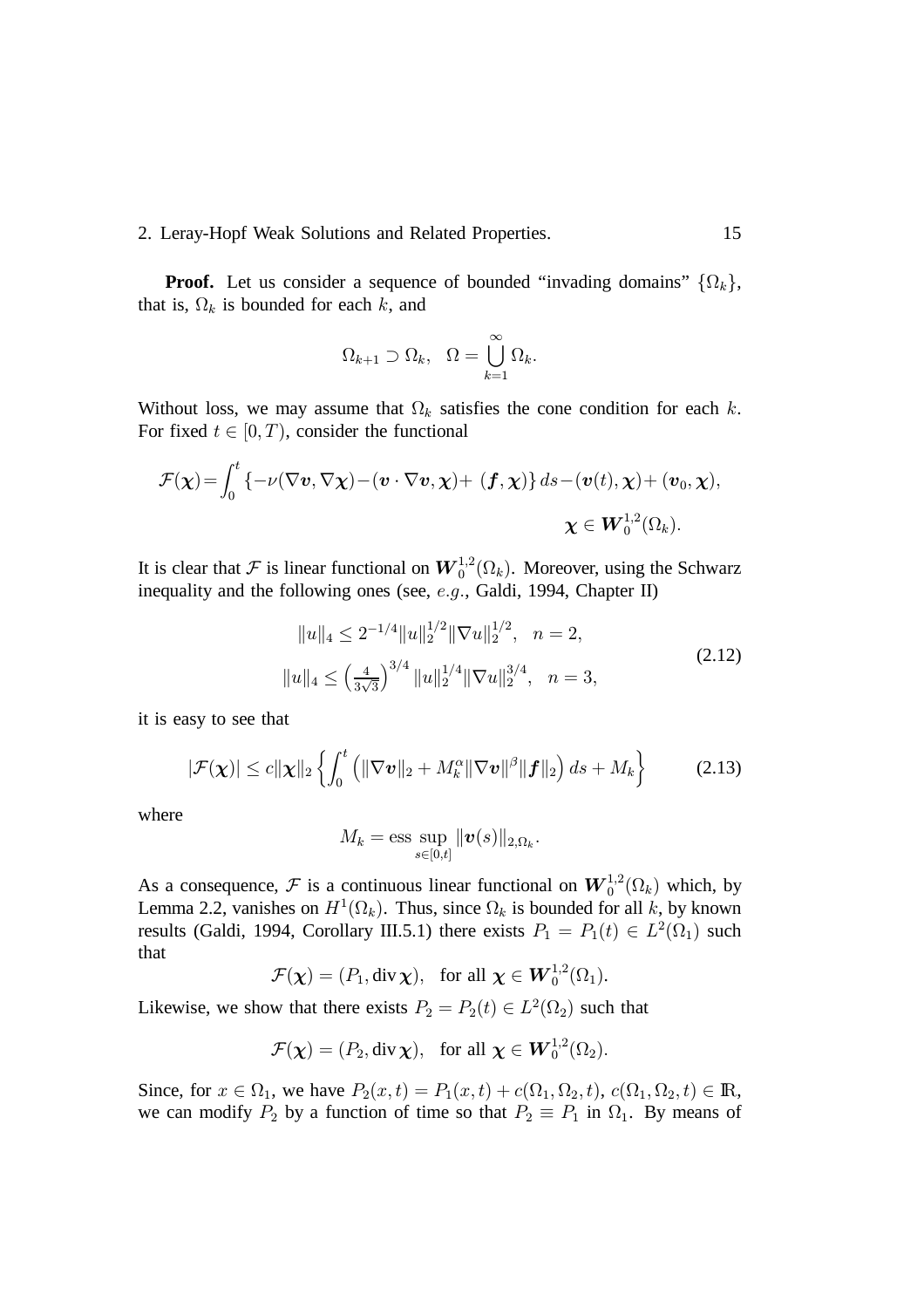an induction argument, we then prove the existence of a function  $P : \Omega_T \to \mathbb{R}$ with  $P \in L^2(\Omega_k)$ , for all  $k \in \mathbb{N}$ . <sup>9</sup> Furthermore,

$$
\mathcal{F}(\boldsymbol{\chi})=(P,\operatorname{div}\boldsymbol{\chi}),\ \ \text{for all }\boldsymbol{\chi}\in \boldsymbol{W}_0^{1,2}(\Omega_k).
$$

and, again by Galdi (1994), Corollary III.5.1, and (2.13), we have

$$
||P(t)||_{2,\Omega_k} \leq C_1 \left\{ \int_0^t \left( ||\nabla \boldsymbol{v}||_{2,\Omega_k} + M_k^{\alpha} ||\nabla \boldsymbol{v}||_{2,\Omega_k}^{\beta} ||\boldsymbol{f}||_{2,\Omega_k} \right) ds + M_k \right\}
$$
  

$$
(P(t),1)_{\Omega_k} = 0
$$

which proves the theorem.

**Remark 2.5** If  $\Omega$  has a bounded boundary satisfying the cone condition, one can show that the field  $P$  introduced in the previous theorem can be chosen to belong to  $L^{\infty}(0,T; L^2(\Omega))$ . In fact, in such a case, assuming some more regularity on  $\Omega$  one shows that relation (2.11) holds, see Sohr and von Wahl (1986).

**Remark 2.6** In a recent paper, J. Simon (1999) has shown that, when  $\Omega$  is bounded, there exists at least one weak solution satisfying (2.9), with corresponding  $p \in W^{-1,\infty}(0,T; L^2_{loc}(\Omega))$ , if  $\Omega$  has no regularity, and with.  $p \in W^{-1,\infty}(0,T;L^2(\Omega))$ , if  $\Omega$  is locally lipschitzian. For this result to hold it is sufficient to assume  $f \in L^2(0,T;W^{-1,2}(\Omega)).$ 

We wish now to prove a converse of Lemma 2.2, that is, any function  $v \in V_T$ (see Definition 2.1) which satisfies (2.8) for all  $t \in [0, T)$  and all  $\psi \in \mathcal{D}(\Omega)$  must also satisfy (2.2). This will lead to an equivalent formulation of weak solution involving identity (2.8) instead of (2.2). We begin to show that if  $v \in V_T$  solves (2.8) for all  $t \in [0, T)$  and all  $\psi \in \mathcal{D}(\Omega)$ , then it also satisfies (2.2) with

$$
\varphi(x,t) \equiv \varphi_N = \sum_{k=1}^N \gamma_k(t) \psi_l(x), \qquad (2.14)
$$

where  $\gamma_l \in C_0^1([0, T))$ . By the linearity of (2.8) in  $\varphi$ , it is enough to show this statement for  $N = 1$ . Now, (2.2) with  $\varphi(x, t) = \gamma(t)\psi(x)$  and (2.8) can be written in the following forms

$$
\int_0^T \gamma'(t)g(t)dt = -\int_0^T \gamma(t)G(t)dt - \gamma(0)g(0)
$$
\n(2.2')

<sup>9</sup>IN denotes the set of all positive integers.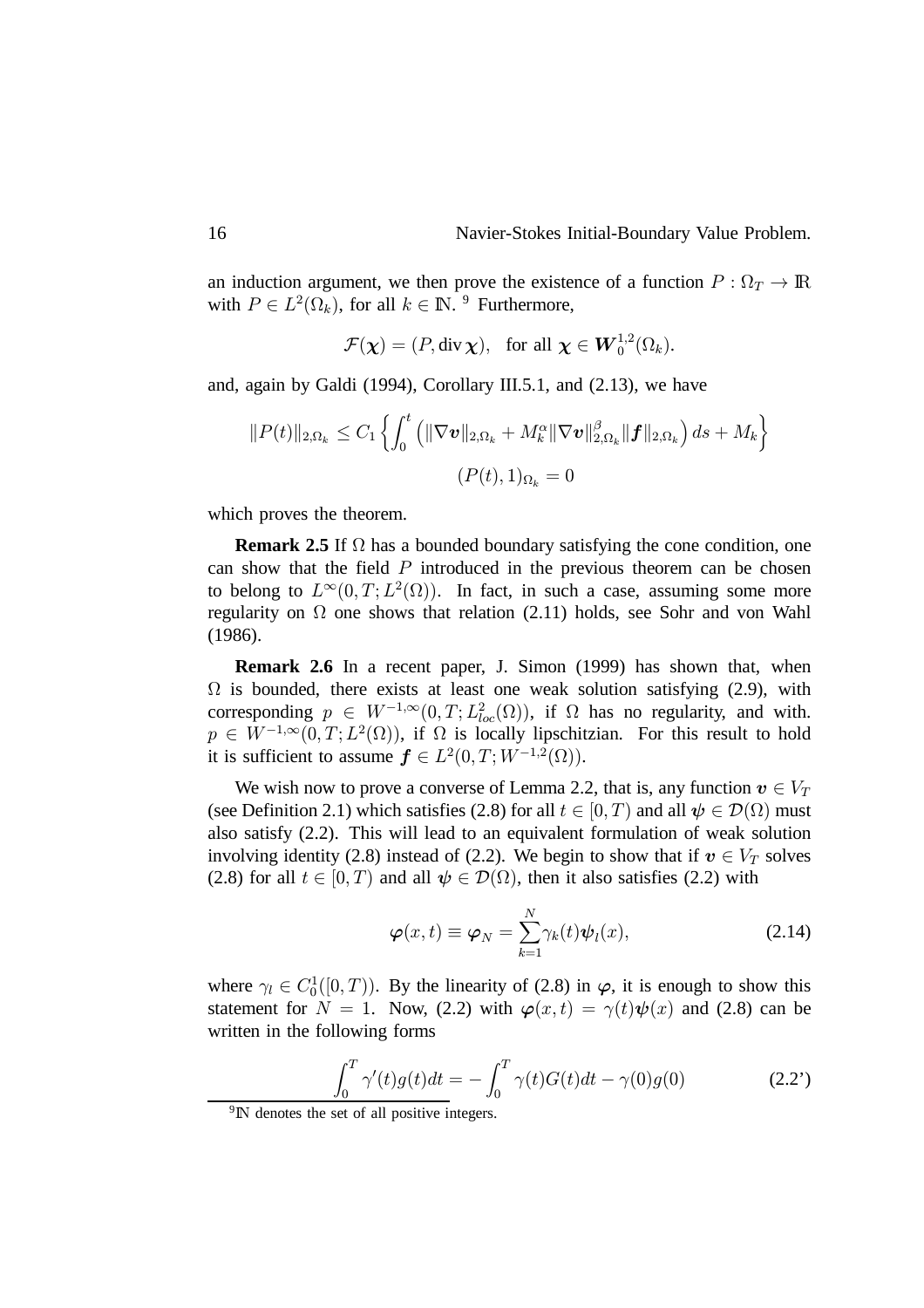and

$$
g(t) = \int_0^t G(s)ds + g(0), \quad t \in [0, T)
$$
 (2.8')

respectively, where

$$
g(t) = (\boldsymbol{v}(t), \boldsymbol{\psi})
$$
  

$$
G(t) = \{-\nu(\nabla \boldsymbol{v}, \nabla \boldsymbol{\psi}) - (\boldsymbol{v} \cdot \nabla \boldsymbol{v}, \boldsymbol{\psi}) + (\boldsymbol{f}, \boldsymbol{\psi})\} \in L^1(0, T)
$$

From Lemma 2.2 we already know that  $(2.2')$  implies  $(2.8')$ . Conversely, from classical results on Lebesgue integration (see,  $e.g.,$  Titchmarsh, 1964,  $\S 11$ ), one shows that  $(2.8')$  implies  $(2.2')$ . <sup>10</sup> To complete the equivalence of the two formulations, it remains to show that every  $\varphi \in \mathcal{D}_T$  together with their first and second spatial derivatives and first time derivatives, can be approximated in  $\Omega_T$ by functions of the type (2.14). This is the objective of the following lemma.

**Lemma 2.3** *Let*  $\Omega$  *be an arbitrary domain in*  $\mathbb{R}^n$ ,  $n \geq 2$ , *and let*  $T > 0$ . *Then, there exists a sequence of functions*  $\{\psi_{r}\}\subset \mathcal{D}(\Omega)$  with the following *properties. Given*  $\varphi \in \mathcal{D}_T$  and  $\varepsilon > 0$  there are  $N = N(\varphi, \varepsilon) \in \mathbb{N}$  functions  $\gamma_k \in C_0^1([0, T)), k = 1, \ldots, N$ , such that

$$
\max_{t\in[0,T]}\|\boldsymbol{\varphi}_N(t)-\boldsymbol{\varphi}(t)\|_{C^2(\Omega)}\,+\,\max_{t\in[0,T]}\left\|\frac{\partial \boldsymbol{\varphi}_N(t)}{\partial t}-\frac{\partial \boldsymbol{\varphi}(t)}{\partial t}\right\|_{C^0(\Omega)}<\varepsilon,
$$

*with*  $\varphi_N$  given in (2.14). Moreover,  $\{\psi_k\}$  can be chosen to be an orthonormal *basis in*  $H(\Omega)$ .

**Proof.** Let  $H^m = H^m(\Omega)$  be the completion of  $\mathcal{D}(\Omega)$  in the norm  $\|\cdot\|_m$ of the Sobolev space  $W^{m,2}(\Omega)$  and let  $\{\Phi_r\}$  be a basis of  $H^m$  constituted by elements of  $\mathcal{D}(\Omega)$ . <sup>11</sup> For arbitrary  $\eta > 0$ , let  $0 \equiv t_0 < t_1 < \ldots < t_n \equiv T$  be a partition of  $[0, T]$  such that

$$
\|\boldsymbol{\varphi}(t') - \boldsymbol{\varphi}(t'')\|_{m} < \eta, \quad t', t'' \in [t_{k-1}, t_k].\tag{2.15}
$$

Denoting by  $(\cdot, \cdot)_m$  the scalar product in  $H^m$  and setting

$$
\boldsymbol{\varphi}_l(x,t)=\sum_{r=1}^l(\boldsymbol{\varphi},\boldsymbol{\Phi}_r)_m\boldsymbol{\Phi}_r(x),
$$

<sup>&</sup>lt;sup>10</sup>If  $G \in C([0,T))$ , equation  $(2.2')$  is obtained from  $(2.8')$  after multiplying this latter by  $\gamma'(t)$  and integrating by parts.

<sup>&</sup>lt;sup>11</sup>This is always possible, owing to the separability of  $W^{m,2}$ .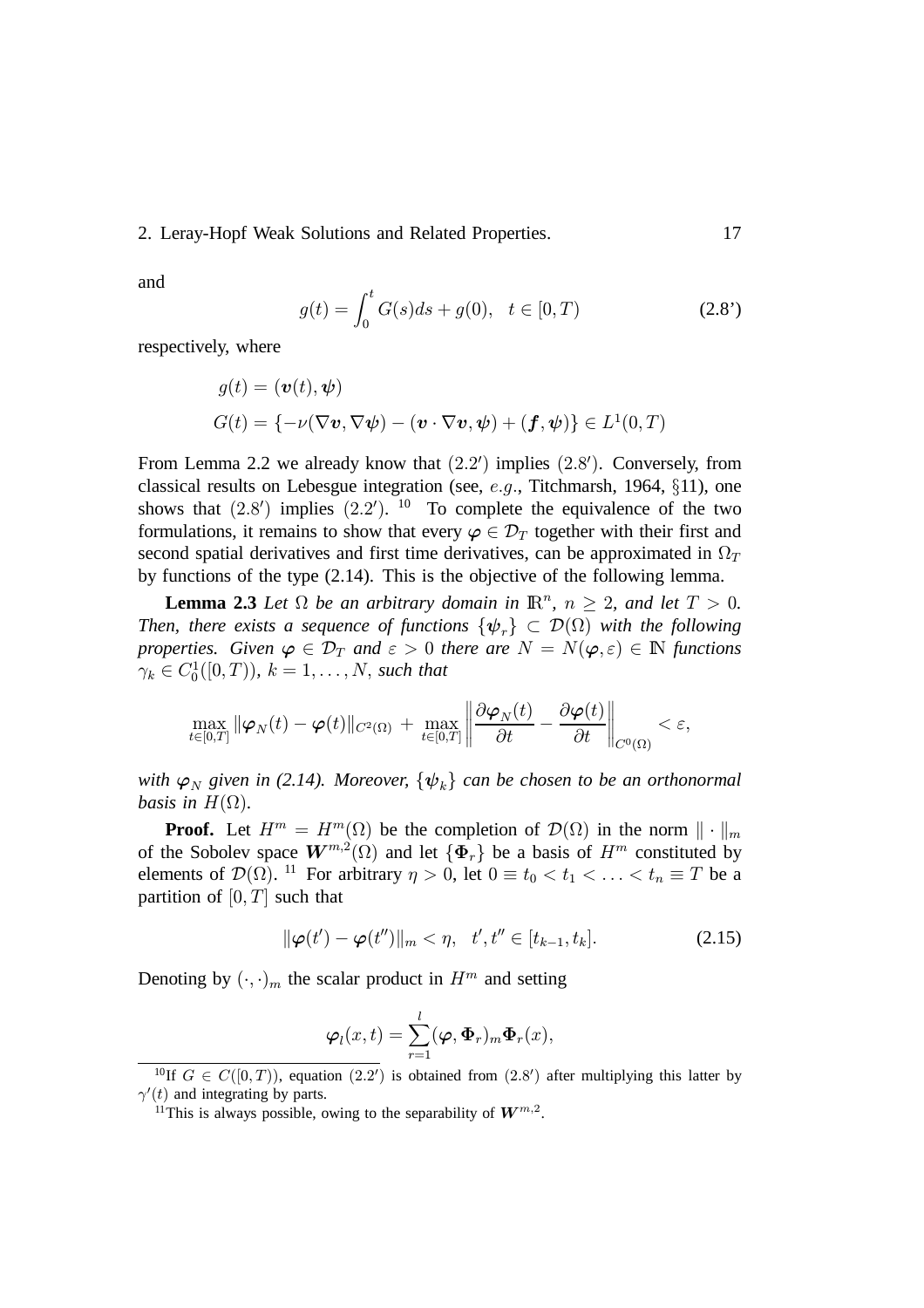we have

$$
\lim_{l \to \infty} \|\boldsymbol{\varphi}_l(t) - \boldsymbol{\varphi}(t)\|_{m} = 0, \text{ for all } t \in [0, T], \tag{2.16}
$$

and so, by the Schwarz inequality, we find for all  $t \in [t_{k-1}, t_k]$ 

$$
\|\boldsymbol{\varphi}_l(t) - \boldsymbol{\varphi}_l(t_k)\|_m \le \|\boldsymbol{\varphi}(t) - \boldsymbol{\varphi}(t_k)\|_m < \eta.
$$
 (2.17)

Thus, from (2.15)-(2.17), for  $t \in [t_{k-1}, t_k]$  and sufficiently large l we find

$$
\|\boldsymbol{\varphi}_l(t) - \boldsymbol{\varphi}(t)\|_m \le \|\boldsymbol{\varphi}_l(t) - \boldsymbol{\varphi}_l(t_k)\|_m + \|\boldsymbol{\varphi}_l(t_k) - \boldsymbol{\varphi}(t_k)\|_m
$$
  
+ 
$$
\|\boldsymbol{\varphi}(t) - \boldsymbol{\varphi}(t_k)\|_m < 3\eta.
$$

Choosing  $m > n/2$ , by the Sobolev embedding theorem we conclude

$$
\max_{t\in[0,T]}\|\boldsymbol{\varphi}_l(t)-\boldsymbol{\varphi}(t)\|_{C^2(\Omega)}
$$

with  $C = C(\Omega, m, n)$ . Moreover, for all  $t \in [0, T]$ , it is

$$
\lim_{l\to\infty}\left\|\frac{\partial\boldsymbol{\varphi}_l(t)}{\partial t}-\frac{\partial\boldsymbol{\varphi}(t)}{\partial t}\right\|_m=0,
$$

and so, by the same kind of argument used before, we show

$$
\lim_{l\to\infty}\max_{t\in[0,T]}\left\|\frac{\partial\boldsymbol\varphi_l(t)}{\partial t}-\frac{\partial\boldsymbol\varphi(t)}{\partial t}\right\|_{C^0(\Omega)}=0.
$$

To the set  $\{\Phi_r\}$  we can apply the Schmidt orthogonalization procedure in  $L^2$ , thus obtaining another system  $\{\psi_r\}$ , whose generic element is a linear combination of  $\Phi_1, \ldots, \Phi_\ell, \ell = \ell(r)$ . Since  $H^m$  is dense in H, it is easy to show that  $\{\psi_r\}$ satisfies all requirements stated in the lemma which, consequently, is proved.

From what we have shown, we deduce the following result.

**Lemma 2.4** *A measurable function*  $\mathbf{v} : \Omega_T \to \mathbb{R}^n$  *is a weak solution of the problem (0.1)-(0.4) in*  $\Omega_T$  *if and only if* 

*a*)  $\boldsymbol{v} \in V_T$ ;

*b*) *v* verifies (2.8), for all  $t \in [0, T)$  and all  $\psi \in \mathcal{D}(\Omega)$ .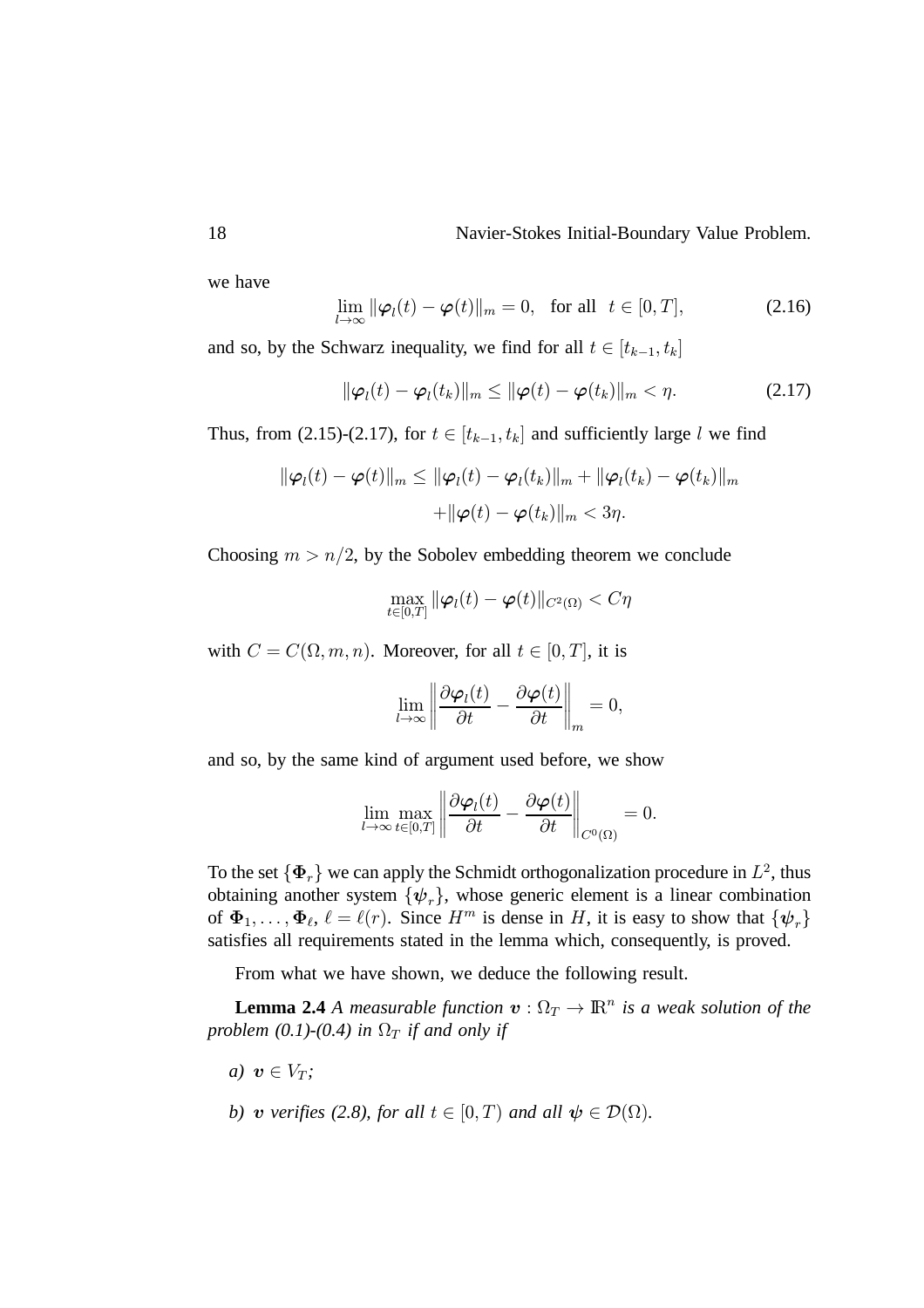**Remark 2.7** Differentiating (2.8) with respect to t and recalling that  $v \in V_T$ , we find

$$
\frac{d}{dt}(\boldsymbol{v}(t),\boldsymbol{\psi}) = -\nu(\nabla \boldsymbol{v}(t),\nabla \boldsymbol{\psi}) - (\boldsymbol{v}(t)\cdot \nabla \boldsymbol{v}(t),\boldsymbol{\psi}) + (\boldsymbol{f},\boldsymbol{\psi})
$$
(2.18)

for a.a.  $t \in [0, T)$  and all  $\psi \in \mathcal{D}(\Omega)$ . It is easily seen that the right-hand side of (2.18) defines a linear, bounded functional in  $\psi \in H^1(\Omega)$ . In fact, denoting by  $\mathcal F$  such a functional, by the Schwarz inequality and by (2.12) we have,

$$
|\mathcal{F}(\boldsymbol{\psi})| \leq |\boldsymbol{\psi}||\nabla \boldsymbol{v}||_2 + \|\boldsymbol{v}\|_4^2 + \|\boldsymbol{f}\|_2 \|\boldsymbol{\psi}\|_{1,2}
$$
  
 
$$
\leq c \left( \|\nabla \boldsymbol{v}\|_2 + \|\boldsymbol{v}\|_2^{\alpha} \|\nabla \boldsymbol{v}\|_2^{\beta} \right) \|\boldsymbol{\psi}\|_{1,2}
$$
 (2.19)

where

$$
\alpha = \beta = 1
$$
, if  $n = 2$   
 $\alpha = 1/2$ ,  $\beta = 3/2$ , if  $n = 3$ .

Thus, denoting by  $H^{-1}(\Omega)$  the dual space of  $H^1(\Omega)$ , for almost all  $t \in [0, T)$ , there exists  $v_t \in H^{-1}(\Omega)$  such that

$$
\frac{d}{dt}(\boldsymbol{v}(t),\boldsymbol{\psi})=\langle \boldsymbol{v}_t,\boldsymbol{\psi}\rangle,\ \ \boldsymbol{\psi}\in H^1(\Omega),
$$

where  $\langle \cdot, \cdot \rangle$  denotes the duality pairing between  $H^{-1}$  and  $H^1$ . Notice that  $v_t$ is in  $H^{-1}$  but *not* necessarily in  $W^{-1,2}$ . Moreover, by (2.18), (2.19) and the assumption  $v \in V_T$ , we find

$$
\langle \boldsymbol{v}_t, \boldsymbol{\psi} \rangle = -\nu(\nabla \boldsymbol{v}(t), \nabla \boldsymbol{\psi}) - (\boldsymbol{v}(t) \cdot \nabla \boldsymbol{v}(t), \boldsymbol{\psi}) + (\boldsymbol{f}, \boldsymbol{\psi}), \quad \boldsymbol{v}_t \in L^{\sigma}(0, T; H^{-1}(\Omega)),
$$

where  $\sigma = 2$  if  $n = 2$  and  $\sigma = 4/3$  if  $n = 3$ .

**Remark 2.8** The method of proof used for Lemma 2.3 enables us to give a density result which will be used several times in the next sections. To this end, we recall standard facts concerning the theory of approximation of functions. Let  $w \in L^q(0,T;X), 1 \le q < \infty$ . For  $T > h > 0$ , the mollifier  $w_h$  (in the sense of Friederichs) of  $w$  is defined by

$$
w_h(t) = \int_0^T j_h(t-s)w(s)ds
$$
 (2.20)

where  $i<sub>h</sub>(s)$  is an even, positive, infinitely differentiable function with support in  $(-h, h)$ , and  $\int_{-\infty}^{\infty} j_h(s)ds = 1$ . We have (see, *e.g.*, Hille and Phillips, 1957)  $-\infty$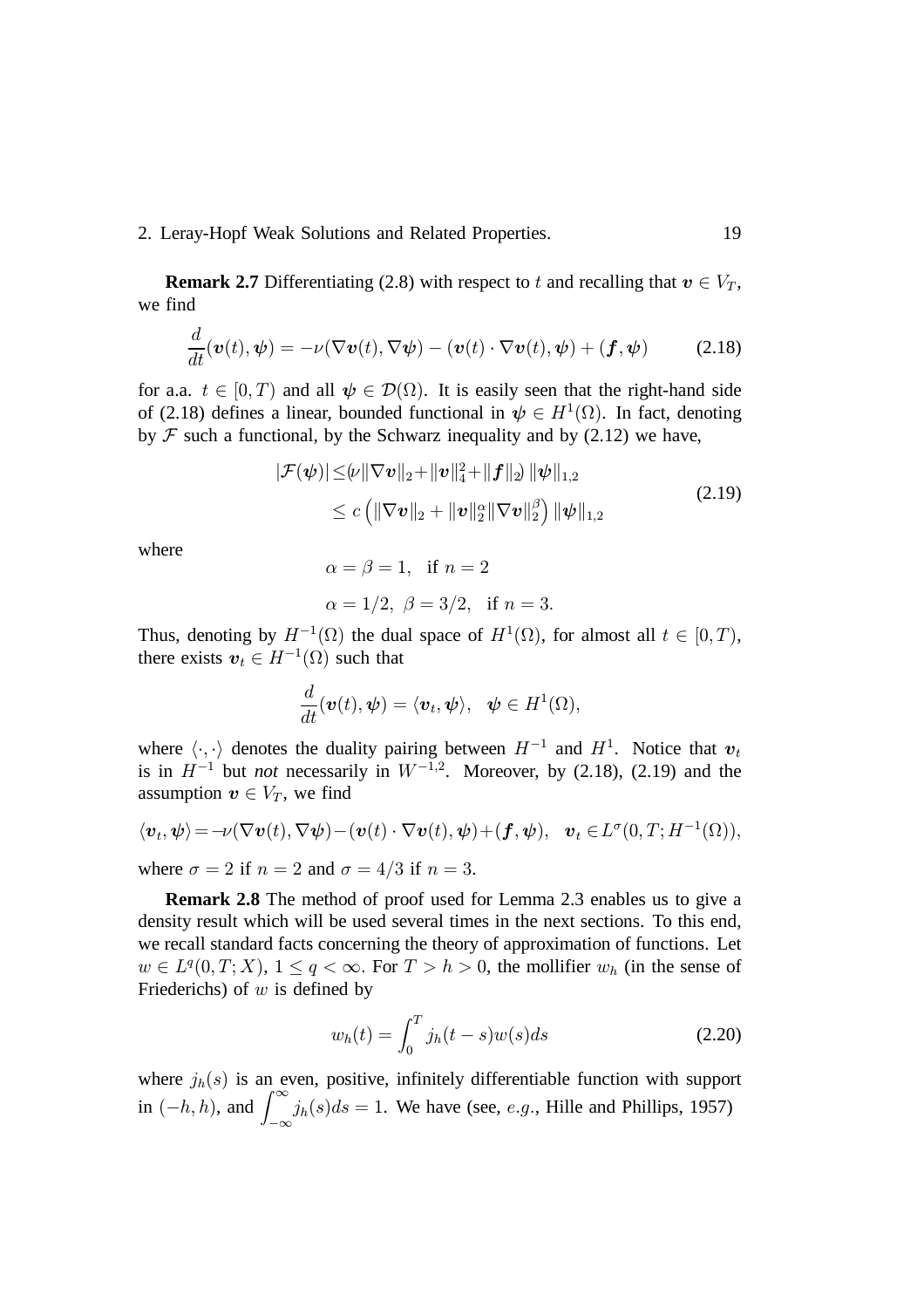**Lemma 2.5** Let  $w \in L^q(0,T;X)$ ,  $1 \le q < \infty$ . Then  $w_h \in C^k([0,T];X)$ , for all  $k \geq 0$ . Moreover

$$
\lim_{h \to 0} \|w_h - w\|_{L^q(0,T;X)} = 0.
$$

Finally, if  $\{w_k\} \subset L^q(0,T;X)$  converges to w in the norm of  $L^q(0,T;X)$  then

$$
\lim_{k\to\infty}||(w_k)_h-w_h||_{L^q(0,T;X)}=0.
$$

We also have.

**Lemma 2.6**  $\mathcal{D}_T$  is dense in  $L^2(0,T;H^1(\Omega))$ .

**Proof.** Let  $\{\Phi_r\} \subset \mathcal{D}(\Omega)$  be a basis of  $H^1$  and let  $w \in L^2(0,T;X)$ . Denoting by  $(\cdot, \cdot)_1$  the scalar product in  $H^1$ , and setting

$$
\boldsymbol{w}_{l,h}(x,t)=\sum_{r=1}^l(\boldsymbol{w}_h,\boldsymbol{\Phi}_r)_1\boldsymbol{\Phi}_r(x),
$$

we have

$$
\lim_{l \to \infty} \|\mathbf{w}_{l,h}(t) - \mathbf{w}_h(t)\|_1 = 0, \text{ for all } t \in [0, T] \text{ and } h < T. \tag{2.21}
$$

Clearly,  $w_{l,h} \in \mathcal{D}_T$ . By Lemma 2.5, for a given  $\varepsilon > 0$ , there is  $h > 0$ 

$$
\int_0^T \|\boldsymbol{w}_h(t)-\boldsymbol{w}(t)\|_1^2 < \varepsilon.
$$

On the other hand, from (2.21) and the Lebesgue dominated convergence theorem, we have for all fixed  $h$ 

$$
\lim_{l\to\infty}\int_0^T\|\boldsymbol{w}_{l,h}(t)-\boldsymbol{w}_h(t)\|_1^2=0.
$$

Thus the result follows from the last two displayed relations and the triangle inequality.

### **3 Existence of Weak Solutions.**

The aim of this section is to prove the following existence theorem of weak solutions.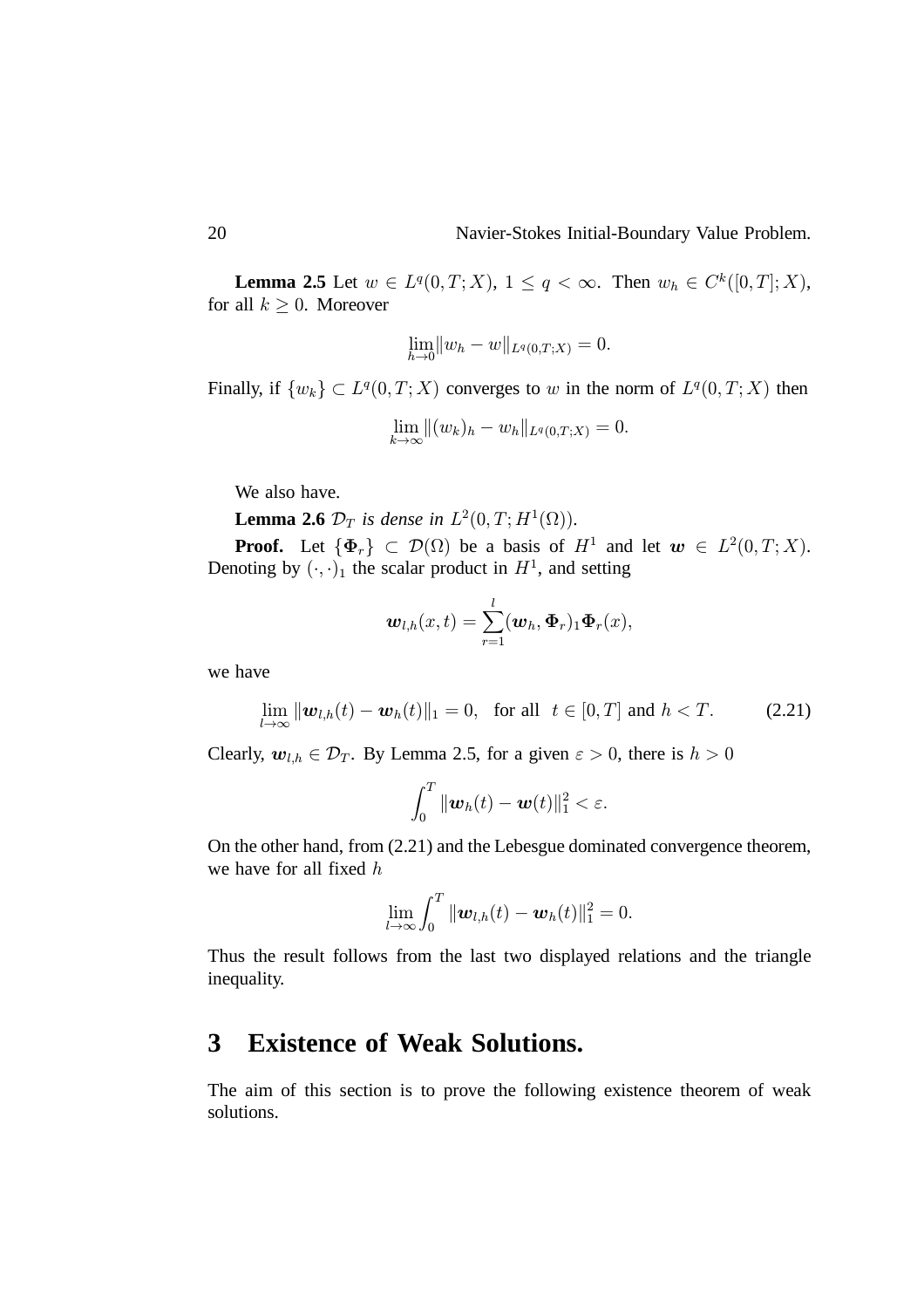### 3. Existence of Weak Solutions 21

**Theorem 3.1** Let  $\Omega$  be any domain in  $\mathbb{R}^n$  and let  $T > 0$ . Then, for any *given*

$$
\boldsymbol{v}_0\in H(\Omega),\ \ \boldsymbol{f}\in \boldsymbol{L}^2(\Omega_T),
$$

*there exists at least one weak solution to (0.1)-(0.3) in*  $\Omega_T$ *. This solution verifies, in addition, the following properties*

*i) The energy inequality:*

$$
\|\boldsymbol{v}(t)\|_{2}^{2}+2\nu\int_{0}^{t}\|\nabla\boldsymbol{v}(\tau)\|_{2}^{2}d\tau\leq2\int_{0}^{t}(\boldsymbol{v}(\tau),\boldsymbol{f}(\tau))d\tau+\|\boldsymbol{v}_{0}\|_{2}^{2},\quad t\in[0,T].
$$
\n(EI)

*ii)*  $\lim_{t\to 0} ||\bm{v}(t)-\bm{v}_0||_2=0.$ 

**Proof.** We shall use the so called "Faedo-Galerkin" method. Let  $\{\psi_r\} \subset$  $\mathcal{D}(\Omega)$  be the basis of  $H(\Omega)$  given in Lemma 2.3. We shall look for approximating solutions  $v_k$  of the form

$$
\boldsymbol{v}_k(x,t) = \sum_{r=1}^k c_{kr}(t) \boldsymbol{\psi}_r(x), \quad k \in \mathbb{N},
$$
 (3.1)

where the coefficients  $c_{kr}$  are required to satisfy the following system of ordinary differential equations

$$
\frac{dc_{kr}}{dt} + \sum_{i=1}^{k} a_{ir}c_{ki} + \sum_{i,s=1}^{k} a_{isr}c_{ki}c_{ks} = f_r, \quad r = 1, \dots, k,
$$
 (3.2)

with the initial condition

$$
c_{kr}(0) = C_{0r} \quad r = 1, \dots, k,
$$
\n(3.3)

where

$$
a_{ir} = \nu(\nabla \psi_i, \nabla \psi_r), \quad a_{isr} = (\psi_i \cdot \nabla \psi_s, \nabla \psi_r),
$$

$$
f_r = (\mathbf{f}, \psi_r), \quad C_{0r} = (\mathbf{v}_0, \psi_r).
$$

Since  $f_r \in L^2(0,T)$  for all  $r = 1, \ldots, k$ , from the elementary theory of ordinary differential equations, we know that problem (3.1)–(3.3) admits a unique solution  $c_{kr} \in W^{1,2}(0,T_k)$ ,  $r = 1,\ldots,k$ , where  $T_k \leq T$ . Multiplying (3.2) by  $c_{kr}$ , summing over r and employing the orthonormality conditions on  $\{\psi_r\}$  along with the identity

$$
(\boldsymbol{\psi} \cdot \nabla \boldsymbol{\psi}, \boldsymbol{\psi}) = 0, \text{ for all } \boldsymbol{\psi} \in \mathcal{D}(\Omega),
$$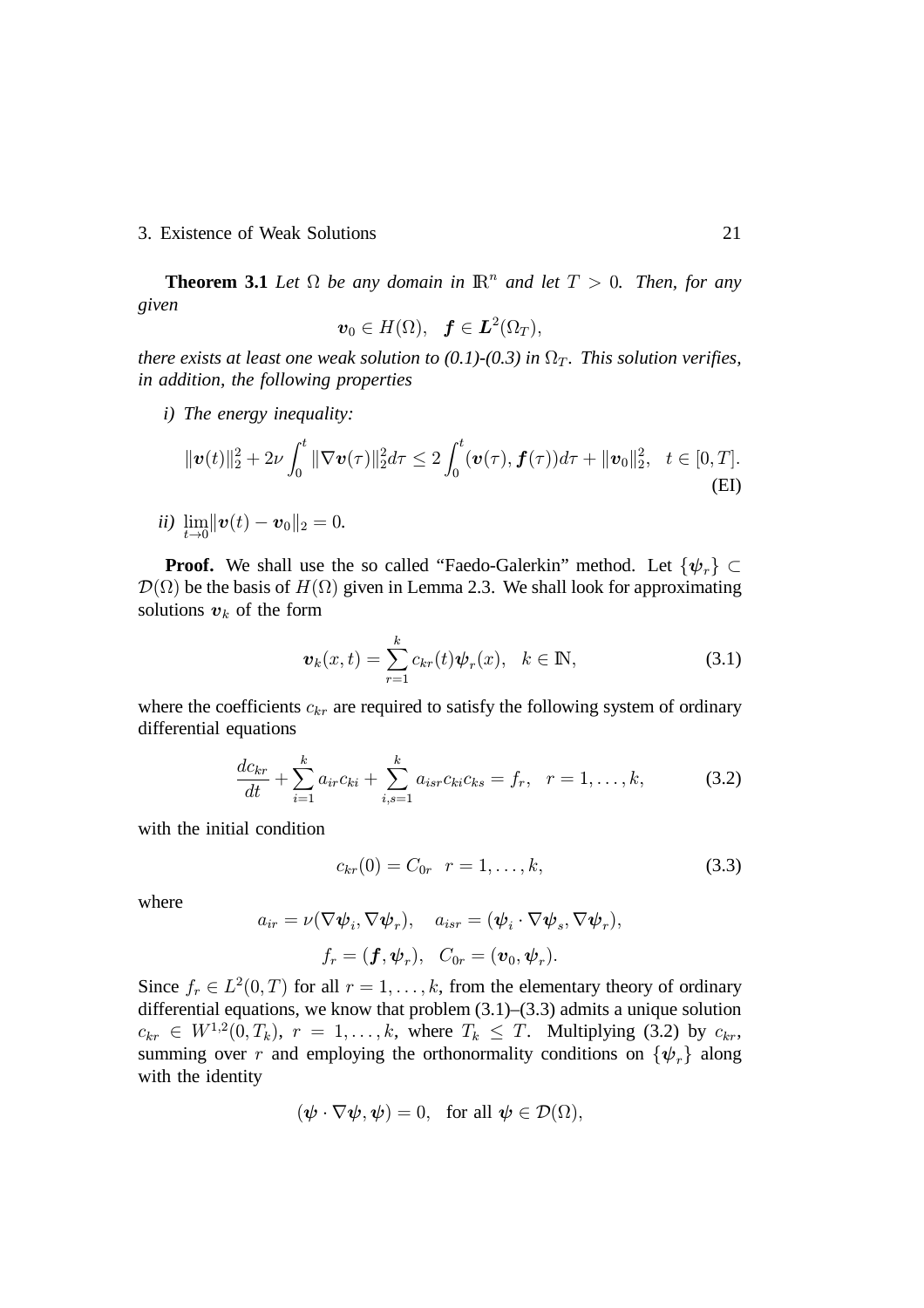we obtain for all  $t \in [0, T)$ 

$$
\|\boldsymbol{v}_k(t)\|_2^2 + 2\nu \int_0^t \|\nabla \boldsymbol{v}_k(\tau)\|_2^2 d\tau = 2 \int_0^t (\boldsymbol{v}_k(\tau), \boldsymbol{f}(\tau)) d\tau + \|\boldsymbol{v}_{0k}\|_2^2 \qquad (3.4)
$$

with  $\boldsymbol{v}_{0k} = \boldsymbol{v}_k(0)$ . Since  $\|\boldsymbol{v}_{0k}\|_2 \leq \|\boldsymbol{v}_0\|_2$ , Using in (3.4) the Schwarz inequality along with Gronwall's lemma, we easily deduce the following bound

$$
\|\boldsymbol{v}_k(t)\|_2^2 + \int_0^t \|\nabla \boldsymbol{v}_k(\tau)\|_2^2 d\tau \le M, \text{ for all } t \in [0, T)
$$
 (3.5)

with  $M$  independent of  $t$  and  $k$ . From this inequality it follows, in particular, that  $|c_{kr}(t)| \leq M^{1/2}$  for all  $r = 1, ..., k$  which in turn, by standard results on ordinary differential equations, implies  $T_k = T$ , for all  $k \in \mathbb{N}$ . We shall now investigate the properties of convergence of the sequence  $\{v_k\}$  when  $k \to \infty$ . To this end, we begin to show that, for any fixed  $r \in \mathbb{N}$ , the sequence of functions

$$
G_k^{(r)}(t) \equiv (\boldsymbol{v}_k(t), \boldsymbol{\psi}_r)
$$

is uniformly bounded and uniformly continuous in  $t \in [0, T]$ . The uniform boundedness follows at once from (3.5). To show the uniform continuity, we observe that from  $(3.2)$ ,  $(3.5)$ , with the help of the Schwarz inequality it easily follows that

$$
|G_k^{(r)}(t) - G_k^{(r)}(s)| \leq S_1 \int_s^t (||\nabla \boldsymbol{v}_k(\tau)||_2 + ||\boldsymbol{f}(\tau)||_2) d\tau + S_2 M^{1/2} \int_s^t ||\nabla \boldsymbol{v}_k(\tau)||_2 d\tau,
$$
\n(3.6)

where

$$
S_1 \equiv \|\boldsymbol{\psi}_r\|_2, \quad S_2 = \max_{x \in \Omega} |\boldsymbol{\psi}_r(x)|.
$$

Thus, using the Schwarz inequality into (3.6) and recalling (3.5), we readily show the equicontinuity of  $G_k^{(r)}$  $\binom{r}{k}(t)$ . By the Ascoli-Arzelà theorem, from the sequence  $\{G_k^{(r)}\}$  $\binom{r}{k}$  (*t*)  $k \in \mathbb{N}$  we may then select a subsequence –which we continue to denote by  $\{G_k^{(r)}\}$  $\{f_k^{(r)}(t)\}_{k \in \mathbb{N}}$  uniformly converging to a continuous function  $G^{(r)}(t)$ . The selected sequence  $\{G_k^{(r)}\}$  $\{f_k^{(r)}(t)\}_{k \in \mathbb{N}}$  may depend on r. However, using the classical Cantor diagonalization method, we end up with a sequence –again denoted by  $\{G_k^{(r)}\}$  $\{f_k^{(r)}(t)\}_{k \in \mathbb{N}}$  converging to  $G^{(r)}$ , for all  $r \in \mathbb{N}$ , uniformly in  $t \in [0, T)$ . This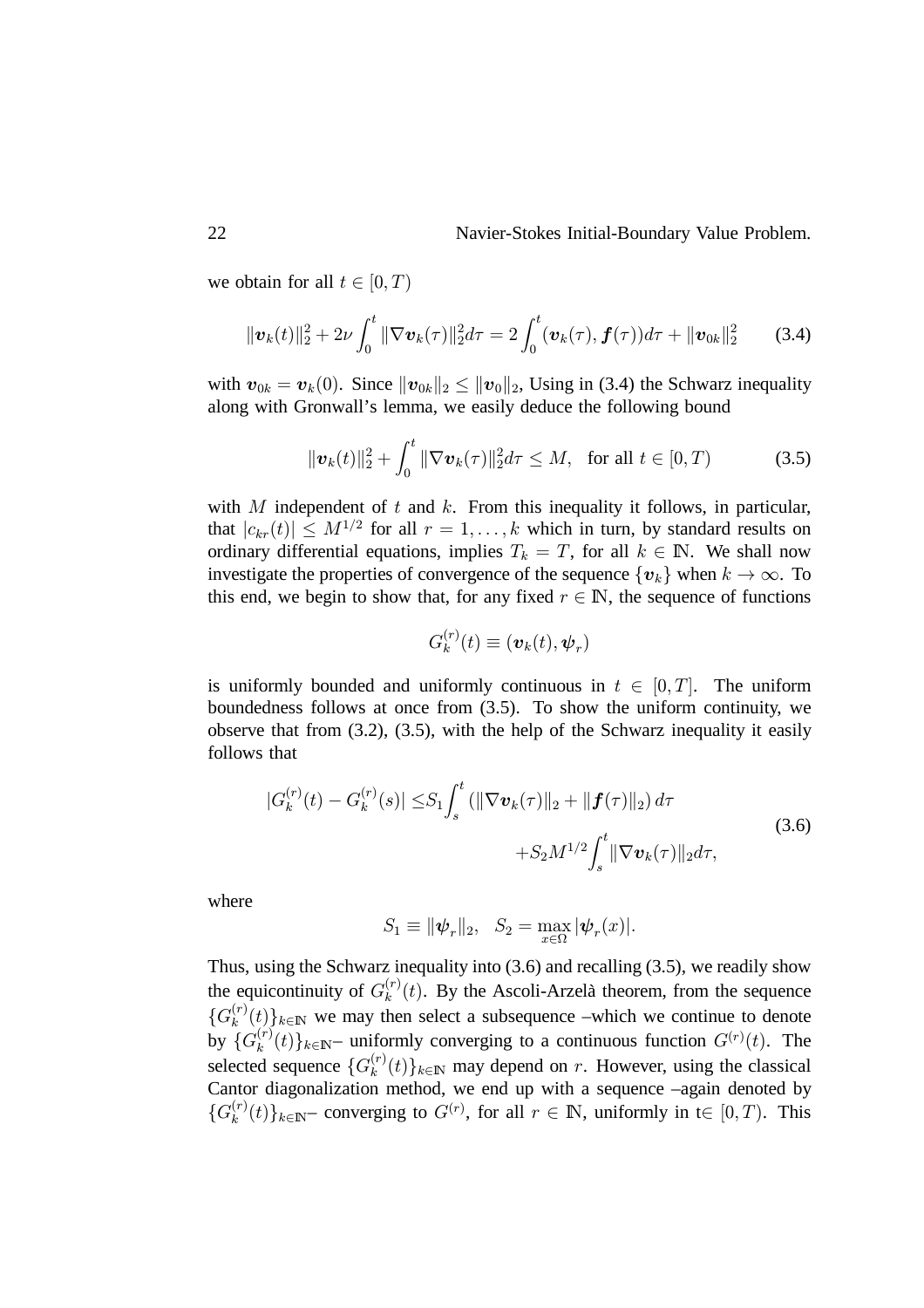### 3. Existence of Weak Solutions 23

information, together with  $(3.5)$  and the weak compactness of the space  $H$ , allows us to infer the existence of  $\mathbf{v}(t) \in H(\Omega)$  such that

$$
\lim_{k \to \infty} (\boldsymbol{v}_k(t) - \boldsymbol{v}(t), \boldsymbol{\psi}_r) = 0 \text{ uniformly in } t \in [0, T] \text{ and for all } r \in \mathbb{N}. \quad (3.7)
$$

Let us now prove that  $v_k(t)$  converges weakly in  $L^2$  to  $v(t)$ , uniformly in  $t \in [0, T]$ , that is,

$$
\lim_{k \to \infty} (\boldsymbol{v}_k(t) - \boldsymbol{v}(t), \boldsymbol{u}) = 0, \text{ uniformly in } t \in [0, T] \text{ and for all } \boldsymbol{u} \in \boldsymbol{L}^2(\Omega). \tag{3.8}
$$

By the Helmholtz-Weyl orthogonal decomposition (2.1), it is enough to show (3.8) for  $u \in H(\Omega)$ . To this end, writing

$$
\boldsymbol{u}=\sum_{r=1}^{\infty}u_r\boldsymbol{\psi}_r\equiv\sum_{r=1}^N u_r\boldsymbol{\psi}_r+\boldsymbol{u}^{(N)}
$$

and using the Schwarz inequality together with (3.5), we find

$$
|(\boldsymbol{v}_k(t)-\boldsymbol{v}(t),\boldsymbol{u})| \leq \sum_{r=1}^N |(\boldsymbol{v}_k(t)-\boldsymbol{v}(t),u_r\boldsymbol{\psi}_r)| + |(\boldsymbol{v}_k(t)-\boldsymbol{v}(t),\boldsymbol{u}^{(N)})|
$$
  

$$
\leq \sum_{r=1}^N \|\boldsymbol{u}\|_2 |(\boldsymbol{v}_k(t)-\boldsymbol{v}(t),\boldsymbol{\psi}_r)| + 2M^{1/2} \|\boldsymbol{u}^{(N)}\|_2.
$$

For  $\varepsilon > 0$ , we choose N so large that

$$
\|\bm{u}^{(N)}\|_2 < \varepsilon.
$$

Further, by (3.6) we can pick  $k = k(\mathbf{u}, \varepsilon)$  so that

$$
\sum_{r=1}^N \lVert \boldsymbol{u}\rVert_2 |(\boldsymbol{v}_k(t)-\boldsymbol{v}(t),\boldsymbol{\psi}_r)| < \varepsilon,
$$

and (3.8) follows from (3.7) and the last two displayed inequalities. In view of (3.5) we clearly have  $v \in L^{\infty}(0,T; H(\Omega))$ . Again from (3.5), by the weak compactness of the space  $L^2(\Omega_T)$  it follows the existence of  $\tilde{\boldsymbol{v}} \in L^2(0,T;H^1(\Omega))$ such that for  $m = 1, ..., n$  (with  $\partial_m = \partial/\partial x_m$ )

$$
\lim_{k\to\infty}\int_0^T(\boldsymbol{v}_k-\widetilde{\boldsymbol{v}},\boldsymbol{w})ds=\lim_{k\to\infty}\int_0^T(\partial_m(\boldsymbol{v}_k-\widetilde{\boldsymbol{v}}),\boldsymbol{w})ds=0, \text{ for all } \boldsymbol{w}\in\boldsymbol{L}^2(\Omega_T).
$$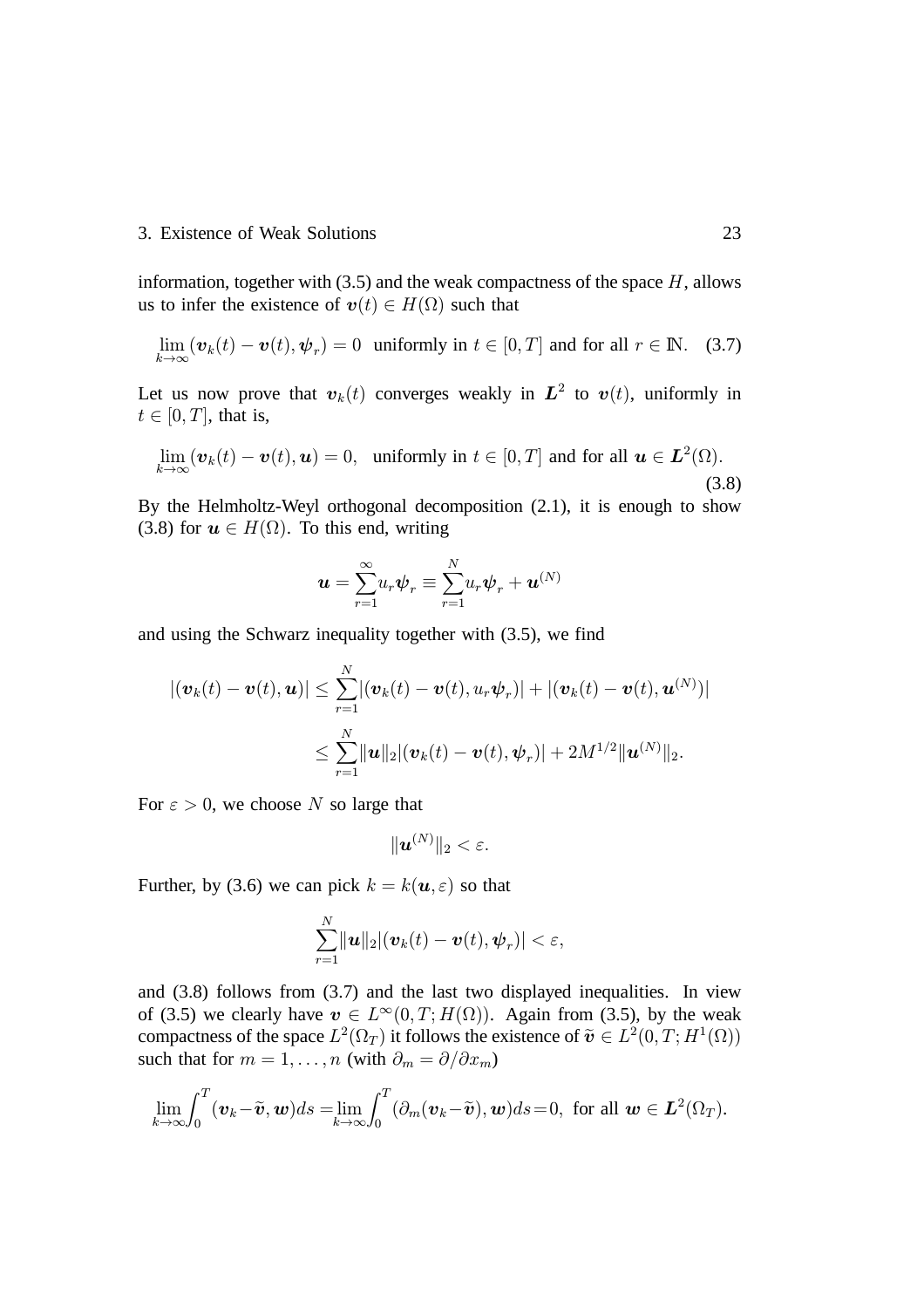Choosing in this inequality  $w \in \mathcal{D}_T$  and using (3.8), it is easy to show that  $v = \tilde{v}$ . Thus, in particular, we find

$$
\lim_{k\to\infty}\int_0^T(\partial_m(\boldsymbol{v}_k-\boldsymbol{v}),\boldsymbol{w})ds=0,\quad\text{for all }\boldsymbol{w}\in\boldsymbol{L}^2(\Omega_T),\quad m=1,\ldots,n.
$$
 (3.9)

We wish now to prove that (3.8) and (3.9) imply the *strong* convergence of  $\{v_k\}$ to  $\boldsymbol{v}$  in  $\boldsymbol{L}^2(\omega \times [0,T])$ , for all  $\omega \subset\subset \Omega$ . To show this, we need the following *Friederichs inequality, see, e.g., Galdi (1994, Lemma II.4.2): Let C be a cube* in  $\mathbb{R}^n$ , then for any  $\eta > 0$ , there exist  $K(\eta, C) \in \mathbb{N}$  functions  $\omega_i \in L^{\infty}(C)$ ,  $i = 1, \ldots, K$  such that

$$
\int_0^T \|\bm{w}(t)\|_{2,C}^2 dt \leq \sum_{i=1}^K \int_0^T (\bm{w}(t),\bm{\omega}_i)_C^2 dt + \eta \int_0^T \|\nabla \bm{w}(t)\|_{2,C}^2 dt.
$$

If we apply this inequality with  $w \equiv v_k - v$  and use (3.5), (3.7) we find

$$
\lim_{k \to \infty} \int_0^T \|\mathbf{v}_k(t) - \mathbf{v}(t)\|_{2,C}^2 dt = 0 \tag{3.10}
$$

With the help of (3.8)-(3.10), we shall now show that  $v$  is a weak solution to (0.1)-(0.3). Since we already proved that  $v \in V_T$ , by Lemma 2.4, it remains to show that  $v$  satisfies (2.8). Integrating (3.1) from 0 to  $t \leq T$  we find

$$
\int_0^t \left\{-\nu(\nabla \boldsymbol{v}_k, \nabla \boldsymbol{\psi}_r) - (\boldsymbol{v}_k \cdot \nabla \boldsymbol{v}_k, \boldsymbol{\psi}_r)\right\} ds
$$
\n
$$
= -\int_0^t (\boldsymbol{f}, \boldsymbol{\psi}_r) ds + (\boldsymbol{v}_k(t), \boldsymbol{\psi}_r) - (\boldsymbol{v}_0, \boldsymbol{\psi}_r).
$$
\n(3.11)

From  $(3.8)$ ,  $(3.9)$  we at once obtain

$$
\lim_{k \to \infty} (\boldsymbol{v}_k(t) - \boldsymbol{v}(t), \boldsymbol{\psi}_r) = 0, \quad \lim_{k \to \infty} \int_0^t (\nabla \boldsymbol{v}_k(s) - \nabla \boldsymbol{v}(s), \boldsymbol{\psi}_r) ds = 0. \tag{3.12}
$$

Furthermore, denoting by C a cube containing the support of  $\psi_r$ , we have

$$
\left| \int_0^t \left( \boldsymbol{v}_k \cdot \nabla \boldsymbol{v}_k, \boldsymbol{\psi}_r \right) - (\boldsymbol{v} \cdot \nabla \boldsymbol{v}, \boldsymbol{\psi}_r) ds \right|
$$
\n
$$
\leq \left| \int_0^t \left( (\boldsymbol{v}_k - \boldsymbol{v}) \cdot \nabla \boldsymbol{v}_k, \boldsymbol{\psi}_r \right) c ds \right| + \left| \int_0^t (\boldsymbol{v} \cdot \nabla (\boldsymbol{v}_k - \boldsymbol{v}), \boldsymbol{\psi}_r) c ds \right|. \tag{3.13}
$$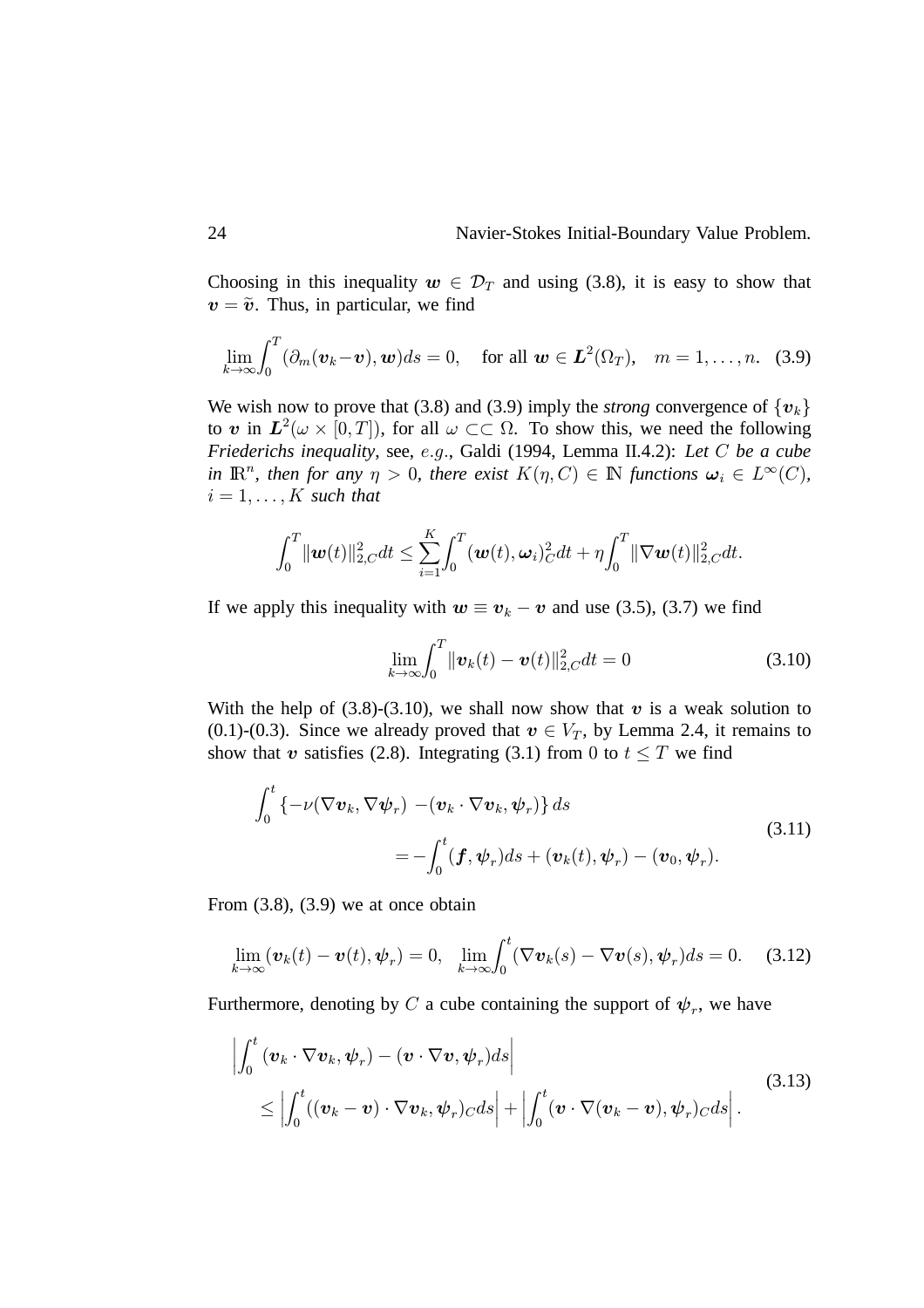### 3. Existence of Weak Solutions 25

Setting  $S = \max_{\mathcal{S}}$  $\max_{x \in C} |\psi(x)|$ , by (3.5) we also have

$$
\left| \int_0^t ((\boldsymbol{v}_k - \boldsymbol{v}) \cdot \nabla \boldsymbol{v}_k, \boldsymbol{\psi}_r) \right| \leq S \left( \int_0^t \|\boldsymbol{v}_k - \boldsymbol{v}\|_{2,C}^2 dt \right)^{1/2} \left( \int_0^t \|\nabla \boldsymbol{v}_k\|_{2}^2 dt \right)^{1/2} \leq SM^{1/2} \left( \int_0^t \|\boldsymbol{v}_k - \boldsymbol{v}\|_{2,C}^2 dt \right)^{1/2}
$$

and so, using (3.10), we find

$$
\lim_{k \to \infty} \left| \int_0^t ((\boldsymbol{v}_k - \boldsymbol{v}) \cdot \nabla \boldsymbol{v}_k, \boldsymbol{\psi}_r) ds \right| = 0.
$$
 (3.14)

Furthermore, we have

$$
\left|\int_0^t (\boldsymbol{v}\cdot\nabla(\boldsymbol{v}_k-\boldsymbol{v}),\boldsymbol{\psi}_r)_C ds\right|\leq \sum_{m=1}^n \left|\int_0^t (\partial_m(\boldsymbol{v}_k-\boldsymbol{v}),v_m\boldsymbol{\psi}_r)_C ds\right|
$$

and since  $v_m \psi \in L^2(\Omega_T)$ , from (3.9) we deduce

$$
\lim_{k \to \infty} \left| \int_0^t (\boldsymbol{v} \cdot \nabla (\boldsymbol{v}_k - \boldsymbol{v}), \boldsymbol{\psi}_r)_C ds \right| = 0.
$$
 (3.15)

Therefore, passing into the limit  $k \to \infty$  in (3.11), from (3.12)-(3.15) we conclude

$$
\int_0^t \left\{-\nu(\nabla \boldsymbol{v}, \nabla \boldsymbol{\psi}_r) - (\boldsymbol{v} \cdot \nabla \boldsymbol{v}, \boldsymbol{\psi}_r)\right\} ds
$$
\n
$$
= -\int_0^t (\boldsymbol{f}, \boldsymbol{\psi}_r) ds + (\boldsymbol{v}(t), \boldsymbol{\psi}_r) - (\boldsymbol{v}_0, \boldsymbol{\psi}_r).
$$
\n(3.16)

However, from Lemma 2.3 we know that every function  $\psi \in \mathcal{D}(\Omega)$  can be uniformly approximated in  $C^2(\overline{\Omega})$  by functions of the form

$$
\boldsymbol{\psi}_N(x) = \sum_{r=1}^N \gamma_r \boldsymbol{\psi}_r(x), \quad N \in \mathbb{N}, \ \gamma_r \in \mathbb{R}.
$$

So, writing (3.16) with  $\psi_N$  in place of  $\psi$ , we may pass to the limit  $N \to \infty$  in this new relation and use the fact that  $v \in V_T$  to show the validity of (2.8) for all  $\psi \in \mathcal{D}(\Omega)$ . We shall now prove the energy inequality (EI). To this end, we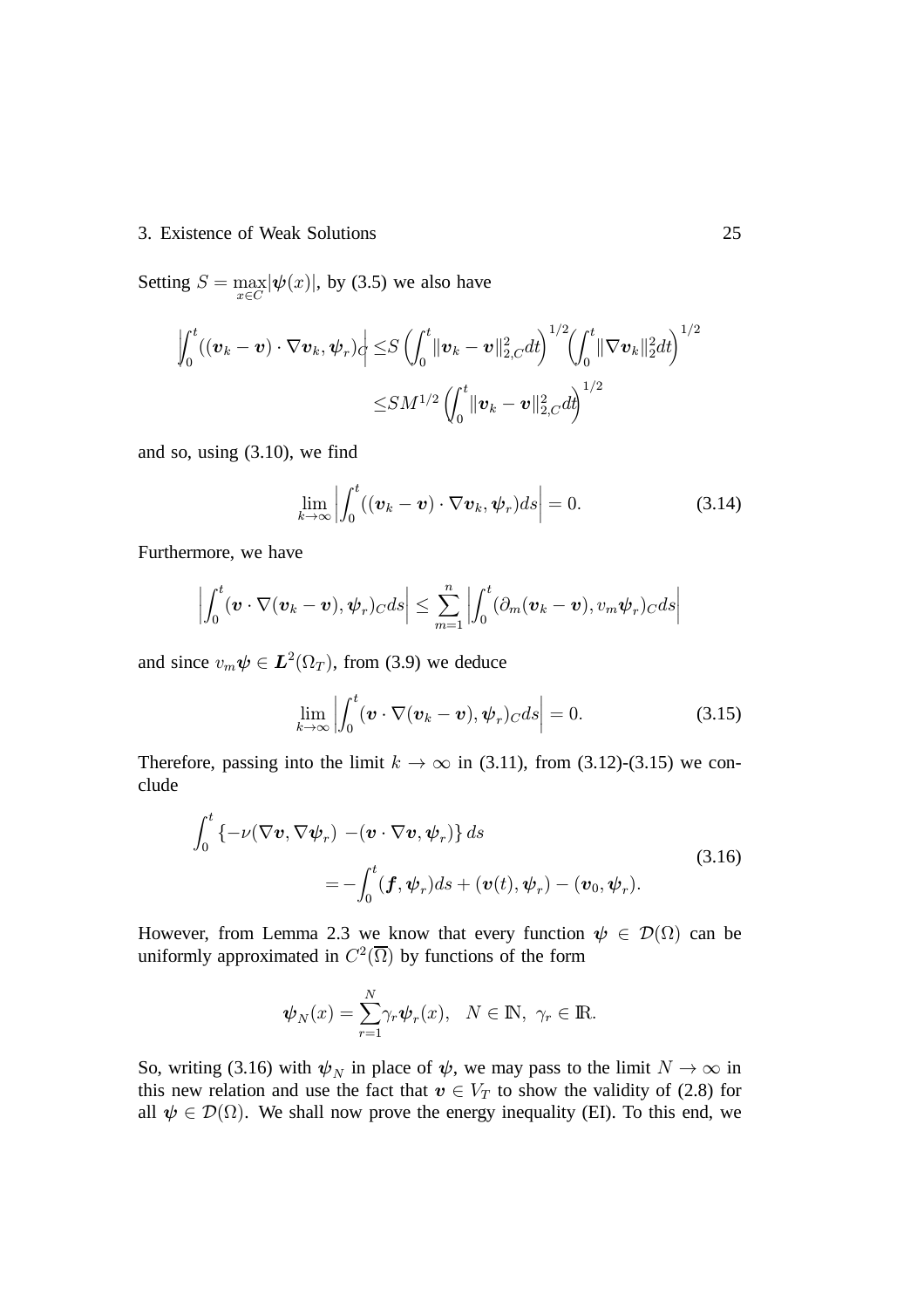shall take the liminf as  $k \to \infty$  of both sides of (3.4). By the definition of  $v_{0k}$ , the properties of  $f$ , and (3.8) we deduce

$$
\lim_{k\to\infty}\left\{\int_0^t(\boldsymbol{v}_k(\tau),\boldsymbol{f}(\tau))d\tau+\|\boldsymbol{v}_{0k}\|_2^2\right\}=\int_0^t(\boldsymbol{v}(\tau),\boldsymbol{f}(\tau))d\tau+\|\boldsymbol{v}_0\|_2^2.
$$

Moreover, by (3.8), (3.9) and a classical property of weak limits, we find that

$$
\liminf_{k \to \infty} \left\{ \|\boldsymbol{v}_k(t)\|_2^2 + 2\nu \int_0^t \|\nabla \boldsymbol{v}_k(\tau)\|_2^2 d\tau \right\} \geq \|\boldsymbol{v}(t)\|_2^2 + 2\nu \int_0^t \|\nabla \boldsymbol{v}(\tau)\|_2^2 d\tau,
$$
\n(3.17)

and (EI) follows from (3.4) and the last two displayed relations. From (EI) we deduce at once

$$
\limsup_{t\to 0} \|\bm{v}(t)\|_2^2 \leq \|\bm{v}_0\|_2^2.
$$

On the other hand,  $v(t)$  is weakly continuous in  $L^2$  (see Lemma 2.2), and so we have

$$
\liminf_{t\to 0} \|\bm{v}(t)\|_2^2 \geq \|\bm{v}_0\|_2^2,
$$

which implies

$$
\lim_{t\to 0} \|\boldsymbol{v}(t)\|_2^2 = \|\boldsymbol{v}_0\|_2^2.
$$

This relation together with the  $L^2$  weak continuity of  $v$  allows us to conclude

$$
\lim_{t\to 0} \|\bm{v}(t)-\bm{v}_0\|_2=0,
$$

and the theorem is thus proved.

**Remark 3.1** In the literature, one may find many different definitions of weak solution (see, e.g., Lions, 1969; Masuda, 1984; von Wahl (1985)). The one chosen here is due to Leray and Hopf. Likewise, there are many different constructive procedures of weak solutions (see Leray 1934a, 1934b; Kiselev and Ladyzhenskaya, 1957; Shinbrot, 1973). Since, as we shall see in the next section, there is no uniqueness guaranteed for weak solutions in dimension 3 (or higher), these procedures may conceivably lead to different solutions.

# **4 The Energy Equality and Uniqueness of Weak Solutions.**

An interesting feature of weak solutions that should be emphasized, is that they obey only an energy *inequality* rather than the energy *equality* (that is (EI) with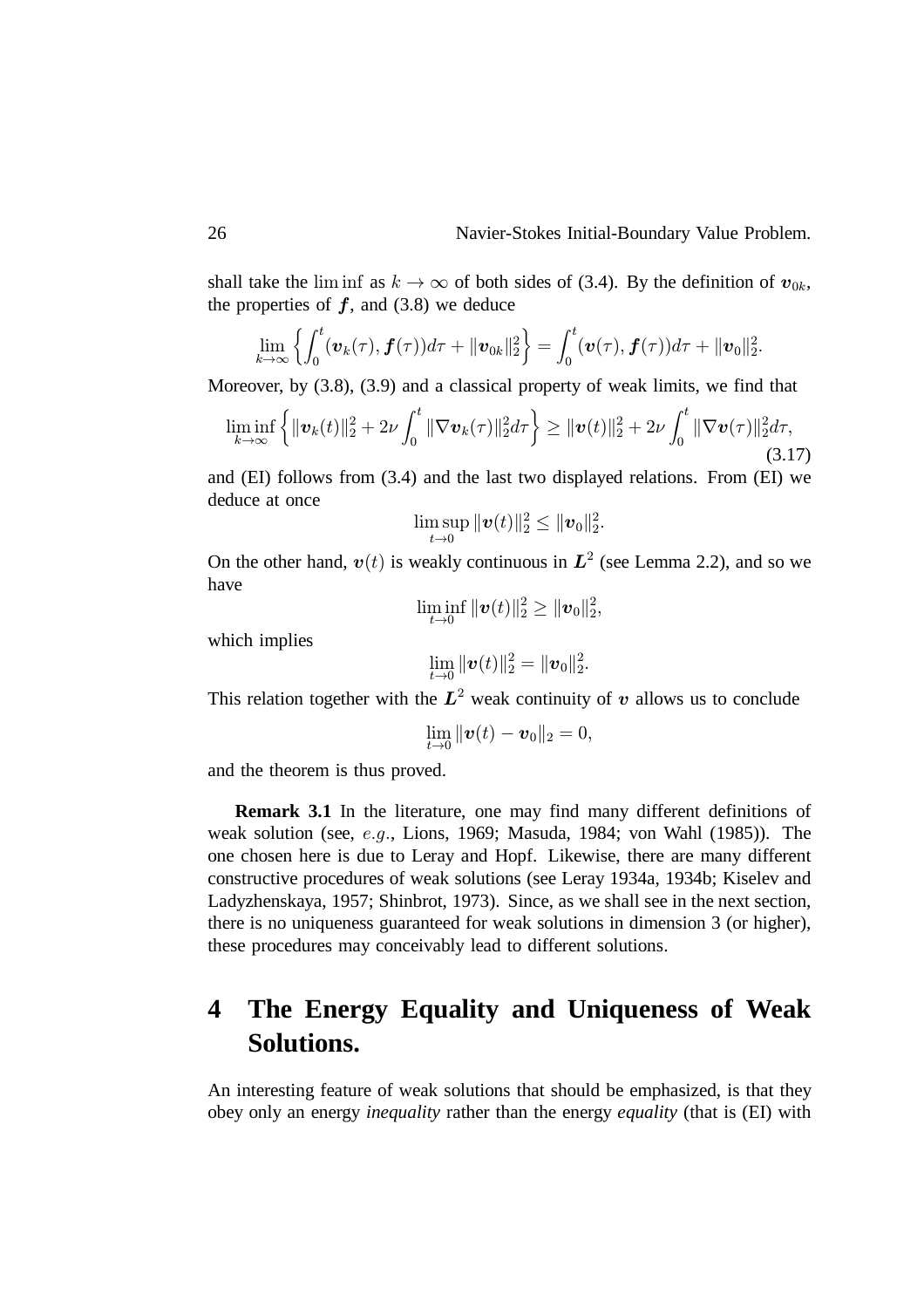### 4. Energy Equality and Uniqueness. 27

the equality sign), as should be expected from the physical point of view. To analyze this fact in more detail, let us take, for simplicity,  $f \equiv 0$ . Then, any "physically reasonable" solution should be such that the associated kinetic energy  $E(t)$  at a certain time  $t = \frac{1}{2}$  $\frac{1}{2} ||\boldsymbol{v}(t)||_2^2$  is equal to  $E(\sigma)$  ( $\sigma < t$ ) minus the amount of energy dissipated by viscosity in the time interval  $[\sigma, t]$  (=  $\nu \int_{\sigma}^{t} ||\nabla \boldsymbol{v}(\tau)||^2 d\tau$ ). According to (EI), however, a weak solution not only does not satisfy *a priori* this property but, in fact, its kinetic energy could even *increase* in certain time intervals. Therefore, a first question to ask is if it is possible to construct weak solutions for which the corresponding kinetic energy is a decreasing function of time. To this end, it would be enough that weak solutions would satisfy the following relation

$$
\|\boldsymbol{v}(t)\|_{2}^{2} + 2\nu \int_{\sigma}^{t} \|\nabla \boldsymbol{v}(\tau)\|_{2}^{2} d\tau \leq \|\boldsymbol{v}(\sigma)\|_{2}^{2},
$$
\nfor almost all  $\sigma \geq 0$ , and all  $t \in [\sigma, T)$ .

\n(4.1)

Inequality (4.1) is usually called the *strong energy inequality* (SEI).

It is easy to see that if  $\Omega$  is bounded, then the solutions constructed in Theorem 3.1 obey the (SEI). In fact, from (3.10), by taking  $C \supset \Omega$ , it follows that

$$
\lim_{k \to \infty} \|\boldsymbol{v}_k(\sigma) - \boldsymbol{v}(\sigma)\|_2 = 0, \text{ for almost all } \sigma \in [0, T). \tag{4.2}
$$

On the other hand, from (3.4) (with  $f \equiv 0$ ) we have

$$
\|\boldsymbol{v}_k(t)\|_2^2 + 2\nu \int_{\sigma}^t \|\nabla \boldsymbol{v}_k(\tau)\|_2^2 d\tau = \|\boldsymbol{v}_k(\sigma)\|_2^2,
$$
  
for all  $\sigma \in [0, T)$  and  $t \in [\sigma, T)$ .

and so, passing to the limit  $k \to \infty$  in this relation and using (3.17) (with 0 replaced by  $\sigma$  ) and (4.2), we recover (SEI). With much more effort, one can show existence of weak solutions obeying (SEI) when  $\Omega$  is either the whole  $\mathbb{R}^n$ (Leray 1934b), or an exterior domain (Galdi and Maremonti, 1986; Sohr, von Wahl and Wiegner, 1986; Miyakawa and Sohr, 1988), or a half space (Borchers and Miyakawa, 1988). It is interesting to observe that all proofs given by these authors rely on a certain estimate for the pressure field, which implies, in particular, the following property for  $p$ :

$$
p \in L^r(0,T;L^q(\Omega)), \text{ for suitable exponents } r, q.
$$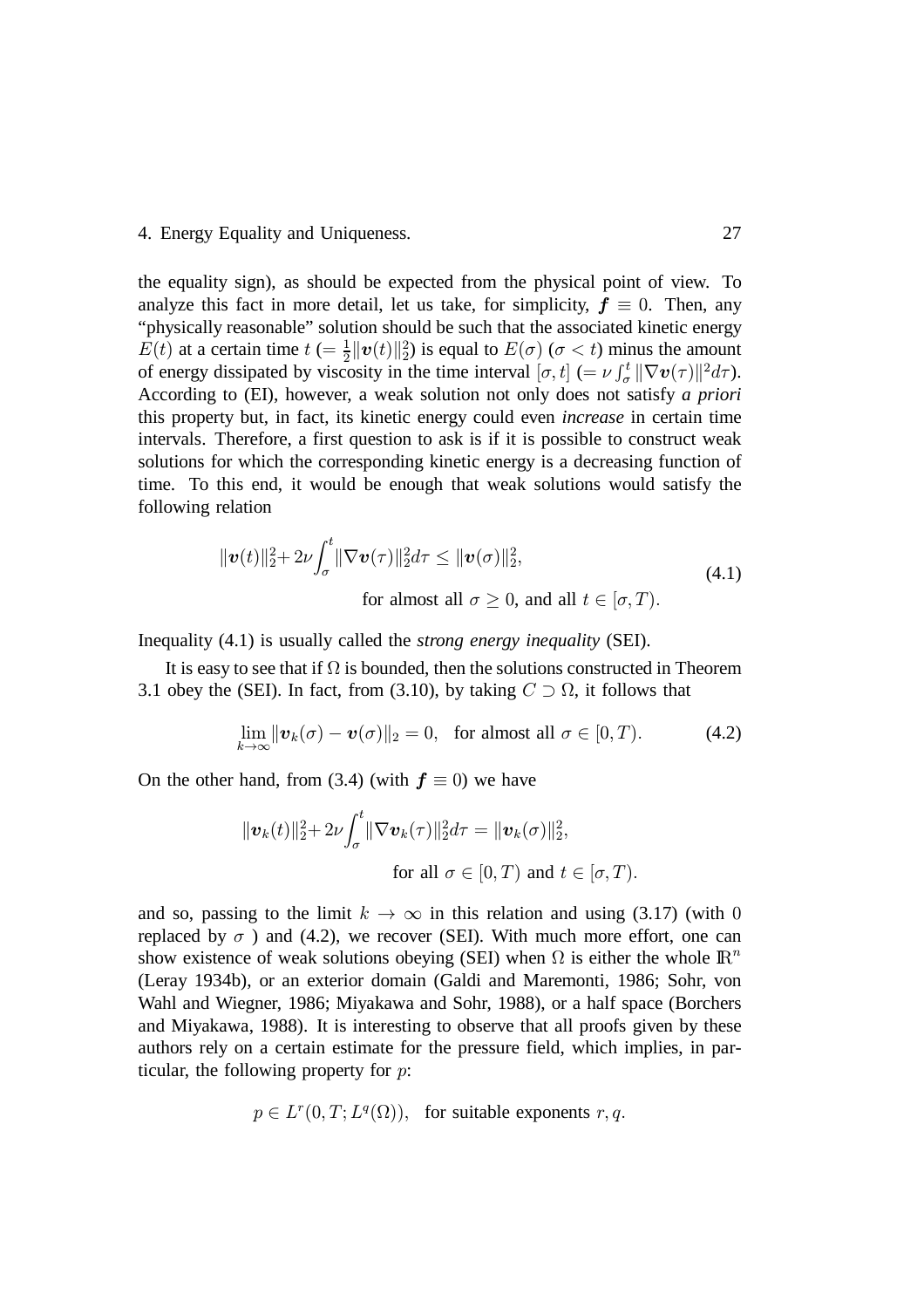This is much more than the regularity property proved in Theorem 2.1. On the other hand, one knows how to prove this estimate only for a certain type of domains and, therefore, *it is not known if* (SEI) *holds for an arbitrary (no matter how smooth)*.

The strong energy inequality, even though more reasonable than the energy inequality, still presents an undesired feature, in all time intervals I (*if any*) where it holds as a *strict* inequality. Actually, in any of such intervals, the kinetic energy *is* decreased by a certain amount, say  $M_I$ , which is *not* due to the dissipation. It seems therefore interesting to furnish sufficient conditions on a weak solution in order that it verifies an *energy equality* and to compare them with those ensuring its *uniqueness*. As we shall see, the former (see Theorem 4.1) are weaker than the latter (see Theorem 4.2), and they are both verified by a weak solution in dimension 2, but not *a priori* in dimension 3. Thus, the question of the existence of a three dimensional weak solution which 1) satisfies the energy equality and 2) is unique, remains open.

In this section we provide conditions on a weak solution under which 1) and 2) above are met. The following theorem holds.

**Theorem 4.1** *Let*  $\boldsymbol{v}$  *be a weak solution in*  $\Omega_T$ *. Assume* 

$$
\boldsymbol{v} \in L^4(0, T; \boldsymbol{L}^4(\Omega)). \tag{4.3}
$$

*Then*  $v$  verifies the energy equality

$$
\|\boldsymbol{v}(t)\|_{2}^{2}+2\nu\int_{0}^{t}\|\nabla\boldsymbol{v}(\tau)\|_{2}^{2}d\tau=2\int_{0}^{t}(\boldsymbol{v}(\tau),\boldsymbol{f}(\tau))d\tau+\|\boldsymbol{v}_{0}\|_{2}^{2},\qquad(4.4)
$$

*for all*  $t \in [0, T)$ .

**Proof.** Let  $\{v_k\} \subset \mathcal{D}_T$  be a sequence converging to  $v$  in  $L^2(0,T;H^1(\Omega))$ , see Lemma 2.6. We choose in (2.4) (with  $s = 0$ )  $\varphi = (\mathbf{v}_k)_h \equiv \mathbf{v}_{h,k}$ , where  $(\cdot)_h$ is the mollification operator defined in (2.20), see Lemma 2.5. Observing that

$$
\left| \int_0^T \left\{ (\boldsymbol{v} \cdot \nabla \boldsymbol{v}_{k,h}, \boldsymbol{v}) - (\boldsymbol{v} \cdot \nabla \boldsymbol{v}_h, \boldsymbol{v}) \right\} dt \right|
$$
\n
$$
\leq \int_0^T \|\boldsymbol{v}\|_4^2 \|\nabla (\boldsymbol{v}_{k,h} - \boldsymbol{v}_h)\|_2
$$
\n
$$
\leq \|\boldsymbol{v}_{k,h} - \boldsymbol{v}_h\|_{L^2(0,T;H^1)} \left( \int_0^T \|\boldsymbol{v}(t)\|_4^4 dt \right)^{1/2},
$$
\n(4.5)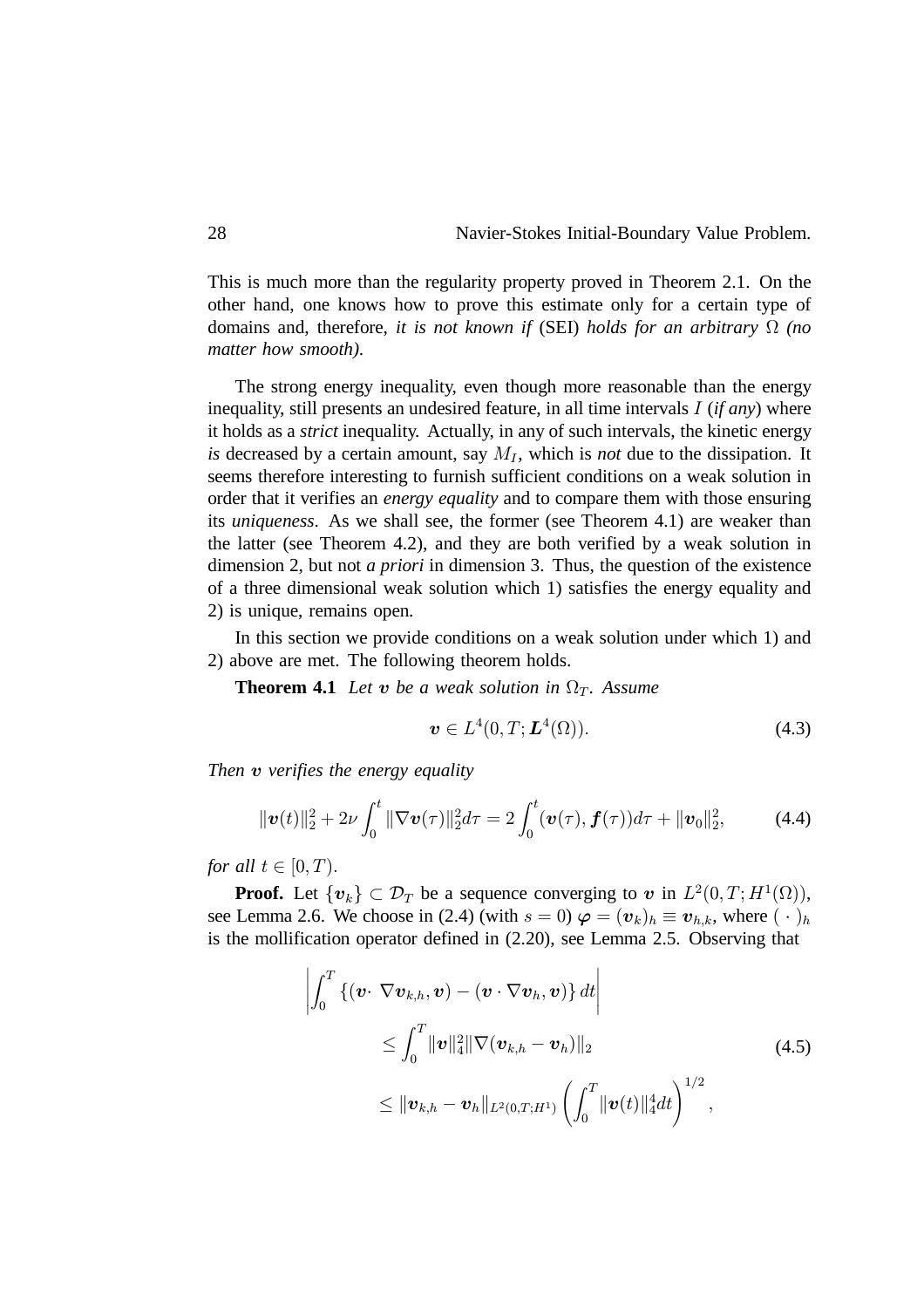### 4. Energy Equality and Uniqueness. 29

by a standard procedure which makes use of Lemma 2.5, we find in the limit  $k\to\infty$ 

$$
\int_0^t \left\{ \left( \boldsymbol{v}, \frac{\partial \boldsymbol{v}_h}{\partial t} \right) - \nu (\nabla \boldsymbol{v}, \nabla \boldsymbol{v}_h) - (\boldsymbol{v} \cdot \nabla \boldsymbol{v}_h, \boldsymbol{v}) \right\} ds
$$
  
= 
$$
- \int_0^t (\boldsymbol{f}, \boldsymbol{v}_h) ds + (\boldsymbol{v}(t), \boldsymbol{v}_h(t)) - (\boldsymbol{v}_0, (\boldsymbol{v}_0)_h).
$$
(4.6)

Since the kernel  $j_h(s)$  in (2.20) is even in  $(-h, h)$ , we obtain

$$
\int_0^t \left(\boldsymbol{v}, \frac{\partial \boldsymbol{v}_h}{\partial t}\right) = \int_0^t \int_0^t \frac{dj_h(t-t')}{dt} \left(\boldsymbol{v}(t), \boldsymbol{v}(t')\right) dt dt' = 0.
$$

Moreover, by Lemma 2.5 and (4.5) with  $v_h$  in place of  $v_{k,h}$  and  $v$  in place of  $v<sub>h</sub>$ , respectively, we obtain

$$
\lim_{h\to 0} \int_0^t (\nabla \boldsymbol{v}, \nabla \boldsymbol{v}_h) ds = \int_0^t (\nabla \boldsymbol{v}, \nabla \boldsymbol{v}) ds
$$

$$
\lim_{h\to 0} \int_0^t (\boldsymbol{f}, \boldsymbol{v}_h) ds = \int_0^t (\boldsymbol{f}, \boldsymbol{v}) ds
$$

$$
\lim_{h\to 0} \int_0^T (\boldsymbol{v} \cdot \nabla \boldsymbol{v}_h, \boldsymbol{v}) ds = \int_0^t (\boldsymbol{v} \cdot \nabla \boldsymbol{v}, \boldsymbol{v}) ds.
$$

Now,  $\mathbf{v}(t) \in H^1(\Omega)$ , for a.a.  $t \in [0, T)$  and so, for any such fixed t, denoting by  $\{\psi_k\}$  a sequence from  $\mathcal{D}(\Omega)$  converging to  $v$  in  $H^1$  we have

$$
\begin{aligned} |(\boldsymbol{v}\cdot\nabla \boldsymbol{v},\boldsymbol{v})-(\boldsymbol{v}\cdot\nabla \boldsymbol{\psi}_k,\boldsymbol{\psi}_k)|&\leq |(\boldsymbol{v}\cdot\nabla \boldsymbol{v},(\boldsymbol{v}-\boldsymbol{\psi}_k))|+|(\boldsymbol{v}\cdot\nabla (\boldsymbol{v}-\boldsymbol{\psi}_k),\boldsymbol{v})|\\&\leq +\|\boldsymbol{v}\|_4\|\nabla \boldsymbol{v}\|_2\|\boldsymbol{v}-\boldsymbol{\psi}_k\|_4+\|\boldsymbol{v}\|_4^2\|\nabla (\boldsymbol{v}-\boldsymbol{\psi}_k)\|_2.\end{aligned}
$$

By the Sobolev embedding theorem it follows that <sup>12</sup>

$$
||u||_4 \le c (||u||_2 + ||\nabla u||_2), \ \ u \in W^{1,2}(\Omega)
$$

and so we deduce

$$
\lim_{k\to\infty} (\boldsymbol{v}\cdot\nabla\boldsymbol{\psi}_k,\boldsymbol{\psi}_k) = (\boldsymbol{v}\cdot\nabla\boldsymbol{v},\boldsymbol{v}).
$$

However, since  $\boldsymbol{v}(t) \in H(\Omega)$  for a.a. t, we get

$$
(\boldsymbol{v} \cdot \nabla \boldsymbol{\psi}_k, \boldsymbol{\psi}_k) = \frac{1}{2} (\boldsymbol{v}, \nabla (\boldsymbol{\psi}_k)^2) = 0, \text{ for all } k \in \mathbb{N},
$$

 $12$ Recall that the space dimension is 2 or 3.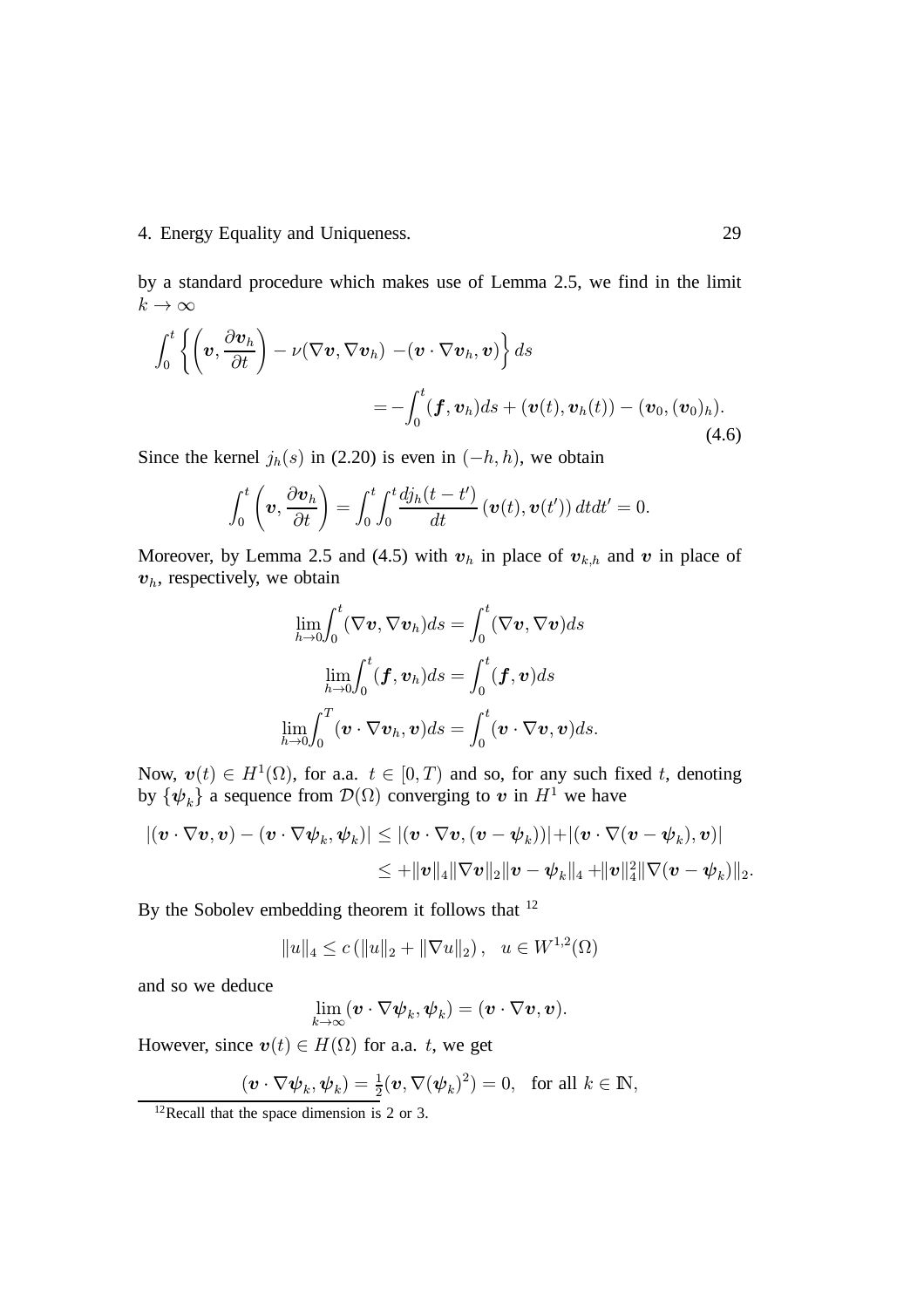which furnishes

$$
\int_0^t (\boldsymbol{v} \cdot \nabla \boldsymbol{v}, \boldsymbol{v}) ds = 0.
$$

Finally, by the weak  $L^2$  continuity, and recalling that  $\int_0^h j_h(s)ds = 1/2$ , we have

$$
(\boldsymbol{v}(t), \boldsymbol{v}_h(t)) = \int_0^h j_h(s) \left( \boldsymbol{v}(t), \boldsymbol{v}(t+s) \right) ds
$$
  
= 
$$
\int_0^h j_h(s) \left( \|\boldsymbol{v}(t)\|_2^2 + (\boldsymbol{v}(t), (\boldsymbol{v}(t+s) - \boldsymbol{v}(t))) \right) ds
$$
  
= 
$$
\frac{1}{2} \|\boldsymbol{v}(t)\|_2^2 + O(h).
$$

Likewise,

$$
(\boldsymbol{v}_0, (\boldsymbol{v}_0)_h) = \frac{1}{2} ||\boldsymbol{v}_0||_2^2 + O(h).
$$

Therefore, the theorem follows by letting  $h \to 0$  in (4.6).

**Remark 4.1** From  $(2.12)_1$ , for a weak solution  $v$  we have

$$
\int_0^T \|\boldsymbol{v}(t)\|_4^4 dt \leq c \int_0^T \|\boldsymbol{v}(t)\|_2^2 \|\nabla \boldsymbol{v}(t)\|_2^2 dt < \infty, \quad n = 2,
$$

and so every weak solution, in dimension 2, obeys the energy equality. However, by  $(2.12)_2$ , we have only

$$
\bm{v} \in L^{8/3}(0,T;\bm{L}^4(\Omega)), \ \ n=3
$$

and the question of whether a weak solution obeys the energy equality remains open.

**Remark 4.2** Recalling that every weak solution is  $L^2$  weakly continuous in time, all weak solutions satisfying (4.4) –and so, all weak solutions in dimension 2– belong to  $C^0([0,T); L^2(\Omega))$ .

**Remark 4.3** Serrin (1963, Theorem 5) proves (4.4) for  $n = 3$  under the assumption

$$
\boldsymbol{v} \in L^{r}(0,T; \boldsymbol{L}^{s}(\Omega)), \ \ \frac{3}{s} + \frac{2}{r} = 1, \ s \in [3,\infty]. \tag{*}
$$

This condition, however, is stronger than  $(4.3)$  for any choice of  $r$  and  $s$  in their ranges. Actually, for  $s = 4$ , it furnishes  $\mathbf{v} \in L^8(0,T; \mathbf{L}^4(\Omega))$  which implies (4.3). For  $s > 4$ , by the convexity inequality we find

$$
\|\boldsymbol{v}\|_4^{2(r+4)/3}\leq \|\boldsymbol{v}\|_s^r \|\boldsymbol{v}\|_2^{(8-r)/3},
$$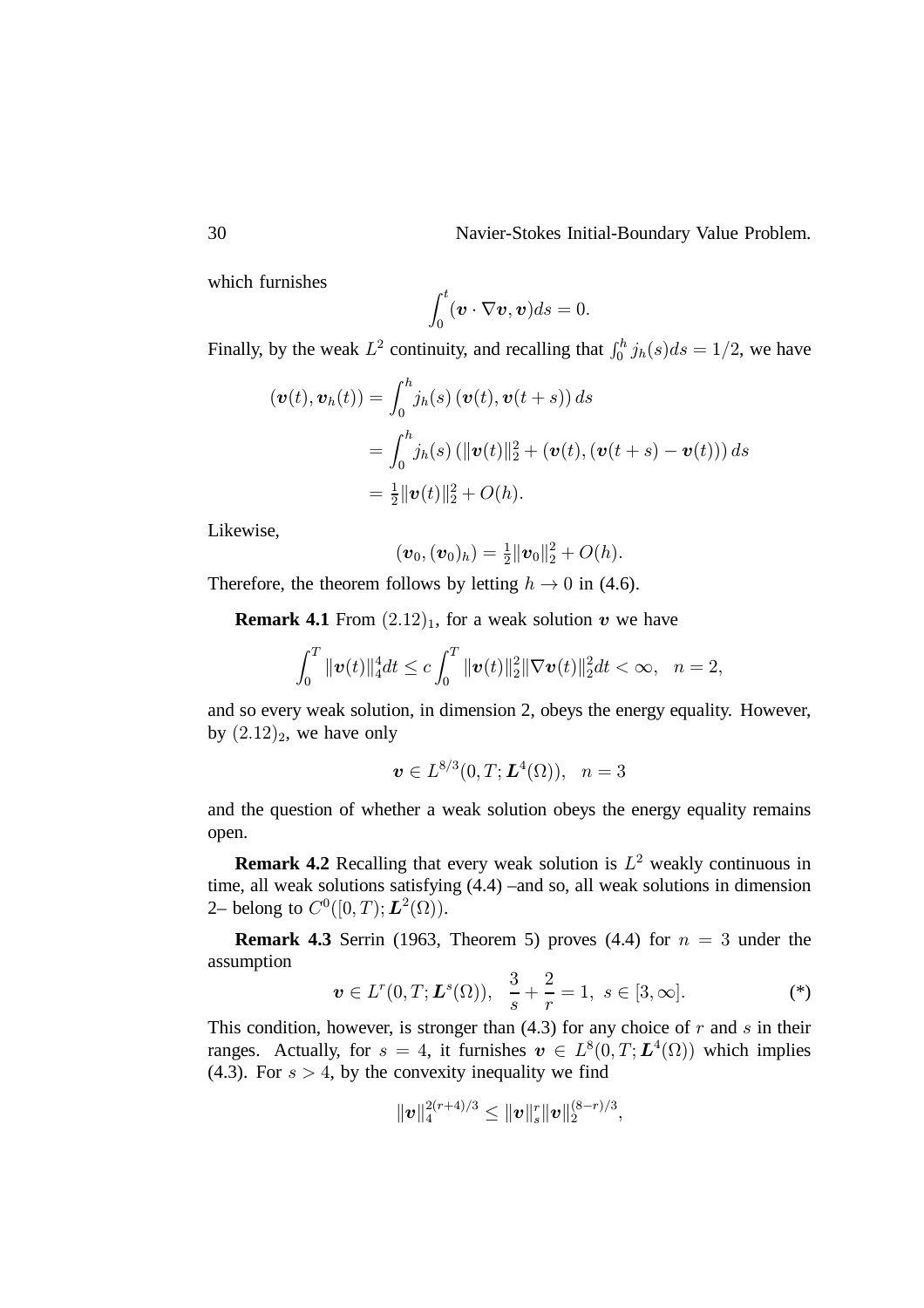### 4. Energy Equality and Uniqueness. 31

and so (\*) implies (4.3), since  $r \geq 2$  and  $v \in V_T$ . If  $s < 4$ , by the Sobolev embedding theorem we have  $13$ 

$$
\|\bm{v}\|_4 \leq c \|\bm{v}\|_s^{s/2(6-s)} \|\nabla \bm{v}\|_2^{3(4-s)/2(6-s)},
$$

which, by the Holder inequality, gives

$$
\int_0^T \|\boldsymbol{v}\|_4^{4(6-s)/(9-2s)} dt \leq c \left(\int_0^T \|\boldsymbol{v}\|_s^r dt\right)^{(s-3)/(9-2s)} \left(\int_0^T \|\nabla \boldsymbol{v}\|_2^2 dt\right)^{3(4-s)/(9-2s)}.
$$

Since  $s \geq 3$ , also in this case (\*) implies (4.3).

**Remark 4.4** The result proved in Theorem 4.1 is due to Lions (1960) and is a particular case of that stated in Shinbrot (1974, Theorem 4.4), where assumption (4.3) is replaced by the following one:

$$
\boldsymbol{v} \in L^r(0,T; \boldsymbol{L}^q(\Omega)), \ \ \frac{1}{r} + \frac{1}{q} = \frac{1}{2}, \ \ q \ge 4.
$$

However, unlike Theorem 4.1, the proof given by Shinbrot requires certain restrictions on the domain  $\Omega$  (such as boundedness of its boundary) which are not explicitly formulated by the author. For related questions, we also refer to Taniuchi (1997).

Our next objective is to give sufficient conditions under which a weak solution is unique in the class of weak solutions. The basic idea is due to Leray (1934b, pp.242-244), who gave this result for the Cauchy problem ( $\Omega \equiv \mathbb{R}^n$ ). The generalization to an arbitrary domain is due to Serrin (1963, Theorem 6). The procedure to prove uniqueness is essentially the same as that we have just used for proving the energy equality and, here as there, one approximates the solutions by a suitable sequence of functions from  $\mathcal{D}_T$ . The main difficulty is to show the convergence of the nonlinear terms along these sequences. Apparently, the condition  $\boldsymbol{v} \in V_T$  satisfied by a weak solution does not guarantee this convergence in dimension 3, while it does in dimension 2. The following lemmas play a fundamental role in estimating the nonlinear term. The first one is a simple consequence of the Hölder and Sobolev inequalities (see Serrin 1963, Lemma 1; Masuda 1984, Lemma 2.4); the second one is a clever application of Dini's theorem on the uniform convergence of sequences of monotonically decreasing functions (Masuda, 1984, Lemma 2.7).

<sup>&</sup>lt;sup>13</sup>Recall that the space dimension is 2 or 3.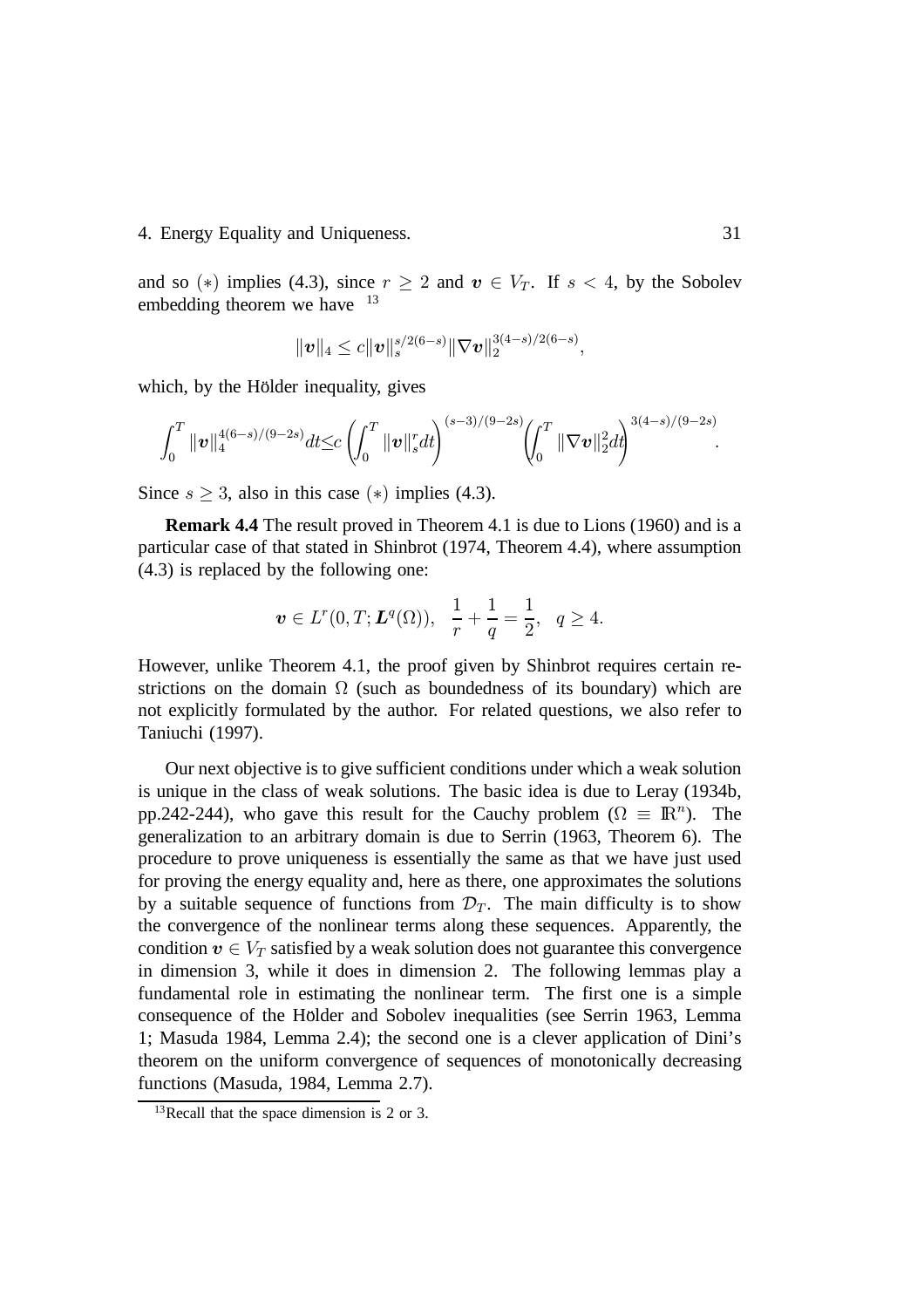**Lemma 4.1** *Let*  $r$ ,  $s$  *satisfy* 

$$
\frac{n}{s} + \frac{2}{r} = 1, \ s \in [n, \infty].
$$

and let  $v, w \in V_T$ ,  $u \in L^r(0, T; L^s(\Omega))$ . Then,

$$
\left|\int_0^T (\boldsymbol{v}\cdot\nabla\boldsymbol{w},\boldsymbol{u})d t\right|\leq c\left(\int_0^T \|\nabla\boldsymbol{w}\|_2^2 d t\right)^{1/2}\left(\int_0^T \|\nabla\boldsymbol{v}\|_2^2 d t\right)^{n/2s}\left(\int_0^T \|\boldsymbol{u}\|_s^r \|\boldsymbol{v}\|_2^2 d t\right)^{1/r}.
$$

with the exception of the single case  $s = n = 2$ .

**Lemma 4.2** *Let*  $\mathbf{w} \in L^2(\tau, T; H^1(\Omega))$ ,  $\mathbf{v} \in L^\infty(\tau, T; \mathbf{L}^n(\Omega))$ . Assume that

$$
\int_{\tau}^{t} \|\nabla \boldsymbol{w}\|_{2}^{2} ds > 0, \text{ for all } t \in (\tau, T)
$$

and that **v** is right continuous at  $t = \tau$  in the  $L^n$ -norm. Then, for any  $\varepsilon > 0$ *there exists*  $M = M(\boldsymbol{w}, \boldsymbol{v}, \varepsilon) > 0$  *such that* 

$$
\left|\int_{\tau}^{t}(\boldsymbol{w}\cdot\nabla\boldsymbol{w},\boldsymbol{v})ds\right|\leq\varepsilon\int_{\tau}^{t}\|\nabla\boldsymbol{w}\|_{2}^{2}ds+M\int_{\tau}^{t}\|\boldsymbol{w}\|_{2}^{2}ds,\ \ \text{for all}\ t\in(\tau,T).
$$

We also have

**Lemma 4.3** Let  $v \in V_T$ . Then, there exists a sequence of functions  $\{v_k\} \subset$  $L^2(0,T;H^1(\Omega))$  such that

- *(i)*  $v_k$  tends to  $v$  in  $L^2(0,T;H^1(\Omega))$
- (*ii*)  $\mathbf{v}_k(t) \in \mathcal{D}(\Omega)$  for a.a.  $t \in [0, T)$

*Moreover, their mollifiers*  $(\boldsymbol{v}_k)_h \equiv \boldsymbol{v}_{h,k}$  ( $\in \mathcal{D}_T$ ), see (2.20), satisfy the following *properties*

$$
\lim_{k\to\infty}\int_0^t(\boldsymbol{u}\cdot\nabla\boldsymbol{u},\boldsymbol{v}_{h,k})ds=\int_0^t(\boldsymbol{u}\cdot\nabla\boldsymbol{u},\boldsymbol{v}_h)ds,
$$

*for all*  $u \in V_T$ *.* 

**Proof.** Let  $(\cdot, \cdot)_1$  denote the scalar product in  $H^1$ . Let  $\{\Phi_r\}$  be an orthonormal basis in  $H^1(\Omega)$  constituted by elements of  $\mathcal{D}(\Omega)$ , and set

$$
\boldsymbol{v}_k(t)=\sum_{r=1}^k(\boldsymbol{v}(t),\boldsymbol{\Phi}_r)_1\boldsymbol{\Phi}_r.
$$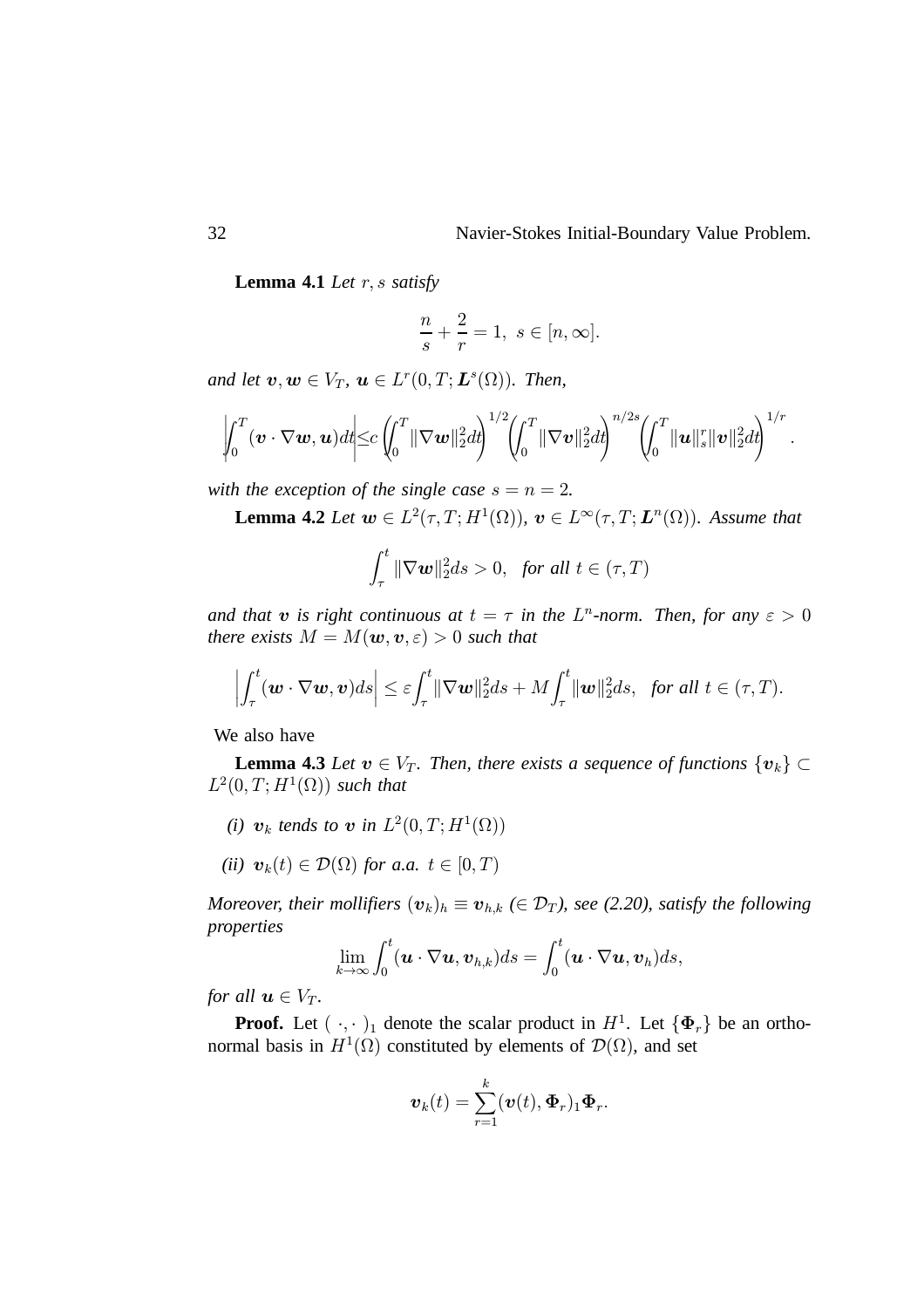### 4. Energy Equality and Uniqueness. 33

Clearly,  $v_k$  satisfies (i), by the Lebesgue dominated convergence theorem, and (ii). Now, we have

$$
\boldsymbol{v}_{h,k}(t) = \sum_{r=1}^k (\boldsymbol{v}_h(t), \boldsymbol{\Phi}_r)_1 \boldsymbol{\Phi}_r,
$$

and

$$
\lim_{k\to\infty} \|\mathbf{v}_{h,k}(t)-\mathbf{v}_h(t)\|_{1,2}=0, \text{ for all } t\in[0,T).
$$

By the Sobolev embedding theorem and by the property of mollifiers, we also have

$$
\|\boldsymbol{v}_{h,k}(t) - \boldsymbol{v}_h(t)\|_4 \leq c \|\boldsymbol{v}_{h,k}(t) - \boldsymbol{v}_h(t)\|_{1,2} \leq c \max_{t \in [0,T]} \|\boldsymbol{v}_h(t)\|_{1,2} \quad n = 2,
$$
  

$$
\|\boldsymbol{v}_{h,k}(t) - \boldsymbol{v}_h(t)\|_3 \leq c \|\boldsymbol{v}_{h,k}(t) - \boldsymbol{v}_h(t)\|_{1,2} \leq c \max_{t \in [0,T]} \|\boldsymbol{v}_h(t)\|_{1,2} \quad n = 3,
$$
  
(4.7)

from which we deduce, in particular, for all  $t \in [0, T)$ 

$$
\lim_{k \to \infty} \|\mathbf{v}_{h,k}(t) - \mathbf{v}_h(t)\|_4 = 0 \quad \text{for } n = 2
$$
\n
$$
\lim_{k \to \infty} \|\mathbf{v}_{h,k}(t) - \mathbf{v}_h(t)\|_3 = 0 \quad \text{for } n = 3.
$$
\n(4.8)

Let us first consider the case  $n = 2$ . We know from Remark 4.1 that  $||u||_4^2 \le$  $C\|\nabla u\|_2$  and so, by the Holder inequality,

$$
\int_0^t |(\boldsymbol{u}\cdot\nabla\boldsymbol{u},\boldsymbol{v}_{h,k}-\boldsymbol{v})|ds \leq C \int_0^t \|\nabla\boldsymbol{u}\|_2^2 \|\boldsymbol{v}_{h,k}(t)-\boldsymbol{v}_h(t)\|_4^2. \qquad (4.9)
$$

The result then follows from  $(4.9)$ ,  $(4.7)$ ,  $(4.8)$ <sub>1</sub> and the Lebesgue dominated convergence theorem. In the case  $n = 3$ , by the Sobolev theorem, we have  $\|\boldsymbol{u}\|_6 \leq c \|\nabla \boldsymbol{u}\|_2$  and, in place of (4.9), we find

$$
\int_0^t |(\boldsymbol{u}\cdot\nabla \boldsymbol{u},\boldsymbol{v}_{h,k}-\boldsymbol{v})|ds \leq C \int_0^t \|\nabla \boldsymbol{u}\|_2^2 \|\boldsymbol{v}_{h,k}(t)-\boldsymbol{v}_h(t)\|_3^2,
$$

and the result follows as in the case  $n = 2$ .

We are now in a position to show the following uniqueness theorem.

**Theorem 4.2** *Let*  $v$ ,  $u$  *be two weak solutions in*  $\Omega_T$  *corresponding to the* same data  $\boldsymbol{v}_0$  and  $\boldsymbol{f}$ . Assume that  $\boldsymbol{u}$  satisfies the energy inequality (EI) and that - *satisfies at least one of the next two conditions:*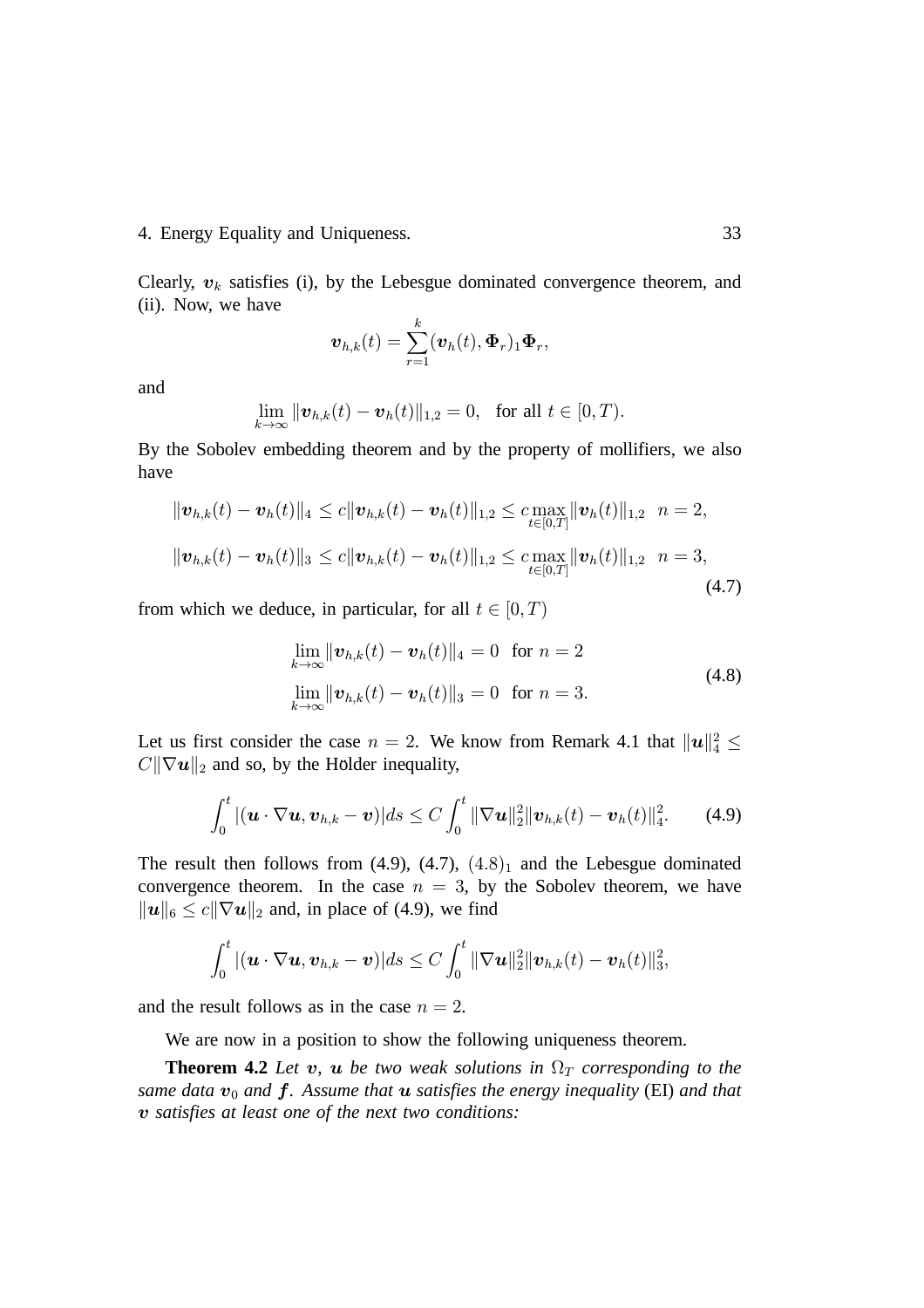34 Navier-Stokes Initial-Boundary Value Problem.

(i) 
$$
v \in L^r(0,T; L^s(\Omega))
$$
, for some  $r, s$  such that  $\frac{n}{s} + \frac{2}{r} = 1$ ,  $s \in (n, \infty]$ ;

(*ii*)  $v \in L^{\infty}(0,T; L^{n}(\Omega))$ , and  $v(t)$  is right continuous for  $t \in [0,T)$  in the  $L^n$ -norm.

### *Then*  $v = u$  *a.e.* in  $\Omega_T$ .

**Proof.** Let  $\{u_{h,k}\}\)$  be a sequence of functions of the type introduced in the previous theorem, and let  $\{v_{h,k}\}\$ be the sequence of Lemma 4.3. We choose  $\boldsymbol{\varphi} = \boldsymbol{u}_{h,k}$  in (2.4), with  $s = 0$ , and  $\boldsymbol{\varphi} = \boldsymbol{v}_{h,k}$  in (2.4), with  $s = 0$  and with  $\boldsymbol{u}$  in place of  $v$ . We thus obtain

$$
\int_{0}^{t} \left\{ \left( \boldsymbol{v}, \frac{\partial \boldsymbol{u}_{h,k}}{\partial \tau} \right) - \nu(\nabla \boldsymbol{v}, \nabla \boldsymbol{u}_{h,k}) - (\boldsymbol{v} \cdot \nabla \boldsymbol{v}, \boldsymbol{u}_{h,k}) \right\} d\tau
$$
\n
$$
= -\int_{0}^{t} (\boldsymbol{f}, \boldsymbol{u}_{h,k}) d\tau + (\boldsymbol{v}(t), \boldsymbol{u}_{h,k}(t)) - (\boldsymbol{v}_{0}, (\boldsymbol{v}_{0})_{h,k}),
$$
\n
$$
\int_{0}^{t} \left\{ \left( \boldsymbol{u}, \frac{\partial \boldsymbol{v}_{h,k}}{\partial \tau} \right) - \nu(\nabla \boldsymbol{u}, \nabla \boldsymbol{v}_{h,k}) - (\boldsymbol{u} \cdot \nabla \boldsymbol{u}, \boldsymbol{v}_{h,k}) \right\} d\tau
$$
\n
$$
= -\int_{0}^{t} (\boldsymbol{f}, \boldsymbol{v}_{h,k}) d\tau + (\boldsymbol{u}(t), \boldsymbol{v}_{h,k}(t)) - (\boldsymbol{v}_{0}, (\boldsymbol{v}_{0})_{h,k}).
$$
\n(4.11)

We wish to let  $k \to \infty$  in these relations. The only terms which need a little care are the nonlinear ones. From Lemma 4.1 and the assumptions made on  $v, u$ it follows that

$$
\left|\int_0^t (\boldsymbol{v}\cdot\nabla \boldsymbol{v},\boldsymbol{u}_{h,k}-\boldsymbol{u}_h)d\tau\right|=\left|\int_0^t (\boldsymbol{v}\cdot\nabla (\boldsymbol{u}_{h,k}-\boldsymbol{u}_h),\boldsymbol{v})d\tau\right|\n\leq C\left(\int_0^t \|\nabla (\boldsymbol{u}_{h,k}-\boldsymbol{u}_h)\|_2^2d\tau\right)^{\frac{1}{2}}
$$

where  $C$  depends on  $v$ . Therefore, from Lemma 2.5, we find

$$
\lim_{k\to\infty}\int_0^t(\boldsymbol{v}\cdot\nabla\boldsymbol{v},\boldsymbol{u}_{h,k})d\tau=-\int_0^t(\boldsymbol{v}\cdot\nabla\boldsymbol{u}_h,\boldsymbol{v})d\tau.
$$
 (4.12)

Moreover, from Lemma 4.3, we have

$$
\lim_{k \to \infty} \int_0^t (\boldsymbol{u} \cdot \nabla \boldsymbol{u}, \boldsymbol{v}_{h,k}) d\tau = \int_0^t (\boldsymbol{u} \cdot \nabla \boldsymbol{u}, \boldsymbol{v}_h) d\tau.
$$
 (4.13)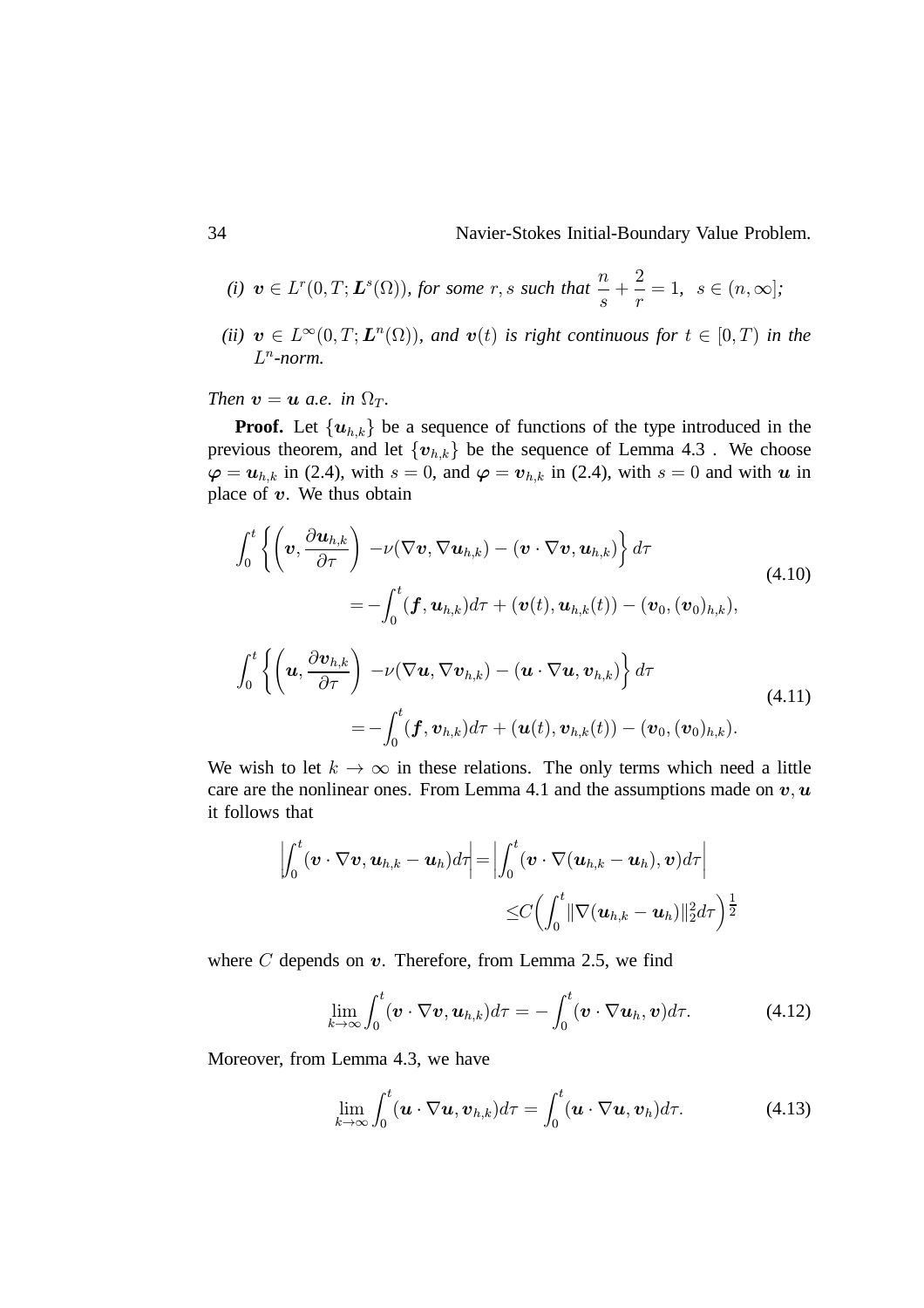### 4. Energy Equality and Uniqueness. 35

Thus, letting  $k \to \infty$  in (4.10), (4.11) and using (4.12), (4.13) and Lemma 2.5, we find

$$
\int_0^t \left\{ \left( \boldsymbol{v}, \frac{\partial \boldsymbol{u}_h}{\partial \tau} \right) - \nu (\nabla \boldsymbol{v}, \nabla \boldsymbol{u}_h) - (\boldsymbol{v} \cdot \nabla \boldsymbol{v}, \boldsymbol{u}_h) \right\} d\tau \n= -\int_0^t (\boldsymbol{f}, \boldsymbol{u}_h) d\tau + (\boldsymbol{v}(t), \boldsymbol{u}_h(t)) - (\boldsymbol{v}_0, (\boldsymbol{v}_0)_h),
$$
\n(4.14)\n
$$
\int_0^t \left\{ \left( \boldsymbol{u}, \frac{\partial \boldsymbol{v}_h}{\partial \tau} \right) - \nu (\nabla \boldsymbol{u}, \nabla \boldsymbol{v}_h) - (\boldsymbol{u} \cdot \nabla \boldsymbol{u}, \boldsymbol{v}_h) \right\} d\tau \n= -\int_0^t (\boldsymbol{f}, \boldsymbol{v}_h) d\tau + (\boldsymbol{u}(t), \boldsymbol{v}_h(t)) - (\boldsymbol{v}_0, (\boldsymbol{v}_0)_h).
$$
\n(4.15)

By Fubini's theorem and the properties of the mollifier, we show

$$
\int_0^t \left(\boldsymbol{v}, \frac{\partial \boldsymbol{u}_h}{\partial \tau}\right) d\tau = -\int_0^t \left(\boldsymbol{u}, \frac{\partial \boldsymbol{v}_h}{\partial \tau}\right) d\tau,
$$

and so, adding (4.14) and (4.15) furnishes

$$
-\int_0^t \{ \nu(\nabla \boldsymbol{v}, \nabla \boldsymbol{u}_h) + \nu(\nabla \boldsymbol{u}, \nabla \boldsymbol{v}_h) - (\boldsymbol{v} \cdot \nabla \boldsymbol{u}_h, \boldsymbol{v}) + (\boldsymbol{u} \cdot \nabla \boldsymbol{u}, \boldsymbol{v}_h) \} d\tau = -\int_0^t (\boldsymbol{f}, \boldsymbol{u}_h + \boldsymbol{v}_h) d\tau + (\boldsymbol{v}(t), \boldsymbol{u}_h(t)) + (\boldsymbol{u}(t), \boldsymbol{v}_h(t)) - (\boldsymbol{v}_0, (\boldsymbol{v}_0)_h) - (\boldsymbol{v}_0, (\boldsymbol{v}_0)_h).
$$
(4.16)

We now want to let  $h \to 0$  in this relation. Again, the main difficulty is given by the nonlinear terms, the other terms being easily treated by means of Lemma 2.5. By the same reasoning leading to (4.12) we find

$$
\lim_{h \to 0} \int_0^t (\boldsymbol{v} \cdot \nabla \boldsymbol{u}_h, \boldsymbol{v}) d\tau = \int_0^t (\boldsymbol{v} \cdot \nabla \boldsymbol{u}, \boldsymbol{v}) d\tau.
$$
 (4.17)

Concerning the other nonlinear term, we shall distinguish the three cases:

- a)  $s > n$ ;
- b)  $s = n;$
- c)  $s = \infty$ .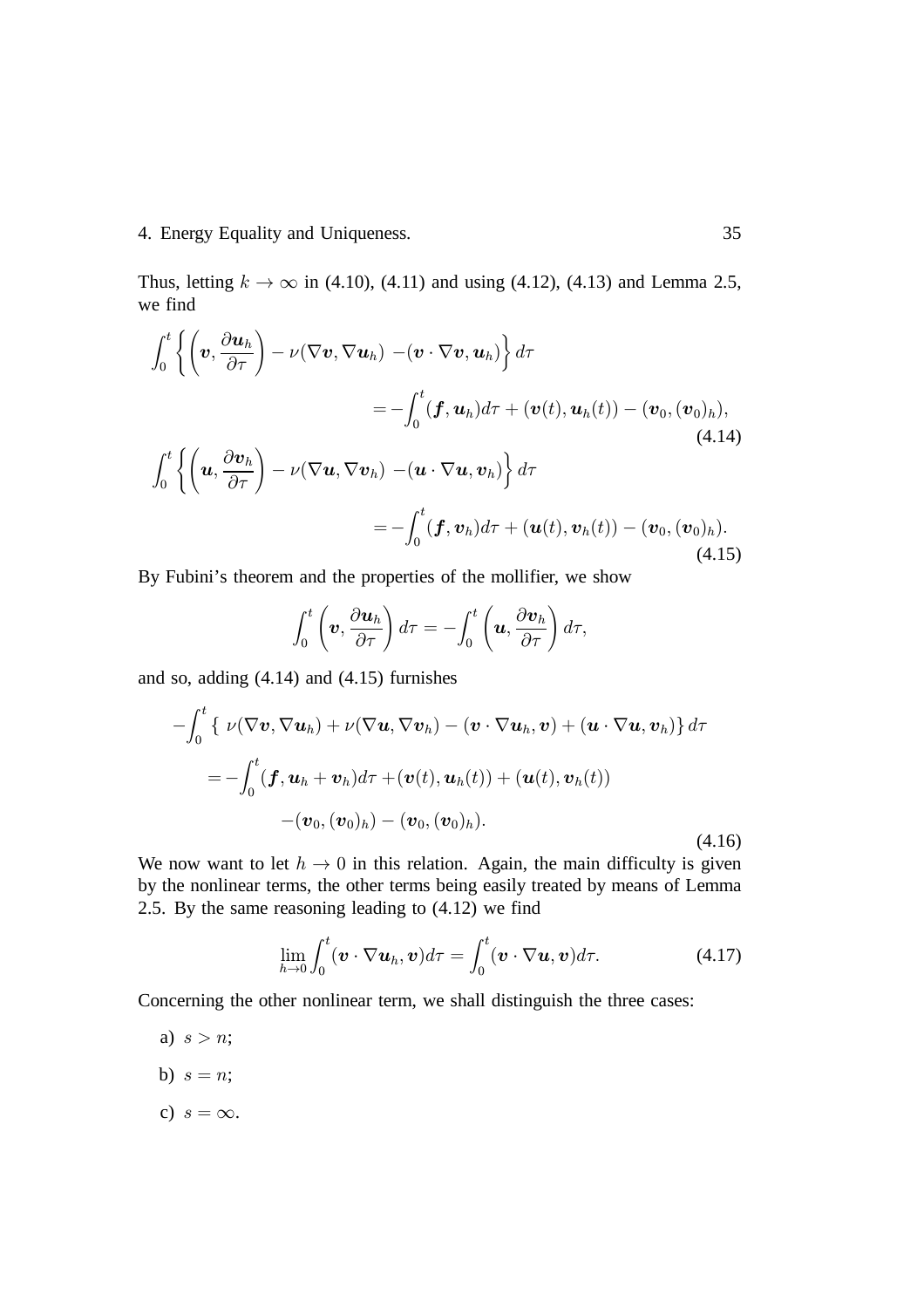In case a), since  $u \in V_T$ , from Lemma 4.1 we obtain

$$
\int_0^t |(\boldsymbol{u}\cdot\nabla \boldsymbol{u},\boldsymbol{v}_h-\boldsymbol{v})|d\tau\leq C\|\boldsymbol{v}_h-\boldsymbol{v}\|_{L^r(0,T;L^s(\Omega))}
$$

with  $C = C(\boldsymbol{u})$ , and so, by Lemma 2.5 we find

$$
\lim_{h \to 0} \int_0^t (\boldsymbol{u} \cdot \nabla \boldsymbol{u}, \boldsymbol{v}_h) d\tau = \int_0^t (\boldsymbol{u} \cdot \nabla \boldsymbol{u}, \boldsymbol{v}) d\tau.
$$
 (4.18)

In case b), we shall consider only the case  $n = 3$ , the case  $n = 2$  being treated in a similar way. We thus observe that by the Hölder and Sobolev inequalities, and recalling that  $u \in V_T$ , it follows that

$$
\int_0^t \|\bm{u}\cdot\nabla\bm{u}\|_{3/2} d\tau \leq \int_0^t \|\bm{u}\|_6 \|\nabla\bm{u}\|_2 d\tau \leq c \int_0^t \|\nabla\bm{u}\|_2^2 d\tau \leq C. \tag{4.19}
$$

Therefore, setting  $w \equiv u \cdot \nabla u$ , by the property of the mollifier, we obtain

$$
\left| \int_0^t (\boldsymbol{u} \cdot \nabla \boldsymbol{u}, \boldsymbol{v}_h - \boldsymbol{v}) d\tau \right| \equiv \left| \int_0^t (\boldsymbol{w}, \boldsymbol{v}_h - \boldsymbol{v}) d\tau \right| = \left| \int_0^t (\boldsymbol{w} - \boldsymbol{w}_h, \boldsymbol{v}) d\tau \right|
$$
  

$$
\le \text{ess} \sup_{t \in [0, T]} \|\boldsymbol{v}(t)\|_3 \int_0^t \|\boldsymbol{w} - \boldsymbol{w}_h\|_{3/2} d\tau.
$$

By (4.19), we have  $\mathbf{w} \in L^1(0,T;\mathbf{L}^{3/2}(\Omega))$  and so, by Lemma 2.5, we conclude the validity of (4.18). Finally, in case c), from the Schwarz inequality and the fact that  $u \in V_T$ , we easily establish that  $w \in L^2(0,T; L^1(\Omega))$  and so, using the following relation

$$
\left| \int_0^t (\boldsymbol{w}, \boldsymbol{v}_h - \boldsymbol{v}) d\tau \right| = \left| \int_0^t (\boldsymbol{w} - \boldsymbol{w}_h, \boldsymbol{v}) d\tau \right|
$$
  

$$
\leq \left( \int_0^t \|\boldsymbol{w} - \boldsymbol{w}_h\|_1^2 \right)^{1/2} \left( \int_0^t \|\boldsymbol{v}\|_{\infty}^2 \right)^{1/2},
$$

we again arrive at (4.18). Letting  $h \rightarrow 0$  in (4.16), and using (4.17), (4.18), we obtain

$$
-\int_0^t \{ 2\nu(\nabla \boldsymbol{v}, \nabla \boldsymbol{u}) + (\boldsymbol{w} \cdot \nabla \boldsymbol{u}, \boldsymbol{v}) \} d\tau = -\int_0^t (\boldsymbol{f}, \boldsymbol{u} + \boldsymbol{v}) d\tau + 2[(\boldsymbol{v}(t), \boldsymbol{u}(t)) - (\boldsymbol{v}_0, \boldsymbol{v}_0)],
$$
(4.20)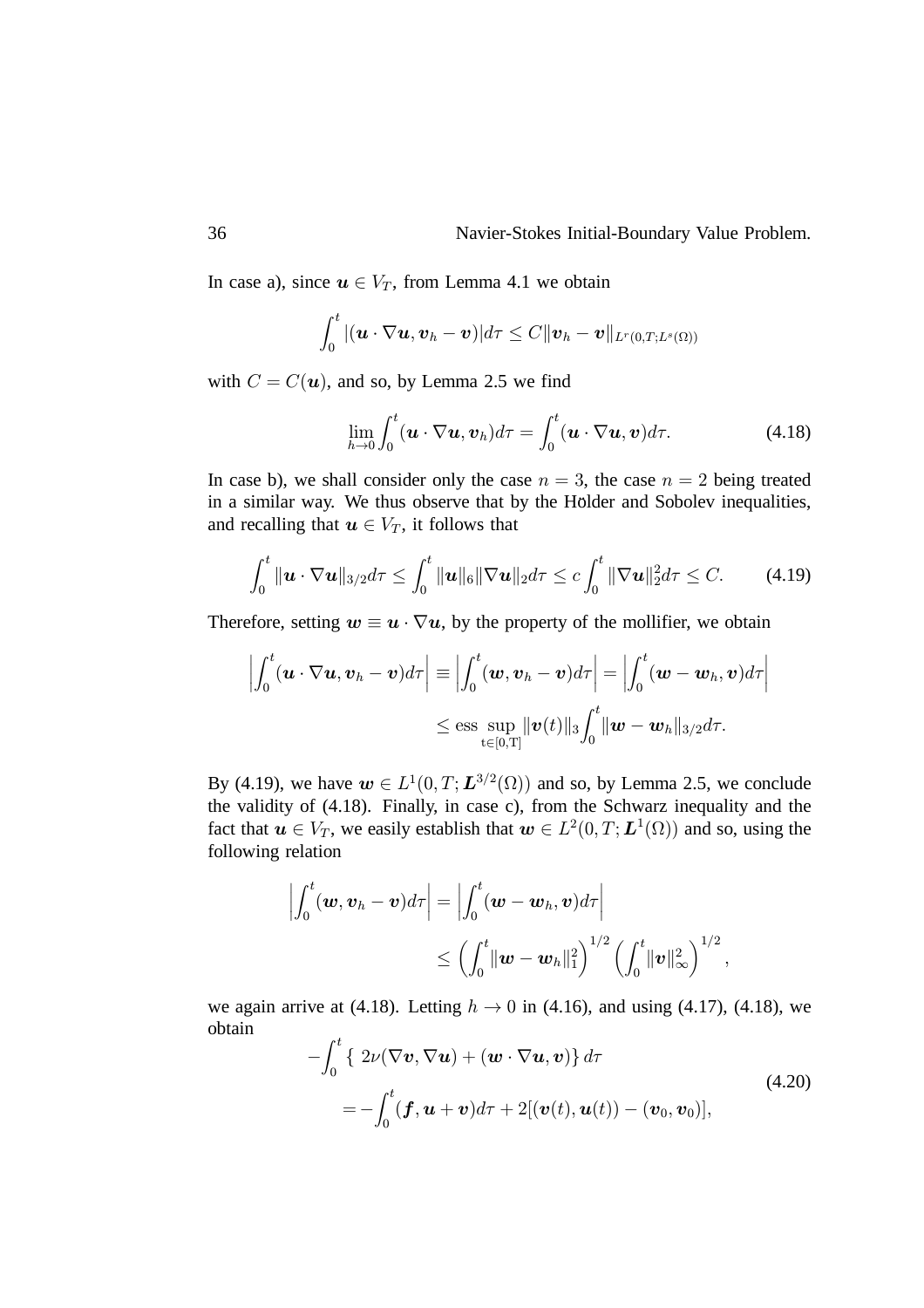### 4. Energy Equality and Uniqueness. 37

with  $w = u - v$ . By Remark 4.3, v obeys the energy equality

$$
\|\boldsymbol{v}(t)\|_2^2 + 2\nu \int_0^t \|\nabla \boldsymbol{v}\|_2^2 d\tau = 2 \int_0^t (\boldsymbol{v}, \boldsymbol{f}) d\tau + \|\boldsymbol{v}_0\|_2^2, \tag{4.21}
$$

while, by assumption,  $\boldsymbol{u}$  obeys the energy inequality

$$
\|\boldsymbol{u}(t)\|_{2}^{2}+2\nu\int_{0}^{t}\|\nabla\boldsymbol{u}\|_{2}^{2}d\tau\leq2\int_{0}^{t}(\boldsymbol{u},\boldsymbol{f})d\tau+\|\boldsymbol{v}_{0}\|_{2}^{2}.
$$
 (4.22)

Adding  $2 \times (4.20)$ , (4.21) and (4.22), and observing that

$$
\int_0^t (\boldsymbol{w} \cdot \nabla \boldsymbol{v}, \boldsymbol{v}) d\tau = 0
$$

we obtain

$$
\|\boldsymbol{w}(t)\|_2^2 + 2\nu \int_0^t \|\nabla \boldsymbol{w}\|_2^2 d\tau \le 2 \int_0^t (\boldsymbol{w} \cdot \nabla \boldsymbol{w}, \boldsymbol{v}) d\tau. \tag{4.23}
$$

If  $s > n$ , we employ Lemma 4.1 on the term on the right-hand side of (4.23) together with the Young inequality to deduce

$$
\int_0^t (\boldsymbol{w} \cdot \nabla \boldsymbol{w}, \boldsymbol{v}) d\tau \le c \left( \int_0^t \lVert \nabla \boldsymbol{w} \rVert^2 d\tau \right)^{1-1/r} \left( \int_0^t \lVert \boldsymbol{v} \rVert_s^r \lVert \boldsymbol{w} \rVert_2^2 d\tau \right)^{1/r} \n\le \nu \int_0^t \lVert \nabla \boldsymbol{w} \rVert^2 d\tau + c_1 \int_0^t \lVert \boldsymbol{v} \rVert_s^r \lVert \boldsymbol{w} \rVert_2^2 d\tau.
$$

Replacing this inequality into (4.23), we find

$$
\|\bm{w}(t)\|_2^2 \leq c_1 \int_0^t \|\bm{v}\|_s^r \|\bm{w}\|_2^2 d\tau,
$$

which, with the help of Gronwall's lemma, allows us to conclude  $v = u$  a.e. in  $\Omega_T$ . If  $s = n$ , we set

$$
\mathcal{T} = \{\tau \in [0, T]: \ \|\mathbf{w}(s)\|_2 = 0, \ \text{ for all } s \in [0, \tau]\}.
$$

Clearly,  $\mathcal T$  is not empty and, in virtue of the  $L^2$  weak continuity of  $w$ , it is also closed. Let us denote by  $\tau_0$  its maximum. If  $\tau_0 = T$ , there is nothing to prove. Therefore, assuming  $\tau_0 < T$ , we have

$$
\int_{\tau_0}^t \|\nabla \boldsymbol{w}\|_2^2 ds > 0, \text{ for all } t \in [\tau_0, T).
$$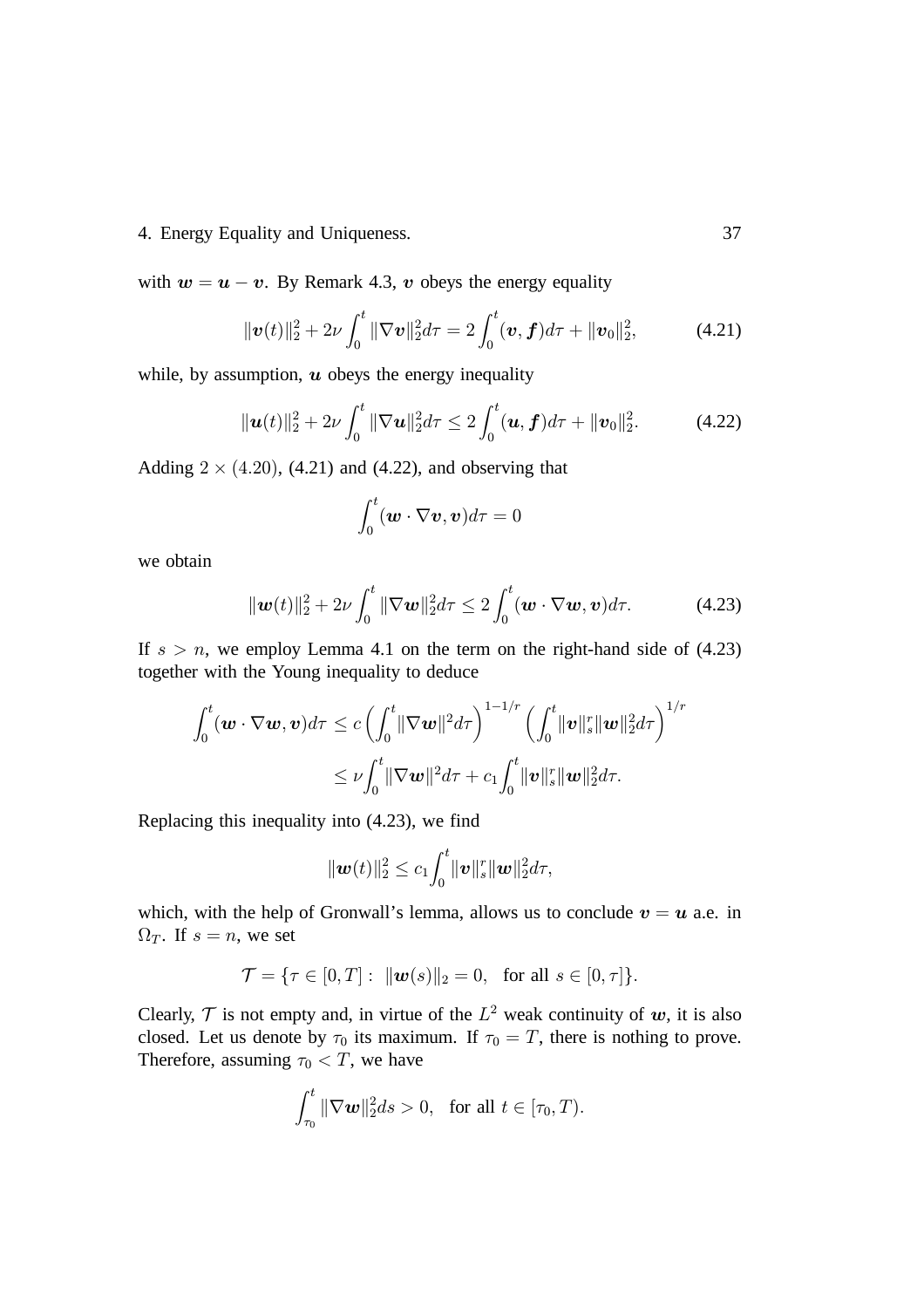By Lemma 4.2, it then follows

$$
\left|\int_{\tau_0}^t (\boldsymbol{w}\cdot\nabla\boldsymbol{w},\boldsymbol{v})d\tau\right|\leq \varepsilon\int_{\tau_0}^t \|\nabla\boldsymbol{w}\|_2^2 ds + M \int_{\tau_0}^t \|\boldsymbol{w}\|_2^2 ds, \text{ for all } t\in(\tau_0,T).
$$

Replacing this inequality into (4.23), and recalling that  $w(s) = 0$  for all  $s \le \tau_0$ , we find

$$
\|\bm{w}(t)\|_2^2 \leq M \! \int_{\tau_0}^t \lVert \bm{w} \rVert_2^2 ds,
$$

which, with the help of Gronwall's lemma, again implies  $v = u$  a.e. in  $\Omega_T$ . The theorem is thus proved.

**Remark 4.5** If  $\Omega$  is a bounded or an exterior domain with a sufficiently smooth boundary, or a half space, one can furnish an important generalization of the uniqueness result given in the previous theorem. Such a generalization, instead of hypothesis (ii), requires only

$$
\mathbf{v} \in L^{\infty}(0, T; \mathbf{L}^n(\Omega)).
$$
\n(4.24)

This result, due to Kozono and Sohr (1996a) (see also Sohr and von Wahl (1984), under more restrictive assumptions on  $v$ , and the review article of Kozono (1998)) will be proved in Section 7, Theorem 7.2, in the case  $\Omega = \mathbb{R}^n$ .

**Remark 4.6** Since in dimension 2 every weak solution belongs to the class  $C^0([0,T); L^2(\Omega)$ , see Remark 4.2, by Theorem 4.2 it follows that every such weak solution is unique in the class of weak solutions assuming the same data, a fact discovered for the first time by Lions and Prodi (1959). In dimension 3, by the Sobolev inequality, we have

$$
\|\boldsymbol{v}\|_{s} \leq c \|\boldsymbol{v}\|_{2}^{(6-s)/2s} \|\nabla \boldsymbol{v}\|_{2}^{3(s-2)/2s}, \ \ s \in [2,6]
$$

and so, for  $v \in V_T$ , we find

$$
\boldsymbol{v} \in L^{r}(0,T; \boldsymbol{L}^{s}(\Omega)), \ \ \frac{3}{s}+\frac{2}{r}=\frac{3}{2},
$$

and the condition in Theorem 4.2 is *not* satisfied. The problem of whether a three dimensional weak solution obeying the energy inequality is unique in its class is an outstanding open question. In this respect, we wish to mention the contribution of Ladyzhenskaya (1969), in her effort to *disprove* uniqueness. Specifically, using a method introduced by Golovkin (1964) in a different context, she constructs two distinct three dimensional solutions  $v_i$ ,  $i = 1, 2$ , with rotational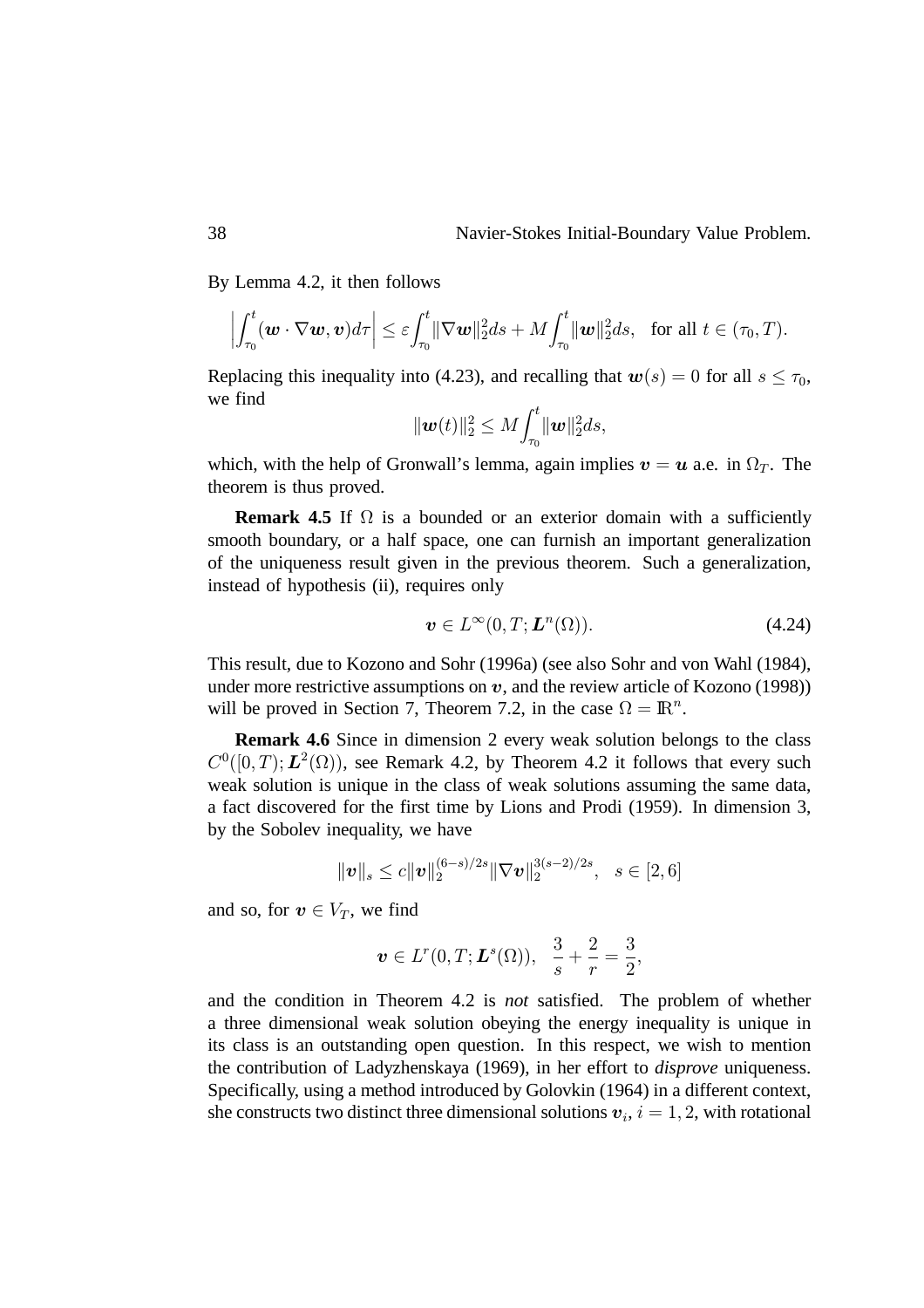#### 4. Energy Equality and Uniqueness. 39

symmetry, corresponding to the same data, in a *non-cylindrical* domain  $Q_T$  of the space-time. This latter is defined as

$$
Q_T = \{ (r, z, t) : t \in [0, T], r \in [\eta \sqrt{t}, \ell \sqrt{t}], z \in [-\ell \sqrt{t}, \ell \sqrt{t}], \eta << \ell \},\
$$

where  $(r, z)$  denote cylindrical coordinates. Both solutions belong to the Leray-Hopf class in the sense that

$$
\max_{t\in[0,T]}\int_{\Omega(t)}|\boldsymbol{v}_i|^2+\int_{Q_T}|\nabla \boldsymbol{v}_i|^2<\infty
$$

where

$$
\Omega(t) \equiv \{ r \in [\eta\sqrt{t}, \ell\sqrt{t}], \ z \in [-\ell\sqrt{t}, \ell\sqrt{t}] \}.
$$

Moreover, they match the (vanishing) initial data in the following sense

$$
\lim_{t\to 0}\int_{\Omega(t)}|\boldsymbol{v}_i|^2=0
$$

and obey "stress-free" boundary conditions. <sup>14</sup> Finally, they satisfy the following condition

$$
\int_0^T \left( \int_{\Omega(t)} |\boldsymbol{v}_i|^s \right)^{r/q} dt < M(\varepsilon) < \infty, \quad i = 1, 2,
$$

with exponents  $s, r$  such that

$$
\frac{3}{s} + \frac{2}{r} = 1 + \varepsilon, \quad \varepsilon > 0,
$$

 $(M(\varepsilon) \to \infty$  as  $\varepsilon \to 0$ ). However, this result can not be considered completely satisfactory, in that the space-time domain  $Q_T$  where the solutions  $v_i$  exist is *not* cylindrical (that is, of the type  $\Omega \times I$  with  $\Omega$  a fixed spatial domain and I a time interval). Rather, it expands when time increases and reduces to a single point when time goes to zero. In the same paper, Ladyzhenskaya furnishes another counter example to uniqueness in a class of solutions slightly weaker than the Leray-Hopf one, in that the spatial derivatives are summable with an exponent *strictly* less than 2. This time the boundary conditions are the usual adherence conditions, but the space-time domain is still non-cylindrical.

<sup>&</sup>lt;sup>14</sup>That is, the normal component of  $v$  is prescribed, together with the tangential component of the vorticity field.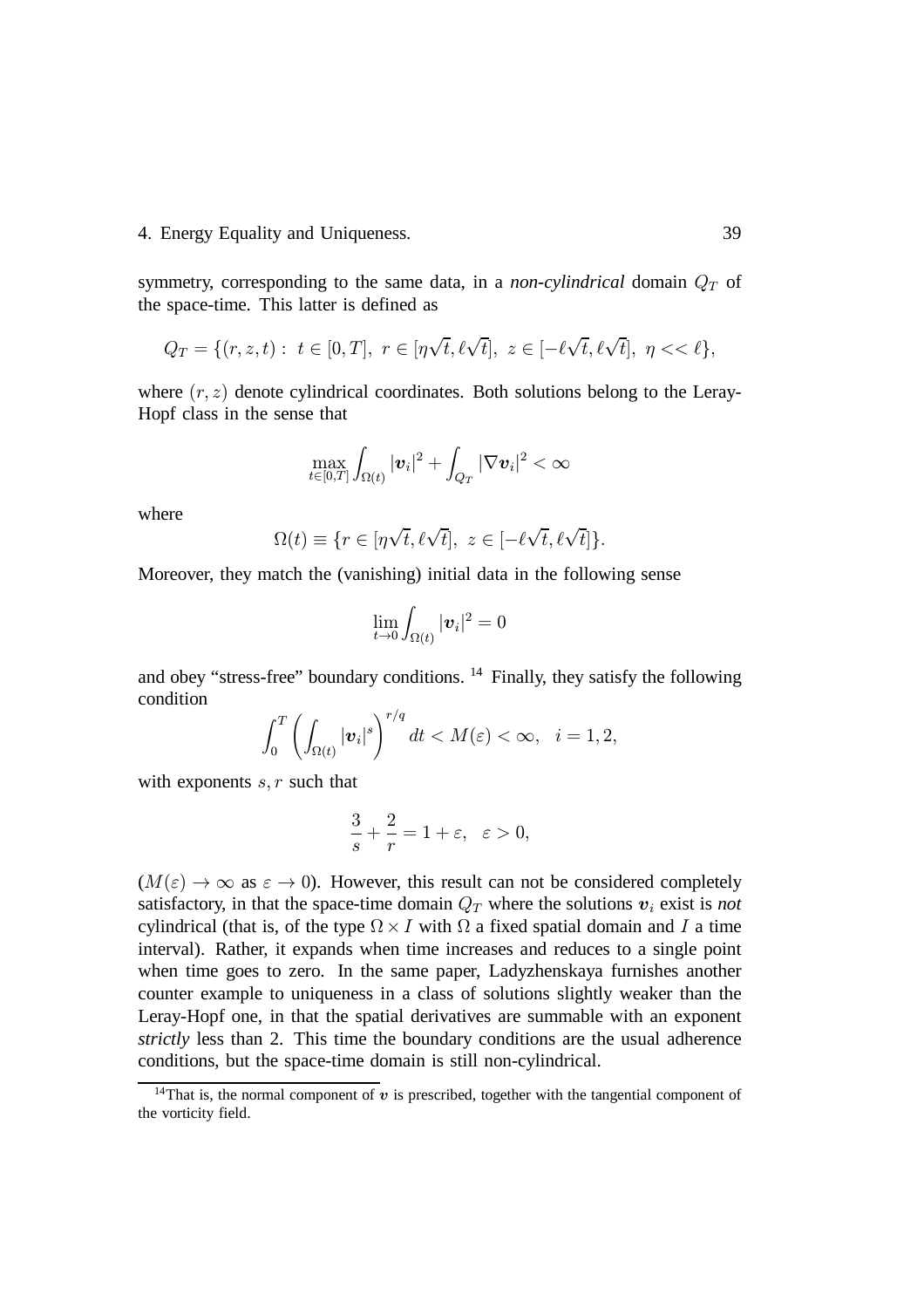**Remark 4.7** For later purposes, we wish to notice that the condition

$$
\mathbf{v} \in L^{r_1}(0, T; \mathbf{L}^{s_1}(\Omega)), \text{ for some } s_1 \in (n, \infty], r_1 \in [2, \infty), \text{ with } \frac{n}{s_1} + \frac{2}{r_1} = 1
$$
\n(A)

is weaker than

$$
\boldsymbol{v} \in L^{r_2}(0,T; \boldsymbol{L}^{s_2}(\Omega)), \text{ for some } s_2 \in (n,\infty], r_2 \in (2,\infty), \text{ with } \frac{n}{s_2} + \frac{2}{r_2} < 1
$$
\n(B)

in the sense that if  $v$  satisfies (B), then, by the Holder inequality,  $v$  satisfies (A) with  $s_1 = s_2$  and  $r_1 = 2s_2/(s_2 - n)$  (<  $r_2$ ).

**Remark 4.8** In the literature, one may find many other uniqueness theorems for weak solutions, see, among others, Prodi (1959), Lions and Prodi (1959), Ladyzhenskaya (1967). However, in all these papers one compares two weak solutions *each of which* possesses more regularity than that established in the existence Theorem 3.1. It is therefore worth emphasizing that Theorem 4.2 compares two weak solutions of which *only one* possesses extra regularity. For uniqueness results related to Theorem 4.2, in a class of "very weak" solutions, see Foias (1961), Fabes, Jones and Riviére (1972), H. Kato (1993), Chemin (1999), Monniaux (1999), Amann (1999).

## **5 Regularity of Weak Solutions.**

The regularity theory for weak solutions to the Navier-Stokes equations presents different features, according to whether one looks for *interior regularity* or *regularity for the initial-boundary value problem*. In the first case, denoting by  $R = \omega \times (t_1, t_2)$  a bounded domain strictly contained in  $\Omega_T$ , one considers a field v that satisfies the identity (2.2) for all solenoidal test functions  $\varphi \in \mathcal{C}_0^{\infty}(R)$ , (hereafter denoted by  $(2.2)_0$ ), which is divergence free in R and, further, verifies the following condition

$$
\boldsymbol{v} \in L^{2}(t_{1}, t_{2}; W^{1,2}(\omega)) \cap L^{\infty}(t_{1}, t_{2}; L^{2}(\omega)).
$$
\n(5.1)

In the second case, one requires that  $v$  is a weak solution to the initial-boundary value problem, in the sense of Definition 2.1. Now, let us consider the field  $\overline{v}$ defined in (2.3). As already observed in Section 2,  $\bar{v}$  satisfies (2.2)<sub>0</sub> with  $f \equiv$ . However, this field –though infinitely differentiable in the space variables–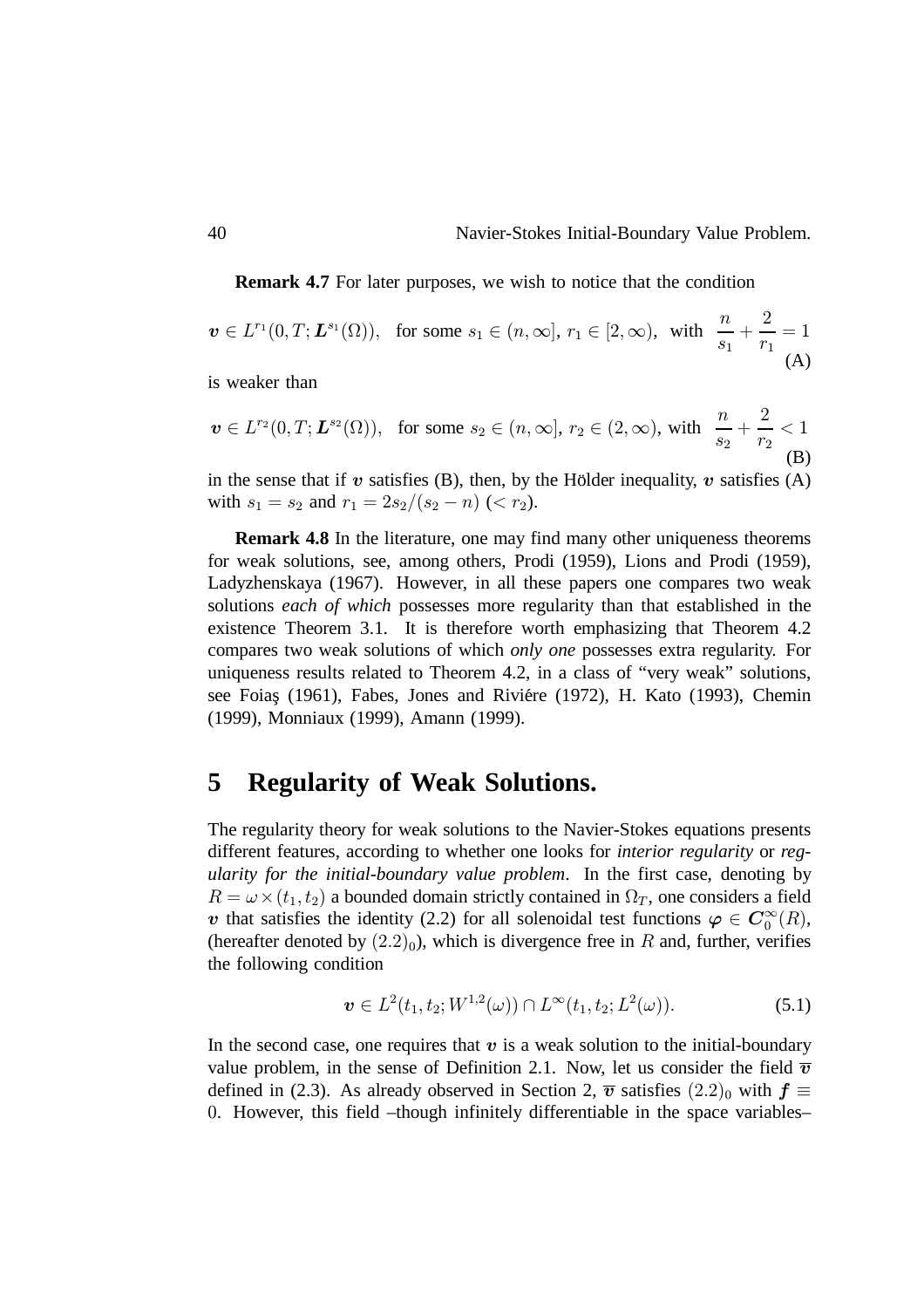#### 5. Regularity of Weak Solutions. 41

need have no time derivative at all and, in fact, it may even have (integrable) singularities in the time interval  $[0, T)$ . This example, due to Serrin (1962), leads us to the following considerations. First, for interior regularity, one can *not* expect to prove a result where the amount of regularity in time is more than that assumed at the outset. Second, the existence of such "bad" solutions is due to the fact that the possible singularities are absorbed by the pressure term. For instance, the field (2.3) with a "bad" behavior in time could also be a solution to the quasi-linear (vector) heat equation  $(0.1'')$ , on condition that, however, the force  $f$  is chosen to have an equally "bad" behavior. On the other hand,  $\overline{v}$  does not meet the boundary conditions (0.3) hidden in requirement a) of Definition 2.1, unless it is identically zero, and so there is hope that one can "gain" regularity in time by dealing with solutions of the initial-boundary value problem.

The aim of this section is to furnish sufficient conditions for regularity of weak solutions. As we shall see, these conditions do not overlap completely with those ensuring uniqueness, and there is an interesting question which is still left open. Moreover, as in the case of uniqueness, one shows that every weak solution in dimension 2 is regular, provided the data are regular enough. In dimension 3, the regularity of weak solutions is an outstanding open problem. We shall report, without proof, the interior regularity results, due essentially to Ohyama (1960), Serrin (1962) and Struwe (1988), see Theorem 5.1. Successively, in Theorem 5.2, we shall give a result concerning the regularity of weak solutions of the initial-boundary value problem (in the sense of Definition 2.1). In doing this, we shall follow the method of Galdi and Maremonti (1988). For further regularity results, see H. Kato (1977/78,1986,1989,1993), Tanaka (1987).

**Theorem 5.1** Let **v** be a solenoidal field in  $\omega \times (t_1, t_2)$ , satisfying  $(2.2)_0$ with  $f = 0$ , <sup>15</sup> and (5.1). Assume, in addition, that  $v$  verifies at least one of the *following two conditions:*

(i) 
$$
\mathbf{v} \in L^r(t_1, t_2; \mathbf{L}^s(\omega))
$$
, for some  $r, s$  such that  $\frac{n}{s} + \frac{2}{r} = 1$ ,  $s \in (n, \infty)$ ;

(*ii*)  $v \in L^{\infty}(t_1, t_2; L^{n}(\omega))$ , and, given  $\epsilon > 0$  there is  $\rho > 0$  such that

$$
\int_{B_{\rho}\cap \omega} |\boldsymbol{v}(x,t)|^n dx < \epsilon, \text{ for all } t \in (t_1,t_2)
$$

*where*  $B_{\rho}$  *is a ball of radius*  $\rho$ *.* 

<sup>&</sup>lt;sup>15</sup>For the general case  $f \neq 0$ , we refer the reader to the papers of Serrin and Struwe.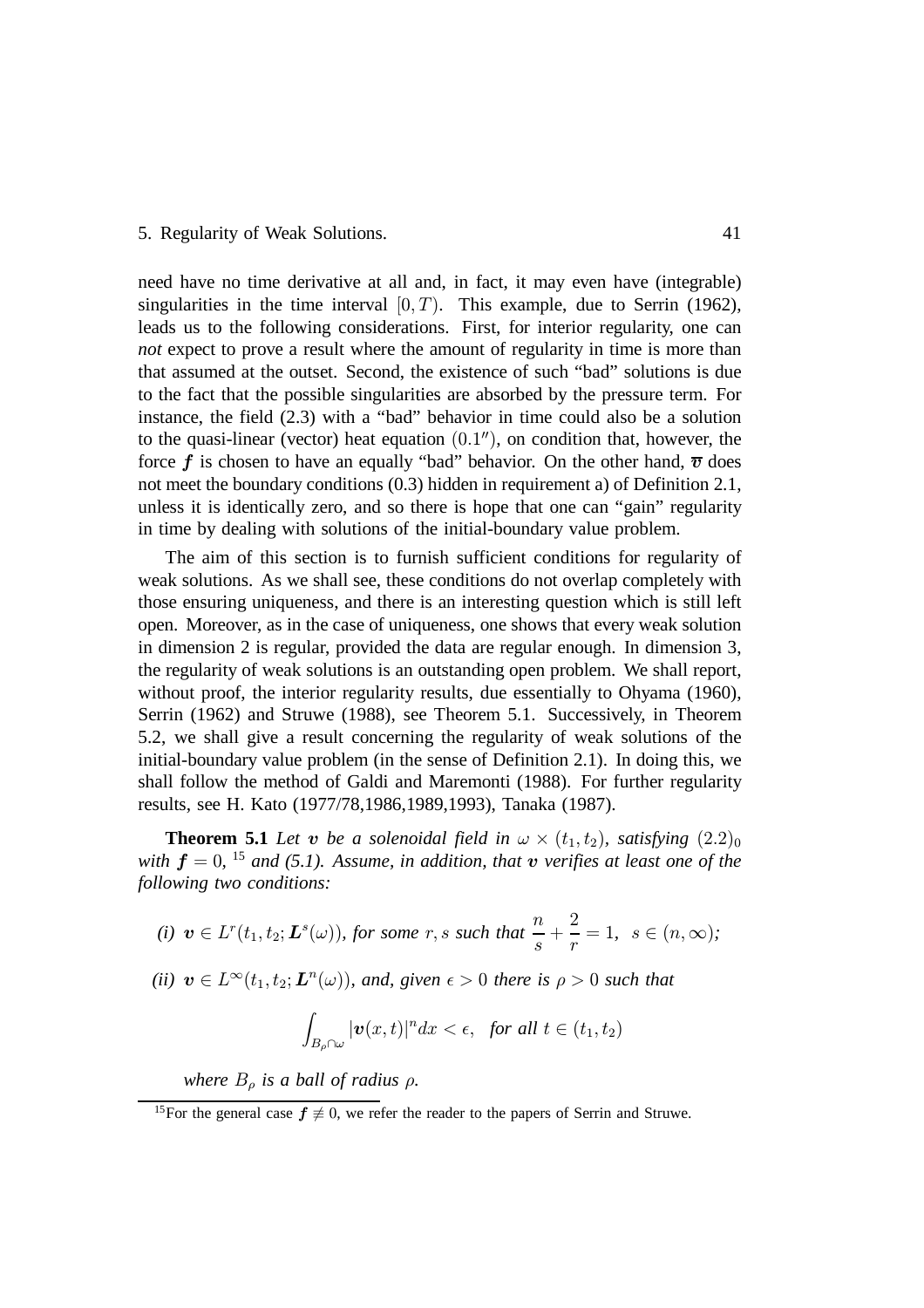Then,  $\bm{v}$  is of class  $C^{\infty}(\omega)$ , and each space derivative is bounded in compact subregions of  $\omega \times (t_1, t_2)$ . If, in addition,

$$
\frac{\partial \boldsymbol{v}}{\partial t} \in L^2(t_1, t_2; \boldsymbol{L}^q(\omega)), \ \ for \ some \ q \ge 1,
$$

*then, the space derivatives of*  $v$  are absolutely continuous functions of time.

**Remark 5.1** For  $n = 2$ , a possible choice of exponents is  $s = r = 4$ . Therefore, from Remark 4.1, we conclude that every two dimensional weak solution is regular in the sense specified in Theorem 5.1. On the other hand, three dimensional weak solutions do not satisfy either of assumption (i), (ii), see Remark 4.6, and nothing can be said about their regularity. An interesting variant of Theorem 5.1(i) has been given by Takahashi (1990, 1992), who replaces the Lebesgue space  $L^r$  with the Lorentz space  $L^{(r)}$  (" $L^r$ -weak"), requiring, however, that the corresponding "norm" be sufficiently small. In particular, denoting by  $B_R(x_0)$  a ball of radius R centered at  $x_0$ , he shows that a sufficient condition for a weak solution  $\boldsymbol{v}$  to be of class  $L^{\infty}$  in  $B_R(x_0) \times (-R^2 + t_1, t_1)^{-16}$  is that it satisfies an estimate of the type

$$
\|\boldsymbol{v}(t)\|_{\sigma,B_R(x_0)} \leq \frac{\varepsilon}{(t_1-t)^{(\sigma-n)/2\sigma}}, \quad t \in (-R^2+t_1,t_1), \ \sigma \in (n,\infty]
$$

with a "small"  $\varepsilon$ . As we shall see in Theorem 7.3, a necessary condition for  $v$ to become irregular at a time  $t_1$ <sup>17</sup> is that

$$
\|\boldsymbol{v}(t)\|_{\sigma}\geq\frac{C}{(t_1-t)^{(\sigma-n)/2\sigma}},\quad t
$$

with  $C = C(n, \sigma, \nu) > 0$ ; Takahashi also extends Theorem 5.1(i) to the case  $s = \infty$ .

We shall now be concerned with the regularity of weak solutions to the initialboundary value problem, in the sense of Definition 2.1. For simplicity, we shall assume that  $f \equiv 0$ . Before going into details, we wish to outline the main idea underlying the proof. To this end, let  $\bm v$  be a weak solution in  $\Omega_T$  and let  $\bm u$  be

<sup>16</sup>And hence regular, in the sense of Theorem 5.1.

<sup>17</sup>See Definition 6.1.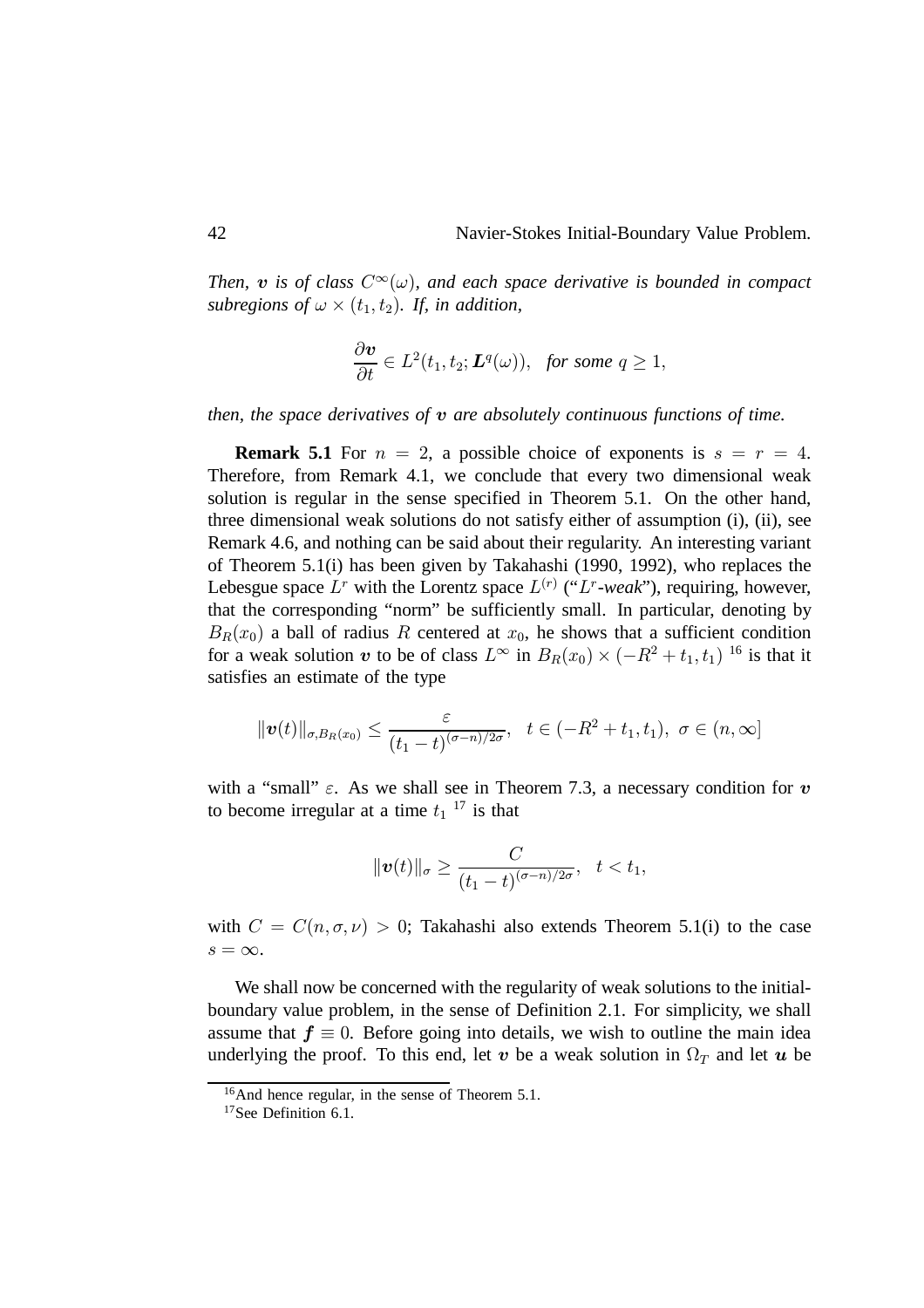#### 5. Regularity of Weak Solutions. 43

a weak solution in  $\Omega_T$  to the following initial-boundary value problem

$$
\frac{\partial \boldsymbol{u}}{\partial t} + \boldsymbol{v} \cdot \nabla \boldsymbol{u} = \nu \Delta \boldsymbol{u} + \nabla \pi
$$
  
div  $\boldsymbol{u} = 0$   
 $\boldsymbol{u}(x, 0) = \boldsymbol{v}_0, \quad x \in \Omega$   
 $\boldsymbol{u}(y, t) = 0, \quad y \in \partial \Omega, \quad t > 0.$  (5.2)

By this we mean that  $u \in V_T$  and that it satisfies the following relation

$$
\int_0^\infty \left\{ \left( \boldsymbol{u}, \frac{\partial \boldsymbol{\varphi}}{\partial t} \right) - \nu (\nabla \boldsymbol{u}, \nabla \boldsymbol{\varphi}) - (\boldsymbol{v} \cdot \nabla \boldsymbol{u}, \boldsymbol{\varphi}) \right\} dt = -(\boldsymbol{v}_0, \boldsymbol{\varphi}(0)), \text{ for all } \boldsymbol{\varphi} \in \mathcal{D}_T.
$$
\n(5.3)

Thus,  $v$  becomes the coefficient of a "linearized" Navier-Stokes equation. Notice, also, that  $v$  and  $u$  are both weak solutions to the *same* Navier-Stokes problem with the *same* data  $v_0$ . The question is now to determine the weakest conditions on  $v$  in order that:

a) 
$$
v = u
$$
, a.a. in  $\Omega_T$ .

b)  $\boldsymbol{u}$  has more regularity than that originally assumed for  $\boldsymbol{v}$ .

If b) is met, then, by a),  $v$  becomes more regular and then  $u$  becomes more regular too and so, by a boot-strap argument, we can conclude that  $v$  becomes as much regular as allowed by the data. In this latter respect, we wish to emphasize that this method only requires  $v_0 \in H(\Omega)$ , since regularity is established in the semi-open interval  $(0, T]$ . On the other hand, we shall prove regularity up to the boundary of  $\Omega$  which, therefore, will be assumed suitably smooth.

**Remark 5.2** Instead of the linearized problem (5.2), we could consider the following one:

$$
\frac{\partial \boldsymbol{u}}{\partial t} + \boldsymbol{u} \cdot \nabla \boldsymbol{v} = \nu \Delta \boldsymbol{u} + \nabla \pi
$$
  
div  $\boldsymbol{u} = 0$   
 $\boldsymbol{u}(x, 0) = \boldsymbol{v}_0, \quad x \in \Omega$   
 $\boldsymbol{u}(y, t) = 0, \quad y \in \partial \Omega, \quad t > 0.$ 

With such a choice, one could find conditions on  $\nabla v$  (instead of v) under which the weak solution  $v$  becomes regular. This can be done exactly along the same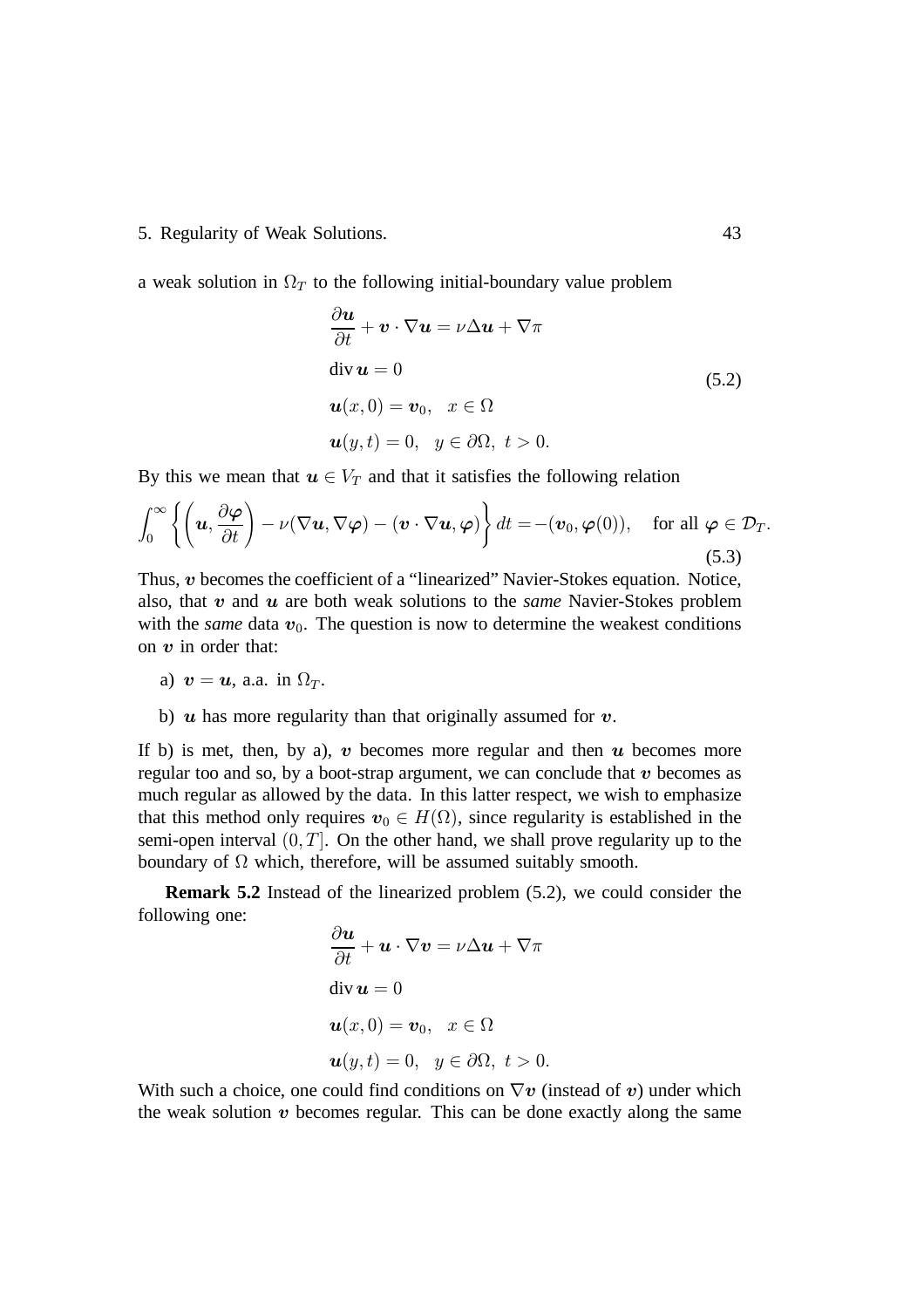lines we shall follow hereafter for problem (5.2). We shall limit ourselves to state the corresponding results, without proof, in Remarks 5.3 and 5.6.

Let us first consider condition a). Since the system  $(5.2)$  is *linear* in  $u$ , we expect that the conditions on  $v$  which ensure a), should be weaker than those ensuring the uniqueness of a weak solution to the full nonlinear Navier-Stokes problem. Actually, we have

**Lemma 5.1** *Let*  $v \in V_T$  *and let a be a weak solution to (5.2) in*  $\Omega_T$ *. Then, if*

$$
\boldsymbol{v} \in L^4(0, T; \boldsymbol{L}^4(\Omega)), \tag{5.4}
$$

*we have*  $v = u$ , *a.a.* in  $\Omega_T$ .

**Proof.** Reasoning exactly as in the proof of Lemma 2.1, we show that  $\boldsymbol{u}$ satisfies the following relation

$$
\int_0^t \left\{ \left( \mathbf{u}, \frac{\partial \boldsymbol{\varphi}}{\partial t} \right) - \nu (\nabla \mathbf{u}, \nabla \boldsymbol{\varphi}) - (\mathbf{v} \cdot \nabla \mathbf{u}, \boldsymbol{\varphi}) \right\} ds = (\mathbf{u}(t), \boldsymbol{\varphi}(t)) - (\mathbf{v}_0, \boldsymbol{\varphi}(0)),
$$
  
for all  $t \in [0, T)$  and all  $\boldsymbol{\varphi} \in \mathcal{D}_T$ .

Subtracting the integral equation in the previous relation from that in (2.4) with  $f \equiv 0$ , and setting  $w = u - v$  we find

$$
\int_0^t \left\{ \left( \boldsymbol{w}, \frac{\partial \boldsymbol{\varphi}}{\partial t} \right) - \nu (\nabla \boldsymbol{w}, \nabla \boldsymbol{\varphi}) - (\boldsymbol{v} \cdot \nabla \boldsymbol{w}, \boldsymbol{\varphi}) \right\} ds = (\boldsymbol{w}(t), \boldsymbol{\varphi}(t)).
$$
 (5.5)

From now on, the proof is the same as that of Theorem 4.1. Specifically, we denote by  $\{w_k\} \subset \mathcal{D}_T$  a sequence converging to  $v$  in  $L^2(0,T;H^1(\Omega))$ . We then choose in (5.5)  $\varphi = w_{h,k}$ , and pass to the limits  $k \to \infty$  and  $h \to 0$ . Reasoning as in Theorem 4.1, we show

$$
\frac{1}{2} \|\boldsymbol{w}(t)\|_2^2 = \int_0^t \left\{ (\boldsymbol{v} \cdot \nabla \boldsymbol{w}, \boldsymbol{w}) - \nu \|\nabla \boldsymbol{w}\|_2^2 \right\} ds.
$$

However, since  $\mathbf{v}(t) \in H(\Omega)$  for a.a. t, we get

$$
\int_0^t (\boldsymbol{v} \cdot \nabla \boldsymbol{w}, \boldsymbol{w}) ds = 0,
$$

and the lemma follows.

The major assumption on the weak solution  $v$  comes into the proof of point b). To show this, however, we need some preliminary considerations. The first one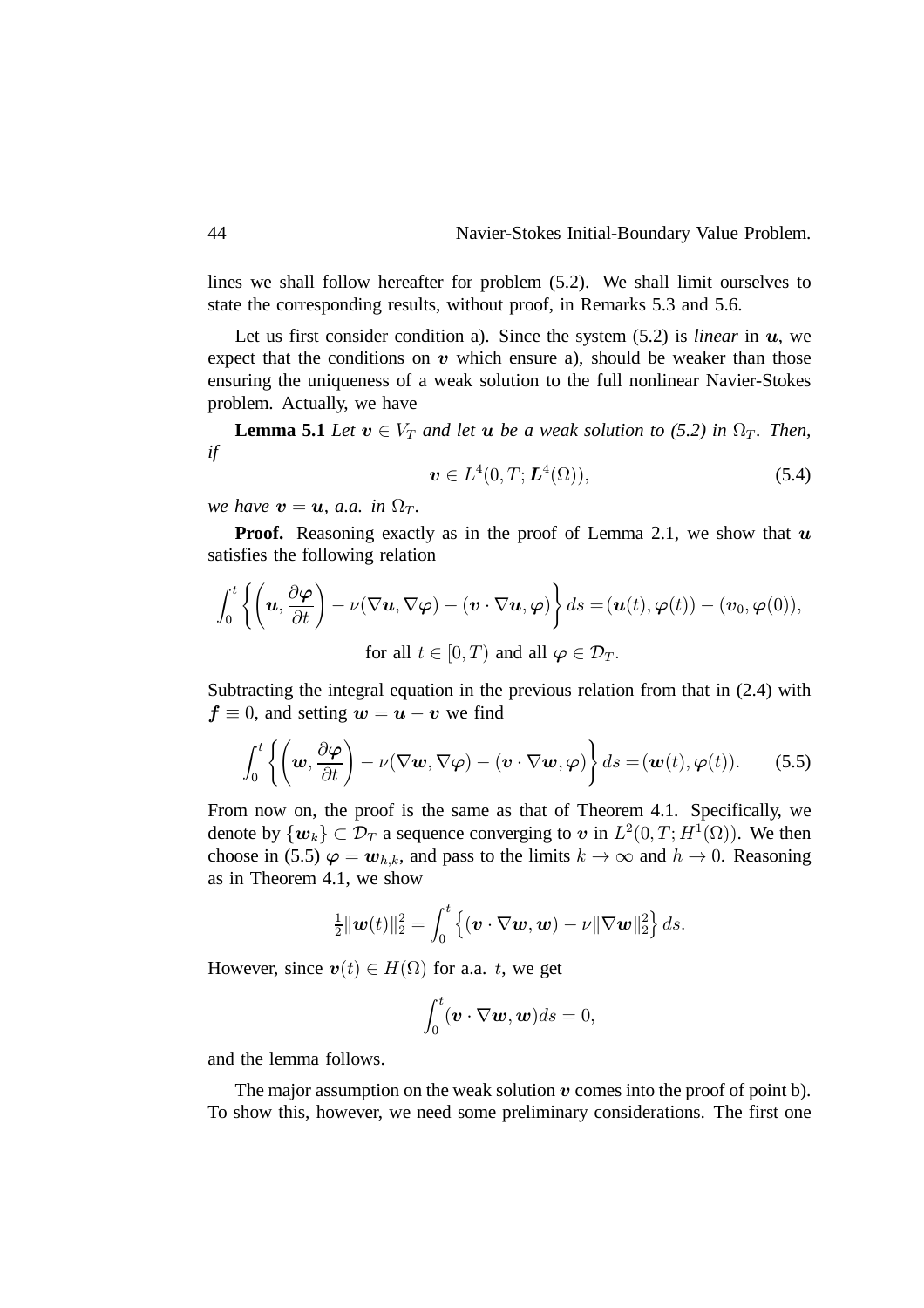5. Regularity of Weak Solutions. 45

concerns well known results for the steady *Stokes system*, obtained as a suitable linearization of the full steady-state Navier-Stokes system (0.4). Specifically, we have (see,  $e.g.,$  Galdi, 1994, Theorem IV.6.1).

**Lemma 5.2** *Let*  $\Omega$  *be a bounded domain of*  $\mathbb{R}^n$ *, of class*  $C^{m+2}$ *,*  $m \geq 0$ *. For*  $any \mathbf{F} \in \mathbf{W}^{m,q}(\Omega)$ ,  $1 < q < \infty$ , there exists one and only one solution  $\mathbf{u}, \phi$  <sup>18</sup> *to the following Stokes problem*

$$
-\nu \Delta u = \nabla \phi + \mathbf{F}
$$
  
div  $\mathbf{u} = 0$   
 $\mathbf{u}(y) = 0, \quad y \in \partial \Omega,$ 

*such that*

$$
\boldsymbol{u}\in \boldsymbol{W}^{m+2,q}(\Omega),\;\;\phi\in \boldsymbol{W}^{m+1,q}(\Omega).
$$

*This solution satisfies the estimate:*

$$
\|\bm{u}\|_{m+2,q}+\|\phi\|_{m+1,q}\leq c\|\bm{F}\|_{m,q}.
$$

*Moreover, the problem*

$$
-\nu \Delta a = \nabla \phi + \lambda a
$$
  
div  $\boldsymbol{a} = 0$   

$$
\boldsymbol{a}(y) = 0, \quad y \in \partial \Omega,
$$

*admits a denumerable number of positive eigenvalues*  $\{\lambda_r\}$  *clustering at infinity,* and the corresponding eigenfunctions  $\{a_r\}$  form an orthonormal basis in  $H$ .

Our second preliminary result concerns an estimate for the nonlinear term, which strengthens that given in Lemma 4.2.

**Lemma 5.3** *Let*

$$
\boldsymbol{v}\in C^0([0,T];\boldsymbol{L}^n(\Omega)),\ \boldsymbol{u}\in \boldsymbol{W}^{2,2}(\Omega),\ \boldsymbol{a}\in L^2(\Omega).
$$

*Then, given*  $\eta > 0$  there exists  $M = M(\boldsymbol{v}, \eta) > 0$  such that

$$
|(\boldsymbol{v}\cdot\nabla\boldsymbol{u},\boldsymbol{a})|\leq\varepsilon\left(\|P\Delta\boldsymbol{u}\|_{2}^{2}+\|\boldsymbol{a}\|_{2}^{2}\right)+M\|\nabla\boldsymbol{u}\|_{2}^{2},
$$

where  $P$  is the orthogonal projection operator from  $L^2$  to  $H$  (see Section 2).

<sup>&</sup>lt;sup>18</sup>With the normalization condition  $\int_{\Omega} \phi = 0$ .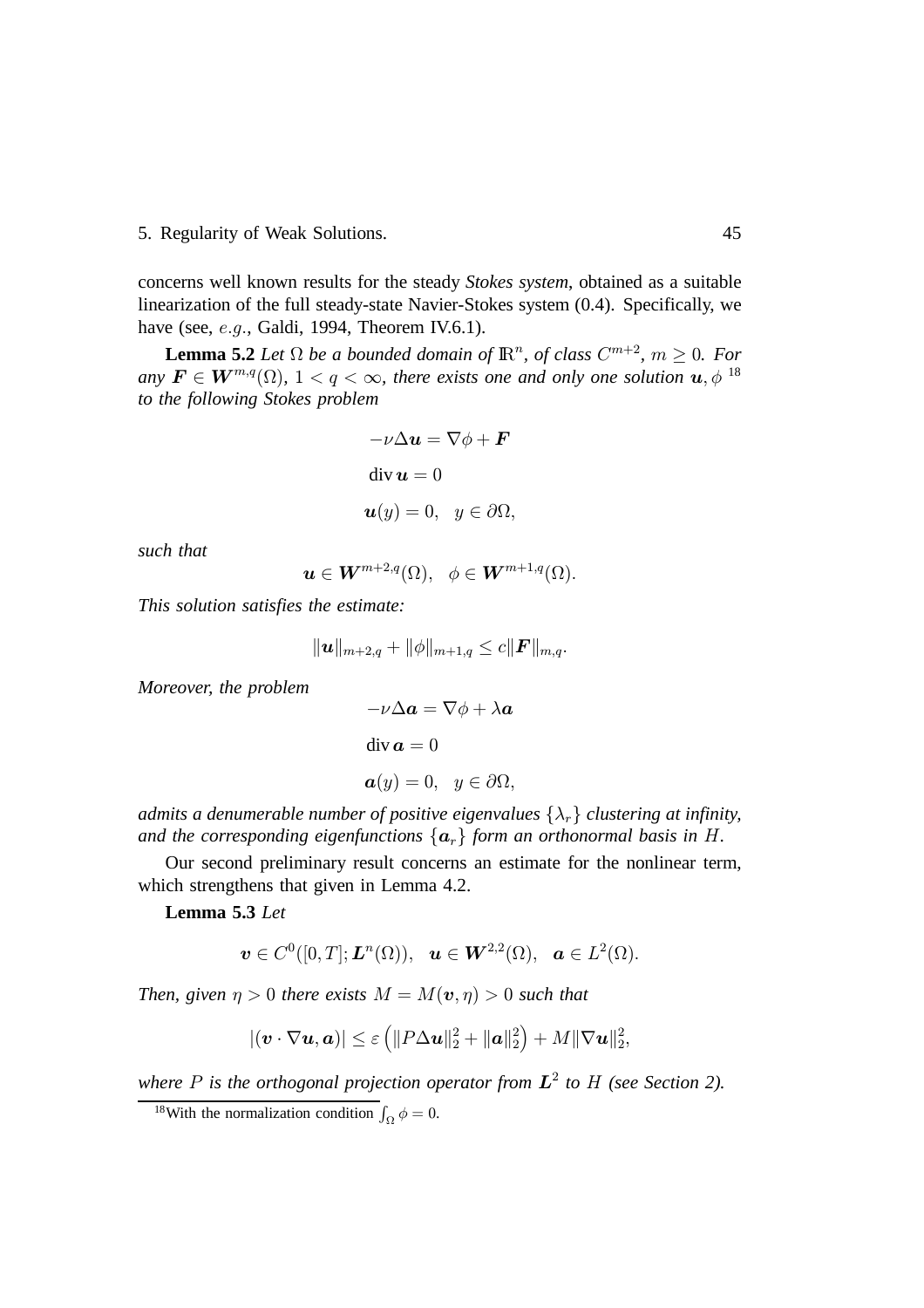**Proof.** We extend  $v$  to zero outside  $\Omega$ , and let  $v_{\eta}$  be the spatial mollifier of  $v$ , that is,

$$
\boldsymbol{v}_{\eta}(x,t)=\int_{\mathbb{R}^{3}}J_{\eta}(x-\xi)\boldsymbol{v}(\xi,t)d\xi,
$$

with  $J_{\eta}(\sigma)$  an infinitely differentiable function vanishing for  $|\sigma| > \eta$  and normalized to 1. It is well known that

$$
\sup_{x\in\Omega}|\boldsymbol{v}_{\eta}(x,t)|\leq c(\eta)\|\boldsymbol{v}(t)\|_{3}
$$

and that

$$
\lim_{\eta \to 0} \|\mathbf{v}_{\eta}(t) - \mathbf{v}(t)\|_{3} = 0, \text{ for all } t \in [0, T].
$$

Using the continuity assumption on  $v$ , by an argument completely analogous to that adopted in the proof of Lemma 2.3, we show that this limit is taken uniformly in  $t \in [0, T]$ . In view of this, by Sobolev's theorem and Lemma 5.2, we thus have

$$
\begin{aligned} |(\boldsymbol{v} \cdot \nabla \boldsymbol{u}, \boldsymbol{a})| &\leq |((\boldsymbol{v} - \boldsymbol{v}_\eta) \cdot \nabla \boldsymbol{u}, \boldsymbol{a})| + |(\boldsymbol{v}_\eta \cdot \nabla \boldsymbol{u}, \boldsymbol{a})| \\ &\leq \|\boldsymbol{v} - \boldsymbol{v}_\eta\|_3 \|\nabla \boldsymbol{u}\|_6 \|\boldsymbol{a}\|_2 + \sup_{x \in \Omega} |\boldsymbol{v}_\eta(x, t)| \|\nabla \boldsymbol{u}\|_2 \|\boldsymbol{a}\|_2 \\ &\leq \varepsilon \|P\Delta \boldsymbol{u}\|_2 \|\boldsymbol{a}\|_2 + M \|\nabla \boldsymbol{u}\|_2 \|\boldsymbol{a}\|_2, \end{aligned}
$$

and the result follows after using Cauchy's inequality on the last line of this inequality.

Using these lemmas we can now show the first regularity result for  $v$ .

**Lemma 5.4** *Let*  $\Omega$  *be an arbitrary domain in*  $\mathbb{R}^n$ *, uniformly of class*  $C^2$ . <sup>19</sup> Assume that  $\boldsymbol{v} \in V_T$  and that it satisfies at least one of the following two *conditions:*

(i) 
$$
v \in L^r(0,T; L^s(\Omega))
$$
, for some  $r, s$  such that  $\frac{n}{s} + \frac{2}{r} = 1$ ,  $s \in (n, \infty]$ ;

$$
(ii) \ \boldsymbol{v} \in C^0([0,T];\boldsymbol{L}^n(\Omega)).
$$

<sup>&</sup>lt;sup>19</sup> $\Omega$  is said *uniformly of class*  $C^m$ ,  $m \ge 0$ , if  $\Omega$  lies on one part of its boundary  $\partial\Omega$  and, for each  $x_0 \in \partial \Omega$ , there exists a ball B centered at  $x_0$  and of radius independent of  $x_0$ , such that  $\partial \Omega \cap B$  admits a Cartesian representation of the form  $x_n = \gamma(x_1, \dots, x_{n-1})$ , where  $\gamma$  is a function of class  $C<sup>m</sup>$  in its domain, with its derivatives up to order m inclusive uniformly bounded by the same constant, independently of  $x_0$ . If  $\Omega$  is uniformly of class  $C^m$ , for all  $m \geq 0$ , we shall say that  $\Omega$  is uniformly of class  $C^{\infty}$ .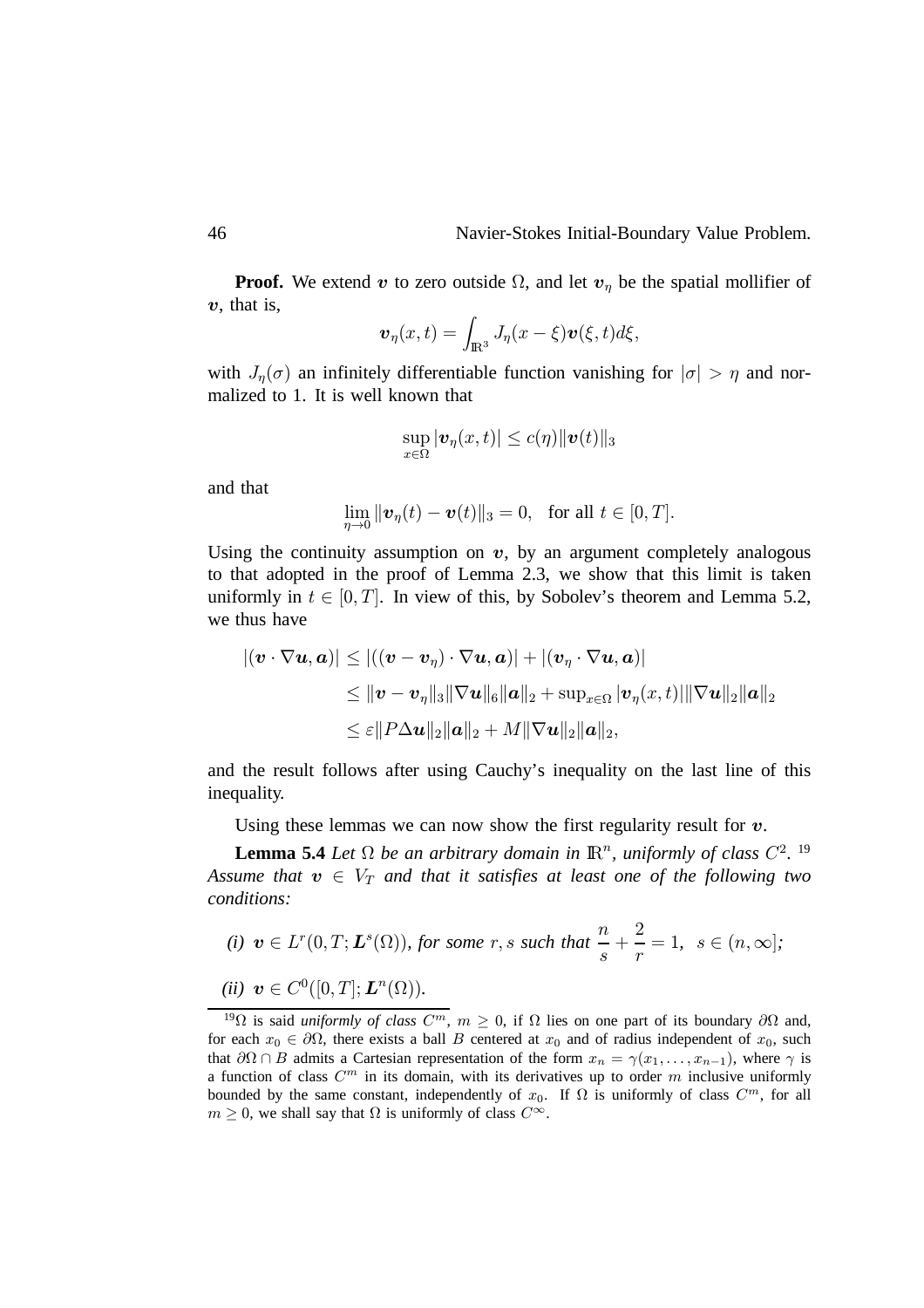5. Regularity of Weak Solutions. 47

*Then, for any*  $\mathbf{v}_0 \in H(\Omega)$ , there exists one weak solution  $\mathbf{u}$  to (5.2) in  $\Omega_T$  such *that*

$$
\mathbf{u} \in C^0((\varepsilon, T]; H^1(\Omega)) \cap L^2(\varepsilon, T; \mathbf{W}^{2,2}(\Omega))
$$
  

$$
\frac{\partial \mathbf{u}}{\partial t} \in L^2(\varepsilon, T; H(\Omega)),
$$

*where*  $\epsilon$  *is an arbitrary positive number. Moreover, by Lemma 5.1 and Remarks*  $4.1, 4.3, v = u$  a.e. in  $\Omega_T$ . <sup>20</sup>

**Proof.** To avoid unessential technical difficulties, we limit ourselves to give the proof in the case  $\Omega$  bounded and  $n = 3$ , referring the reader to Galdi and Maremonti (1988) for the proof in the general case. We shall use the Faedo-Galerkin method of Theorem 3.1, with the basis  $\{a_r\}$  of H constituted by the eigenvectors of the Stokes problem (Lemma 5.3). Thus, we shall look for approximating solutions  $u_k$  of the form

$$
\boldsymbol{u}_k(x,t)=\sum_{r=1}^k c_{kr}(t)\boldsymbol{a}_r(x),\ \ k\in\mathbb{N},
$$

where the coefficients  $c_{kr}$  are required to satisfy the following system of ordinary differential equations

$$
\frac{d}{dt}(\boldsymbol{u}_k, \boldsymbol{a}_r) + \nu (\nabla \boldsymbol{u}_k, \nabla \boldsymbol{a}_r) + (\boldsymbol{v} \cdot \nabla \boldsymbol{u}_k, \boldsymbol{a}_r) = 0 \ \ r = 1, \ldots, k,
$$
 (5.6)

with the initial condition

$$
c_{kr}(0)=(\boldsymbol{v}_0,\boldsymbol{a}_r)\ \ r=1,\ldots,k.
$$

As in Theorem 3.1, we show that this system of ordinary differential equations admits a (unique) solution in the time interval  $[0, T]$ , as a consequence of the following relation, which is obtained by multiplying (5.6) by  $c_{kr}$  and summing over the index  $r$ :

$$
\|\boldsymbol{u}(t)\|_2^2 + 2\nu \int_0^t \|\nabla \boldsymbol{u}(\tau)\|_2^2 d\tau = \|\boldsymbol{v}_0\|_2^2.
$$
 (5.7)

For simplicity, here as in the following relations, we shall omit the subscript " $k$ ". We next multiply (5.6) by  $\lambda_k c_{kr}$  and by  $dc_{kr}/dt$ , respectively, sum over r, and employ the properties of the eigenfunctions  $a_k$  to obtain

$$
\frac{1}{2}\frac{d}{dt}\|\nabla \boldsymbol{u}(t)\|_{2}^{2} + \nu\|P\Delta \boldsymbol{u}\|_{2}^{2} = (\boldsymbol{v} \cdot \nabla \boldsymbol{u}, P\Delta \boldsymbol{u}),\tag{5.8}
$$

<sup>&</sup>lt;sup>20</sup>Of course, in case (ii), we have  $v_0 \in H(\Omega) \cap L^n(\Omega)$ .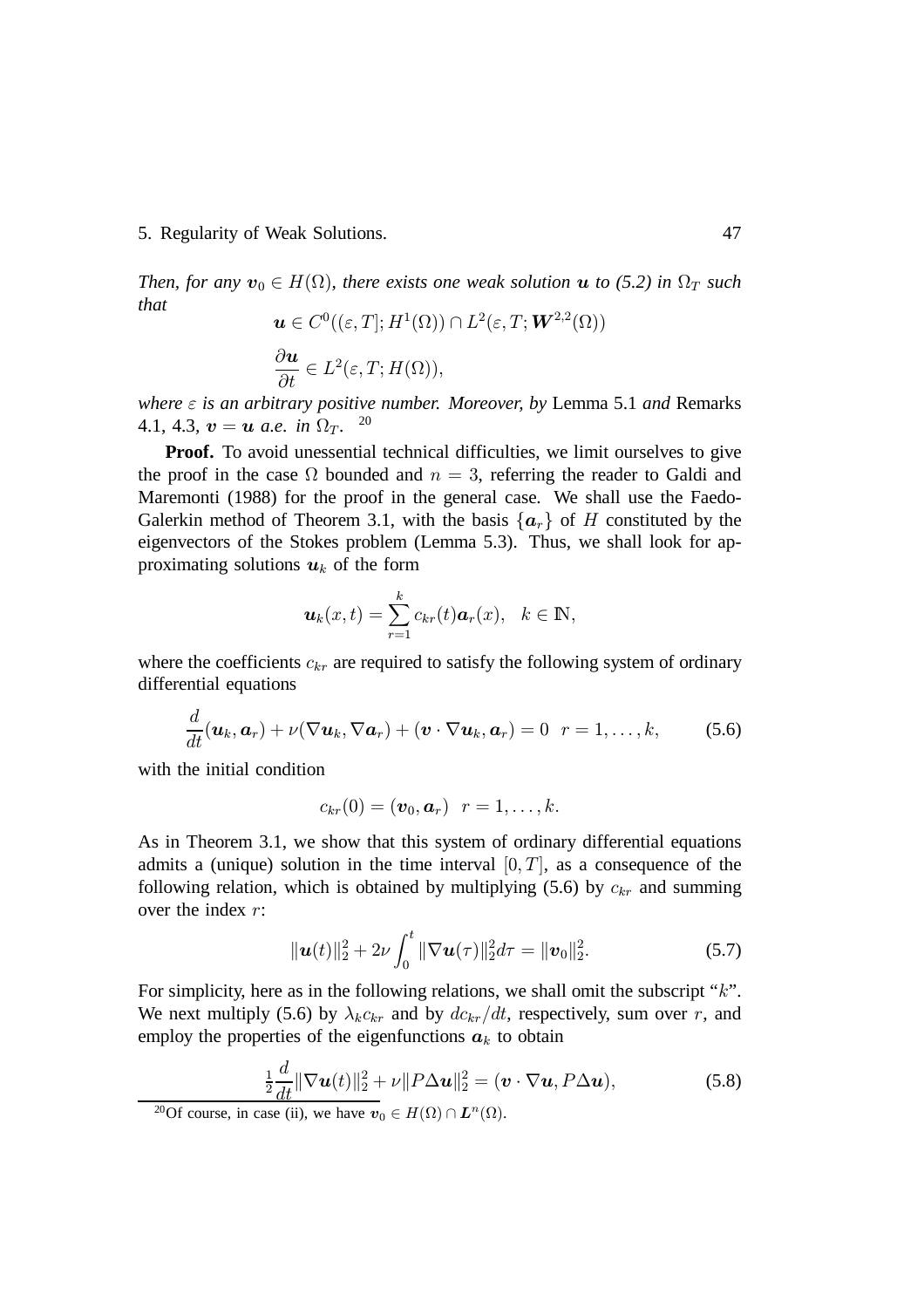and

$$
\frac{1}{2}\frac{d}{dt}\|\nabla \boldsymbol{u}(t)\|_2^2 + \nu\|D_t\boldsymbol{u}\|_2^2 = -(\boldsymbol{v}\cdot\nabla \boldsymbol{u}, D_t\boldsymbol{u}),\tag{5.9}
$$

where P is the orthogonal projection operator from  $L^2$  to H (see Section 2) and  $D_t$  denotes differentiation with respect to  $t$ . We wish now to increase the trilinear form  $(v \cdot \nabla u, a)$ . Let us first consider the case (i), *i.e.*,  $\infty \ge s > 3$  $(=n)$ . By the Holder inequality we have

$$
|(\boldsymbol v\cdot\nabla\boldsymbol u,\boldsymbol a)|\leq \|\boldsymbol v\|_s\|\nabla\boldsymbol u\|_{2s/(s-2)}\|\boldsymbol a\|_2;
$$

Furthermore, since  $2s/(s-2) \in [2,6)$ , by the Sobolev theorem and Lemma 5.3 we obtain

$$
\|\nabla \boldsymbol{u}\|_{2s/(s-2)} \leq c \|\boldsymbol{u}\|_{2,2}^{3/s} \|\nabla \boldsymbol{u}\|_{2}^{(s-3)/s} \leq c_1 \|P\Delta \boldsymbol{u}\|_{2}^{3/s} \|\nabla \boldsymbol{u}\|_{2}^{(s-3)/s}
$$

and so, it follows that

$$
|(v \cdot \nabla u, a)| \leq c ||v||_s ||\nabla u||_2^{(s-3)/s} ||P \Delta u||_2^{3/s} ||a||_2.
$$

Employing Young's inequality, with exponents  $2s/(s-3)$ ,  $2s/3$  and  $1/2$  we thus conclude

$$
|(\mathbf{v} \cdot \nabla \mathbf{u}, \mathbf{a})| \leq c \|\mathbf{v}\|_{s}^{2(s-3)/s} \|\nabla \mathbf{u}\|_{2}^{2} + \eta \|P \Delta \mathbf{u}\|_{2}^{2} + \eta \|\mathbf{a}\|_{2}^{2}
$$
(5.10)

with arbitrary  $\eta > 0$  and  $c = c(\Omega, s, \eta)$ . Summing (5.8) and (5.9), and using (5.10) with  $\mathbf{a} = P \Delta \mathbf{u}$  and  $\mathbf{a} = D_t \mathbf{u}$ , respectively, for sufficiently small  $\eta$  we find

$$
\frac{d}{dt}\|\nabla {\bm u}\|_2^2 + c_1(\|P\Delta {\bm u}\|_2^2 + \|D_t {\bm u}\|_2^2) \leq c_2\|{\bm v}\|_s^{2(s-3)/s}\|\nabla {\bm u}\|_2^2.
$$

Integrating this relation furnishes

$$
\|\nabla \boldsymbol{u}(t)\|_{2}^{2}+c_{3}\int_{\tau}^{t}(\|P\Delta \boldsymbol{u}\|_{2}^{2}+\|D_{\tau}\boldsymbol{u}\|_{2}^{2})d\tau \leq \|\nabla \boldsymbol{u}(\tau)\|_{2}^{2}\exp\left[c_{2}\int_{0}^{T}\|\boldsymbol{v}(\tau)\|_{s}^{r}d\tau\right]
$$
  
for all  $t \in [s, T], s \geq \varepsilon$ .

If we integrate this inequality on  $\tau \in [\varepsilon, t]$  and use (5.7), we obtain the following limitations

$$
\|\bm{u}(t)\|_{1,2}+\int_{\varepsilon}^{t}(\|P\Delta\bm{u}\|_{2}^{2}+\|\bm{u}_{\tau}\|_{2}^{2})\leq M, \text{ for all } t\in[\varepsilon,T],
$$
 (5.11)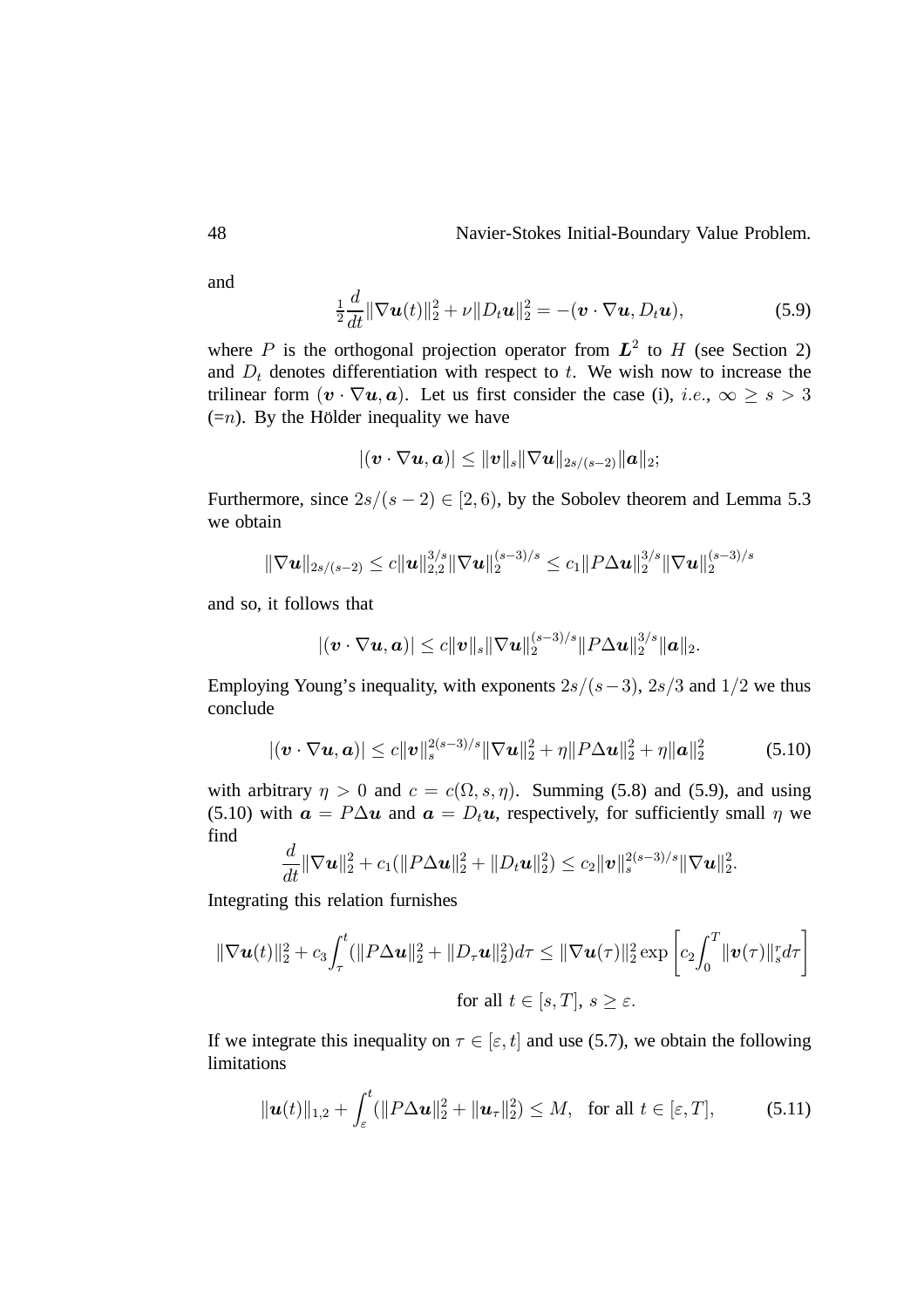#### 5. Regularity of Weak Solutions. 49

where M depends on  $||\boldsymbol{v}_0||_2$ ,  $\varepsilon$ ,  $\Omega$ , and s. Using these *a priori* estimates on the approximating solutions  $\{u_k\}$  and proceeding as in the proof of Theorem 3.1, we easily show that from the sequence  $\{u_k\}$  we can select a subsequence which converges to a weak solution  $u$  of the problem (5.2) and which, in addition, satisfies

$$
\mathbf{u} \in L^{\infty}(\varepsilon, T; H^{1}(\Omega)) \cap L^{2}(\varepsilon, T; \mathbf{W}^{2,2}(\Omega))
$$
  

$$
\frac{\partial \mathbf{u}}{\partial t} \in L^{2}(\varepsilon, T; H(\Omega)).
$$

From these properties and the identity:

$$
\|\mathbf{u}(t+h)-\mathbf{u}(t)\|_{1,2}^2 = \int_0^h \left(\frac{d}{ds} \|\mathbf{u}(s+h)-\mathbf{u}(t)\|_2^2 -(\Delta(\mathbf{u}(s+h)-\mathbf{u}(t)), \frac{\partial}{\partial s}(\mathbf{u}(s+h)-\mathbf{u}(t)))\right) ds,
$$

we deduce

$$
\boldsymbol{u}\in C^0((\varepsilon,T];H^1(\Omega)),
$$

and so the result follows under the assumption (i). In case (ii), instead of (5.10), we use the estimate showed in Lemma 5.3 and proceed exactly as in case (i). The lemma is thus proved.

**Remark 5.3** The same conclusion of Lemma 5.4 can be obtained under the following alternative assumptions, see Remark 5.2,

(i)'  $\nabla v \in L^{r'}(0,T; L^{s'}(\Omega)), \frac{2}{r'} + \frac{n}{s'}$  $\frac{n}{s'} = 2, s' \in (n, \infty],$ (i)"  $\nabla v \in C^0([0, T]; L^{n/2}(\Omega)).$ 

A similar result, for the case  $\Omega \equiv \mathbb{R}^n$ , was first obtained by Beirão da Veiga (1995a, 1995b).

**Remark 5.4** Once we have established that  $v$  has the "minimum" regularity ensured by Lemma 5.4, we shall prove, in the next two lemmas that, in fact, v must be of class  $C^{\infty}$  in  $\overline{\Omega} \times (\varepsilon, T]$ , if  $\Omega$  is uniformly of class  $C^{\infty}$ . Now, while the assumption (i) coincides with that made for uniqueness when  $s > n$ , the assumption (ii) for  $s = n$  is stronger. Actually, if we compare it with the analogous assumption for uniqueness in a domain with a compact boundary (see Remark 4.5), we see that regularity requires *continuity* in time, while uniqueness only requires *essential boundedness*. Though it may be very likely that this latter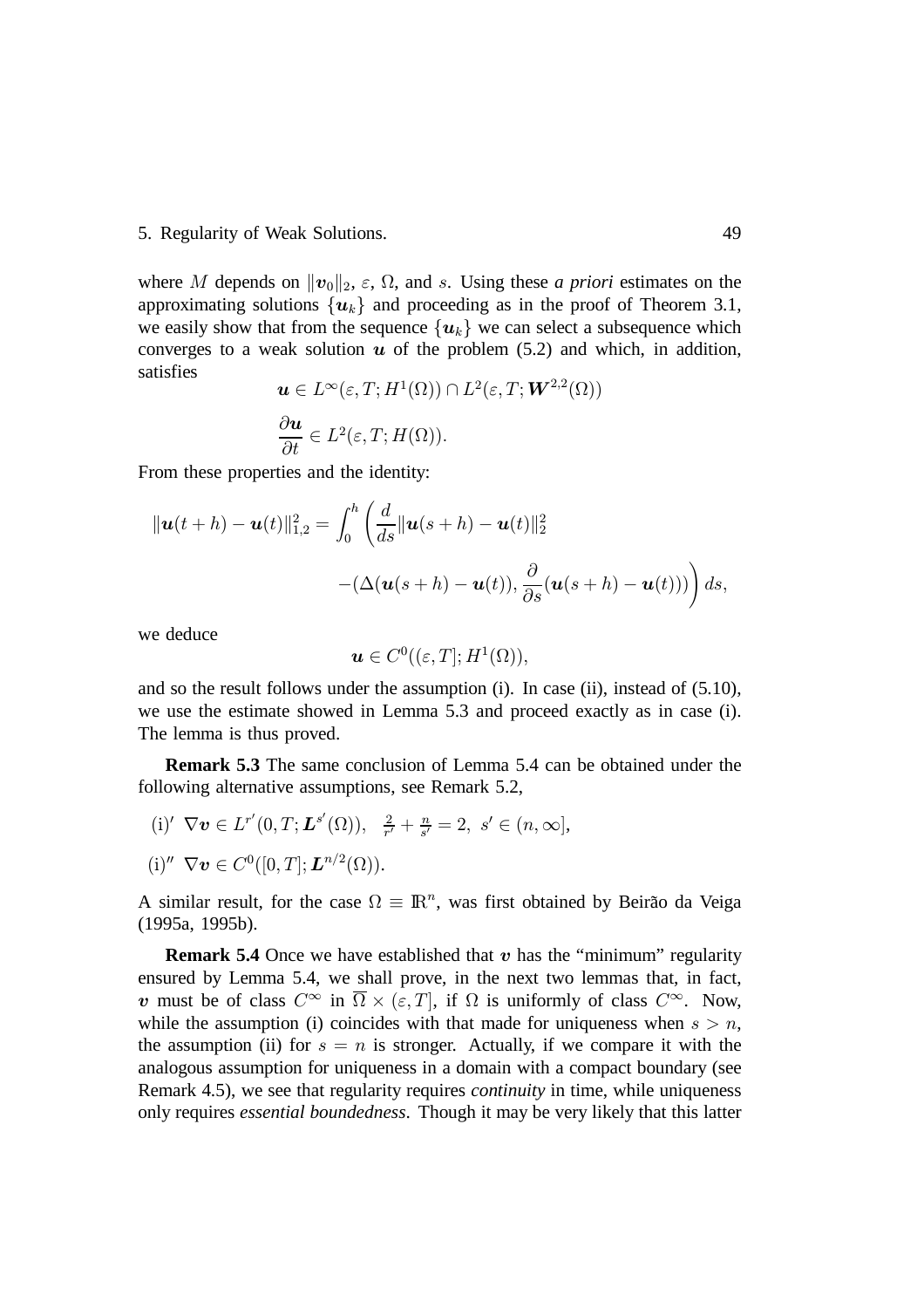weaker condition also ensures regularity, no proof is so far available. To add more weight to this conjecture, there is the recent remarkable contribution of Necas, Ruzicka and Sverak (1996) who rule out a possible counter example to regularity proposed by Leray (1934b, pp. 225, 245) (see Remark 7.4). This weak solution (whose existence has been disproved by the previous authors) would satisfy *neither* conditions (i), (ii) of Lemma 5.4 but *only* the weaker assumption of being in the class  $L^{\infty}(0,T; L^{n}(\Omega))$ . We shall return on the importance of this condition in Section 7.

In the next lemma we show that a weak solution satisfying either (i) or (ii) of Lemma 5.4, possesses time derivative of arbitrary order. The method of proof is borrowed from Heywood (1980).

**Lemma 5.5** *Let*  $\Omega$  *and*  $\boldsymbol{v}$  *satisfy the assumption of* Lemma 5.4. *Then,* 

$$
D_t^{\ell} \mathbf{v} \in L^2(\varepsilon, T; \mathbf{W}^{2,2}(\Omega)), \text{ for all } \ell \ge 0.
$$
 (5.12)

**Proof.** By Lemmas 5.1 and 5.4, it is enough to prove (5.12) for the solution u to (5.2). For  $\ell = 0$  the result has already proved in Lemma 5.4. We then construct a solution  $u$  to (5.2) satisfying (5.12) for  $\ell = 1$ . By uniqueness, it will coincide with  $v$  which will then verify (5.12) wit  $\ell = 1$ . With this information on the coefficient, we shall then construct a solution  $u$  to (5.2) which satisfies (5.12) with  $\ell = 2$ . By uniqueness, it will coincide with  $\boldsymbol{v}$  and so, by induction, we can prove (5.12) for arbitrary  $k \in \mathbb{N}$ . Here, for simplicity, we shall prove (5.12) for  $\ell = 1$ , referring the reader to the paper of Galdi and Maremonti (1988) for a proof in the general case. To construct the solution  $u$  we shall use the Faedo-Galerkin method. So, in addition to the estimates on the approximating solution that we have already obtained in the proof of Lemma 5.4, we obtain the following ones. We differentiate (5.6) with respect to time, multiply by  $dc_{kr}/dt$ , and sum over r from 1 to  $k$  to obtain

$$
\frac{1}{2}\frac{d}{dt}\|D_t\boldsymbol{u}\|_2^2 + \nu \|\nabla D_t\boldsymbol{u}\|_2^2 = -(D_t\boldsymbol{v}\cdot\nabla\boldsymbol{u}, D_t\boldsymbol{u}),\tag{5.13}
$$

where, as before, we have omitted the subscript " $k$ ". From the Holder inequality, the Sobolev theorem, and Lemma 5.2 we find

$$
|(D_t \mathbf{v} \cdot \nabla \mathbf{u}, D_t \mathbf{u})| \leq ||D_t \mathbf{v}||_2 ||\nabla \mathbf{u}||_3 ||D_t \mathbf{u}||_6 \leq c ||D_t \mathbf{v}||_2 ||\mathbf{u}||_{2,2} ||\nabla D_t \mathbf{u}||_2
$$
  
\n
$$
\leq ||c||D_t \mathbf{v}||_2^2 ||P \Delta \mathbf{u}||_2^2 + \eta ||\nabla D_t \mathbf{u}||_2^2,
$$
\n(5.14)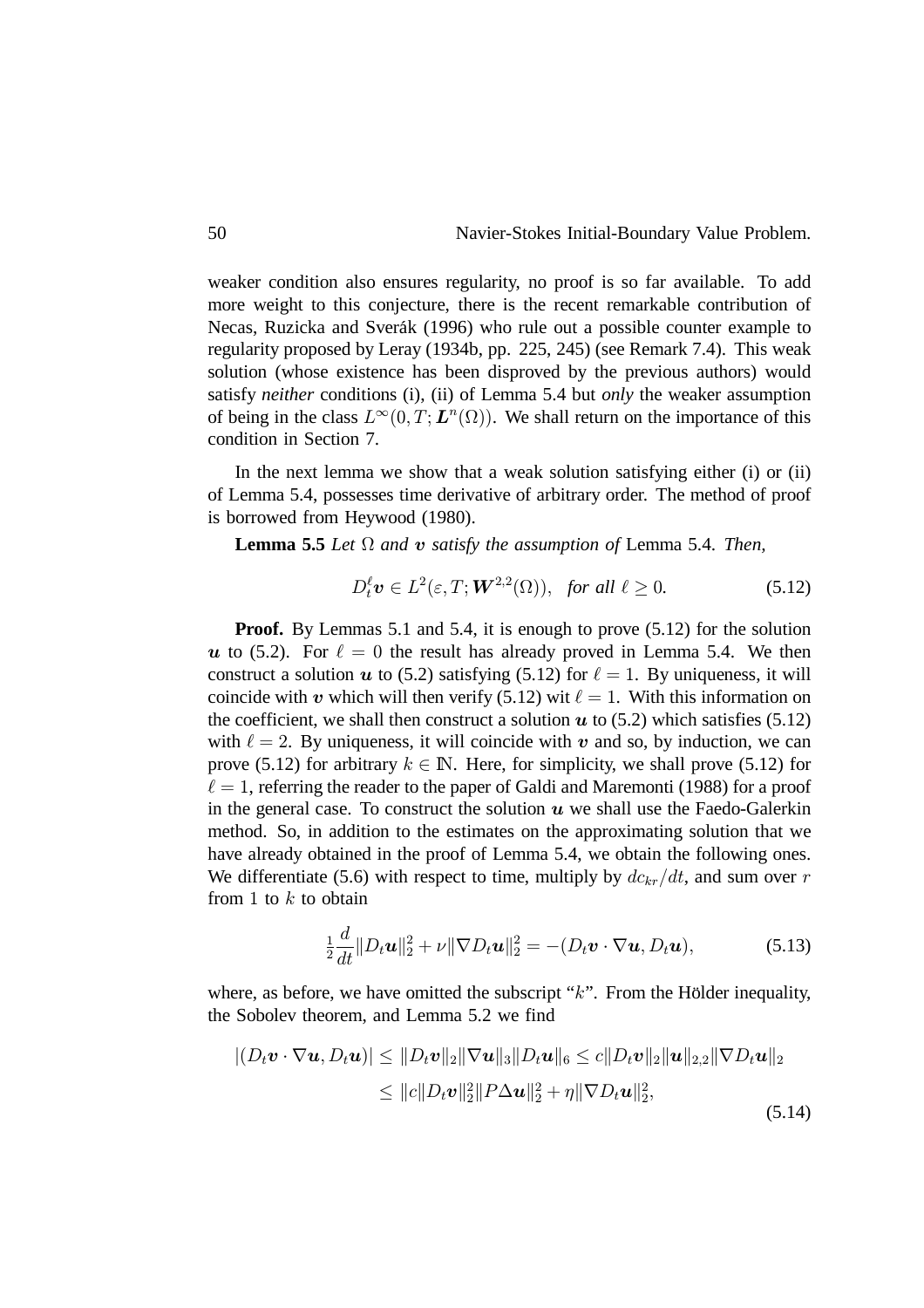### 5. Regularity of Weak Solutions. 51

where  $\eta$  is a small positive number. Multiplying (5.6) by  $\lambda_r c_{kr}$ , summing over  $r$  and recalling the second part of Lemma 5.2, we find

$$
(P\Delta u, D_t u) = ||P\Delta u||_2^2 + (\boldsymbol{v} \cdot \nabla u, P\Delta u).
$$

From Lemma 5.5 and by the Sobolev theorem, we know that  $\bm{v} \in C^0(\varepsilon, T; \bm{L}^3(\Omega))$ and so, we may use Lemma 5.3 in the preceding relation to obtain

$$
||P\Delta u||_2 \le c(||D_t u||_2 + ||\nabla u||_2),
$$
\n(5.15)

with a constant c independent of  $t \in [\varepsilon, T]$ . Replacing this inequality into (5.14), and recalling that  $\|\nabla u\|_2 \leq C$  with C independent of t, we deduce

$$
|(D_t\boldsymbol{v}\cdot\nabla\boldsymbol{u},D_t\boldsymbol{u})|\leq c||D_t\boldsymbol{v}||_2^2||D_t\boldsymbol{u}||_2^2+\eta||\nabla D_t\boldsymbol{u}||_2^2.
$$

With this estimate, equation (5.13) furnishes

$$
\frac{d}{dt}\|D_t\bm{u}\|_2^2+c_1\|\nabla D_t\bm{u}\|_2^2\leq c_2\|D_t\bm{v}\|_2^2\|D_t\bm{u}\|_2^2.
$$

Integrating this inequality from  $\tau$  to  $t$  and then on  $\tau$  from  $\varepsilon$  to  $t$ , and recalling Lemma 5.4, we obtain that the weak solution  $\boldsymbol{u}$  satisfies

$$
D_t \mathbf{u} \in L^{\infty}(\varepsilon, T; \mathbf{L}^2(\Omega)) \cap L^2(\varepsilon, T; H^1(\Omega)).
$$
\n(5.16)

By uniqueness, the same properties hold for  $v$ . Notice that, by virtue of Lemmas 5.2 and 5.4, and (5.16) it also follows that

$$
\boldsymbol{v}, \boldsymbol{u} \in L^{\infty}(\varepsilon, T; \boldsymbol{W}^{2,2}(\Omega)). \tag{5.17}
$$

We now differentiate (5.6) with respect to t, multiply by  $\lambda_r d c_{kr} / dt$  and sum over  $r$ . We get

$$
\frac{1}{2}\frac{d}{dt}\|\nabla D_t\mathbf{u}\|_2^2 + \nu\|P\Delta D_t\mathbf{u}\|_2^2 = (D_t\mathbf{v}\cdot\nabla\mathbf{u}, P\Delta D_t\mathbf{u}) + (\mathbf{v}\cdot\nabla D_t\mathbf{u}, P\Delta D_t\mathbf{u}).
$$
\n(5.18)

By the Holder inequality, the Sobolev theorem,  $(5.17)$ , and Lemma 5.2 it easily follows that

$$
|(D_t \mathbf{v} \cdot \nabla \mathbf{u}, P \Delta D_t \mathbf{u})| \leq ||D_t \mathbf{v}||_3 ||\nabla \mathbf{u}||_6 ||P \Delta D_t \mathbf{u}||_2 \leq c|D_t \mathbf{v}||_{1,2} ||\mathbf{u}||_{2,2} ||P \Delta D_t \mathbf{u}||_2
$$
  
\n
$$
\leq c_1 ||D_t \mathbf{v}||_{1,2} ||P \Delta D_t \mathbf{u}||_2 \leq c_2 ||D_t \mathbf{v}||_{1,2}^2 + \eta ||P \Delta D_t \mathbf{u}||_2^2
$$
  
\n
$$
|(\mathbf{v} \cdot \nabla D_t \mathbf{u}, P \Delta D_t \mathbf{u})| \leq ||\mathbf{v}||_{\infty} ||\nabla D_t \mathbf{u}||_2 ||P \Delta D_t \mathbf{u}||_2
$$
  
\n
$$
\leq c||D_t \mathbf{u}||_{1,2} ||P \Delta D_t \mathbf{u}||_2 \leq c_2 ||D_t \mathbf{u}||_{1,2}^2 + \eta ||P \Delta D_t \mathbf{u}||_2^2.
$$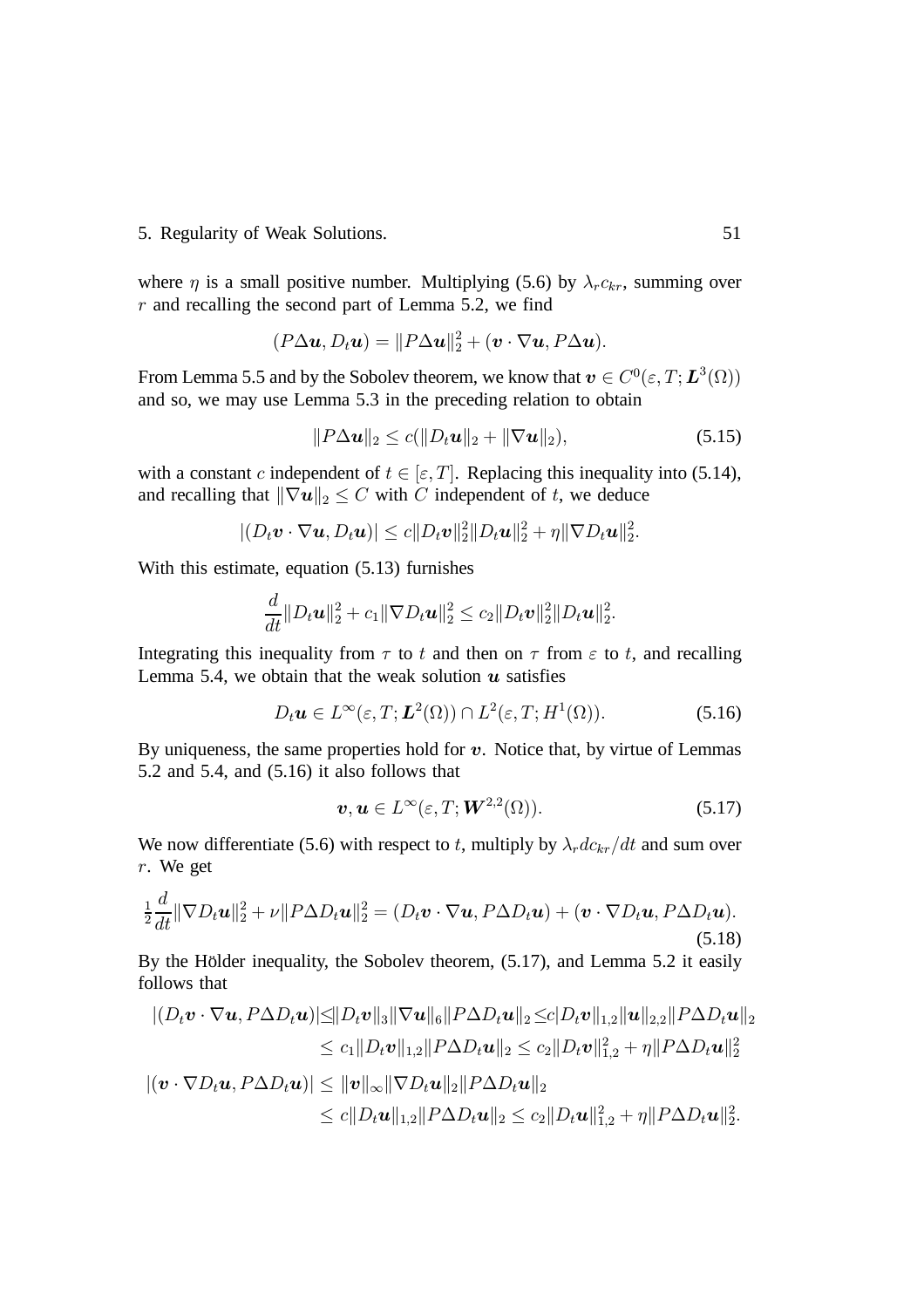We now replace this inequalities into  $(5.18)$  and integrate with respect to time twice, as we already did many times previously. If we then use (5.16), we arrive at (5.12) with  $\ell = 1$ . As we noticed, the general case is treated by an elementary induction procedure.

The next lemma provides regularity in space and time for a weak solution, for sufficiently smooth  $\Omega$ .

Lemma 5.6 Let  $v$  be a weak solution satisfying the assumption of Lemma 5.4. Assume, further,  $\Omega$  uniformly of class  $C^m$ ,  $m \geq 2$ . Then

$$
D_t^{\ell} \mathbf{v} \in L^2(\varepsilon, T; \mathbf{W}^{k,2}(\Omega)), \text{ for all } \ell \ge 0 \text{ and all } k = 2, \ldots, m. \tag{5.19}
$$

**Proof.** The main idea is to write (5.2) as a Stokes system of the following type

$$
-\nu \Delta u = -\frac{\partial u}{\partial t} - v \cdot \nabla u - \nabla \pi \equiv \mathbf{F} - \nabla \pi
$$
  
div  $u = 0$  (5.20)  
 $u(y, t) = 0, y \in \partial \Omega, t > 0.$ 

Then, as in the previous lemma, the proof is again based on an inductive argument and the "interplay" between  $v$  and  $u$ . Specifically, knowing that

$$
D_t^{\ell} \boldsymbol{F} \in L^2(\varepsilon,T; \boldsymbol{W}^{k,2}(\Omega)),
$$

by Lemma 5.2 we deduce

$$
D_t^{\ell} \mathbf{u} \in L^2(\varepsilon, T; \mathbf{W}^{k+2,2}(\Omega)),
$$

and so, by uniqueness,

$$
D_t^{\ell} \mathbf{v} \in L^2(\varepsilon, T; \mathbf{W}^{k+2,2}(\Omega)).
$$

If we plug this information back into  $(5.20)$ , we obtain that F has more spatial regularity than that assumed at the outset and, by induction, we obtain the proof. Referring the reader to the paper of Galdi and Maremonti (1988) for full details, we wish here to give a proof of the lemma for the case  $m = 3$ ,  $\ell = 1$ . By what we said, it is enough to show that

$$
(D_t^2\boldsymbol{u}+D_t\boldsymbol{v}\cdot\nabla\boldsymbol{u}+\boldsymbol{v}\cdot\nabla D_t\boldsymbol{u})\in L^2(\varepsilon,T;\boldsymbol{W}^{1,2}(\Omega)).
$$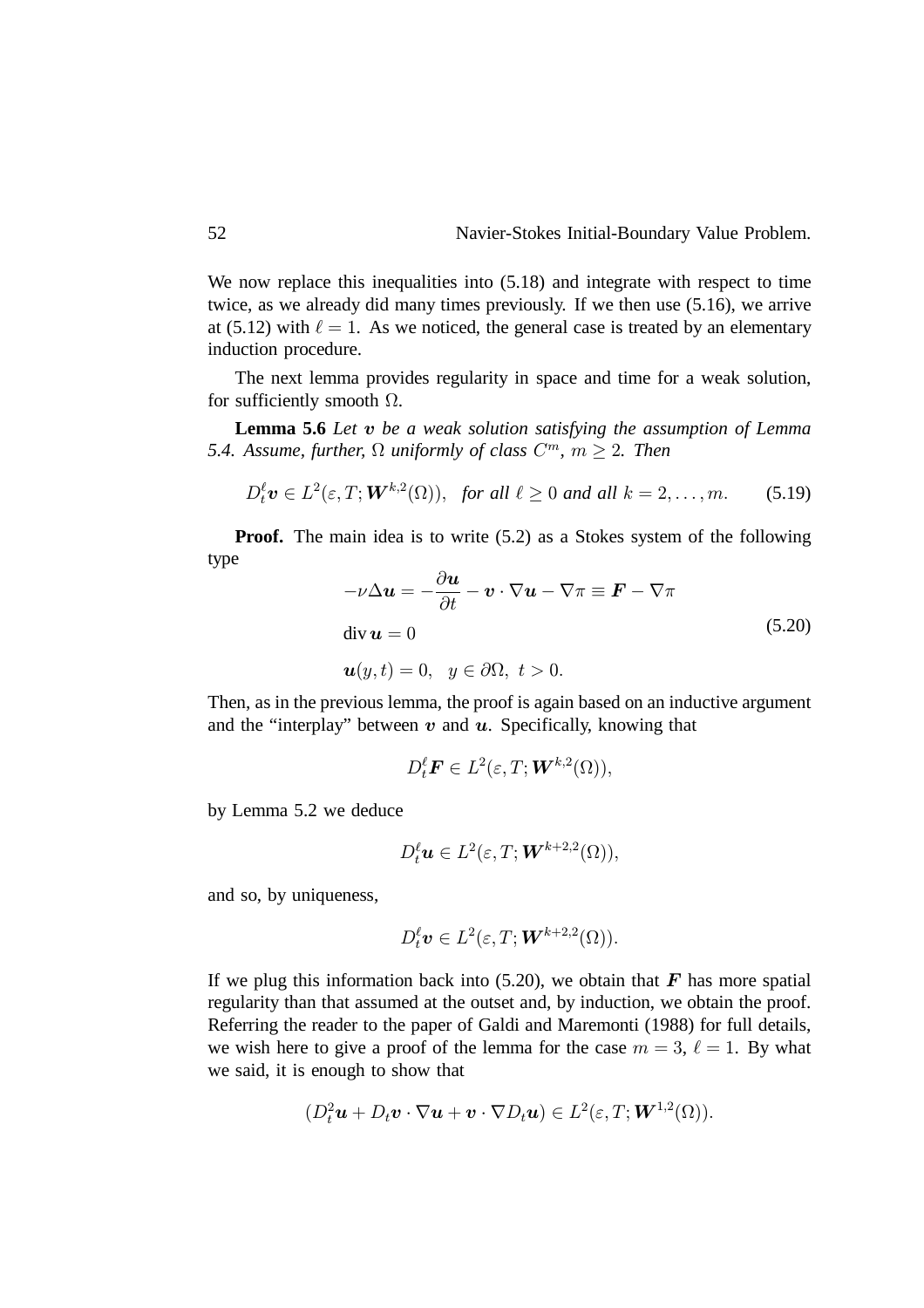5. Regularity of Weak Solutions. 53

From Lemma 5.5 we know already <sup>21</sup>

$$
D_t^2\boldsymbol{u}\in L^2(\varepsilon,T;\boldsymbol{W}^{1,2}(\Omega)).
$$

By the Holder inequality and Sobolev theorem, we have  $(\partial_i = \partial/\partial x_i)$ 

$$
||D_t \mathbf{v} \cdot \nabla \mathbf{u}||_2 \le ||D_t \mathbf{v}||_4 ||\nabla \mathbf{u}||_4 \le ||D_t \mathbf{v}||_{1,2} ||\mathbf{u}||_{2,2}
$$
  
\n
$$
||D_t \partial_i \mathbf{v} \cdot \nabla \mathbf{u}||_2 \le ||D_t \mathbf{v}||_{2,2} ||\mathbf{u}||_{2,2}
$$
  
\n
$$
||D_t \mathbf{v} \cdot \partial_i \nabla \mathbf{u}||_2 \le ||D_t \mathbf{v}||_{1,2} ||\mathbf{u}||_{2,2}
$$
  
\n
$$
||\mathbf{v} \cdot \nabla D_t \mathbf{u}||_2 \le ||\mathbf{v}||_{\infty} ||\nabla D_t \mathbf{u}||_2 \le ||\mathbf{v}||_{2,2} ||D_t \mathbf{u}||_{1,2}
$$
  
\n
$$
||\partial_i \mathbf{v} \cdot \nabla D_t \mathbf{u}||_2 \le ||\partial_i \mathbf{v}||_4 ||\nabla D_t \mathbf{u}||_4 \le ||\mathbf{v}||_{2,2} ||D_t \mathbf{u}||_{2,2}
$$
  
\n
$$
||\mathbf{v} \cdot \partial_i \nabla D_t \mathbf{u}||_2 \le ||\mathbf{v}||_{\infty} ||\partial_i \nabla D_t \mathbf{u}||_2 \le ||\mathbf{v}||_{2,2} ||D_t \mathbf{u}||_{2,2},
$$

and the result follows from these inequalities and Lemma 5.5.

From the preceding lemma and the Sobolev theorem we at once deduce the following result

**Theorem 5.2** Let **v** be a weak solution in  $\Omega_T$ , corresponding to  $f \equiv 0$  and to  $\boldsymbol{v}_0 \in H(\Omega)$ . Assume that  $\boldsymbol{v}$  satisfies at least one of the following two conditions:

(i) 
$$
\mathbf{v} \in L^r(0,T; \mathbf{L}^s(\Omega))
$$
, for some  $r, s$  such that  $\frac{n}{s} + \frac{2}{r} = 1$ ,  $s \in (n,\infty]$ ;

$$
(ii) \ \boldsymbol{v} \in C^0([0,T];\boldsymbol{L}^n(\Omega)).
$$

*Then, if*  $\Omega$  *is uniformly of class*  $C^{\infty}$ *, we have* 

$$
\boldsymbol{v}\in\boldsymbol{C}^{\infty}(\overline{\Omega}\times(0,T]).
$$

**Remark 5.5** Intermediate regularity results, with  $\Omega$  only of class  $C^m$ ,  $m \geq 2$ , can be directly obtained from Lemma 5.6, and the Sobolev theorem. We leave it to the reader as an exercise.

**Remark 5.6** The same conclusion of Theorem 5.2 can be obtained under the following alternative assumptions, see Remarks 5.2, 5.3

<sup>&</sup>lt;sup>21</sup> Recall that, by uniqueness,  $v = u$ .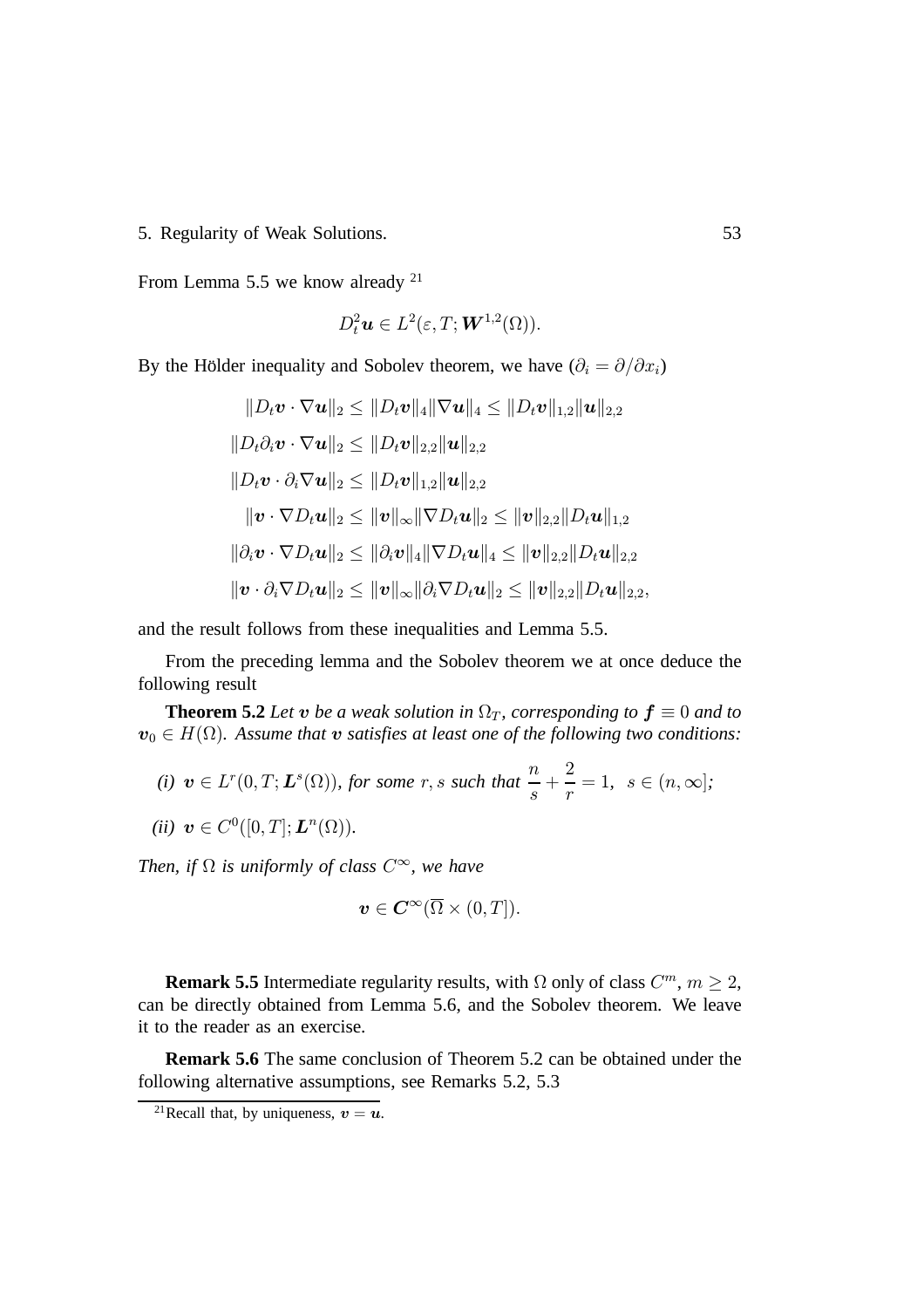54 Navier-Stokes Initial-Boundary Value Problem.

- (i)'  $\nabla v \in L^{r'}(0,T; L^{s'}(\Omega)), \frac{2}{r'} + \frac{n}{s'}$  $\frac{n}{s'}=2, s' \in (n/2,\infty],$
- (i)"  $\nabla v \in C^0([0, T); L^{n/2}(\Omega)).$

**Remark 5.7** Every weak solution in dimension 2 is  $L^2$  strongly continuous, and, thus, by Theorem 5.2, it is regular in space and time. Regularity of weak solutions in dimension two was first obtained by Leray (1934a), Ladyzhenskaya (1958)

**Remark 5.8** Theorem 5.2(i), for  $\Omega = \mathbb{R}^3$  was proved for the first time by Leray (1934b, pp. 224-227), while for  $\Omega = \mathbb{R}^n$ ,  $n \ge 2$ , and  $s < \infty$  it is due to Fabes, Jones and Riviere (1972); see also Fabes, Lewis and Riviere (1977a, 1977b). Sohr (1983) proved Theorem 5.2(i) with  $s < \infty$ , for domains with a bounded boundary. An attempt to prove Sohr's result was already made by Kaniel and Shinbrot (1967). However, their proof contains an oversight which leads to the Corollary at p. 323 of their paper, where it is stated that, if  $\Omega$  is of class  $C^{\infty}$ , then any weak solution corresponding to initial data in  $C^{\infty}(\overline{\Omega})$  and satisfying condition (i) is in  $C^{\infty}(\overline{\Omega} \times [0,T])$ . This result can not hold as stated, due to the fact that if a solution is regular *up to the time*  $t = 0$  *included*, then certain compatibility conditions have to be met, see Solonnikov (1964, p. 97 of the english translation), Heywood (1980, Remark at p. 677). The same oversight is contained in the book of Temam (1977, pp. 303, 307). The question of "how much smooth" a solution can be up to the time  $t = 0$ , *without* compatibility conditions is studied by Rautmann (1983), von Wahl (1983) and Temam (1980). That condition (ii) implies regularity was first discovered by von Wahl (1986), in the case of a bounded domain. This latter result was extended to domains with a bounded boundary by Giga (1986). The case  $n = 3$ ,  $s' = 2$ ,  $r' = 4$  of Remark 5.6 for  $\Omega = \mathbb{R}^3$ , is due to Leray (1934b, p. 227); see also Section 6.

**Remark 5.9** Regularity results involving assumptions on the pressure, rather than the velocity, have been given by Kaniel (1969) and, more recently, by Berselli (1999).

## **6** More Regular Solutions and the "Theoreme de **Structure".**

The aim of this section is two-fold. On one hand, we would like to show that regular solutions do exist in three dimension if either we restrict ourselves to a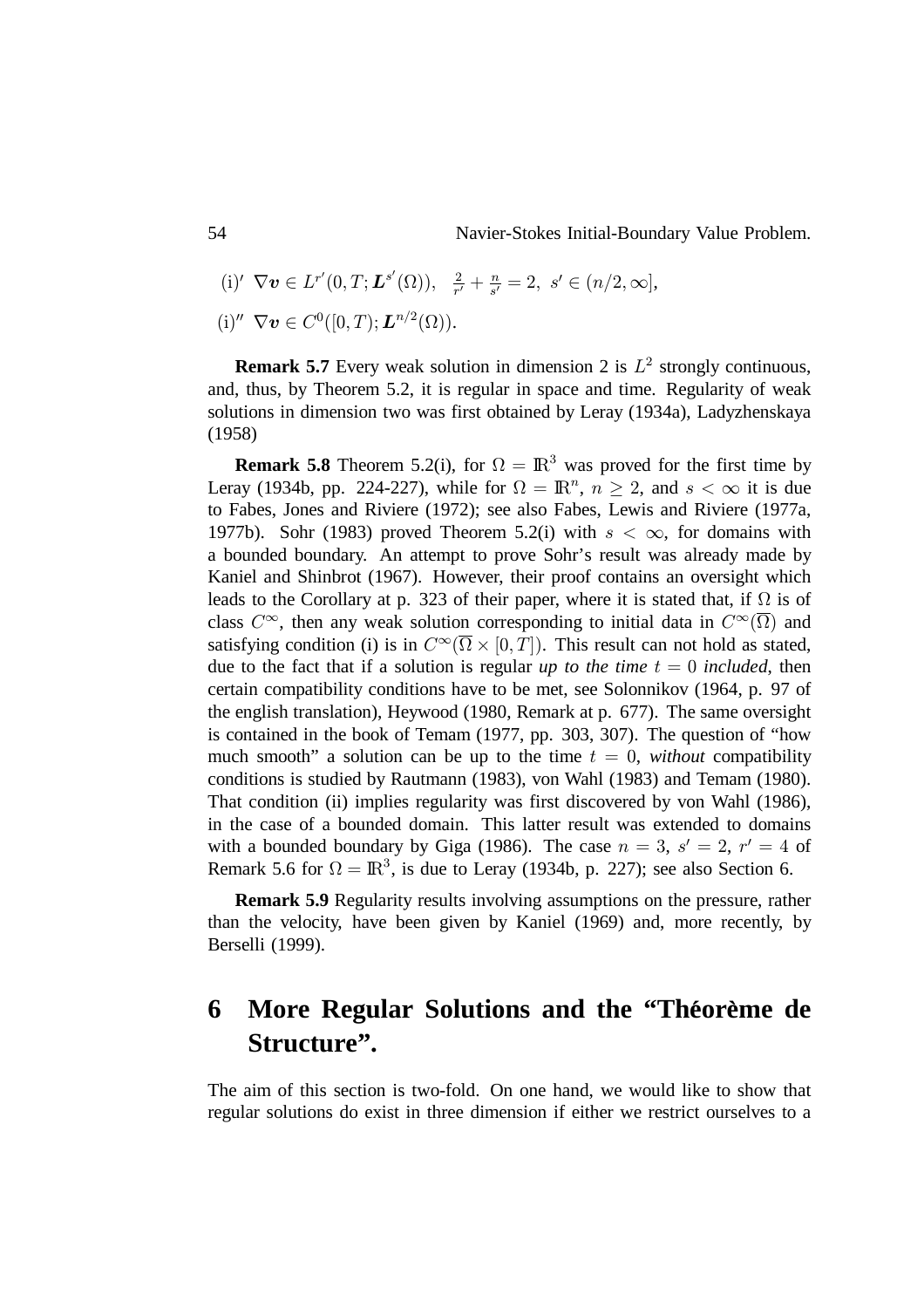6. More Regular Solutions and the "Théorème de Structure". 55

"short" time interval, or if we choose initial data "small" compared to viscosity. <sup>22</sup> On the other hand, we wish to give more information about the possible formation of singularities for a weak solution, along the lines of the so-called "theoreme de structure", Leray (1934b, pp. 244-245).

We have the following result due to Heywood  $(1980)$  <sup>23</sup>.

**Theorem 6.1** *Let*  $\Omega \subset \mathbb{R}^3$  *be uniformly of class*  $C^2$ . *Then, for any*  $\mathbf{v}_0 \in$  $H^1(\Omega)$ , there exists  $T > 0$  and at least one weak solution in  $\Omega_T$  such that

$$
\boldsymbol{v}\in L^{\infty}(0,T;H^1(\Omega))\cap L^2(0,T; \boldsymbol{W}^{2,2}(\Omega)).
$$

*The number*  $T$  is bounded from below by a constant depending only on  $\|\nabla \mathbf{v}_0\|_2$ ,  $\nu$  and the  $C^2$ -regularity of  $\Omega$ . In the case when  $\Omega$  is bounded or  $\Omega = \mathbb{R}^n$  we *have*

$$
T \geq \nu^3 C / \|\nabla \boldsymbol{v}_0\|_2^4,
$$

where C depends only on  $\Omega$ . Moreover, there is a decreasing function  $G = G(\lambda)$ ,  $\lambda > 0$ , such that if

$$
\|\bm{v}_0\|_2\leq G(\|\nabla \bm{v}_0\|_2),
$$

*T* can be taken as an arbitrary positive number. In the case when  $\Omega$  is bounded  $or \Omega = \mathbb{R}^n$  we have  $G = C\nu^2 / ||\nabla v_0||_2$ , with C depending only on  $\Omega$ .

**Proof.** We shall show the result for the case  $\Omega$  bounded, referring the reader to the paper of J. Heywood for the general case. To show the existence of such a solution, we then use the Faedo-Galerkin method of Theorem 3.1, with the basis of the eigenfunctions of the Stokes problem, see Lemma 5.3. In addition to the estimate (3.4) with  $\mathbf{f} \equiv 0$ , we obtain the following one. We multiply (3.2) (with  $\mathbf{f} \equiv 0$ ) by  $\lambda_r c_{kr}$  and sum over r, to get (as usual, we omit the subscript "k")

$$
\frac{1}{2}\frac{d}{dt}\|\nabla \boldsymbol{v}(t)\|_2^2 + \nu\|P\Delta \boldsymbol{v}\|_2^2 = (\boldsymbol{v} \cdot \nabla \boldsymbol{v}, P\Delta \boldsymbol{v}).\tag{6.1}
$$

Using the Holder inequality, the Sobolev theorem, and Lemma 5.2 we have the following two different ways of increasing the term  $N$  (say) on the right-hand side of this equation, namely,

a) 
$$
N \le ||\boldsymbol{v}||_6 ||\nabla \boldsymbol{v}||_3 ||P \Delta \boldsymbol{v}||_2 \le c ||\nabla \boldsymbol{v}||_2^{3/2} ||P \Delta \boldsymbol{v}||_2^{3/2} \le c\nu^{-3} ||\nabla \boldsymbol{v}||_2^6 + \frac{1}{2}\nu ||P \Delta \boldsymbol{v}||_2^2
$$

<sup>&</sup>lt;sup>22</sup>We assume hereafter, for simplicity, that  $f \equiv 0$ . We also notice that existence of regular and global solutions in dimension 2 has been established in Theorem 5.2, see Remark 5.7.

<sup>&</sup>lt;sup>23</sup>Actually, Heywood requires more regularity on the boundary than that requested in Theorem 6.1.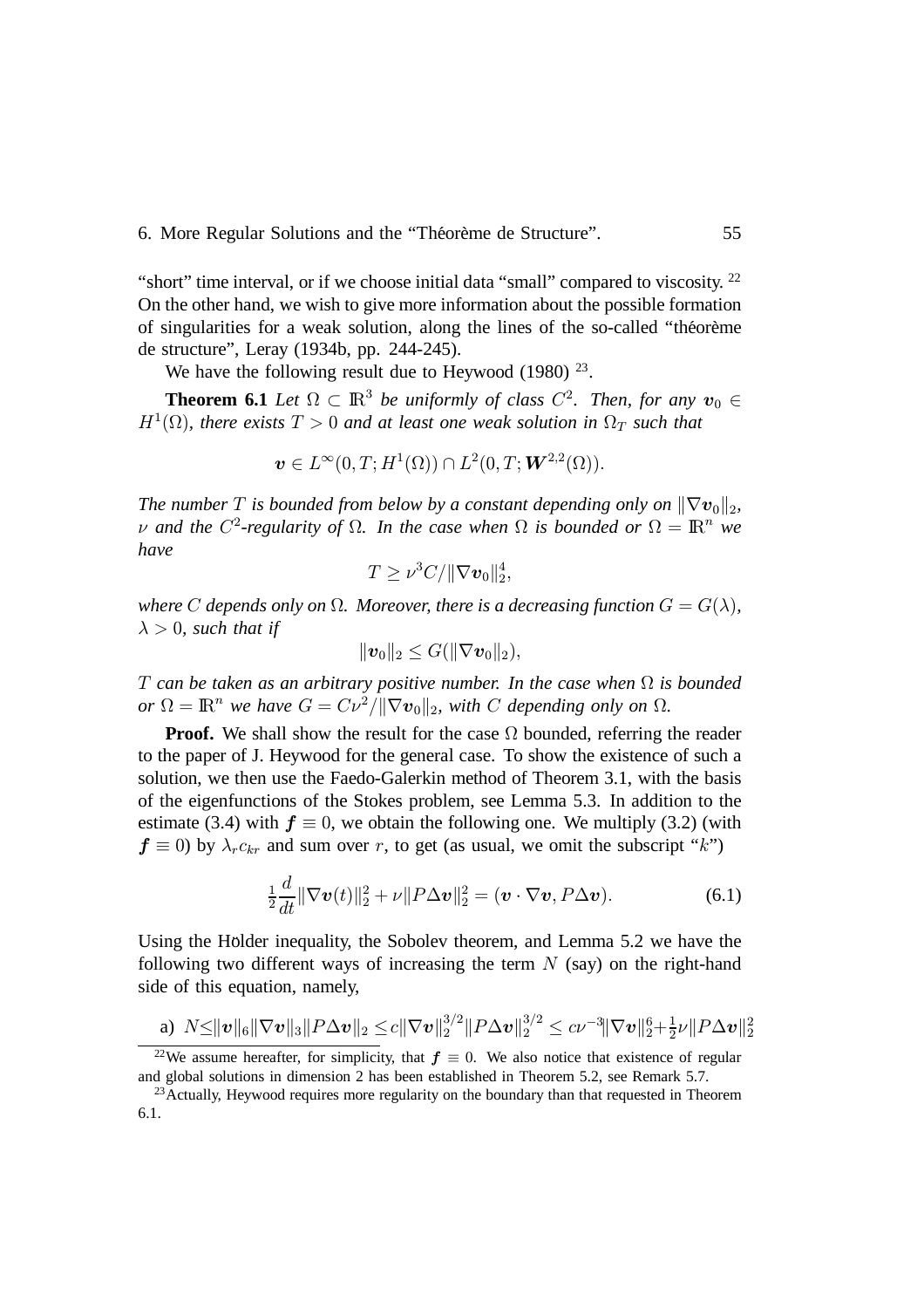56 Navier-Stokes Initial-Boundary Value Problem.

b) 
$$
N \le ||\boldsymbol{v}||_3 ||\nabla \boldsymbol{v}||_6 ||P \Delta \boldsymbol{v}||_2 \le c ||\boldsymbol{v}||_2^{1/2} ||\nabla \boldsymbol{v}||_2^{1/2} ||P \Delta \boldsymbol{v}||_2^2.
$$

Replacing a) in (6.1) and setting  $y(t) = ||\nabla v(t)||_2^2$  we find

$$
\frac{dy}{dt} \le \nu^{-3} cy^3,\tag{6.2}
$$

which, by Gronwall's lemma, and (6.1) and a), in turns gives

$$
\|\nabla \boldsymbol{v}(t)\|_{2} + \int_{0}^{t} \|P\Delta \boldsymbol{v}(s)\|_{2}^{2} ds \le M, \text{ for all } t \in [0, T)
$$
 (6.3)

where  $[0, T)$  is the maximal interval of existence of the differential inequality (6.2). By classical comparison theorems for differential inequalities, we have  $T \ge \nu^3/2c||\nabla v_0||_2^4$ . In case b) we find

$$
\frac{d}{dt} \|\nabla \boldsymbol{v}(t)\|_2^2 + (\nu - c \|\boldsymbol{v}\|_2^{1/2} \|\nabla \boldsymbol{v}\|_2^{1/2}) \|P \Delta \boldsymbol{v}\|_2^2 \leq 0,
$$

which, once integrated, furnishes (6.3) for arbitrary  $T > 0$ , provided

 $\nu > c \| \bm{v}_0 \|_2^{1/2} \| \nabla \bm{v}_0 \|_2^{1/2}.$ 

Using the estimate (6.3) along the approximating solutions, together with the procedure employed in Theorem 3.1, we then show the result.

From this theorem, Theorem 5.2, and  $(2.12)_2$  we then obtain the following result.

**Theorem 6.2** *Let*  $\Omega \subset \mathbb{R}^3$  *be uniformly of class*  $C^{\infty}$ . <sup>24</sup> *Then, for any*  $\boldsymbol{v}_0 \in H^1(\Omega)$  there exist  $T > 0$  and a unique solution to (0.1)-(0.3) with  $\boldsymbol{f} \equiv 0$ , which assumes the data  $\boldsymbol{v}_0$  and which is of class  $\boldsymbol{C}^{\infty}(\overline{\Omega} \times (0,T))$ . Moreover, *there exists a positive constant*  $C(\Omega)$  *such that, if* 

$$
\|\bm{v}_0\|_2\leq G(\|\nabla \bm{v}_0\|_2),
$$

*with defined in* Theorem 6.1*, we can take arbitrarily large.*

We shall now derive some other consequences of Theorem 6.1. Following Leray, we are able to specify better the set of times where a weak solution can be irregular. This can be done for all those  $\Omega$  for which a *strong energy* 

 $24$ See Remark 5.5.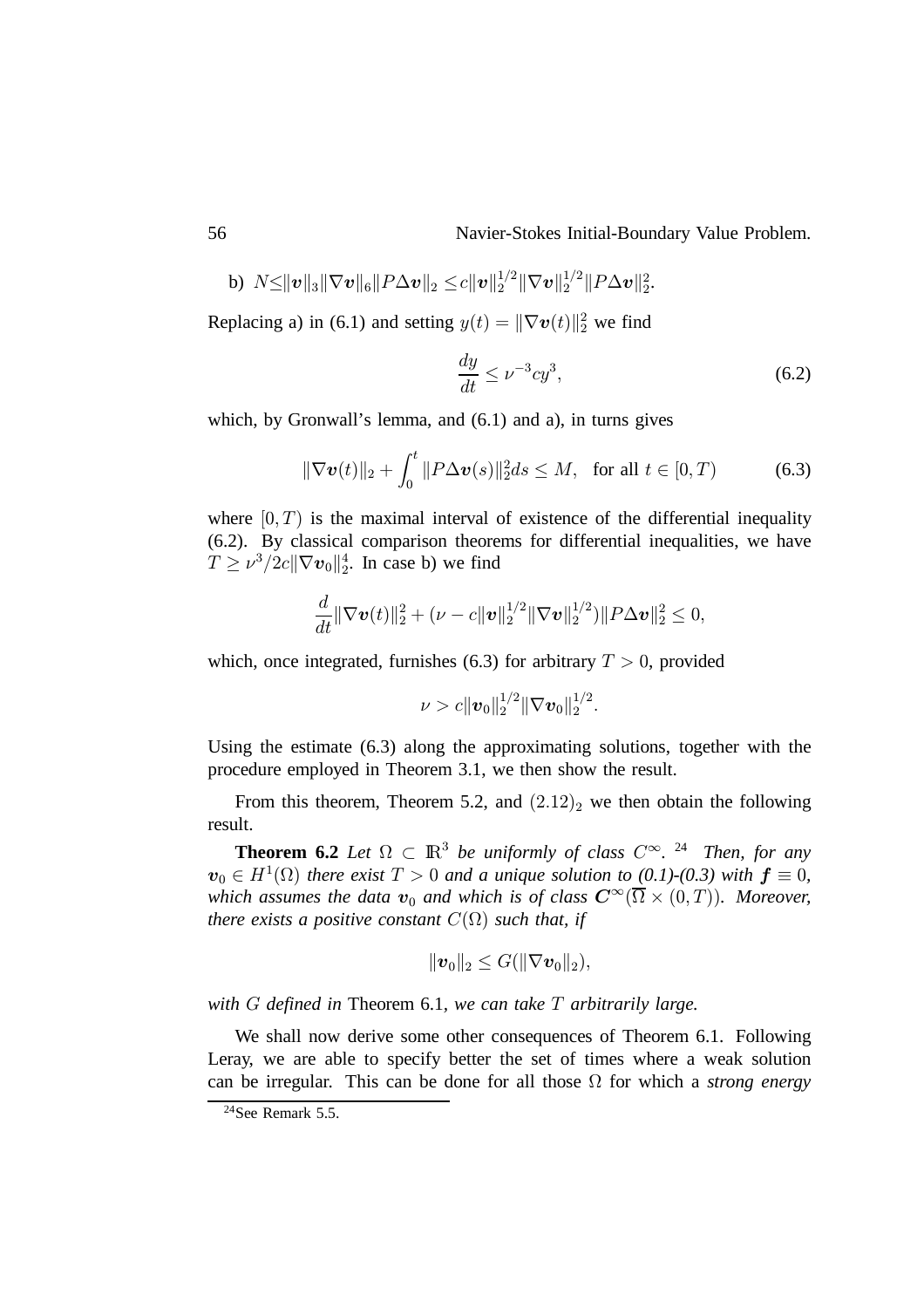*inequality* holds (see (4.1)). Specifically, we have the following result of "partial regularity".

**Theorem 6.3** (Théorème de Structure) Let  $\Omega$  satisfy the assumption of Theorem 6.2. <sup>25</sup> Assume  $\boldsymbol{v}$  is a weak solution in  $\Omega_T$ , for all  $T > 0$ , corresponding *to*  $f \equiv 0$  and satisfying the strong energy inequality (4.1). Then, there exists a *union of disjoint open time intervals such that:*

- *(i)* The Lebesgue measure of  $(0, \infty) T$  is zero:
- (*ii*) *v* is of class  $C^{\infty}$  in  $\Omega \times \mathcal{T}$ ,
- (*iii*) There exists  $T^* \in (0, \infty)$  <sup>26</sup> such that  $\mathcal{T} \supset (T^*, \infty)$ ;
- (*iv*) If  $v_0 \in H^1(\Omega)$  then  $\mathcal{T} \supset (0,T_1)$  for some  $T_1 > 0$ .

**Proof.** Since

$$
\|\bm{v}(t)\|_2^2 + \int_0^\infty \|\nabla \bm{v}(\tau)\|_2^2 d\tau \leq \|\bm{v}_0\|_2^2 \text{ for all } T > 0,
$$

and since  $v$  verifies (4.1) for almost all  $s > 0$ , we can find  $T^*$  with the following properties:

- a)  $\|\boldsymbol{v}(T^{*})\|_{2} \leq G(\|\nabla \boldsymbol{v}(T^{*})\|_{2}),$
- b) The strong energy inequality (4.1) holds with  $s = T^*$ ,

where G is the function introduced in Theorem 6.1. Let us denote by  $\tilde{v}$  the solution of Theorem 6.1 corresponding to the data  $v(T^*)$ . By a),  $\tilde{v}$  exists for all times  $t \geq T^*$  and, by Theorem 6.2, it is of class  $C^{\infty}$  in  $\Omega \times (T^*, \infty)$ . By the uniqueness Theorem 4.2 we must have  $v = \tilde{v}$  in  $\Omega \times (T^*, \infty)$ , and part (iii) is proved. Next, denote by I the subset of  $(0, T^*)$  where the following conditions are met:

- a)  $||\mathbf{v}(t)||_{1,2} < \infty$ , for  $t \in I$ ,
- b) The strong energy inequality (4.1) holds with  $s \in I$ .

<sup>&</sup>lt;sup>25</sup>See Remark 5.5.

<sup>&</sup>lt;sup>26</sup>T<sup>\*</sup> can be estimated from above by a quantity depending only on  $\|v_0\|_2$  and  $\Omega$ , see Heywood (1980, Theorem 8 (ii)). See also Remark 6.3.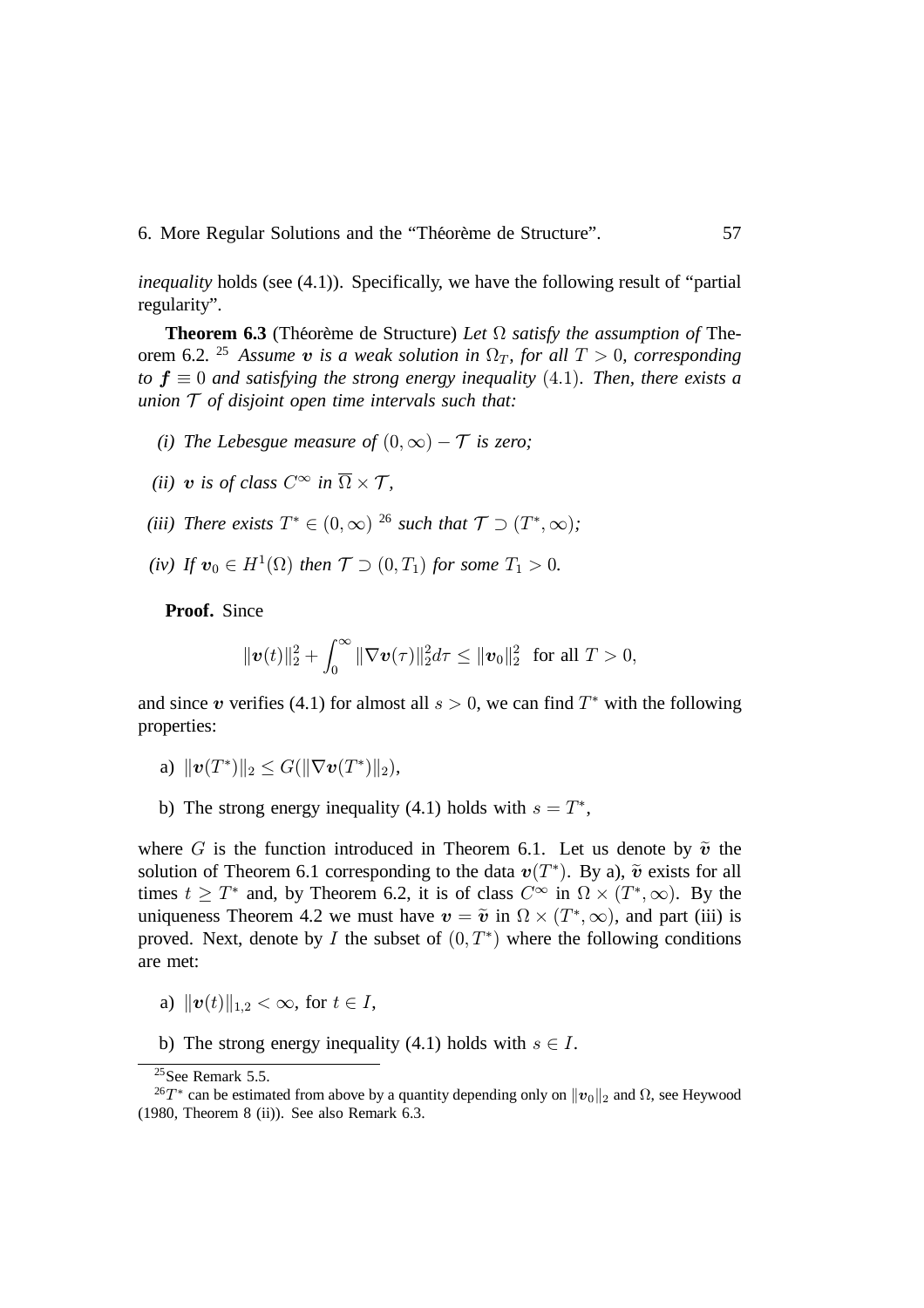Clearly,  $(0, T^*) - I$  is of zero Lebesgue measure. Moreover, for every  $t_0 \in I$ we can construct in the time interval  $(t_0, t_0 + T(t_0))$  a solution  $\tilde{v}$  assuming at  $t_0$  the initial data  $\mathbf{v}(t_0)$  ( $\in H^1(\Omega)$ ). From Theorems 6.1 and 4.1, we know that  $\tilde{\mathbf{v}}$  is of class  $C^{\infty}$  in  $\Omega \times (t_0, t_0 + T(t_0))$  and that it coincides with  $\mathbf{v}$ , since this latter satisfies the energy inequality with  $s = t_0$ . It is obvious that the set  $\bigcup (t_0, t_0 + T(t_0)) - I$  has zero Lebesgue measure. Finally, if  $v_0 \in H^1(\Omega)$ , by Theorems 6.1 and 6.2, there exists  $T_1 > 0$  such that  $\boldsymbol{v}$  is of class  $C^{\infty}$  in  $\Omega \times (0, T_1)$ . The theorem thus follows with  $\mathcal{T} \equiv \bigcup$  $t_0 \in I$  $(t_0, t_0 + T(t_0)) \cup (T^*, \infty).$ 

**Remark 6.1** It is likely that Theorem 6.3 holds for any (sufficiently smooth) domain. However, no proof is so far available, since one can prove the strong energy inequality only for certain domains (see Section 4). On the other hand, Heywood (1988) has shown that for any  $\Omega$ , uniformly of class  $C^2$ , and any  $v_0 \in H(\Omega)$  there exists at least one corresponding weak solution  $v$  satisfying the following condition: There exists an open set  $R \subseteq [0,\infty)$  such that

- a)  $[0, \infty) R$  has zero Lebesgue measure;
- b) For every compact interval  $[\alpha, \beta] \subset R$  there holds

$$
\sup_{t\in[\alpha,\beta]}\|\bm{v}(t)\|_{1,2}^2+\int_{\alpha}^{\beta}\left(\|\bm{v}(\tau)\|_{2,2}^2+\|D_\tau\bm{v}(\tau)\|_2^2\right)ds<\infty.
$$

Since it is not known if weak solutions in dimension 3 are unique in their class, we can not conclude from this result that *any* weak solution satisfies a) and b). Notice that, by Theorem 5.2, every weak solution satisfying b) is of class  $\mathbf{C}^{\infty}(\overline{\Omega}\times(\alpha,\beta]),$  if  $\Omega$  is uniformly of class  $C^{\infty}$ .

Our next objective is to investigate when and in which way a weak solution  $v$ can become irregular, and to give a more precise estimate of the set of the possible irregular times. From Theorem 6.3, we know that this set is the complement to  $(0, \infty)$  of a union  $\mathcal T$  of intervals, and that, under suitable assumptions on the smoothness of  $\Omega$ ,  $\boldsymbol{v} \in C^{\infty}(\overline{\Omega} \times \mathcal{T})$ .

For simplicity, *in the remaining part of this section, we shall assume that the domain*  $\Omega \subset \mathbb{R}^3$  is either bounded and uniformly of class  $C^{\infty}$ , or  $\Omega = \mathbb{R}^3$ , and *that*  $f \equiv 0$ .

Following Leray (1934b, p. 224) we give the following

**Definition 6.1** We shall say that a solution v, *becomes irregular at the time*  $t_1$  if and only if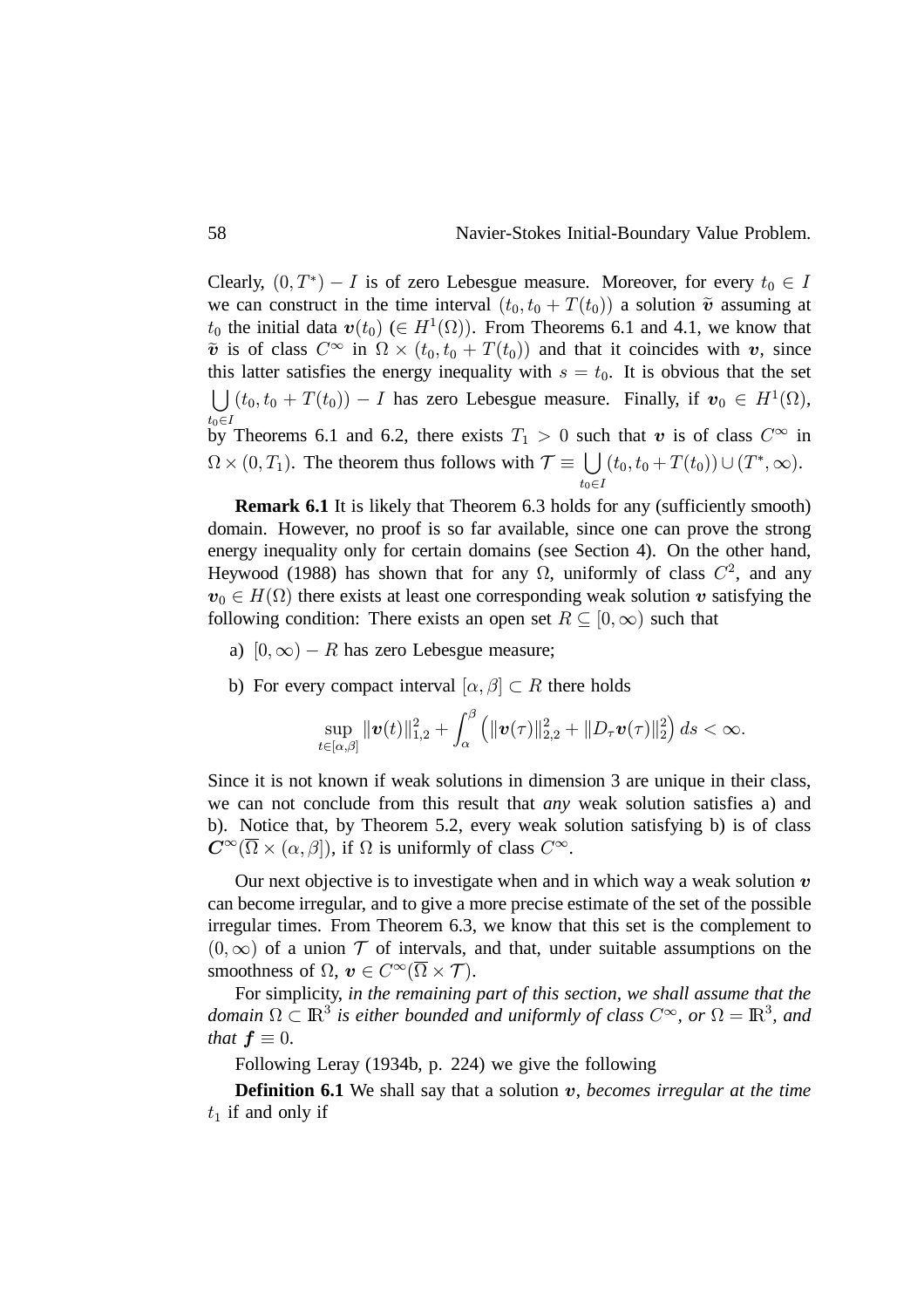- 6. More Regular Solutions and the "Théorème de Structure". 59
	- a)  $t_1$  is finite;
	- b)  $v \in C^{\infty}(\overline{\Omega} \times (t_0, t_1)),$  for some  $t_0 < t_1$ ;
	- c) It is not possible to extend  $v$  to a regular solution in  $(t_0, t')$  with  $t' > t_1$ .

The number  $t_1$  will be called *epoch of irregularity* ("époque de irrégularité", Leray, *loc. cit.*).

We shall denote by  $\mathcal{I} = \mathcal{I}(v)$  the set of all possible epochs of irregularity. As we know from Theorem 6.3, the one-dimensional Lebesgue measure of  $\mathcal I$  is zero.

We have the following result which is essentially due to Leray (1934b, pp. 245-246) and Scheffer (1976a).

**Theorem 6.4** *Let*  $\boldsymbol{v}$  *be a weak solution in*  $\Omega_T$ *, for all*  $T > 0$ *, corresponding to the initial data*  $\boldsymbol{v}_0 \in H(\Omega)$ , and satisfying the strong energy inequality (4.1). Let  $t_1$  be an epoch of irregularity for **v**. Then, the following properties hold:

 $(i)$   $\|\nabla \boldsymbol{v}(t)\|_2$  diverges as  $t \to t_1^-$  in such a way that

$$
\|\nabla \boldsymbol{v}(t)\|_2 \geq \frac{C\nu^{3/4}}{(t_1-t)^{1/4}}, \quad t < t_1,
$$

*with*  $C = C(\Omega) > 0;$ 

*(ii)* There exists a constant  $C > 0$ , depending only on  $\Omega$ , such that

$$
t_1\leq C\nu^{-5}\|\bm{v}_0\|_2^4.
$$

(iii) The one-half dimensional Hausdorff measure of  $\mathcal{I}(v)$  is equal to zero. <sup>27</sup>

<sup>27</sup>Let S be a subset of  $\mathbb{R}^n$ . The m-dimensional (spherical) Hausdorff measure  $\mathcal{H}^m$  of S is given by

$$
\mathcal{H}^m(S) = \lim_{\delta \to 0} \mathcal{H}_\delta^m(S),
$$

where

$$
\mathcal{H}_\delta^m(S) = \inf \sum_i (2^{-1} \operatorname{diam} B_i)^m,
$$

the infimum being taken over all at most countable coverings  $\{B_i\}$  of S constituted by closed balls  $B_i$  with

$$
\text{diam } B_i < \delta, \quad \text{for all } i,
$$

see, *e.g.*, Simon (1983).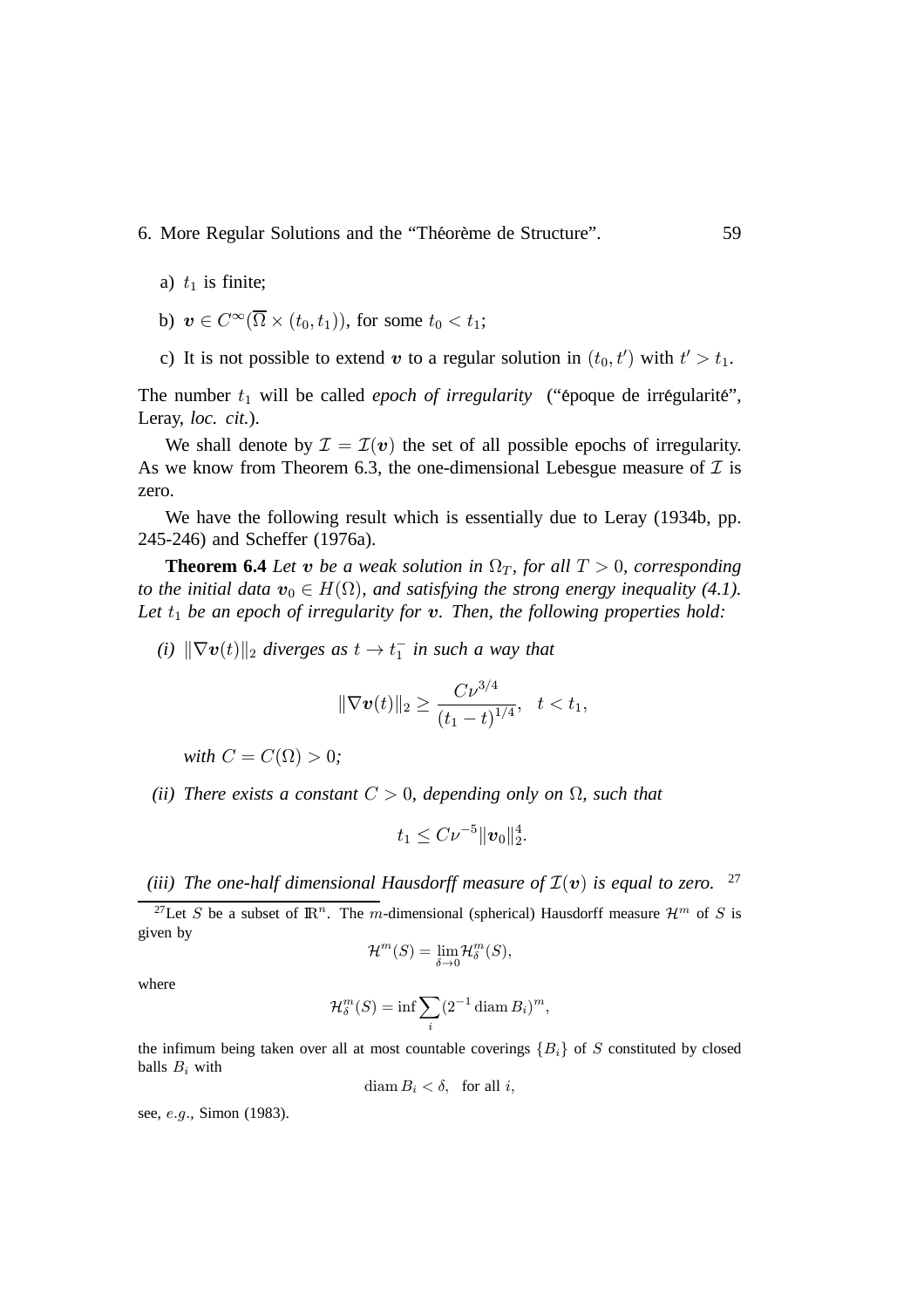**Proof.** Let  $t_1$  be an epoch of irregularity. Then,

$$
\lim_{t \to t_1^-} \|\nabla \boldsymbol{v}(t)\|_2 = \infty. \tag{6.4}
$$

Actually, assuming that (6.4) does not hold, there would exist a sequence  $\{\tau_k\}$ tending to  $t_1, \tau_k < t_1$  for all  $k \in \mathbb{N}$ , and a number  $M > 0$  such that

$$
\|\nabla \boldsymbol{v}(\tau_k)\|_2\leq M.
$$

Since  $\mathbf{v}(\tau_k) \in H^1(\Omega)$ , by Theorem 6.1 we may construct a solution  $\overline{\mathbf{v}}$  with initial data  $\mathbf{v}(\tau_k)$ , in a time interval  $(\tau_k, \tau_k + T_1)$  where

$$
T_1 \ge A/\|\nabla \boldsymbol{v}(\tau_k)\|_2^4 \ge AM \equiv T_0,
$$

and A depends only on  $\Omega$  and  $\nu$ . The solution  $\bar{v}$  belongs to  $L^{\infty}(\tau_k, \tau_k +$  $T_0$ ;  $H^1(\Omega)$  and so, by the Sobolev theorem, it satisfies Theorem 5.2(i) with  $s = 6$  and  $r = 4$  (for instance). Therefore,  $\overline{v} \in C^{\infty}(\overline{\Omega} \times (\tau_k, \tau_k + T_0])$ . Moreover, by the uniqueness Theorem 4.2,  $\mathbf{v} = \overline{\mathbf{v}}$  in  $[\tau_k, \tau_k + T_0]$ . We may now select  $\tau_k$  such that  $\tau_k + T_0 > t_1$ , contradicting the assumption that  $t_1$  is an epoch of irregularity, and (6.4) follows. We next operate as in the proof of Theorem 6.1, to show that  $y(t) \equiv ||\nabla v(t)||_2^2$  satisfies (6.2) in the time interval  $(t_0, t_1)$ . Integrating (6.2) we then find

$$
\frac{1}{\|\nabla \boldsymbol{v}(t)\|_2^4} - \frac{1}{\|\nabla \boldsymbol{v}(\tau)\|_2^4} \leq \nu^{-3} c(\tau - t), \quad t_0 < t < \tau < t_1.
$$

Letting  $\tau \to t_1$  and recalling (6.4), we prove (i). Property (ii) is simply obtained, by integrating the inequality in (i) from 0 to  $t_1$ , and then using the energy inequality (EI) in Theorem 3.1. To show (iii) we observe that the set  $\mathcal T$  introduced in Theorem 6.3, can be decomposed as follows

$$
\mathcal{T} = \left(\bigcup_{i \in I} (\tau_i, s_i)\right) \cup (T^*, \infty), \quad \tau_i < s_i,
$$

where  $T^* < \infty$ , each  $s_i$  is an epoch of irregularity, and

$$
(\tau_i, s_i) \subset [0, T^*], \text{ for all } i \in I;
$$
  

$$
(\tau_i, s_i) \cap (\tau_j, s_j) = \emptyset, \quad i \neq j.
$$
 (6.5)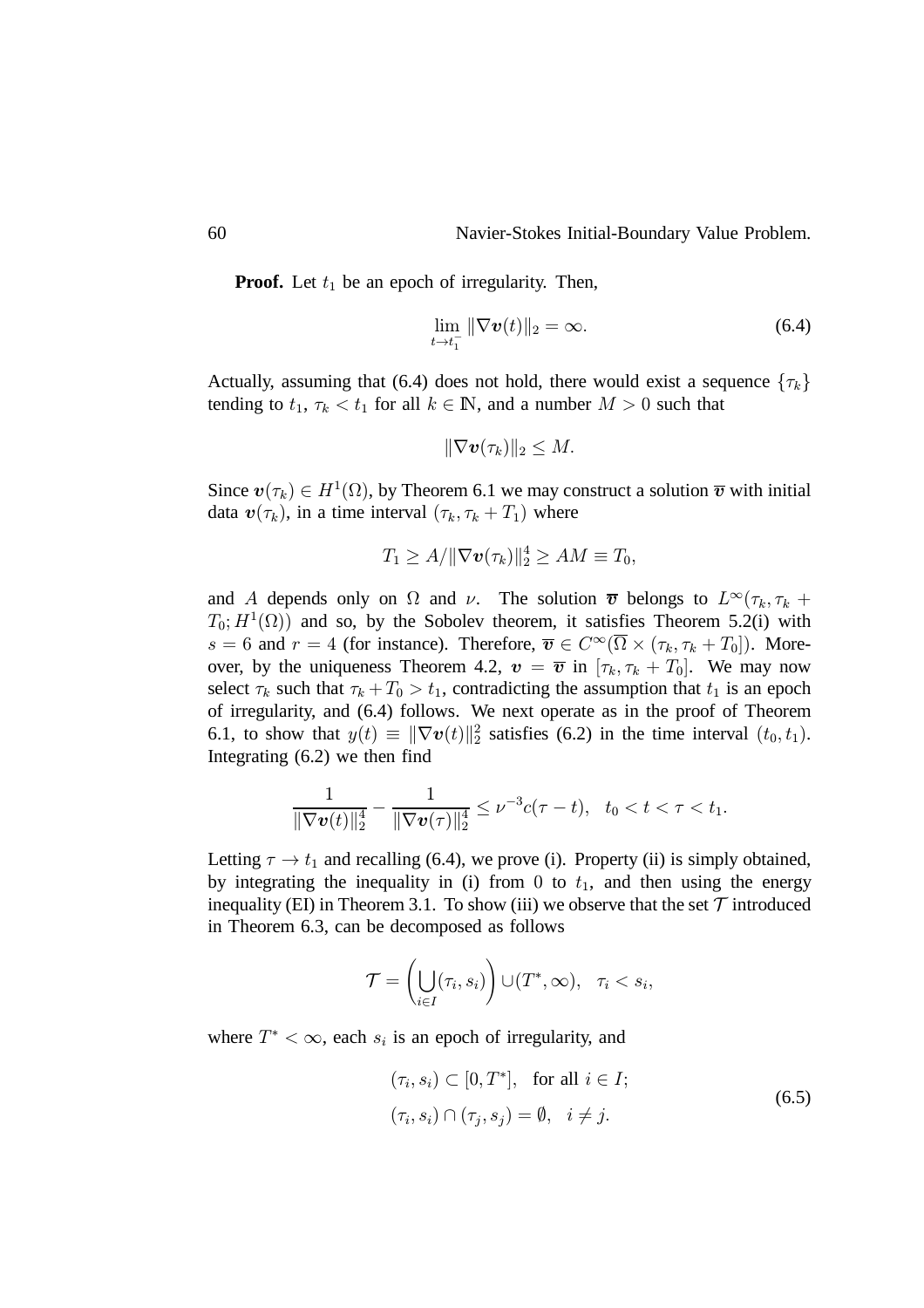From (i) and the energy inequality (EI) we at once deduce that

$$
\sum_{i\in I}(\tau_i-s_i)^{1/2}\leq C\sum_{i\in I}\int_{\tau_i}^{s_i} \|\nabla \boldsymbol{v}(\tau)\|_2^2dt\leq C_1\|\boldsymbol{v}_0\|_2^2
$$

Thus, for every  $\delta > 0$  we can find a finite part  $I_{\delta}$  of I such that

$$
\sum_{i \notin I_{\delta}} (\tau_i - s_i) < \delta, \qquad \sum_{i \notin I_{\delta}} (\tau_i - s_i)^{1/2} < \delta. \tag{6.6}
$$

By  $(6.5)_1$ ,  $\cup_{i \in I}(\tau_i, s_i) \subset [0, T^*]$  and so the set

$$
[0,T^*]-\cup_{i\in I_\delta}(\tau_i,s_i)
$$

consists of a finite number of disjoint closed intervals  $B_j$ ,  $j = 1, \ldots, N$ . Clearly,

$$
\bigcup_{j=1}^N B_j \supset \mathcal{I}(\boldsymbol{v}). \tag{6.7}
$$

By  $(6.5)_2$ , we have that each interval  $(\tau_i, s_i)$ ,  $i \notin I_\delta$ , is included in one and only one  $B_j$ . Denote by  $I_j$  the set of all indeces i satisfying  $B_j \supset (\tau_i, s_i)$ . We thus have

$$
I = I_{\delta} \cup \left(\bigcup_{j=1}^{N} I_{j}\right)
$$
  

$$
B_{j} = \left(\bigcup_{i \in I_{j}} (\tau_{i}, s_{i})\right) \cup (B_{j} \cap \mathcal{I}(\boldsymbol{v})).
$$
 (6.8)

By Theorem 6.3, the set  $\mathcal I$  has zero Lebesgue measure and so, from  $(6.8)_2$  we have

$$
\operatorname{diam} B_j = \sum_{i \in I_j} (\tau_i - s_i).
$$

Thus, by (6.6),

$$
\text{diam}\,B_j \le \sum_{i \notin I_\delta} (\tau_i - s_i) < \delta \tag{6.9}
$$

and, again by  $(6.6)$  and  $(6.8)<sub>1</sub>$ ,

$$
\sum_{j=1}^{N} (\text{diam } B_j)^{1/2} \leq \sum_{j=1}^{N} \left( \sum_{i \in I_j} (\tau_i - s_i) \right)^{1/2} \leq \sum_{i \notin I_{\delta}} (\tau_i - s_i)^{1/2} < \delta. \tag{6.10}
$$

 $\ddot{\phantom{0}}$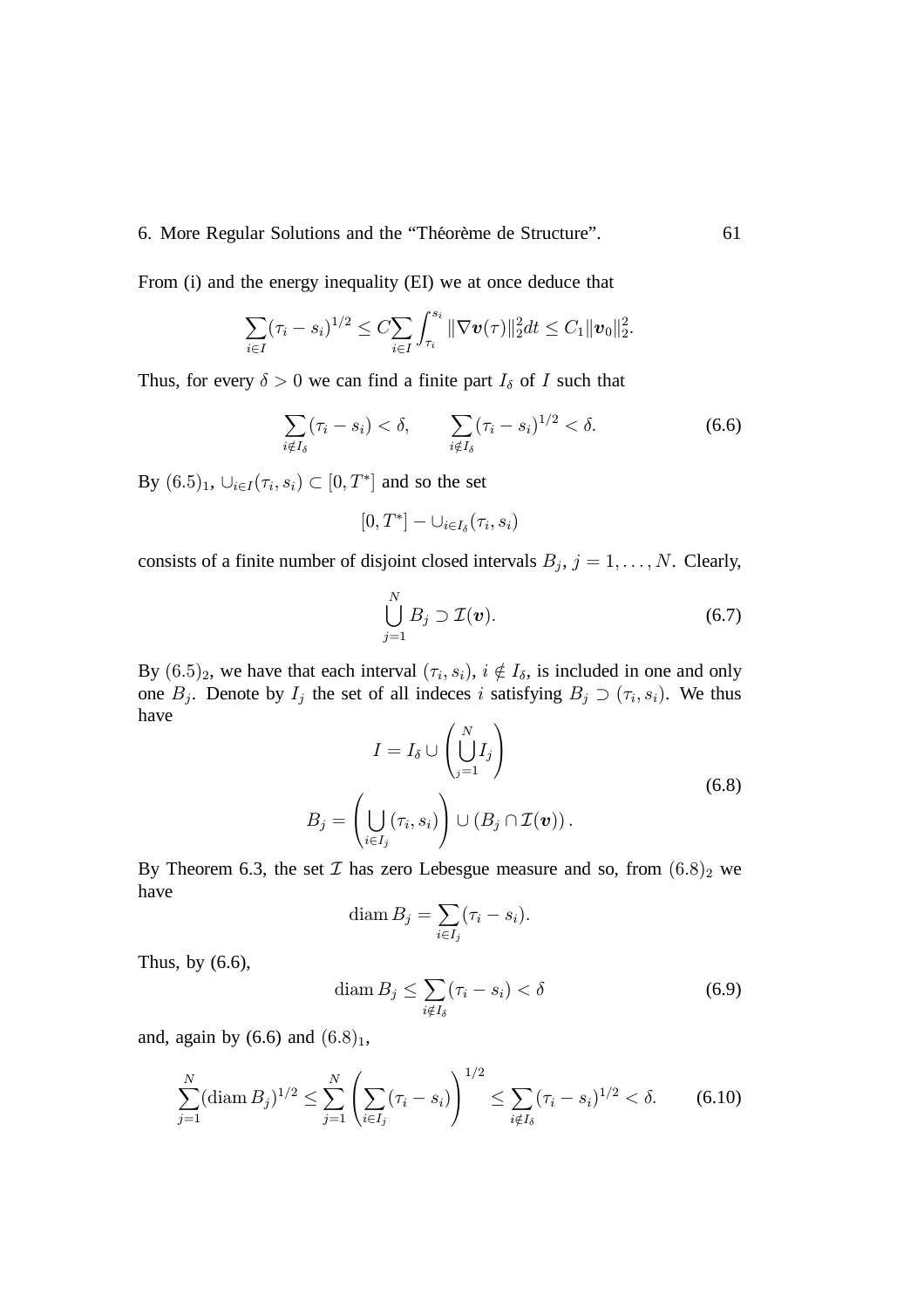Therefore, property (iii) follows from  $(6.7)$ ,  $(6.9)$  and  $(6.10)$ .

**Remark 6.2** From Theorem 6.4(i) it follows that a sufficient condition for the absence of epochs of irregularity is that

$$
\nabla \boldsymbol{v} \in L^4(0,T;\boldsymbol{L}^2(\Omega)),
$$

a fact discovered for the first time by Leray (1934b, p. 227) when  $\Omega = \mathbb{R}^3$ . As we already noticed, this is a particular case of the more general conditions furnished in Remark 5.6.

**Remark 6.3** From Theorem 6.4(ii) it follows that the number  $T^*$  introduced in Theorem 6.3 is bounded above by  $\nu^{-5}C||\boldsymbol{v}_0||_2^4$ , with  $C = C(\Omega)$ . Moreover, assume  $v_0 \in H^1(\Omega)$ . By Theorem 6.1 we then know that any epoch of irregularity  $t_1$  satisfies the following estimate

$$
t_1 \geq \nu^3 C / \|\nabla \boldsymbol{v}_0\|_2^4,
$$

with  $C = C(\Omega)$ . Thus, from this inequality and Theorem 6.4(ii), it follows that there exists  $A = A(\Omega) > 0$  such that if

$$
\|\boldsymbol{v}_0\|_2\|\nabla \boldsymbol{v}_0\|_2\le A\nu^2,
$$

the set  $\mathcal{I}(v)$  is empty, and we reobtain the second part of Theorem 6.2.

**Remark 6.4** There is a wide range of results concerning "partial regularity" of "suitable" weak solutions, that we will not treat here. In this regard, we refer the reader to the work of Scheffer (1976a, 1976b, 1977, 1978, 1980, 1982, 1985), Foias¸ and Temam (1979), Caffarelli, Kohn and Nirenberg (1982), Maremonti (1987), Wu (1991), Lin (1998), and Ladyzhenskaya and Seregin (1999).

# **7** Existence in the Class  $L^r(0,T; L^s(\Omega))$ ,  $2/r + n/s =$  **, and Further Regularity Properties.**

Theorem 5.1 has revealed that the functional class

$$
L^{s,r}(\Omega_T) \equiv L^r(0,T; \mathbf{L}^s(\Omega)), \ \ 2/r + n/s = 1,\tag{7.1}
$$

plays a crucial role in the study of regularity of weak solutions. However, as we have seen in Remark 4.6, unless  $n = 2$ , it is not known whether a *generic*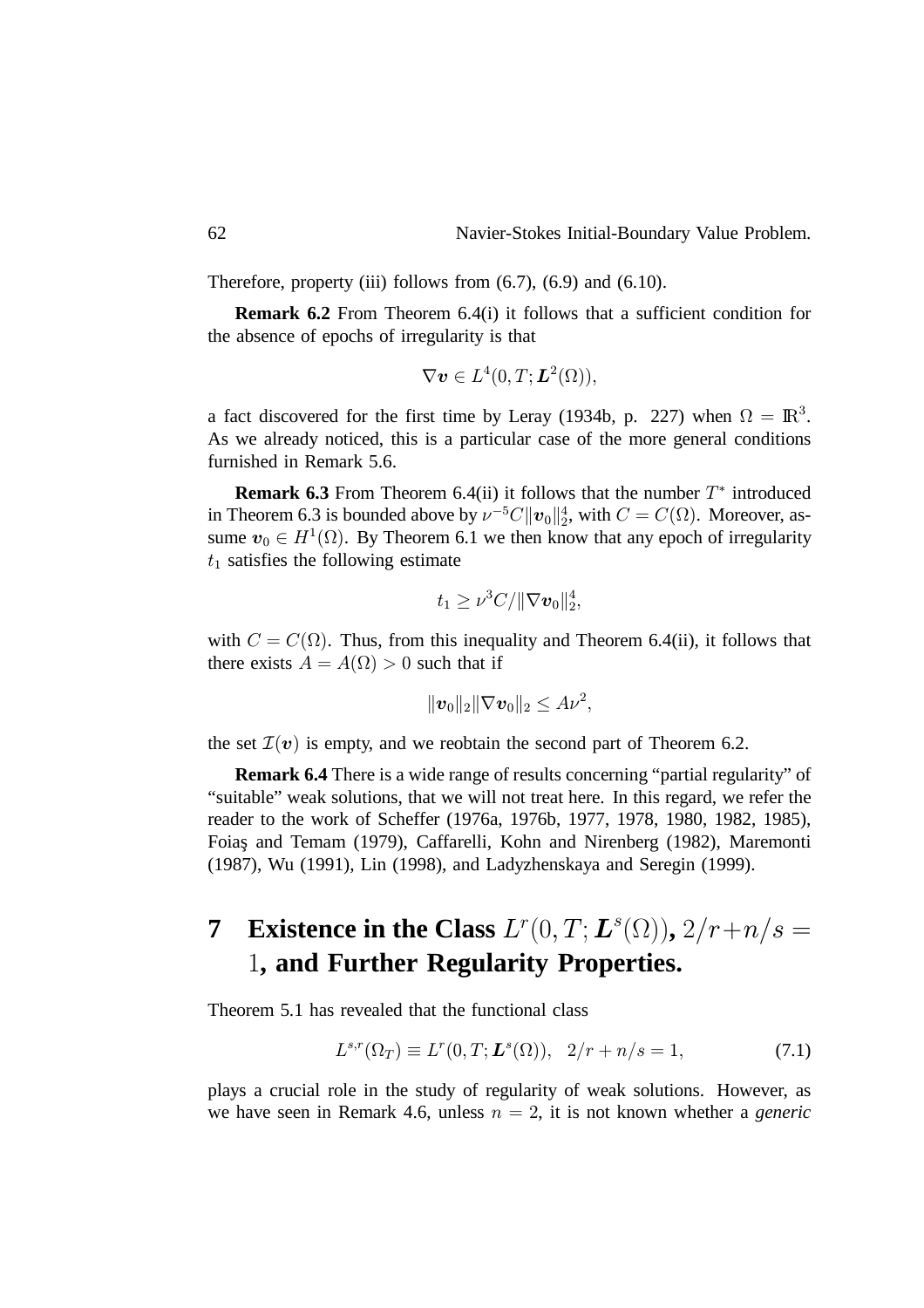#### 7. Existence in the Class  $L^r(0,T; L^s(\Omega))$ ,  $2/r + n/s =$ . 63

weak solution belongs to this class, for a suitable choice of  $r$  and  $s$ . It seems, therefore, of the utmost importance to investigate under which assumptions on the initial data  $v_0$  <sup>28</sup> one can *construct* a weak solution which, in addition, belongs to such a class. For example, in Theorem 6.1 we have shown that this happens if  $v_0 \in H^1(\Omega)$ . Our main objective in this section is to show existence of weak solutions in the class (7.1), <sup>29</sup> under mild assumption on  $v_0$ , namely, that it belongs to Lebesgue spaces  $L^{\sigma}(\Omega)$ . Though obvious, it is worth noticing that, in order to show regularity of weak solutions, it would *not* really matter if existence in the class  $(7.1)$  is proved for a *short* time T (say) only, on condition that one could take  $\sigma$  and  $T$  suitably. For instance, regularity would trivially follow if we could take  $\sigma = 2$  and T a decreasing function of  $||v_0||_2$ . However, the existence theory known so far, with data in  $L^q$ , requires  $\sigma \ge n$ . <sup>30, 31</sup>

In order to avoid technical difficulties, in what follows we shall assume that  $\Omega = \mathbb{R}^n$ , referring to Giga (1986, Theorem 4) for the more general case when  $\Omega$ has a (non-empty) compact boundary.<sup>32</sup> The results we shall prove will be then an immediate consequence of suitable estimates for solutions to the heat equation and of the classical successive approximation method applied to the *linearized Stokes problem* (see (7.3) below). In fact, using a decomposition lemma of the Helmholtz-Weyl type, we shall see that the assumption  $\Omega = \mathbb{R}^n$  allows us to treat this latter problem as a (vector) heat equation.

We have the following.

**Lemma 7.1** *Let*  $\boldsymbol{F} = \{F_{ij}\}$  *be a second order tensor field with* 

$$
F_{ij}\in L^r(\mathbb{R}^n),\ \partial_i F_{ij}\in L^s(\mathbb{R}^n),\ \ j=1,\ldots,n\,,\quad 1
$$

Then, there exists a second order tensor field  $\boldsymbol{G} = \{G_{ij}\}$  with  $\partial_j\partial_i G_{ij} = 0$ , <sup>33</sup>

<sup>&</sup>lt;sup>28</sup>Throughout this section, for the sake of simplicity, we shall assume  $\mathbf{f} \equiv 0$ .

<sup>29</sup>See Remark 4.7.

<sup>&</sup>lt;sup>30</sup>This is another way of obtaining regularity of weak solution for  $n = 2$ .

<sup>&</sup>lt;sup>31</sup>Weak solutions with data in  $L^{\sigma}$ ,  $2 < \sigma < n$ , have been constructed by Calderon (1990a). For existence of strong solutions with data in suitable Besov spaces, larger than  $L^n$ , see Cannone (1997), Kozono (1998), Kozono and Yamazaki (1998), Amann (1999), and the extensive literature cited therein.

 $32$ For the Cauchy problem, see also T. Kato (1984).

<sup>&</sup>lt;sup>33</sup>We shall use the Einstein summation convention over repeated indeces. This condition on  $G_{ij}$  has to be understood in the distributional sense.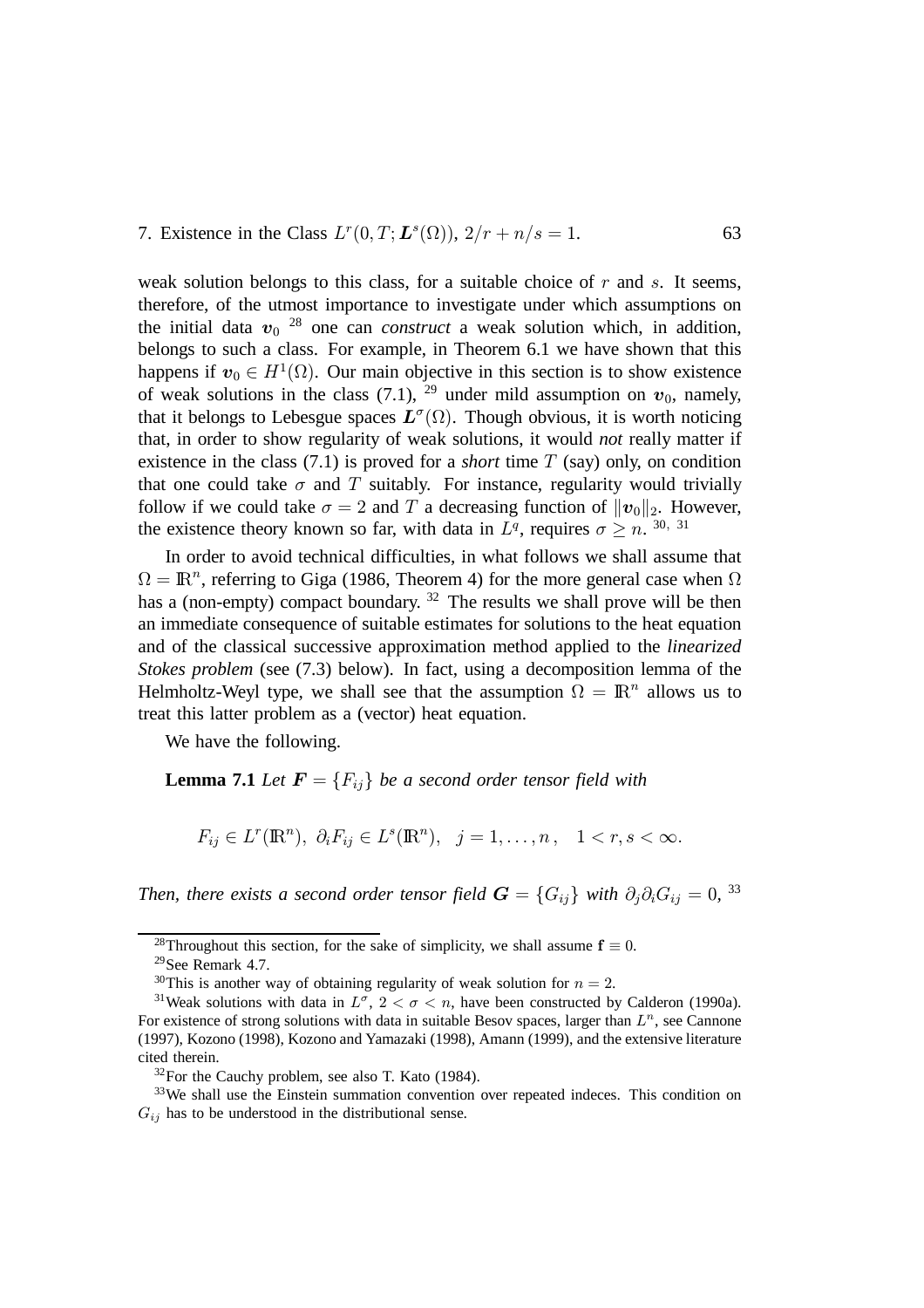and a scalar field p such that, for all  $i, j = 1, \ldots, n$ ,

$$
G_{ij} \in L^r(\mathbb{R}^n), \quad \partial_i G_{ij} \in L^s(\mathbb{R}^n), \quad p \in L^r(\mathbb{R}^n), \quad \partial_i p \in L^s(\mathbb{R}^n)
$$

$$
\partial_i F_{ij} = \partial_i G_{ij} + \partial_j p
$$

$$
||G_{ij}||_r \le c(n, r) ||F_{ij}||_r
$$

$$
||\partial_i G_{ij}||_s \le c(n, s) ||\partial_i F_{ij}||_s.
$$

**Proof.** Without loss of generality, we may assume that  $F_{ij}$  are smooth functions with compact support in  $\mathbb{R}^n$ , see Galdi (1994, Lemma VII.4.3). We set

$$
p(x) = \int_{\mathbb{R}^n} \mathcal{E}(x - y) \partial_i \partial_j F_{ij}(y) dy
$$

$$
G_{ij} = \delta_{ij} p - F_{ij},
$$

where  $\mathcal{E}(\xi)$  is the fundamental solution of Laplace's equation. It is clear that

$$
\partial_i F_{ij} = \partial_i G_{ij} + \partial_j p
$$

$$
\partial_j \partial_i G_{ij} = 0.
$$

Moreover, from the Calderon-Zygmund theorem on singular integrals we find that

$$
\|\nabla p\|_{s} \le c(n, s) \|\partial_{i} F_{ij}\|_{s}
$$
  
\n
$$
\|p\|_{r} \le c(n, r) \|F_{ij}\|_{r},
$$
\n(7.2)

and the lemma is proved.

Our next objective is to prove some existence results for weak solutions  $u$  to the following Cauchy problem for the linearized *Stokes system*:

$$
\begin{cases}\n\frac{\partial \boldsymbol{u}}{\partial t} = \nu \Delta \boldsymbol{u} + \nabla p + \text{div } \boldsymbol{F} \\
\text{div } \boldsymbol{u} = 0 \quad \mathbf{u}(x, 0) = \boldsymbol{u}_0(x)\n\end{cases} \text{ in } \mathbb{R}^n_T
$$
\n(7.3)

where **F** is a given second-order tensor field, and  $\{\text{div } \mathbf{F}\}_j = \partial_i F_{ij}$ . As usual, we shall say that  $u$  is a weak solution to (7.3) if  $u \in V_T$  (see Definition 2.1),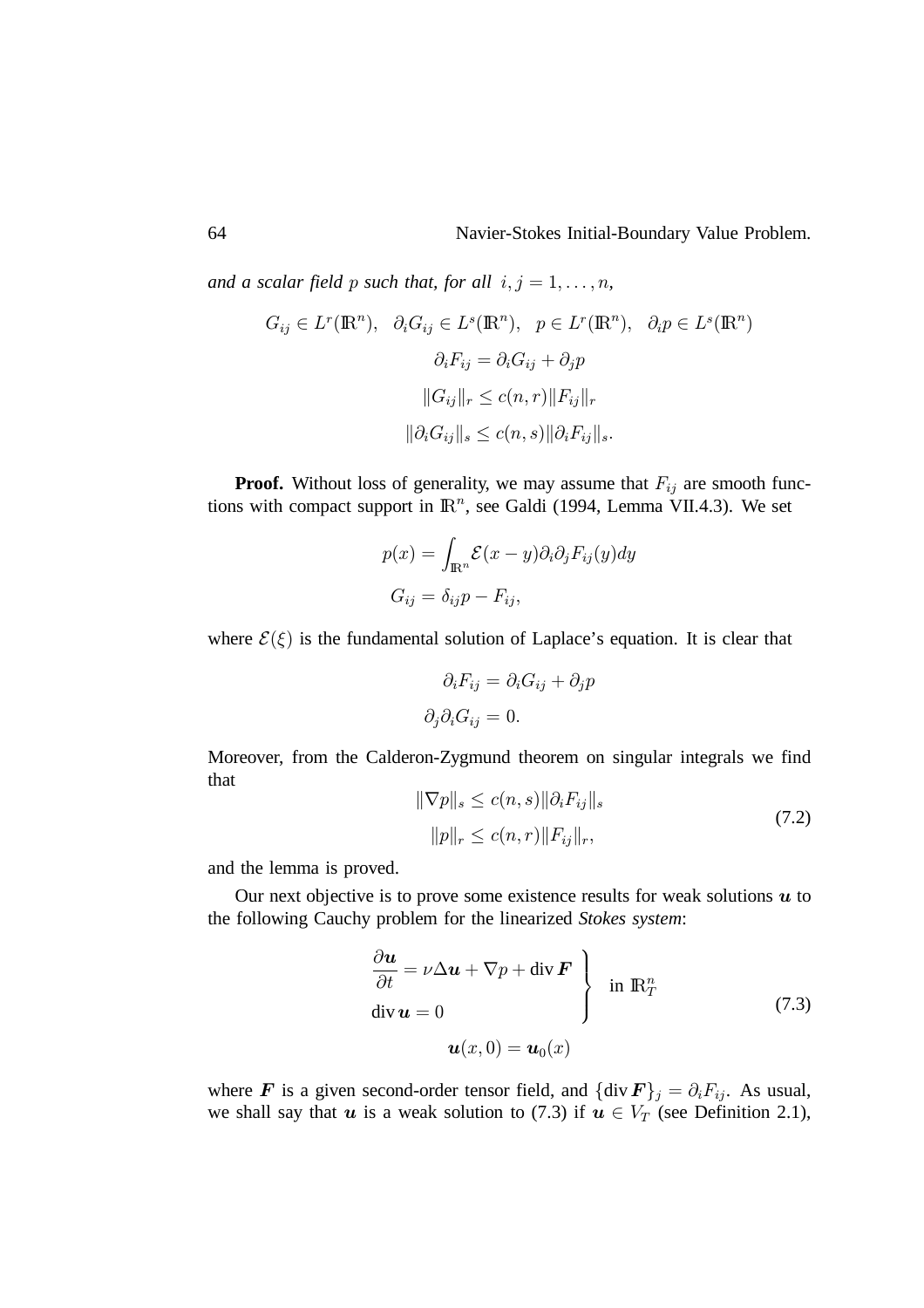7. Existence in the Class  $L^r(0,T; L^s(\Omega))$ ,  $2/r + n/s =$ . 65

and it satisfies the following relation

$$
\int_0^\infty \left\{ \left( \mathbf{u}, \frac{\partial \varphi}{\partial t} \right) - \nu (\nabla \mathbf{u}, \nabla \varphi) \right\} dt =
$$
\n
$$
\int_0^\infty (\mathbf{F}, \nabla \varphi) dt - (\mathbf{u}_0, \varphi(0)), \quad \text{for all } \varphi \in \mathcal{D}_T.
$$
\n(7.4)

Before proving our results, however, we wish to recall some well-known properties concerning the heat equation and classical inequalities. Denote by  $W(x,t)$ ,  $(x, t) \in \mathbb{R}^n$ , the *Weierstrass function*, that is,

$$
W(x,t) = \frac{1}{(4\pi\nu t)^{n/2}} \exp\left\{-\frac{x^2}{4\nu t}\right\}.
$$

By a direct computation, we show that

$$
|W(x,t)| \le \frac{c}{(x^2+t)^{n/2}}
$$
  

$$
|\partial_k W(x,t)| \le \frac{c}{(x^2+t)^{(n+1)/2}},
$$
 (7.5)

where  $c = c(n, \nu)$ . For  $u_0 \in L^{\sigma}(\mathbb{R}^n)$  and  $f \in L^{s,r}(\mathbb{R}^n)$  the convolutions

$$
U(x,t) = \int_{\mathbb{R}^n} W(x-y,t)u_0(y)dy \equiv W \ast u_0
$$

and

$$
U_1(x,t) = \int_0^t \left( \int_{\mathbb{R}^n} W(x-y, t-\tau) f(y, \tau) dy \right) d\tau
$$

are called the *volume potential* and *volume heat potential*, respectively. It is well known, see, e.g. Ladyzhenskaya, Ural´ceva and Solonnikov (1968, Chapter IV, 1), that the volume potentials solve the following Cauchy problems for the *heat equation*

$$
\frac{\partial U}{\partial t} = \nu \Delta U \text{ in } \mathbb{R}^n \times \{t > 0\},
$$

$$
\lim_{t \to 0} ||U(t) - u_0||_2 = 0
$$

and

$$
\frac{\partial U_1}{\partial t} = \nu \Delta U_1 + f \text{ in } \mathbb{R}^n \times \{t > 0\},
$$

$$
\lim_{t \to 0} U_1(x, t) = 0, \quad x \in \mathbb{R}^n.
$$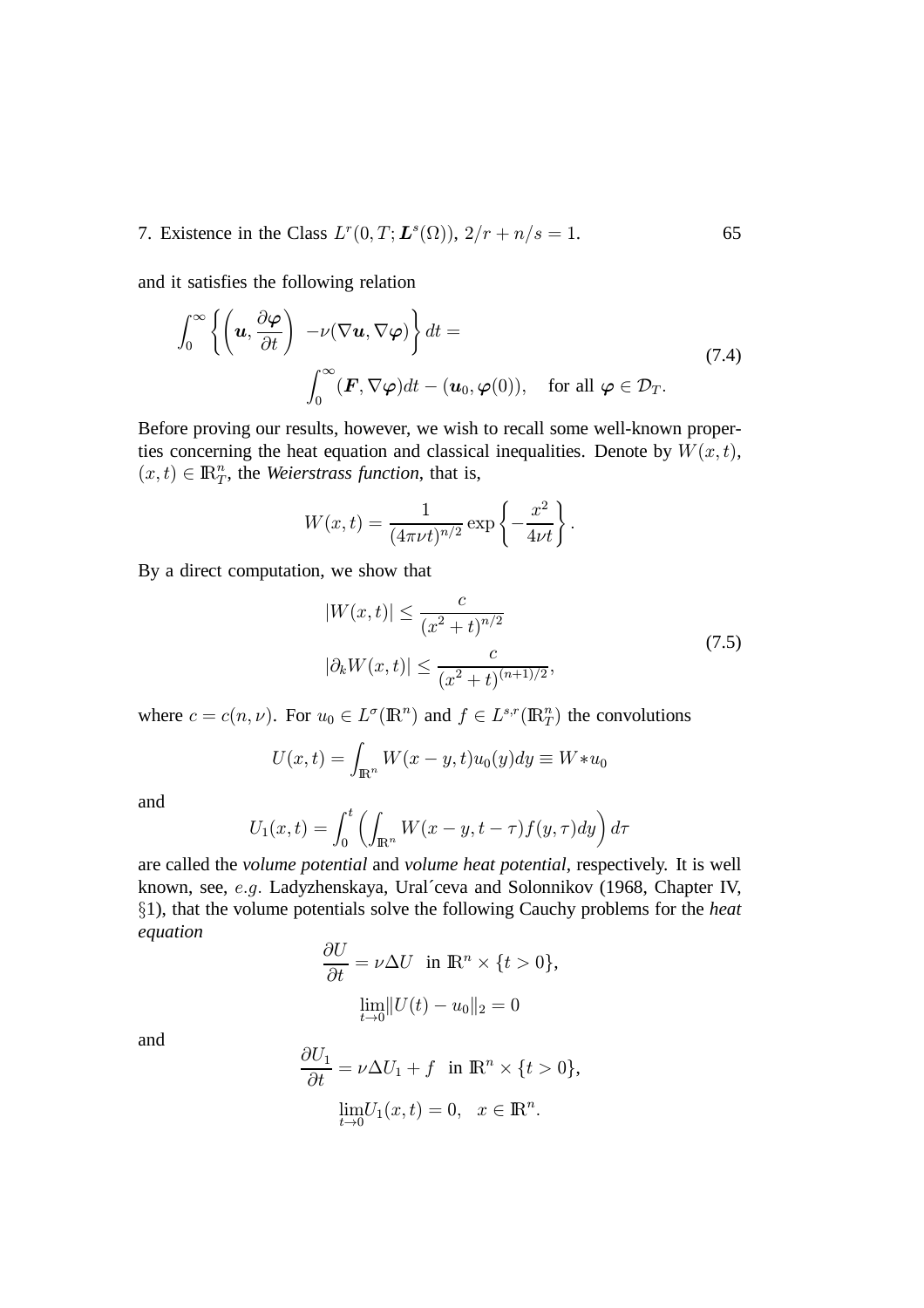For  $f \in L^{q_1}(\mathbb{R}^n)$ ,  $1 < q_1 < \infty$ ,  $n \ge 1$ , we set

$$
Tf(x) = \int_{\mathbb{R}^n} \frac{f(y)}{|x - y|^{n - \lambda}} dy, \quad 0 < \lambda < n.
$$

Then, the following *Hardy-Littlewood-Sobolev inequality* holds (see, e.g. Stein (1970))

$$
||Tf||_p \le c||f||_{q_1}, \quad \frac{1}{q_1} = \frac{1}{p} + \frac{\lambda}{n}.
$$
 (7.6)

Finally, if  $t^{\alpha}u \in BC([0, T); L^q(\mathbb{R}^n))$ , and  $w \in L^{r,s}(\mathbb{R}^n_T)$ , we set

$$
\langle\!\langle u \rangle\!\rangle_{q,\alpha,T} = \sup_{t \in [0,T)} t^{\alpha} ||u(t)||_q
$$

$$
||w||_{r,s,T} \equiv ||w||_{L^{r,s}(\mathbb{R}^n_T)}.
$$

We are now in a position to prove the following result.

**Lemma 7.2** *Let*  $n < s < \infty$ ,  $1 < q_1 < \infty$ ,  $1/s_1 = 1/s + 1/2$ ,  $1/q_2 =$  $1 - n/2s$ ,  $\alpha = (1 - n/s)/2$ . Assume

$$
\mathbf{F} \in L^{s/2,q_1}(\mathbb{R}^n_T)
$$
  
div  $\mathbf{F} \in L^{s_1,q_2}(\mathbb{R}^n_T)$   
 $t^{2\alpha} \mathbf{F} \in BC([0,T); \mathbf{L}^{s/2}(\mathbb{R}^n))$   
 $t^{\alpha} \mathbf{F} \in BC([0,T); \mathbf{L}^{s_1}(\mathbb{R}^n)).$ 

Assume also that  $u_0 \in H(\mathbb{R}^n)$  and that

$$
W * u_0 \in L^{s,r}(\mathbb{R}^n_T)
$$
  

$$
t^{\alpha}W * u_0 \in BC([0,T); L^s(\mathbb{R}^n))
$$

*where is the Weiestrass function and*

$$
\frac{1}{r}=\frac{1}{q_1}-\frac{1}{2}\left(1-\frac{n}{s}\right).
$$

*Then, there exists a unique weak solution to (7.3) such that*

$$
\mathbf{u} \in L^{s,r}(\mathbb{R}^n_T)
$$
  

$$
t^{\alpha} \mathbf{u} \in BC([0,T); \mathbf{L}^s(\mathbb{R}^n)).
$$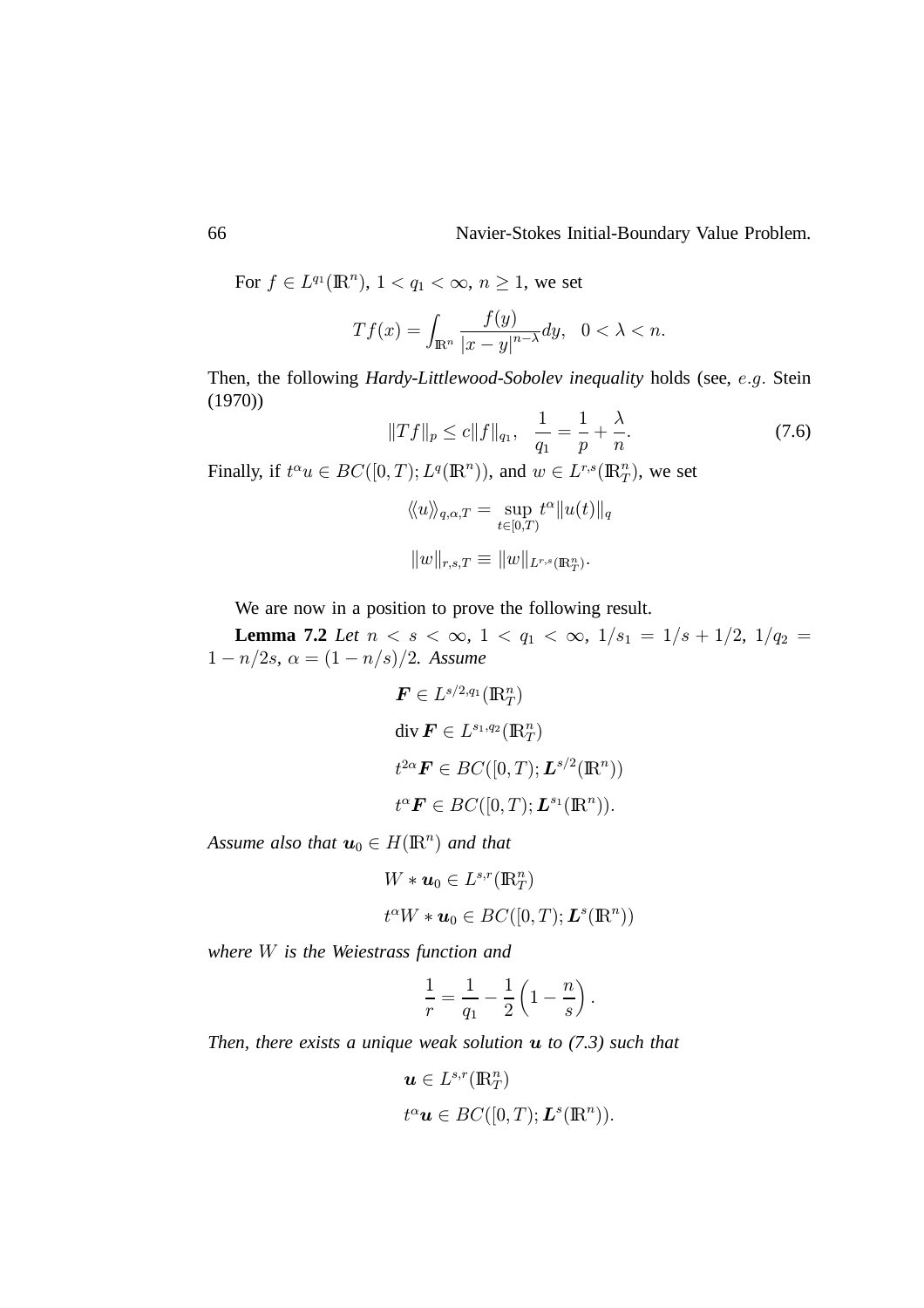7. Existence in the Class  $L^r(0,T; L^s(\Omega))$ ,  $2/r + n/s =$ . 67

*This solution satisfies the following estimates*

$$
\|u\|_{s,r,T} \leq \|W * u_0\|_{s,r,T} + C\|F\|_{s/2,q_1,T}
$$
  

$$
\langle\langle \mathbf{u} \rangle\rangle_{s,\alpha,T} \leq \langle\langle W * u_0 \rangle\rangle_{s,\alpha,T} + C \langle\langle F \rangle\rangle_{s/2,2\alpha,T}
$$
  

$$
\|u\|_{2,\infty,T} \leq \|u_0\|_2 + C \langle\langle F \rangle\rangle_{s_1,\alpha,T}
$$
  

$$
\|\nabla u\|_{2,2,T} \leq C(\|u_0\|_2 + \|\text{div}\,F\|_{s_1,q_2}),
$$
 (7.7)

*with*  $C = C(\nu, n, s, q_1)$ .

**Proof.** Uniqueness of the solution in the class  $V_T$  is easy to show along the same lines of the proof of Theorem 4.2, and we leave it to the reader. In view of the Helmholtz-Weyl decomposition result given in Lemma 7.1, it is enough to give the proof of existence for the following non-homogeneous heat equation problem

$$
\frac{\partial u}{\partial t} = \nu \Delta u + \text{div } \mathbf{F} \text{ in } \mathbb{R}^n \times (0, T)
$$
  

$$
u(x, 0) = u_0(x),
$$

where u is the j-th component of the velocity field, and  $F = (G_{j1}, \ldots, G_{jn}),$ with  $G$  given in Lemma 7.1. A solution to this problem may be written as the sum of the volume potential corresponding to  $u_0$  and to the heat volume potential corresponding to div  $\vec{F}$ , namely,

$$
u(t) = W(t) * u_0 + \int_0^t W(t - \tau) * \operatorname{div} \mathbf{F}(\tau) d\tau.
$$
 (7.8)

Integrating by parts in the space variables in the last integral, we have

$$
u(t) = W(t) * u_0 - \int_0^t \partial_k W(t - \tau) * F_k(\tau) d\tau.
$$
 (7.9)

From (7.9), we find

$$
||u(t)||_{\sigma} \le ||W(t) * u_0||_{\sigma} + \int_0^t ||\partial_k W(t - \tau) * F_k(\tau)||_{\sigma} d\tau.
$$
 (7.10)

Using  $(7.5)<sub>2</sub>$  it follows that

$$
|\partial_k W(t-\tau) * F_k(\tau)| \leq C \int_{\mathbb{R}^n} \frac{|\boldsymbol{F}(y,\tau)|}{\left(|x-y|^2 + (t-\tau)\right)^{(n+1)/2}} dy.
$$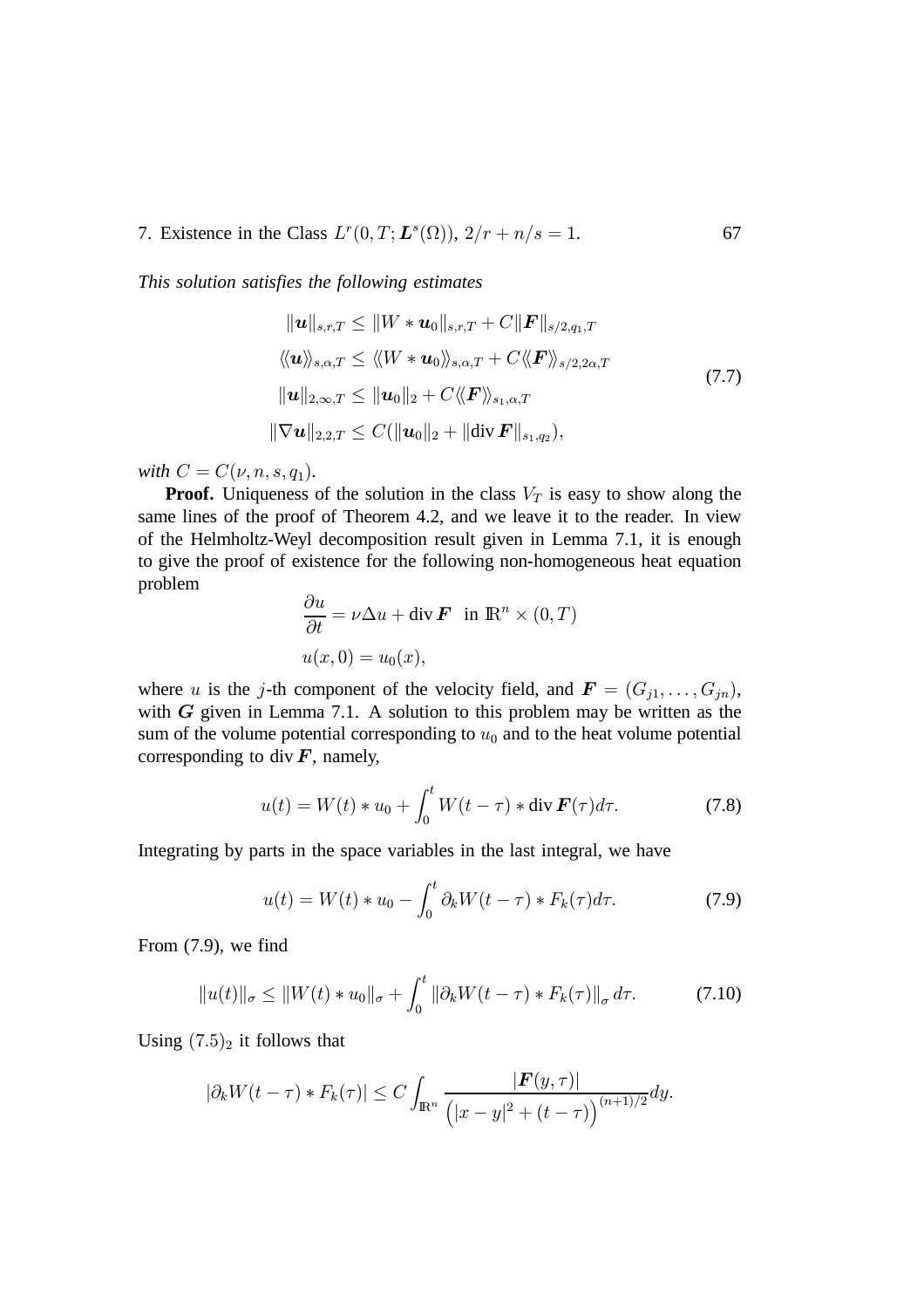Since

$$
\frac{1}{(|x|^2+t)^{(n+1)/2}} \le \frac{c(\beta)}{|x|^{\beta(n+1)}t^{(n+1)(1-\beta)/2}}, \quad \beta \in (0,1),
$$

we obtain

$$
|\partial_k W(t-\tau) * F_k(\tau)| \leq \frac{C}{(t-\tau)^{(n+1)(1-\beta)/2}} \int_{\mathbb{R}^n} \frac{|F(y,\tau)|}{|x-y|^{\beta(n+1)}} dy.
$$

Thus, choosing  $\beta < n/(n+1)$ , and using (7.6) we deduce

$$
\|\partial_k W(t-\tau) * F_k(\tau)\|_{\sigma} \le \frac{\|\mathbf{F}\|_{\sigma_1}}{(t-\tau)^{\frac{n}{2}\left(\frac{1}{\sigma_1}-\frac{1}{\sigma}\right)+\frac{1}{2}}}, \ \ \frac{1}{\sigma_1} = \frac{1}{\sigma} + 1 - \frac{(n+1)\beta}{n}.\ \ (7.11)
$$

Since  $\beta$  is arbitrary in  $(0, n/(n+1))$ , we have that this last relation holds for all  $\sigma_1 < \sigma$ . Thus, inserting the inequality in (7.11) into (7.10), we conclude

$$
||u(t)||_{\sigma} \leq ||W(t) * u_0||_{\sigma} + \int_0^t \frac{||\boldsymbol{F}(\tau)||_{\sigma_1}}{(t-\tau)^{\frac{n}{2}\left(\frac{1}{\sigma_1}-\frac{1}{\sigma}\right)+\frac{1}{2}}}d\tau, \quad 1 < \sigma_1 < \sigma < \infty. \tag{7.12}
$$

We next differentiate (7.8) with respect to  $x_k$  and take the  $L^2$ -norm of both sides of the resulting equation, to get

$$
\|\partial_k u(t)\|_2 \le \|\partial_k (W(t) * u_0)\|_2 + \int_0^t \|\partial_k W(t - \tau) * \operatorname{div} \mathbf{F}(\tau)\|_2 d\tau. \tag{7.13}
$$

Proceeding as before, one shows that

$$
\|\partial_k W(t-\tau) * \operatorname{div} \boldsymbol{F}(\tau)\|_2 \leq C \frac{\|\operatorname{div} \boldsymbol{F}\|_{s_1}}{(t-\tau)^{\frac{1}{2}(1+\frac{n}{s})}}
$$

where  $1/s_1 = 1/s + 1/2$ . Replacing this estimate into (7.13), we deduce

$$
\|\nabla u(t)\|_2 \le \|\nabla (W(t) * u_0)\|_2 + \int_0^t \frac{\|\text{div}\,\mathbf{F}\|_{s_1}}{(t-\tau)^{\frac{1}{2}\left(1+\frac{n}{s}\right)}} d\tau, \quad \frac{1}{s_1} = \frac{1}{s} + \frac{1}{2}. \quad (7.14)
$$

We now choose in (7.12)  $\sigma = s$ ,  $\sigma_1 = s/2$  to obtain

$$
||u(t)||_{s} \leq ||W(t) * u_{0}||_{s} + \int_{0}^{t} \frac{||\boldsymbol{F}(\tau)||_{s/2}}{(t-\tau)^{\frac{1}{2}(1+\frac{n}{s})}} d\tau.
$$
 (7.15)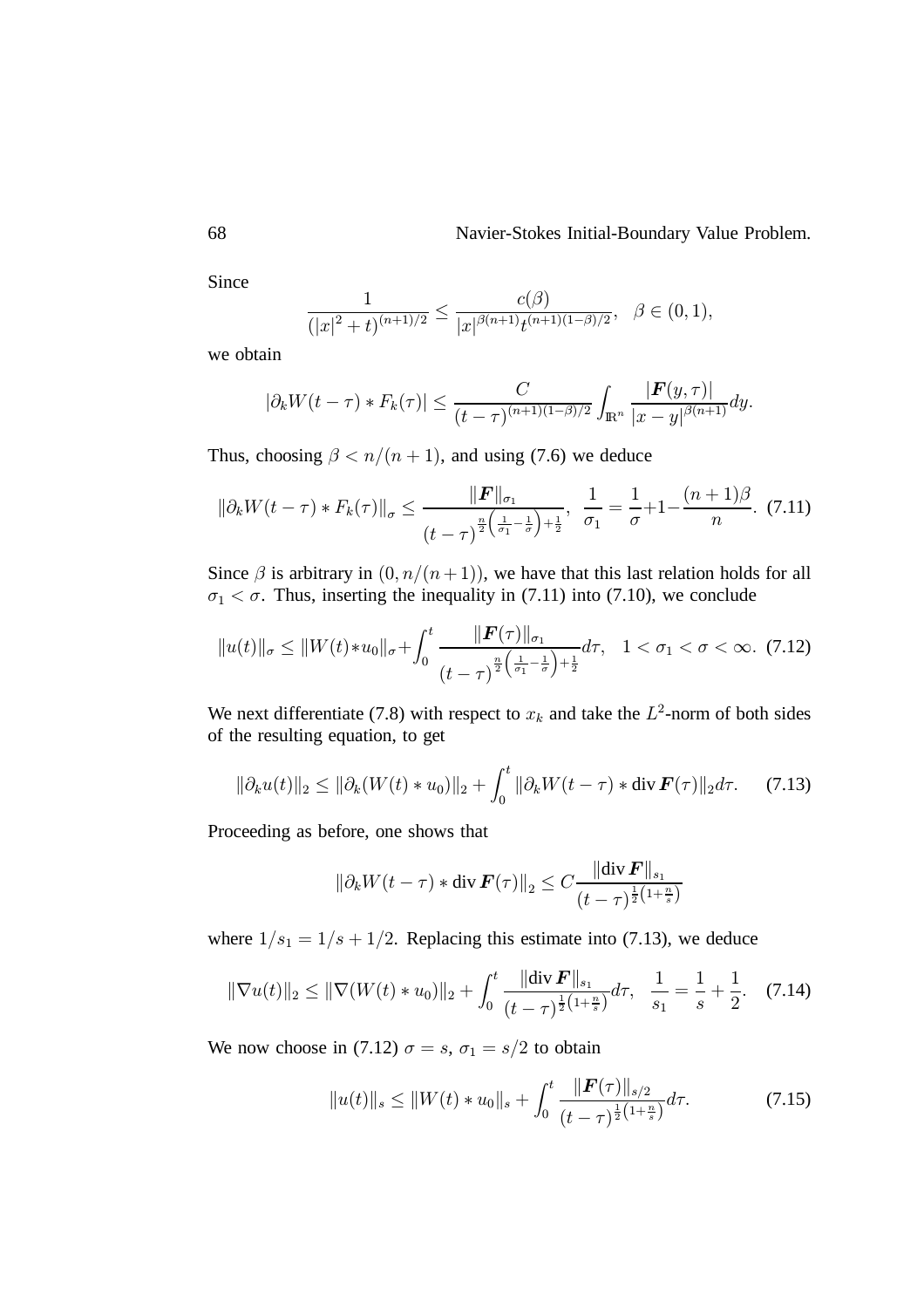#### 7. Existence in the Class  $L^r(0,T; L^s(\Omega))$ ,  $2/r + n/s =$ . 69

We take the  $L^r$ -norm in time of both sides of this relation. If  $s > n$ , we may apply inequality (7.6) with  $n = 1$ ,  $p = r$  and  $\lambda = (1 - n/s)/2$  to the integral in (7.15) to show the validity of  $(7.7<sub>1</sub>)$ . To show  $(7.7<sub>2</sub>)$ , we multiply both sides of (7.16) by  $t^{\alpha}$ ,  $\alpha = (1 - n/s)/2$ , and notice that

$$
t^{\gamma} \alpha \int_0^t \frac{d\tau}{(t-\tau)^{\frac{1}{2}\left(1+\frac{n}{s}\right)}\tau^{(1+\gamma)\alpha}} = B_{\gamma} = \text{const}, \quad \gamma = 0, 1. \tag{7.16}
$$

To show (7.7<sub>3</sub>), we take in (7.12)  $\sigma = 2$ ,  $\sigma_1 = s_1$  and notice that, by (7.17),

$$
\int_0^t\frac{\|\boldsymbol{F}(\tau)\|_{s_1}}{(t-\tau)^{\frac{1}{2}\left(1+\frac{n}{s}\right)}}d\tau\leq \langle\!\langle \boldsymbol{F}\rangle\!\rangle_{s_1,\alpha,T} \int_0^t\frac{d\tau}{(t-\tau)^{\frac{1}{2}\left(1+\frac{n}{s}\right)}\tau^\alpha}=B_0\langle\!\langle \boldsymbol{F}\rangle\!\rangle_{s_1,\alpha,T}.
$$

Finally, to prove of  $(7.7)_4$ , we take the  $L^2$ -norm in time of  $(7.14)$ , apply  $(7.6)$ with  $n = 1$ ,  $p = 2$ ,  $\lambda = (1 - n/2s)/2$ , and notice that, for the solution  $W(t) * u_0$ of the Cauchy problem for the heat equation it is

$$
\|\nabla(W(t) * u_0)\|_2^2 \le \frac{1}{2\nu} \|u_0\|_2^2.
$$

The lemma is thus proved.

Before proving the main result of this section, we need a further preliminary lemma. The first part is a simple consequence of the Young inequality for convolutions while the second is due to Giga (1986, Lemma p. 196). <sup>34</sup>

**Lemma 7.3** *Let*  $1 < \sigma, s \leq \infty$ ,

$$
\frac{1}{r} = \frac{n}{2} \left( \frac{1}{\sigma} - \frac{1}{s} \right),
$$

and let  $a \in L^{\sigma}(\mathbb{R}^n)$ . Then, there exists  $C = C(\nu, n, s, \sigma)$  such that the following *properties hold, for all*  $t \in (0, T]$  and all  $T > 0$ :

- $(i)$   $\|W * u_0\|_s \leq C t^{-1/r} \|u_0\|_\sigma, \quad \sigma \leq s$
- $(ii) \|W * u_0\|_{s,r,T} \leq C \|u_0\|_{\sigma}, \quad \sigma < s.$

We shall now prove the main result of this section.

<sup>&</sup>lt;sup>34</sup> Actually, Giga's lemma applies to more general situations than the Cauchy problem for the heat equation described in Lemma 7.3.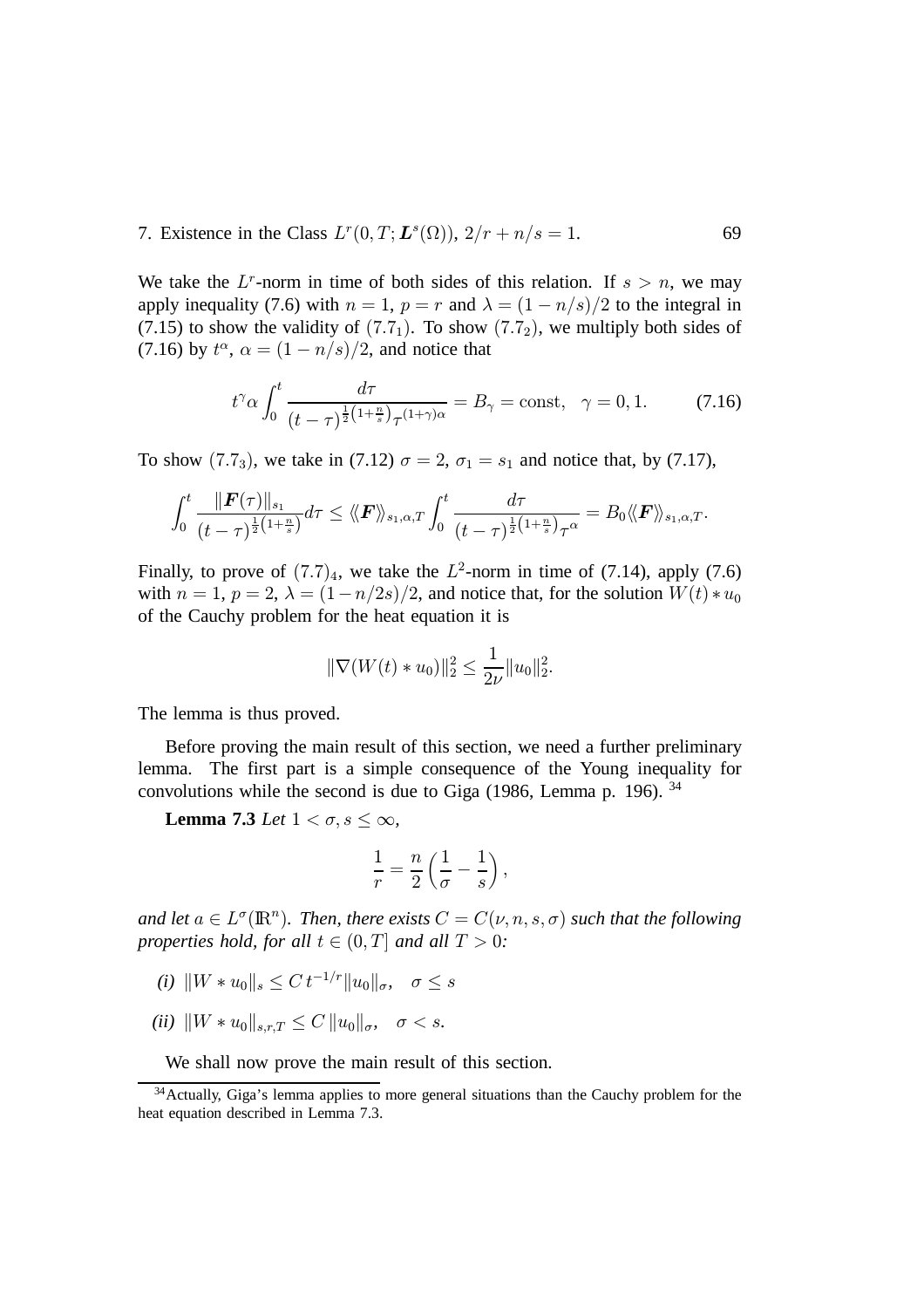**Theorem 7.1** *Let*  $n \leq \sigma < s < \infty$ , and let

$$
\frac{2}{r} + \frac{n}{s} = \frac{n}{\sigma}.
$$

*Then, for any*  $v_0 \in H(\mathbb{R}^n) \cap L^{\sigma}(\mathbb{R}^n)$ *, there exists*  $T > 0$  *and a unique weak* solution  $v$  to the Navier-Stokes equations in  $\Omega_T$  such that  $v \in L^{s,r}(\mathbb{R}^n_T)$ . More*over, denoting by*  $f_n$  *the (spatial) mollifier of the function f, we have that the number is estimated as follows:*

*(i)* If  $\sigma > n$ *:* 

$$
T \geq \frac{C}{\|\boldsymbol{v}_0\|_{\sigma}^{1/\beta_1}}, \quad \beta_1 = \frac{1}{2}\left(1 - \frac{n}{\sigma}\right);
$$

(*ii*) If  $\sigma = n$ :

$$
T \ge \left(\frac{C - \|\mathbf{v}_0 - \mathbf{v}_{0\eta}\|_n}{\|\mathbf{v}_{0\eta}\|_q}\right)^{1/\beta_2}, \ \ \beta_2 = \frac{1}{2}\left(1 - \frac{n}{q}\right),
$$

*where*  $C = C(\nu, n, s, \sigma) > 0$ , q is arbitrary in  $(n, s)$ , and  $\eta$  is taken as small as *to satisfy the condition*  $\|\boldsymbol{v}_0 - \boldsymbol{v}_{0\eta}\|_n < C$ .

**Proof.** We use the method of successive approximations. We set

$$
\boldsymbol{v}_1(x,t)\equiv W(t)*\boldsymbol{v}_0,
$$

and, for  $k = 1, 2, \dots, v_{k+1}$  solves the following Stokes-like problem

$$
\int_0^\infty \left\{ \left( \boldsymbol{v}_{k+1}, \frac{\partial \boldsymbol{\varphi}}{\partial t} \right) - \nu (\nabla \boldsymbol{v}_{k+1}, \nabla \boldsymbol{\varphi}) \right\} dt \n= \int_0^\infty (\boldsymbol{v}_k \otimes \boldsymbol{v}_k, \nabla \boldsymbol{\varphi}) dt - (\boldsymbol{v}_0, \boldsymbol{\varphi}(0)), \quad \text{for all } \boldsymbol{\varphi} \in \mathcal{D}_T.
$$
\n(7.17)

Using  $(7.7)$  and the Hölder inequality, we find that  $35$ 

$$
\|\mathbf{v}_{k+1}\|_{s,r,T} \leq \|\mathbf{v}_{1}\|_{s,r,T} + C \|\mathbf{v}_{k}\|_{s,q_{1},T}^{2} \leq \|\mathbf{v}_{1}\|_{s,r,T} + CT^{\beta_{1}} \|\mathbf{v}_{k}\|_{s,r,T}^{2}
$$
  

$$
\langle\!\langle \mathbf{v}_{k+1} \rangle\!\rangle_{s,\alpha,T} \leq \langle\!\langle \mathbf{v}_{1} \rangle\!\rangle_{s,\alpha,T} + C \langle\!\langle \mathbf{v}_{k} \rangle\!\rangle_{s,\alpha,T}^{2}
$$
  

$$
\|\mathbf{v}_{k+1}\|_{2,\infty,T} \leq \|\mathbf{v}_{0}\|_{2} + C \|\mathbf{v}_{k}\|_{2,\infty,T} \langle\!\langle \mathbf{v}_{k} \rangle\!\rangle_{s,\alpha,T}
$$
  

$$
\|\nabla \mathbf{v}_{k+1}\|_{2,2,T} \leq C (\|\mathbf{v}_{0}\|_{2} + \|\mathbf{v}_{k}\|_{s,\frac{2s}{(s-n)},T} \|\nabla \mathbf{v}_{k}\|_{2,2,T})
$$
  

$$
\leq C (\|\mathbf{v}_{0}\|_{2} + T^{\beta_{1}} \|\mathbf{v}_{k}\|_{s,r,T} \|\nabla \mathbf{v}_{k}\|_{2,2,T}).
$$
 (7.18)

 $35$ Throughout the proof of this theorem, we denote by  $C$  a generic constant which depends, at most, on  $n, \sigma, s, \nu$ ,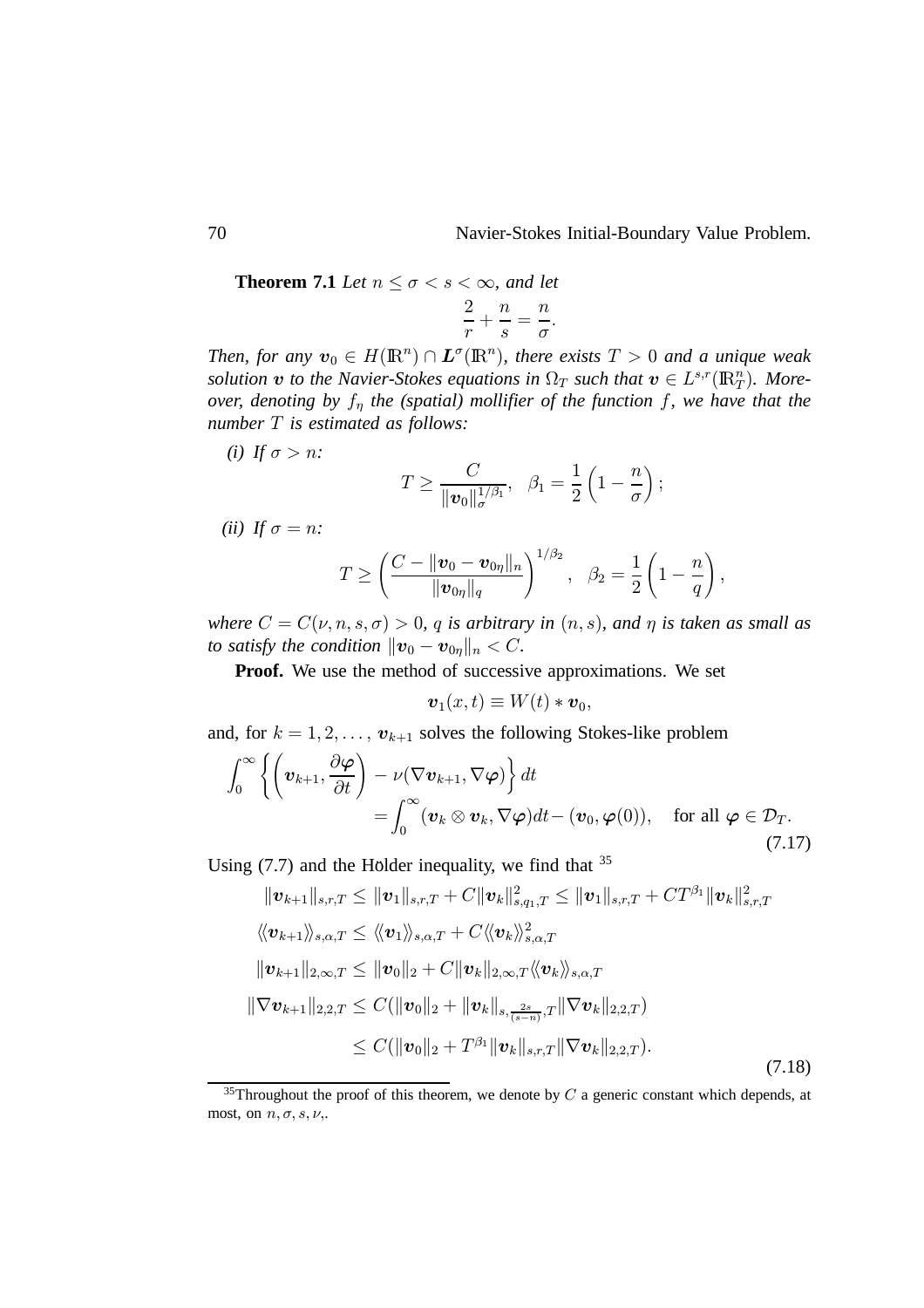7. Existence in the Class  $L^r(0,T; L^s(\Omega))$ ,  $2/r + n/s =$ 

Denote by  $K_0^{(1)} = K_0^{(1)}$  $K_0^{(1)}(T)$  and  $K_0^{(2)} = K_0^{(2)}$  $t_0^{(2)}(T)$  two majorants for  $||\boldsymbol{v}_1||_{s,r,T}$ and  $\langle\!\langle v_1\rangle\!\rangle_{s,\alpha,T}$ , respectively. We want to show that there exist  $T > 0$  and  $K_0^{(i)}$  $\overset{\scriptscriptstyle(i)}{\underset{0}{\scriptscriptstyle{0}}}$  $i = 1, 2$ , such that

$$
\|\boldsymbol{v}_{k+1}\|_{s,r,T} \leq 2K_0^{(1)} \quad \text{for all } k = 1, 2, \dots
$$
\n
$$
\langle\!\langle \boldsymbol{v}_{k+1} \rangle\!\rangle_{s,\alpha,T} \leq 2K_0^{(2)} \quad \text{for all } k = 1, 2, \dots
$$
\n(7.19)

We proceed by induction. From  $(7.18)_{1,2}$  we obtain

$$
\begin{aligned}\n\|\boldsymbol{v}_{k+1}\|_{s,r,T} &\leq K_0^{(1)} \left(1 + CT^{\beta_1} K_0^{(1)}\right) \\
\langle\!\langle \boldsymbol{v}_{k+1} \rangle\!\rangle_{s,\alpha,T} &\leq K_0^{(2)} \left(1 + CK_0^{(2)}\right).\n\end{aligned}
$$

Thus, (7.19) follows whenever the following conditions are met

$$
CT^{\beta_1}K_0^{(1)} < 1
$$
\n
$$
CK_0^{(2)} < 1.
$$
\n(7.20)

. 71

Let us first consider the case  $\sigma > n$ . From Lemma 7.3 we find

$$
\|\boldsymbol{v}_1\|_{s,r,T}\leq C\|\boldsymbol{v}_0\|_{\sigma}.
$$

Thus, we choose

$$
K_0^{(1)}=C\|\boldsymbol{v}_0\|_{\sigma}
$$

and condition  $(7.19)_1$  is certainly satisfied for those T such that

$$
T^{\beta_1} \|\boldsymbol{v}_0\|_{\sigma} < C. \tag{7.21}
$$

Moreover, again from Lemma 7.3, we find for  $t \in [0, T]$ 

$$
t^{\frac{1}{2}\left(1-\frac{n}{s}\right)}\|\bm{v}_1(t)\|_s\leq Ct^{-\frac{1}{r}+\frac{1}{2}\left(1-\frac{n}{s}\right)}\|\bm{v}_0\|_{\sigma}\leq CT^{\beta_1}\|\bm{v}_0\|_{\sigma}
$$

and so, choosing

$$
K_0^{(2)}=CT^{\beta_1} \|\boldsymbol{v}_0\|_{\sigma},
$$

condition  $(7.19<sub>2</sub>)$  is satisfied again for those T verifying  $(7.21)$ . In the case  $\sigma = n$ , observing that  $v_{0\eta} \in L^q(\mathbb{R}^n)$ , for all  $q \in (1,\infty]$ , from Lemma 7.3 we deduce for any  $q \in (n, s)$ 

$$
\|\bm{v}_0\|_{s,r,T}\leq \|\bm{v}_0-\bm{v}_{0\eta}\|_n+CT^{\beta_2}\|\bm{v}_{0\eta}\|_q.
$$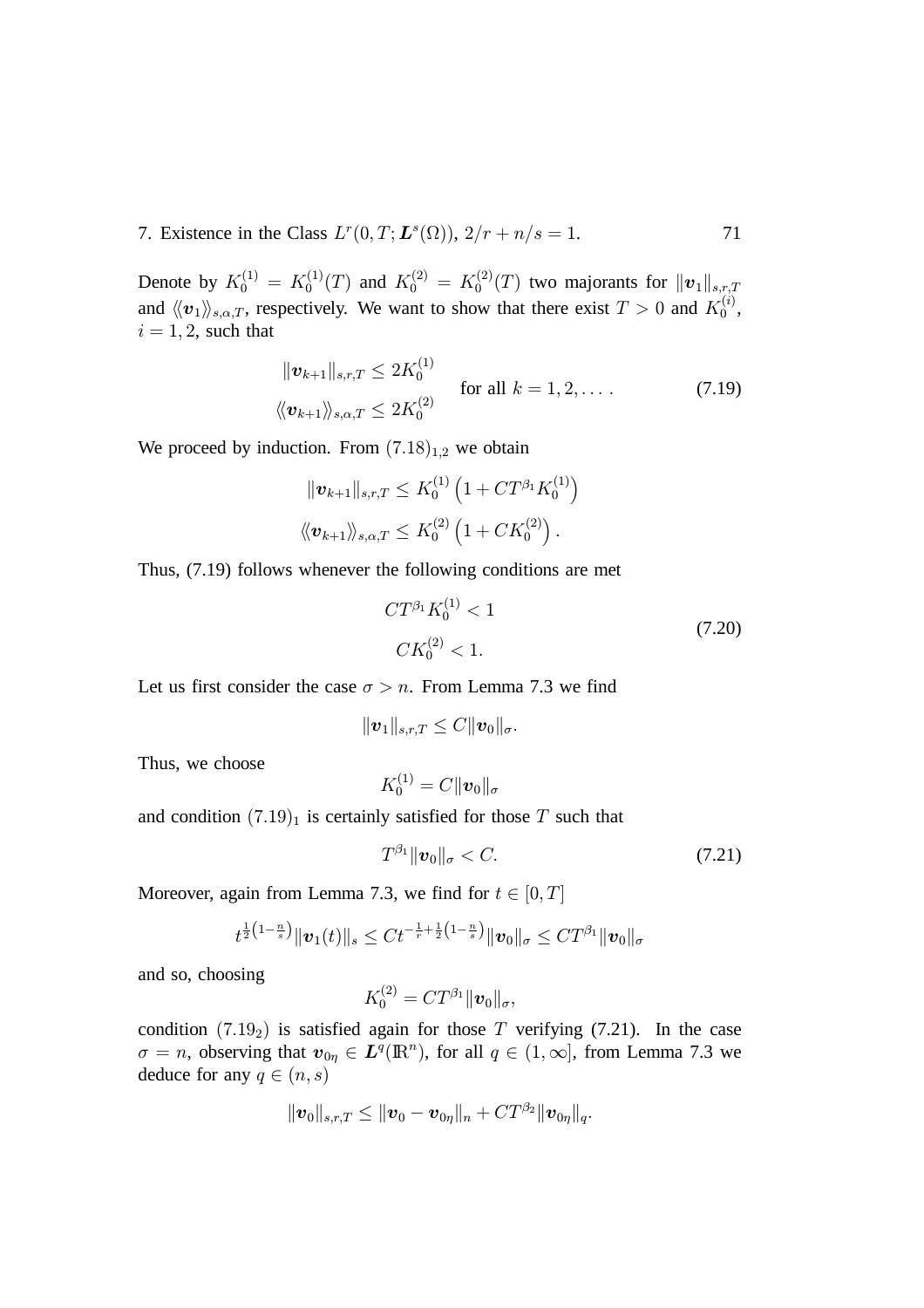Thus, choosing

$$
K_0^{(1)} = \|\boldsymbol{v}_0 - \boldsymbol{v}_{0\eta}\|_n + CT^{\beta_2} \|\boldsymbol{v}_{0\eta}\|_q,
$$

we see that  $(7.19)<sub>1</sub>$  is satisfied if we select  $\eta$  sufficiently small and T such that

$$
T^{\beta_2} \|\bm{v}_{0\eta}\|_q \leq C - \|\bm{v}_0 - \bm{v}_{0\eta}\|_n. \tag{7.22}
$$

Likewise, we show that if we take  $K_0^{(2)}$  of the same form as  $K_0^{(1)}$  $_0^{(1)}$ , condition  $(7.19)_2$  is satisfied for a choice of T of the type (7.22). Using (7.19) and (7.20), into  $(7.18)_{3,4}$  we also find that

$$
\|\boldsymbol{v}_{k+1}\|_{2,\infty,T} \leq \|\boldsymbol{v}_0\|_2
$$
  

$$
\|\nabla \boldsymbol{v}_{k+1}\|_{2,2,T} \leq C \|\boldsymbol{v}_0\|_2.
$$
 (7.23)

Let us now show that the sequence  $\{v_k\}$  is converging to a weak solution belonging to the space  $L^{s,r}$ . To this end, we write (7.17) for  $v_{k+1}$  and for  $v_k$ , then subtract the two resulting equations and apply the estimates of Lemma 7.2 to find  $(k \geq 1, v_0 \equiv 0)$ 

$$
\|\bm{v}_{k+1}-\bm{v}_{k}\|_{s,r,T}\leq CT^{\beta_{1}}\left(\|\bm{v}_{k}\|_{s,r,T}+\|\bm{v}_{k-1}\|_{s,r,T}\right)\|\bm{v}_{k}-\bm{v}_{k-1}\|_{s,r,T}.
$$

If we employ  $(7.19)<sub>1</sub>$  and  $(7.20)<sub>1</sub>$  into this inequality, we end up with an estimate of the following form

$$
\|\bm{v}_{k+1}-\bm{v}_{k}\|_{s,r,T}\leq \alpha \|\bm{v}_{k}-\bm{v}_{k-1}\|_{s,r,T},
$$
\n(7.24)

where  $\alpha$  is a constant strictly less than one and independent of k. From (7.24) it easy to show that  $\{v_k\}$  is a Cauchy sequence in the space  $L^{s,r}(\mathbb{R}^n_T)$ . In fact, (7.24) implies

$$
\|\bm{v}_{k+1}-\bm{v}_{k}\|_{s,r,T}\leq K_{0}^{(1)}\alpha^{k},
$$

and so, for all  $k' = k + l, l > 0$ ,

$$
\|\bm{v}_k-\bm{v}_{k'}\|_{s,r,T}\leq \sum_{i=1}^l \|\bm{v}_{k+i}-\bm{v}_{k+i-1}\|_{r,s,T}\leq \alpha^k \sum_{i=1}^l \alpha^i \leq \frac{\alpha^{k+1}}{1-\alpha}\to 0 \text{ as } k\to \infty.
$$

Denoting by  $v$  the limit field, from (7.23) we also deduce that  $v \in V_T$  and, by a simple calculation which uses (7.17) and the convergence properties of  $\{v_k\}$ , that  $v$  satisfies (2.8) (with  $f \equiv 0$ ). The existence proof is thus completed. Since uniqueness is a consequence of Theorem 4.2 and Remark 4.7, the theorem is completely proved.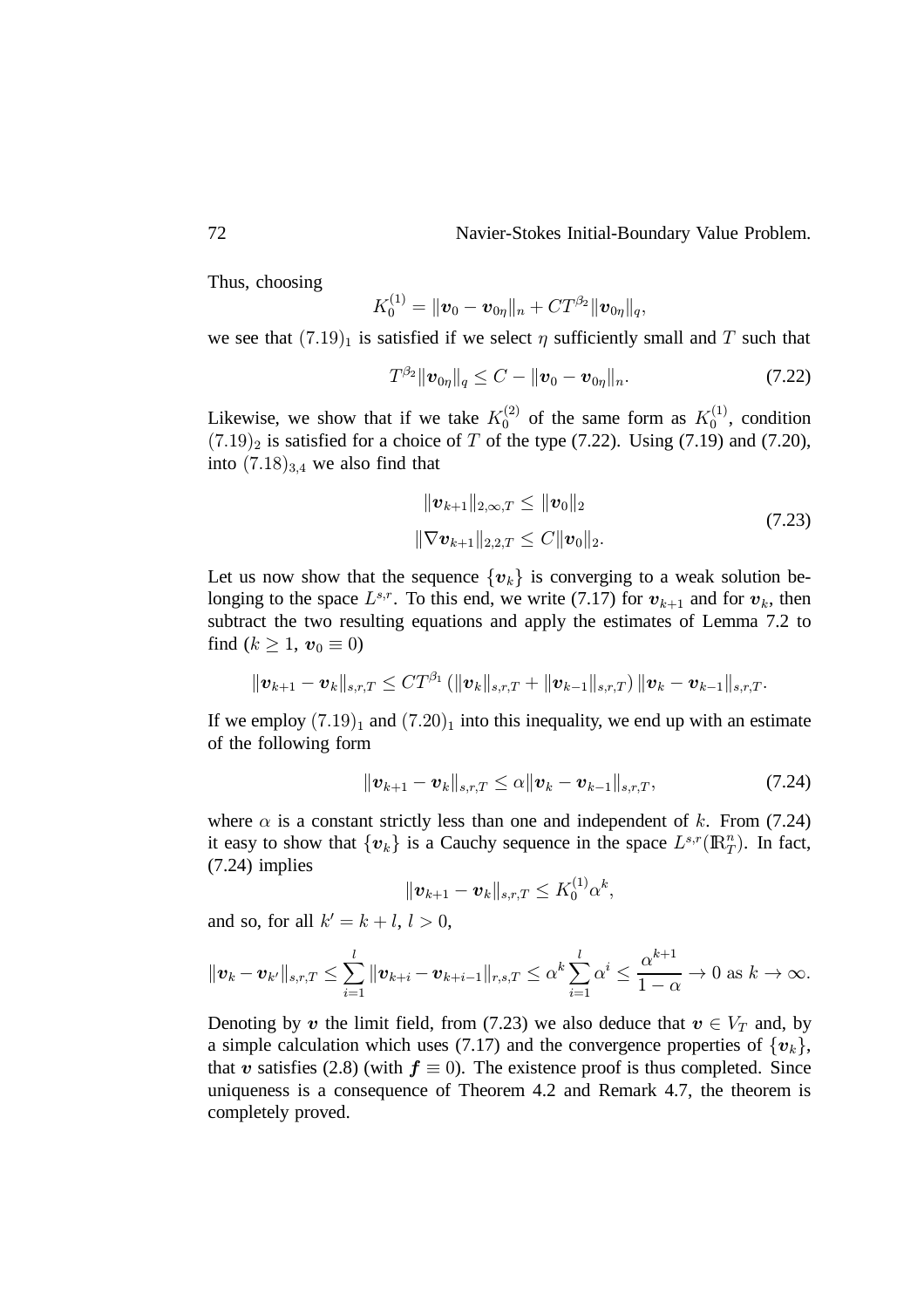7. Existence in the Class  $L^r(0,T; L^s(\Omega))$ ,  $2/r + n/s =$ . 73

We shall now analyze some consequences of Theorem 7.1. We begin with the following result which improves Theorem 4.2(ii), see also Remark 4.5

**Theorem 7.2.** Let  $v$ ,  $u$  be two weak solutions in  $\Omega_T$  corresponding to  $t$ he same data  $\boldsymbol{v}_0$ . Assume that  $\boldsymbol{u}$  satisfies the energy inequality (EI) and that  $\mathbf{v} \in L^{\infty}(0,T; \mathbf{L}^n(\mathbb{R}^n)).$  Then  $\mathbf{v} = \mathbf{u}$  a.e. in  $\mathbb{R}^n_T$ .

**Proof.** As in the proof of Theorem 4.2, we establish (4.23). Let  $\mathcal{T}$  and  $\tau_0$ be defined as in that proof, and assume  $\tau_0 < T$ . Thus, (4.23) implies

$$
\|\boldsymbol{w}(t)\|_2^2 + 2\nu \int_{\tau_0}^t \|\nabla \boldsymbol{w}\|_2^2 d\tau \leq 2 \int_{\tau_0}^t (\boldsymbol{w} \cdot \nabla \boldsymbol{w}, \boldsymbol{v}) d\tau, \quad t \in (\tau_0, T). \tag{7.25}
$$

We shall show that

$$
\boldsymbol{v}(t) \in \boldsymbol{L}^n(\mathbb{R}^n), \text{ for all } t \in [0, T], \tag{7.26}
$$

and so, in particular, that  $\mathbf{v}(\tau_0) \in \mathbf{L}^n(\mathbb{R}^n)$ . In fact, denote by  $E \subset [0, T]$  the set where possibly  $(7.26)$  does not hold. Clearly, E is of zero Lebesgue measure. Let  $t_* \in E$  and let  $\{t_k\} \subset [0,T] - E$  be a sequence converging to  $t_*$ . By assumption, it follows that there exists  $\mathbf{U} \in \mathbf{L}^n(\Omega)$  such that

$$
\lim_{k\to\infty}(\mathbf{v}(t_k),\boldsymbol{\psi})=(\boldsymbol{U},\boldsymbol{\psi}),\quad\text{for all }\boldsymbol{\psi}\in\boldsymbol{C}_0^{\infty}(\Omega).
$$

On the other hand, by the weak  $L^2$  continuity, we have

$$
\lim_{k\to\infty}(\boldsymbol{v}(t_k),\boldsymbol{\psi})=(\boldsymbol{v}(t_*),\boldsymbol{\psi}),\quad\text{for all }\boldsymbol{\psi}\in\boldsymbol{C}_0^{\infty}(\Omega),
$$

and (7.26) follows. Now, by Theorem 7.1, we infer that there exists a weak solution  $\tilde{v}$ , say, assuming the initial data  $v(\tau_0)$  and belonging to the space  $L^r(\tau_0, \tau_0 + T(\tau_0); \mathbf{L}^s(\mathbb{R}^n))$ ,  $2/r + n/s = 1$ ,  $s > n$ . In view of Theorem 4.1 and Remark 4.3,  $\boldsymbol{v}$  satisfies the energy equality in  $[\tau_0, \tau_0 + T(\tau_0)]$  and so, from Theorem 4.2(i), we conclude  $\mathbf{v} = \tilde{\mathbf{v}}$  in  $[\tau_0, \tau_0 + T(\tau_0)]$ . We then use (7.25), and reason as in the proof of Theorem 4.2(i) to show  $\mathbf{v} = \mathbf{u}$  in  $[\tau_0, \tau_0 + T(\tau_0)]$ , contradicting the fact that  $\tau_0$  is a maximum.

Another consequence of Theorem 7.1 is contained in the following one, which extends the results of Theorem 6.4(i) to the case  $\Omega = \mathbb{R}^n$ . <sup>36</sup>

**Theorem 7.3** Let **v** be a weak solution in  $\mathbb{R}^n$ , for all  $T > 0$ , corresponding to the initial data  $\boldsymbol{v}_0 \in H(\boldsymbol{\mathbb{R}}^n)$ , and satisfying the strong energy inequality (4.1)

<sup>&</sup>lt;sup>36</sup>We refer to Giga (1986), for the more general case when  $\Omega$  has a compact boundary.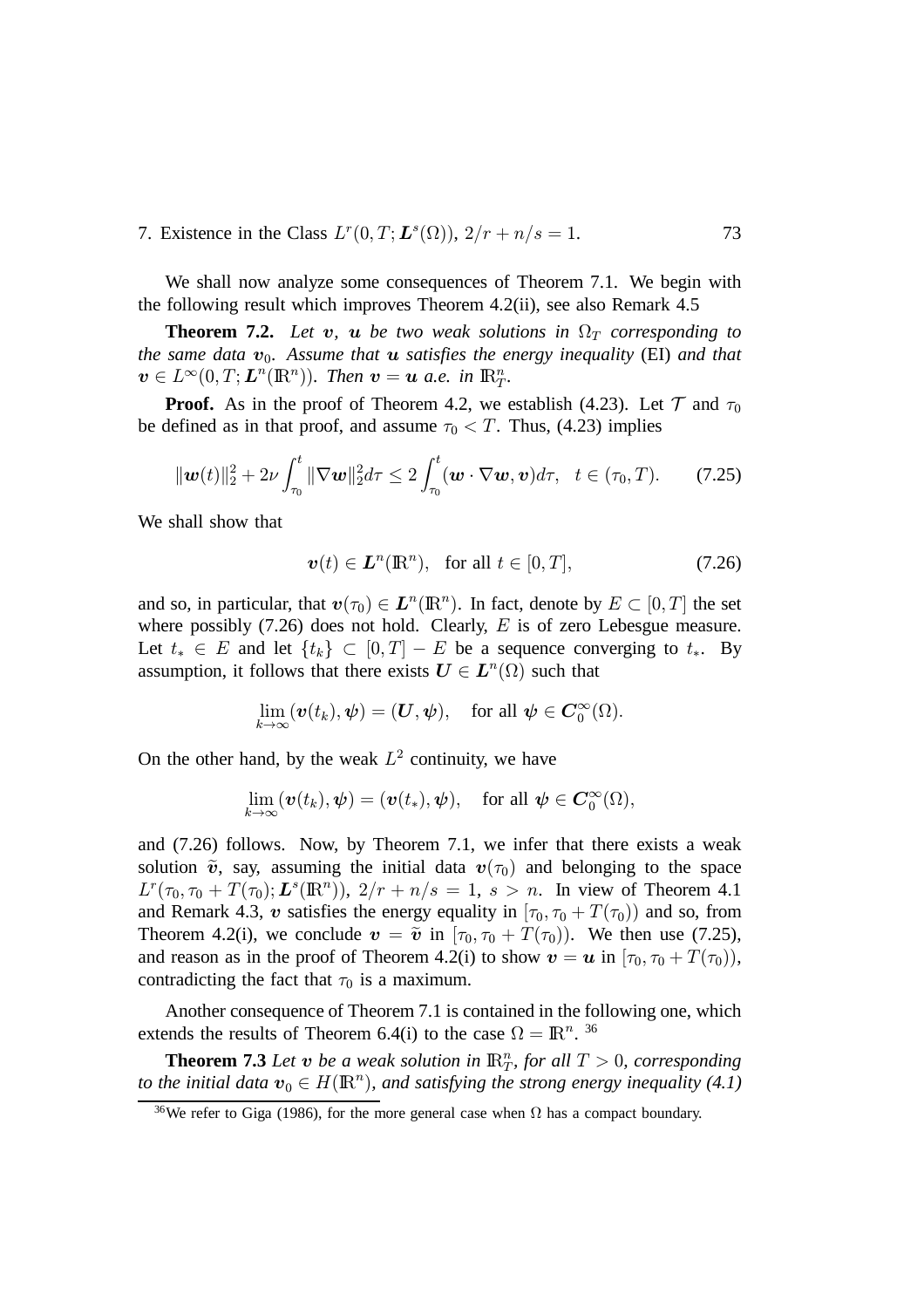and let  $t_1$  be an epoch of irregularity for **v**. Then,  $\|\boldsymbol{v}(t)\|_{\sigma}$  diverges as  $t \to t_1^-$ , *for all*  $n < \sigma < \infty$ *, in such a way that* 

$$
\|\boldsymbol{v}(t)\|_{\sigma}\geq\frac{C}{(t_1-t)^{(\sigma-n)/2\sigma}},\quad t
$$

*with*  $C = C(n, \sigma, \nu) > 0;$ 

**Proof.** Reasoning as in the proof of Theorem 6.4(i), we show that there can not exist a sequence  $\{\tau_k\}$ , say, tending to  $t_1$ , along which  $\|\boldsymbol{v}(\tau_k)\|_{\sigma}$  stays bounded. <sup>37</sup> In fact, otherwise, in view of Theorem 7.2, we could construct a solution  $\tilde{v}$ , having  $v(\tau_k)$  as initial data and belonging to  $L^r(\tau_k, \tau_k + T_k; L^s(\mathbb{R}^n))$ , for some  $r = 2s/(s - n)$ ,  $s > n$ , <sup>38</sup> and  $\tau_k + T_k > t_1$ . By Theorem 5.2(i),  $\mathbf{v} \in C^{\infty}(\overline{\mathbb{R}_n} \times (\tau_k, \tau_k + T_k))$  and by the uniqueness Theorem 4.2(i),  $\mathbf{v} = \tilde{\mathbf{v}}$  on  $(\tau_k, \tau_k + T_k)$ , contradicting the assumption that  $t_1$  is an epoch of irregularity. From Theorem 7.2(i), we then have

$$
(t_1 - t) \ge C / \| \boldsymbol{v}(t) \|_{\sigma}^{2\sigma/(\sigma - n)}, \quad t < t_1,
$$

and the result is proved.

**Remark 7.1** From Theorem 7.3, we reobtain the sufficient condition for the absence of epochs of irregularity given in Theorem 5.2. The estimate of Theorem 7.3 was first obtained for  $n = 3$  by Leray (1934b, pp. 227). Actually, following the work of Leray, *loc. cit.* pp. 222-224, we could show that this estimate also holds in the case  $\sigma = \infty$ .

As we have noticed in Remark 5.4, one important point which is left out in Theorem 5.4 is to show that a weak solution  $v$  which in addition satisfies

$$
\boldsymbol{v} \in L^{\infty}(0, T; \boldsymbol{L}^{n}(\Omega))
$$
\n(7.27)

is in fact regular. So far, it is not known whether this property is true or not. The last part of this section will be devoted to investigate the kind of regularity achieved by weak solution satisfying (7.27). This will be obtained by means of Theorem 7.1.

We begin to show the following result.

<sup>&</sup>lt;sup>37</sup>Recall that, from the Definition 6.1 of epoch of irregularity, it follows that  $v(t) \in L^q(\mathbb{R}^n)$ for all  $q \geq 2$ .

<sup>38</sup>See Remark 4.7.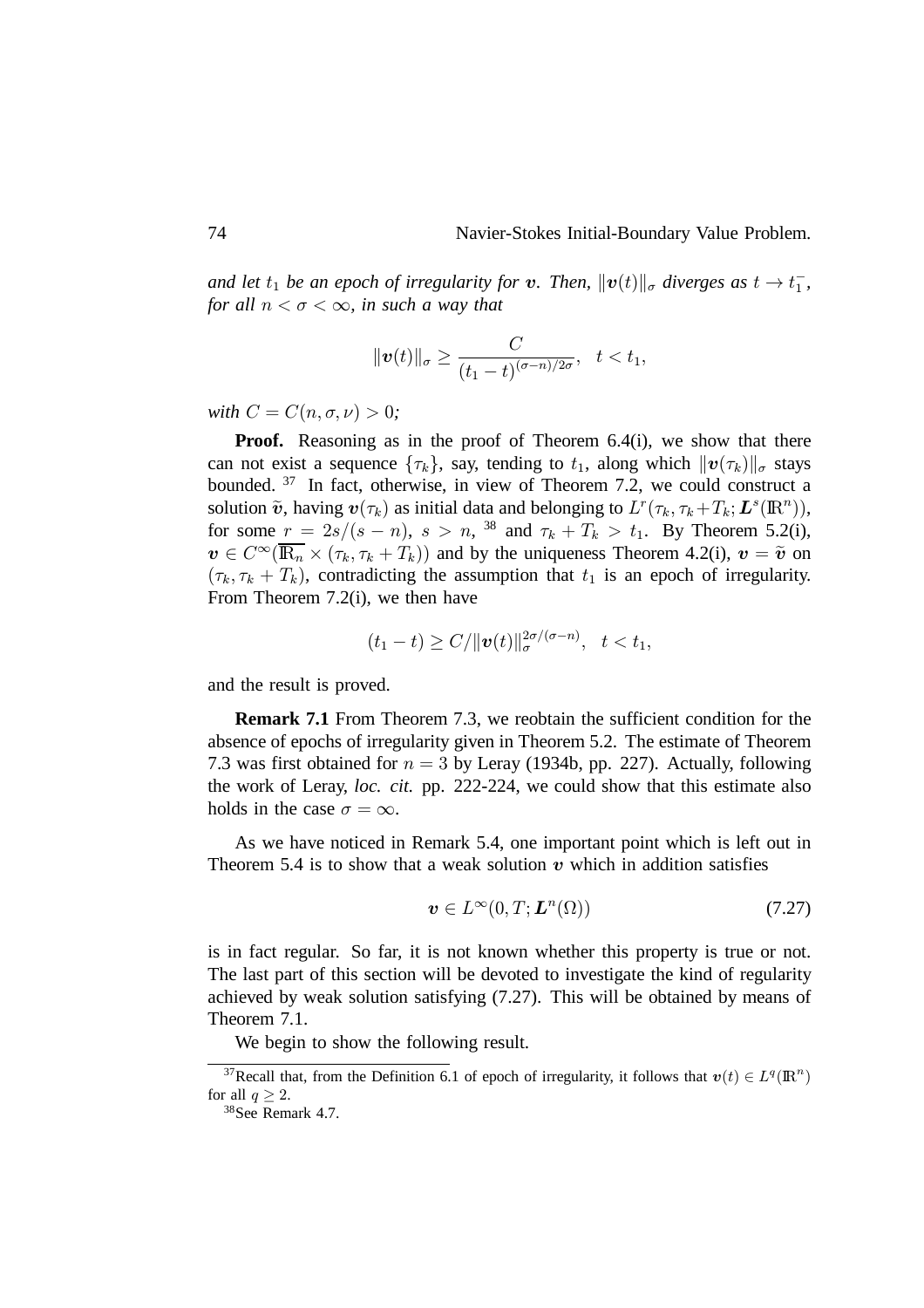7. Existence in the Class  $L^r(0,T; L^s(\Omega))$ ,  $2/r + n/s =$ . 75

**Lemma 7.4** *Let*  $\boldsymbol{v}$  *be a weak solution in*  $\mathbb{R}_T^n$ , *verifying (7.27). Then, for any*  $t_0 \in [0, T)$ , there exists  $\delta(t_0) > 0$  such that  $\mathbf{v} \in C([t_0, t_0 + \delta(t_0)); L^n(\mathbb{R}^n)$ . In particular,  $v(t)$  is right continuous in the  $L^n$ -norm, at each  $t \in [0, T)$ .

**Proof.** We already know that  $v(t) \in L^n(\mathbb{R}^n)$ , for all  $t \in [0, T)$ , see (7.26). Therefore, for any fixed  $t_0 \in [0, T)$ , by Theorem 7.1 we know that there exists  $\delta(t_0) > 0$  such that

$$
\mathbf{v} \in L^r(t_0, t_0 + \delta(t_0); \mathbf{L}^n(\mathbb{R}^n)), \quad \text{for all } s > n \text{ and } r = 2s/(s - n), \quad (7.28)
$$

and thus  $\boldsymbol{v}$  is regular in  $I = (t_0, t_0 + \delta(t_0))$ . We may then multiply the Navier-Stokes equations (0.1) –written in  $\mathbb{R}^n \times I$ , with  $\mathbf{f} \equiv 0$ – by  $|\mathbf{v}|^{n-2} \mathbf{v}$ , and integrate by parts over  $\mathbb{R}^n$ , to obtain  $39$ 

$$
\frac{1}{n}\frac{d}{dt}\|\mathbf{v}\|_{n}^{n}+\nu D_{1}(\mathbf{v})+4\nu\frac{n-2}{n^{2}}D_{2}(\mathbf{v})=(-(n-2)\int_{\mathbb{R}^{n}}p|\mathbf{v}|^{n-4}\mathbf{v}\cdot\nabla\mathbf{v}\cdot\mathbf{v}dx, (7.29)
$$

where

$$
D_1(\boldsymbol{v}) = \int_{\mathbb{R}^n} |\boldsymbol{v}|^{n-2} |\nabla \boldsymbol{v}|^2 dx
$$
  

$$
D_2(\boldsymbol{v}) = \int_{\mathbb{R}^n} |\nabla |\boldsymbol{v}|^{n/2} |^2 dx.
$$

We now apply the Cauchy-Schwarz inequality in the integral at the right-hand side of (7.29) to deduce

$$
\frac{1}{n}\frac{d}{dt}\|\mathbf{v}\|_{n}^{n}+\frac{1}{2}\nu D_{1}(\mathbf{v})+4\nu\frac{n-2}{n^{2}}D_{2}(\mathbf{v})\leq C\int_{\mathbb{R}^{n}}p^{2}|\mathbf{v}|^{n-2}dx.
$$
 (7.30)

Since

$$
\Delta p = \partial_i \partial_j (v_i v_j),
$$

from the Calderon-Zygmund theorem on singular integrals we obtain

$$
||p||_{(n+2)/2} \leq C||\boldsymbol{v}||^2_{n+2}.
$$

Using this inequality at the right-hand side of (7.30), we conclude

$$
\frac{1}{n}\frac{d}{dt}\|\mathbf{v}\|_{n}^{n}+\frac{1}{2}\nu D_{1}(\mathbf{v})+4\nu\frac{n-2}{n^{2}}D_{2}(\mathbf{v})\leq C\|\mathbf{v}\|_{n+2}^{n+2}.\tag{7.31}
$$

By the same procedure, one also shows

$$
\left|\frac{d}{dt}\|\bm{v}\|_{n}^{n}\right|\leq C\left(D_{1}(\bm{v})+D_{2}(\bm{v})+\|\bm{v}\|_{n+2}^{n+2}\right).
$$
\n(7.32)

 $39$ For this type of technique, see Rionero and Galdi (1979), and Beirão da Veiga (1987).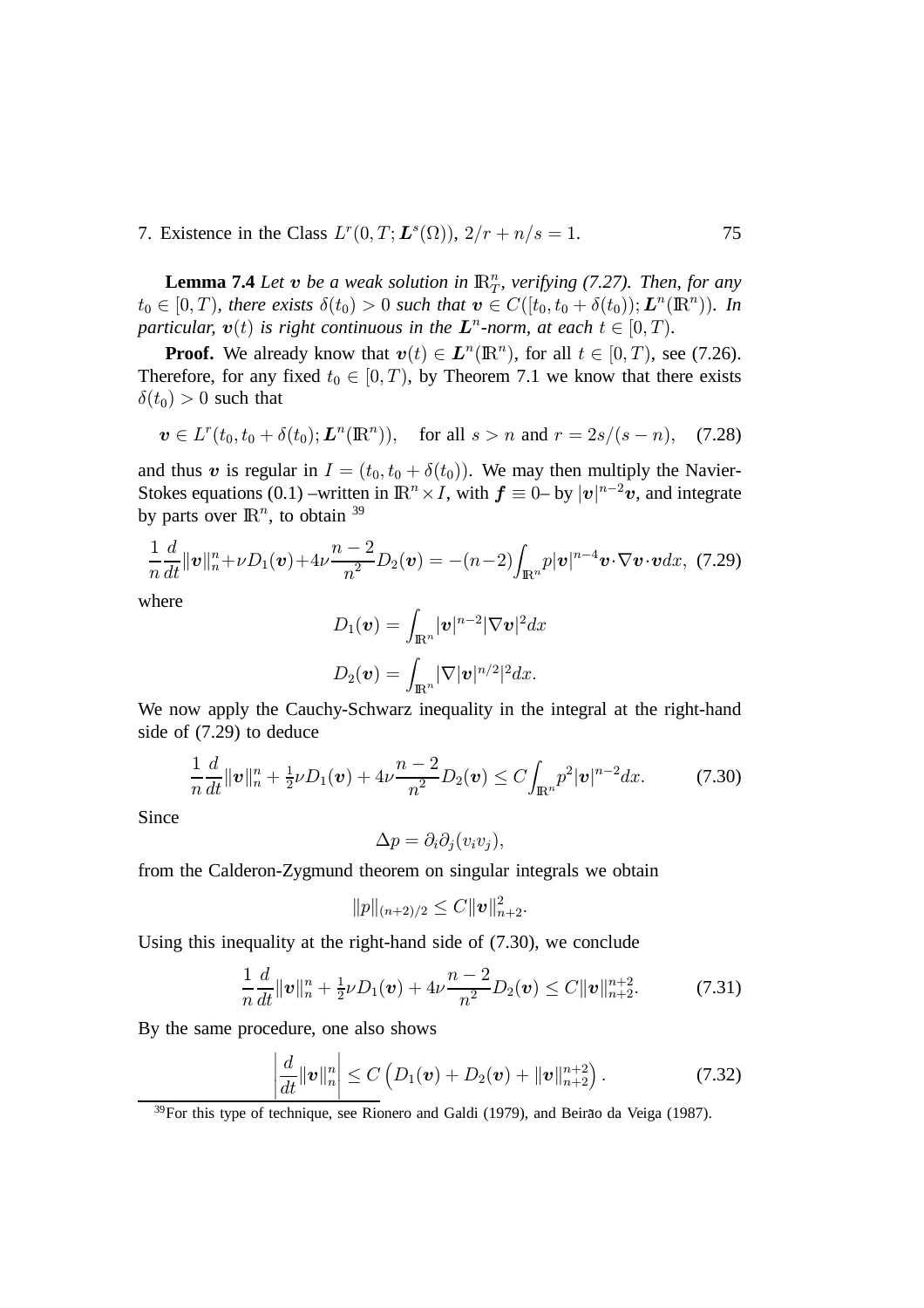From (7.28) we know that  $\mathbf{v} \in L^{n+2}(t_0, t_0 + \delta(t_0); \mathbf{L}^{n+2}(\mathbb{R}^n))$  and, by assumption, that  $\mathbf{v} \in L^{\infty}(0,T; \mathbf{L}^n(\mathbb{R}^n))$ . Therefore, (7.31) gives

$$
\int_{t_0}^{t_0+\delta(t_0)} \left[ D_1(\bm{v}) + D_2(\bm{v}) \right] dt \leq M,
$$

which, in turn, once replaced into  $(7.32)$ , allows us to infer

$$
\left|\int_{t_0}^{t_0+\delta(t_0)}\left|\frac{d}{dt}\|\boldsymbol{v}\|_n^n\right|\leq M.
$$

Thus,  $||\boldsymbol{v}(t)||_n$  is continuous in  $[t_0, t_0 + \delta(t_0))$ . On the other hand, the weak continuity of  $v$  in  $L^2$ , along with the uniform boundedness in  $L^n$ , implies that v is weakly continuous in  $L^n$  and we conclude the continuity of v in  $L^n(\mathbb{R}^n)$ .

We are now able to prove the following partial regularity result (Sohr and von Wahl, 1984, Theorem III.4).

**Theorem 7.4** *Let*  $v$  *be a weak solution in*  $\mathbb{R}^n$  *verifying the condition*  $v \in$  $L^{\infty}(0,T;\mathbf{L}^n(\mathbb{R}^n))$ . Then, there exists a set  $E \subset [0,T]$  with the following *properties*

- $(i)$   $\boldsymbol{v} \in C^\infty \left(\overline{\mathbb{R}_n} \times E\right);$
- *(ii)* The set  $S \equiv [0, T] E$  is at most countable;
- *(iii)* For every epoch of irregularity  $t_1$   $(\in S)$  we have

$$
\limsup_{t\to t_1^-}\|\boldsymbol{v}(t)\|_n>\lim_{t\to t_1^+}\|\boldsymbol{v}(t)\|_n.
$$

**Proof.** Point (i) is already known from Theorem 6.3. <sup>40</sup> For  $t_0 \in S$ , by Theorem 7.1, we may construct a regular solution in  $(t_0, t_0 + \delta(t_0))$ . We can take a rational number in  $(t_0, t_0 + \delta(t_0))$  to show that S is countable. Let now  $t_1$  be an epoch of irregularity. Then, by Theorem 7.3,  $\boldsymbol{v}$  is right continuous at  $t_1$ in the  $L^n$ -norm, that is,

$$
\lim_{t\to t_1^+}\|\bm{v}(t)\|_n=\|\bm{v}(t_1)\|_n.
$$

<sup>&</sup>lt;sup>40</sup>We recall that, by assumption and by Theorem 4.1,  $\boldsymbol{v}$  satisfies the energy *equality* in [0,*T*].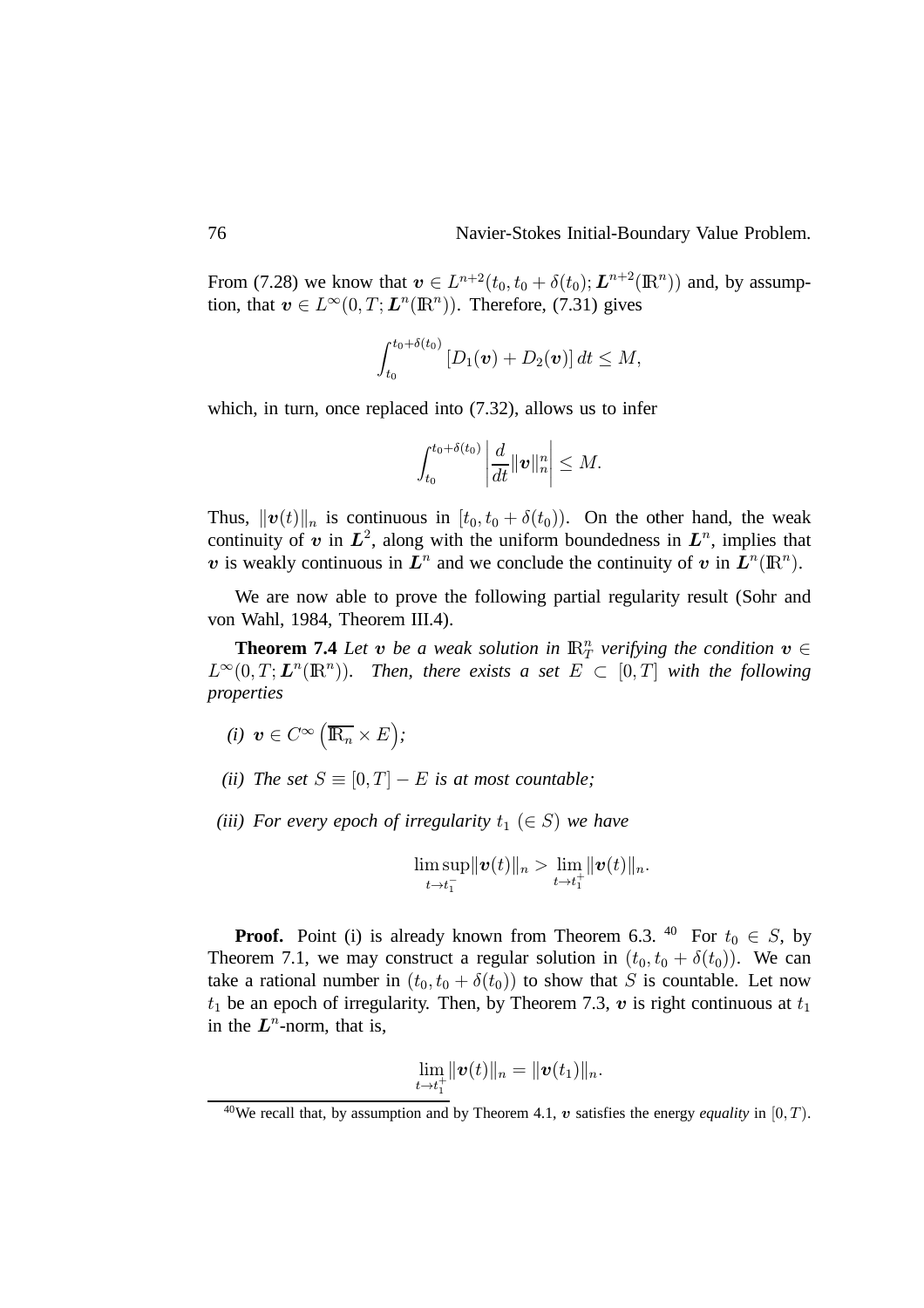7. Existence in the Class  $L^r(0,T; L^s(\Omega))$ ,  $2/r + n/s =$ . 77

Since  $v$  is weakly continuous at  $t_1$ , we also have that

$$
\limsup_{t\to t_1^-} ||\boldsymbol{v}(t)||_n \text{ exists.}
$$

If

$$
\limsup_{t\to t_1^-} \|\bm{v}(t)\|_n \leq \|\bm{v}(t_1)\|_n = \lim_{t\to t_1^+} \|\bm{v}(t)\|_n,
$$

we would then have that  $v(t)$  is strongly continuous in  $L^n$  at  $t_1$ . From Theorem 5.2(ii) it then follows that

$$
\boldsymbol{v}\in C\left([t_1-\eta_1,t_1];\boldsymbol{L}^n(\mathbb{R}^n)\right),\ \ \eta_1>0,
$$

On the other hand, by Lemma 7.1, we also have that

$$
\boldsymbol{v}\in C\left([t_1,t_1+\eta_2];\boldsymbol{L}^n(\mathbb{R}^n)\right), \ \ \eta_2>0,
$$

and so,

$$
\boldsymbol{v}\in C\left([t_1-\eta,t_1+\eta];\boldsymbol{L}^n(\mathbb{R}^n)\right),\ \ \eta>0,
$$

and, by Theorem 5.2(ii),  $t_1$  can not be an epoch of irregularity.

**Remark 7.2** Condition (ii) in Theorem 7.4 can be refined in the following way, see Kozono and Sohr (1996b), Beirão da Veiga (1996). Let the assumption of that theorem be satisfied and let  $t_1$  be any instant of time. Set

$$
a \equiv \limsup_{t \to t_1^-} \|\boldsymbol{v}(t)\|_n - \lim_{t \to t_1^+} \|\boldsymbol{v}(t)\|_n.
$$

Then, there exists a constant C independent of the particular solution  $v$  such that, if  $a < C$ , then necessarily  $a = 0$ , that is, v is strongly continuous in  $L^n$ at  $t_1$  and, therefore, smooth at  $t_1$ . Further investigation on the structure of the possible irregular points of a solution satisfying the assumption of Theorem 7.4, has been more recently carried out by J. Neustupa (1999).

**Remark 7.3** The estimate from below for the time  $T$  of existence of a solution with data in  $L^n$  may play a crucial role in the theory of regularity. Though it is very unlikely that we can give for  $T$  a bound of the type

$$
T\geq C\|\boldsymbol{v}_0\|_n^{-\beta},\ \ \beta>0,
$$

we may still conjecture the following estimate

$$
T \ge f(\|\boldsymbol{v}_0\|_n) \tag{7.33}
$$

where  $f(\lambda)$  is a positive, strictly decreasing function of  $\lambda$ . The following two possibilities may then arise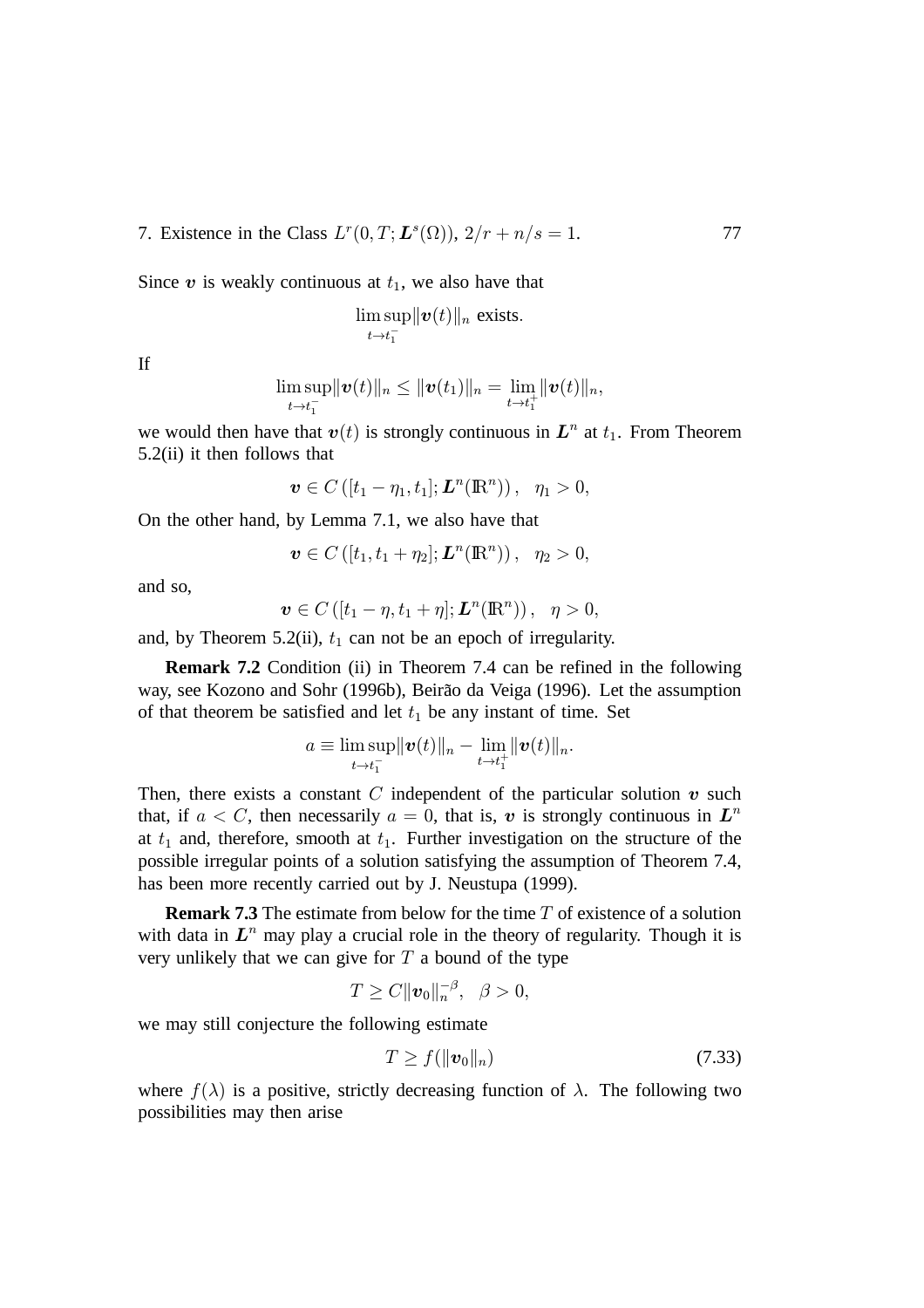i) lim  $\lambda \rightarrow \infty$  $f(\lambda) = f_0 > 0;$ ii)  $f(\lambda) = 0.$ 

 $\lambda \rightarrow \infty$ 

In the case i), no epoch of irregularity can exist. In fact, we have  $T \ge f_0$ . Let  $t_1$ be an epoch of irregularity. Then, we could choose  $t_0$  such that  $t_1 - t_0 < f_0/2$ (say), and we would conclude, by Theorem 7.1, that  $\boldsymbol{v}$  is regular in  $(t_0, t_0 + f_0)$ , contradicting the fact that  $t_1$  is an epoch of irregularity. In case ii), we distinguish again the following two possibilities:

ii)'  $\limsup \|v(t)\|_n = \infty;$  $t\rightarrow t_1^$ ii)''  $\boldsymbol{v} \in L^{\infty}(0, t_1; \boldsymbol{L}^n(\Omega)).$ 

In case ii)', for t very close to  $t_1$ , we would have

$$
\|\bm{v}(t)\|_n\geq f^{-1}(t_1-t),\ \ t
$$

and, therefore, since

$$
\lim_{\lambda \to 0} f^{-1}(\lambda) = \infty,
$$

*a condition even weaker than* (7.27) –depending on  $f$ – would imply regularity. In case ii)", setting

$$
M=\text{ess}\sup_{t\in[0,t_1]}\|\boldsymbol{v}(t)\|_n.
$$

we would have  $T \ge f(M)$ , and so, reasoning as in case i), we would deduce that  $t_1$  can not be an epoch of irregularity. From all the above, we then conclude that, if an estimate of the type  $(7.33)$  holds for T, then a condition weaker than  $(7.27)$  and depending on f, would suffice to ensure regularity of a weak solution. However, we only have for  $T$  the estimate of Theorem 7.1(ii).

**Remark 7.4** In view of Theorem 6.4(i) and Theorem 7.3, we deduce that a weak solution  $v$  in dimension 3 will never go through an epoch of irregularity  $t_1$ , provided that the condition  $v \in V_T$  is incompatible with the following ones:

$$
\|\nabla \boldsymbol{v}(t)\|_{2} \geq \frac{C}{(t_{1}-t)^{1/4}} \qquad t < t_{1}, \ \sigma > n. \tag{7.34}
$$
\n
$$
\|\boldsymbol{v}(t)\|_{\sigma} \geq \frac{C}{(t_{1}-t)^{(\sigma-n)/2\sigma}}
$$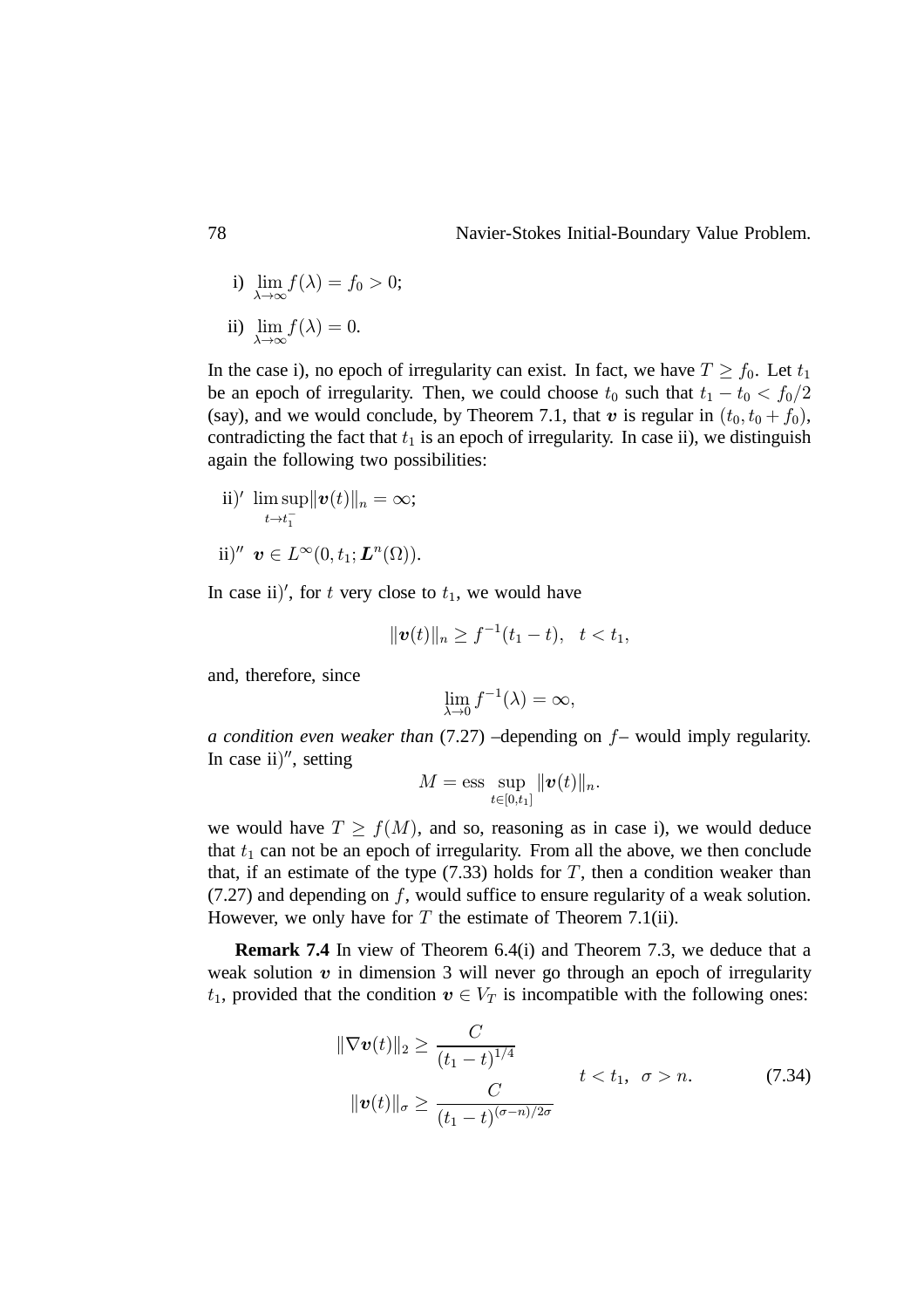## References 29

With this in mind, J.Leray (1934b, p.225) proposed a *possible* counter example to the existence of a global regular solution. This counter example *would* lead to a weak solution possessing just one epoch of irregularity. Even though the existence of such a solution has been recently ruled out by Necas, Ruzicka and Sverak (1996) (see also Tsai (1998)), we deem it interesting to reproduce and discuss it here. This solution is constructed as follows. *Assume* that the following system of equations

$$
\nu \Delta U(y) - \alpha \left[ U(y) + \mathbf{y} \cdot \nabla U(y) \right] + \nabla P(y) = U(y) \cdot \nabla U(y)
$$
  
div  $U(y) = 0$   $y \in \mathbb{R}^n$ ,

admits a non-zero solution  $\boldsymbol{U} \in \boldsymbol{W}^{1,2}(\mathbb{R}^n)$ , for some  $\alpha > 0$ , and set

$$
\lambda(t) = (2\alpha(t_1 - t))^{-1/2}, \quad t < t_1.
$$

Then, the function

$$
\boldsymbol{u}(x,t) = \begin{cases} \lambda(t)\boldsymbol{U}(\lambda(t)x) & \text{if } t < t_1\\ 0 & \text{if } t \geq t_1 \end{cases} \tag{7.35}
$$

is a weak solution to the Navier-Stokes problem in  $\mathbb{R}^n_T$ . By a simple calculation which uses (7.35) we show that

$$
\|\mathbf{u}(t)\|_{s} = C\left(\lambda(t)\right)^{1-n/s}, \quad s \in [2, \infty), \quad t < t_{1}
$$
\n
$$
\|\nabla \mathbf{u}(t)\|_{2} = C(\lambda(t))^{1/2}, \quad t < t_{1}.\tag{7.36}
$$

From (7.36) it is clear that  $\boldsymbol{u}$  satisfies all requirements of a weak solution and that, in fact, it possesses even more regularity, such as strong  $L^2$ -continuity in time. However,  $\boldsymbol{u}$  blows up at  $t_1$  exactly in the way prescribed by (7.34), so that  $t_1$  is the only epoch of irregularity. Moreover,  $||\boldsymbol{u}(t)||_n \leq C$ , uniformly in t, and  $||\boldsymbol{u}(t)||_n$  becomes irregular at  $t_1$  just in the way predicted by Theorem 7.4(iii). As we mentioned, such a solution does not exist, since Necas, Ruzicka and Sverák, *loc. cit.*, have shown that  $U \equiv 0$ . This result gives more weight to the conjecture that the class  $L^{n,\infty}(\mathbb{R}^n_T)$  is a regularity class.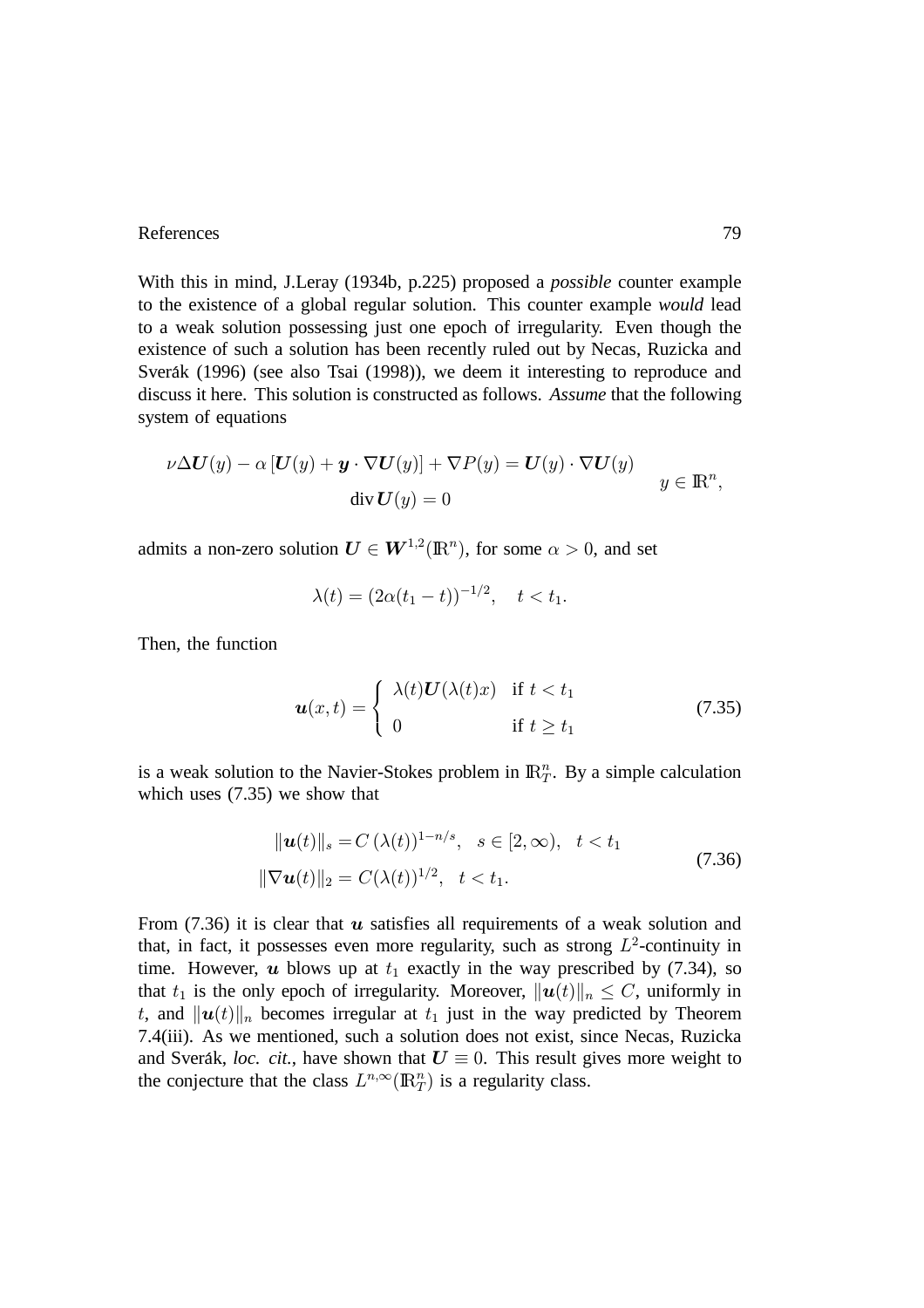## **References**

- Amann, H., 1999, On the Strong Solvability of the Navier-Stokes Equations, preprint
- Beirão da Veiga, H., 1987, Existence and Asymptotic Behavior for Strong Solutions of the Navier-Stokes Equations in the Whole Space, *Indiana Univ. Math. J.*, **36**, 149
- Beirão da Veiga, H., 1995a, Concerning the Regularity Problem for the Solutions of the Navier-Stokes Equations, *Compte Rend. Acad. Sci. Paris*, **321**, 405
- Beirão da Veiga, H., 1995b, A New Regularity Class for the Navier-Stokes Equations in  $\mathbb{R}^n$ , *Chin. Ann. of Math*, **16B**, 407
- Beirão da Veiga, H., 1996, Remarks on the Smoothness of the  $L^{\infty}(0,T; L^{3})$ Solutions of the 3-D Navier-Stokes Equations, Preprint, University of Pisa
- Berselli L.C., 1999, Sufficient Conditions for the Regularity of the Solutions of the Navier-Stokes Equations, *Math. Meth. Appl. Sci.*, **22**, 1079
- Borchers, W. and Miyakawa, T., 1988, Decay for the Navier-Stokes Flow in Halfspaces, *Math. Ann.*, **282**, 139
- Caffarelli, L., Kohn, R. and Nirenberg, L., 1982, Partial Regularity of Suitable Weak Solutions of the Navier-Stokes Equations, *Comm. Pure Appl. Math.*, **35**, 771
- Calderon, P.C., 1990a, Existence of Weak Solutions for the Navier-Stokes Equations with Initial Data in L<sup>p</sup>, Trans. American Math. Soc., 318, 179
- Calderon, P.C., 1990b, Addendum to the paper "Existence of Weak Solutions for the Navier-Stokes Equations with Initial Data in L<sup>p</sup>", Trans. American *Math. Soc.*, **318**, 201
- Calderon, P.C., 1993, Initial Values of Solutions of the Navier-Stokes Equations, *Proc. American Math. Soc.*, **117**, 761
- Cannone M., 1997, A generalization of a theorem by Kato on Navier-Stokes equations, *Rev. Mat. Iberoamer.*, **13** 515.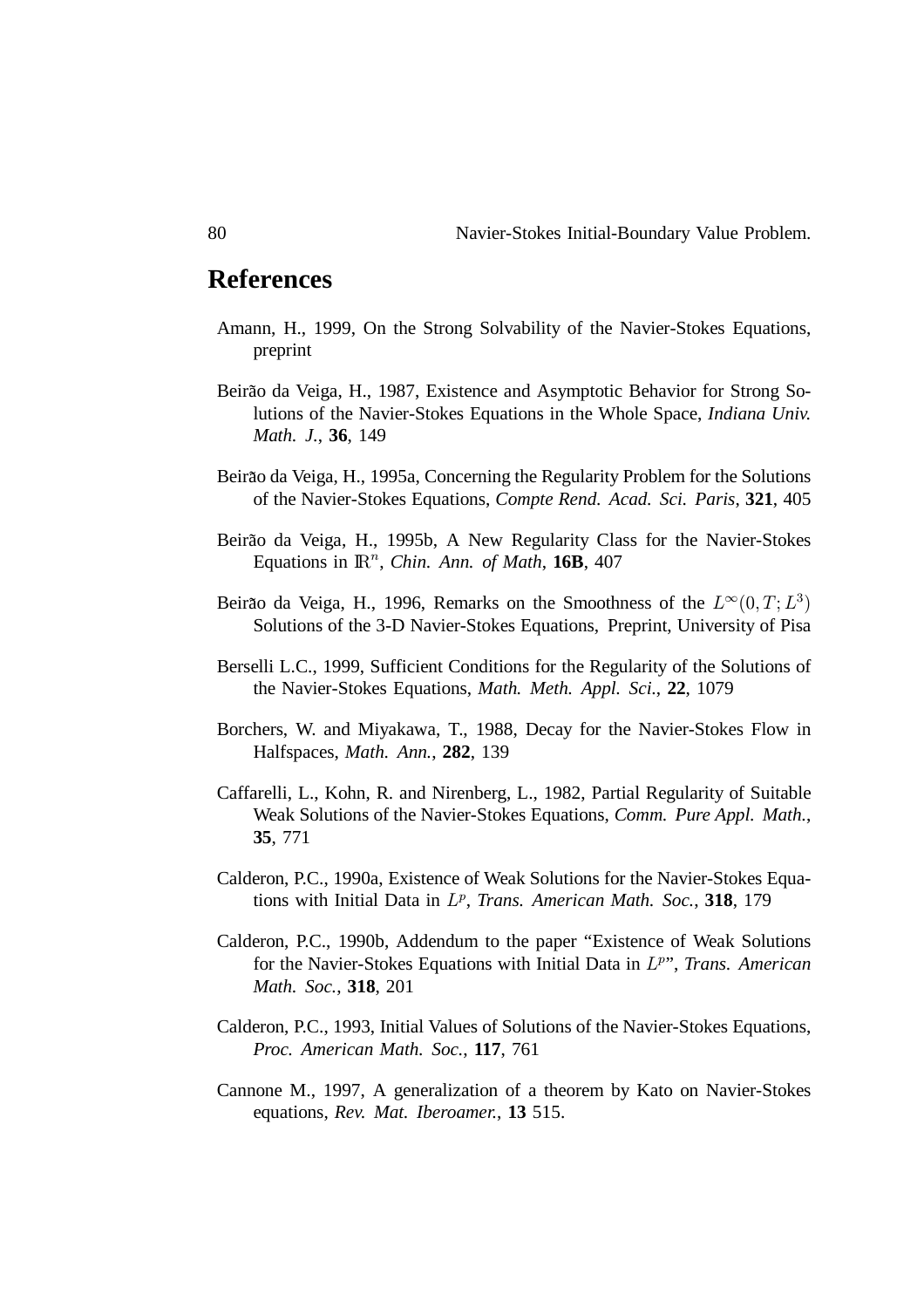- Chemin J.Y., 1999, Theorems of Unicity for the Threedimensional Navier-Stokes System, *J. Anal. Math.*, **77** 27
- Fabes, E.B., Jones, B.F. and Rivière, N.M., 1972, The Initial Value Problem for the Navier-Stokes Equations with Data in  $L^p$ , Arch. Ratl Mech. Anal., **45**, 222
- Fabes, E.B., Lewis, J. and Riviere, N.M., 1977a, Singular Integrals and Hydro- ` dynamical Potentials, *American J. Math.*, **99**, 601
- Fabes, E.B., Lewis, J. and Riviere, N.M., 1977b, Boundary Value Problems for ` the Navier-Stokes Equations, *American J. Math.*, **99**, 626
- Foias¸, C. , 1961, Une Remarque sur l'Unicite des Solutions des Equations de ´ Navier-Stokes en dimension n, *Bull. Soc. Math. France*, **89**, 1
- Foias¸, C. and Temam, R., 1979, Some Analytical and Geometric Properties of the Solutions of the Navier-Stokes Equations, J. Math. Pure Appl., **58**, 339
- Galdi, G.P., 1994, *An Introduction to the Mathematical Theory of the Navier-Stokes Equations, Vol. I: Linearized Theory*, Springer Tracts in Natural Phylosophy, Vol.38. Springer-Verlag.
- Galdi, G.P. and Maremonti, P., 1986, Monotonic Decreasing and Asymptotic Behavior of the Kinetic Energy for Weak Solutions of the Navier-Stokes Equations in Exterior Domains, *Arch. Ratl Mech. Anal.*, **94**, 253
- Galdi, G.P. and Maremonti, P., 1988, Sulla Regolarita delle Soluzioni Deboli ` al Sistema di Navier-Stokes in Domini Arbitrari, *Ann. Univ. Ferrara, Sci. Mat.*, **34**, 59
- Giga, Y., 1986, Solutions for Semilinear Parabolic Equations in  $L^p$  and Regularity of Weak Solutions of the Navier-Stokes System, *J. Differential Eq.*, **62**, 182
- Golovkin, K.K., 1964, On the Non-Uniqueness of Solutions of Certain Boundary-Value Problems for the Equations of Hydromechanics, *Z. Vycisl. Mat. i. Mat. Fiz.*, **4**, 773 (in Russian)
- Heywood, J.G., 1980, The Navier-Stokes Equations: On the Existence, Regularity and Decay of Solutions, *Indiana Univ. Math. J.*, **29**, 639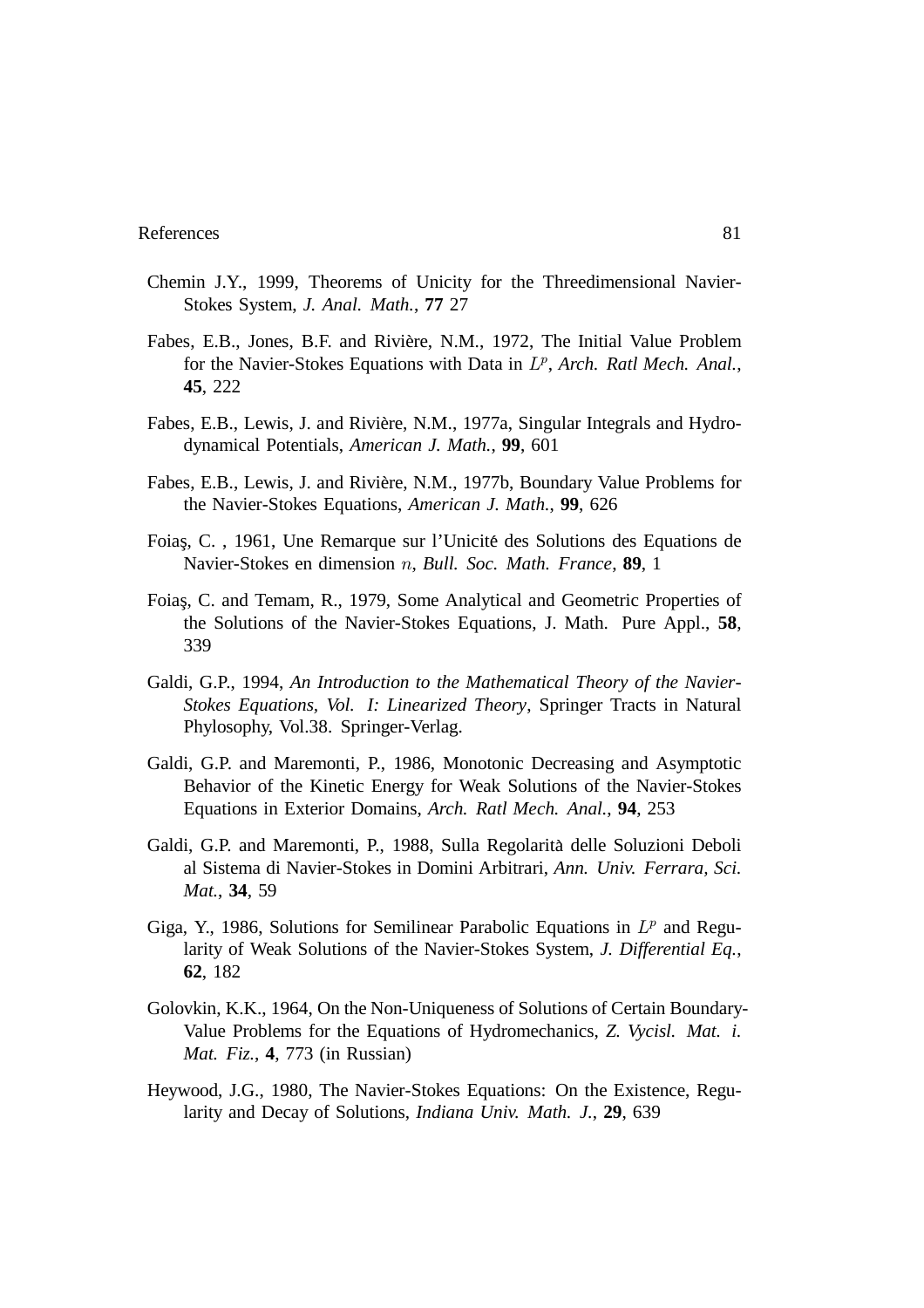- Heywood, J.G., 1988, Epochs of Irregularity for Weak Solutions of the Navier-Stokes Equations in Unbounded Domains, *Tôhoku Math. J.*, 40, 293
- Hille E. and Phillips, R.S., 1957, *Functional Analysis and Semigroups*, American Math. Soc. Colloq. Publ. **31**
- Hopf, E., 1950/1951, Über die Anfganswertaufgabe fur die Hydrodynamischen Grundgleichungen, *Math. Nachr.*, **4**, 213
- Kaniel, S., 1969, A Sufficient Condition for Smoothness of Solutions of Navier-Stokes Equations, *Israel J. Math.*, **6**, 354
- Kaniel, S. and Shinbrot M., 1967, Smoothness of Weak Solutions of the Navier-Stokes Equations, *Arch. Ratl Mech. Anal.*, **24**, 302
- Kato, H., 1977/78, On a Regularity of E. Hopf's Weak Solutions for the Navier-Stokes Equations, *Math. Rep. Kyushu Univ.*, **1**, 15
- Kato, H., 1986, Regularity of Weak Solutions of the Navier-Stokes Equations, *Math. Rep. Kyushu Univ.*, **15**, 1
- Kato, H., 1989, Weak Solutions of the Navier-Stokes Initial Value Problem, *Math. Rep. Kyushu Univ.*, **17**, 57
- Kato, H., 1993, On the Regularity and Uniqueness of Weak Solutions for the Navier-Stokes Equations, *Memoirs of the Faculty Sci. Kyushu Univ. Ser. A*, **47**, 183
- Kato T., 1984, Strong  $L^p$ -Solutions to the Navier-Stokes Equations in  $\mathbb{R}^m$ , with Applications to Weak Solutions, *Math. Z.*, **187**, 471
- Kiselev, A.A. and Ladyzhenskaya, O.A., 1957, On Existence and Uniqueness of the Solution of the Nonstationary Problem for a Viscous Incompressible Fluid, *Izv. Akad. Nauk SSSR*, **21**, 655
- Kozono H., 1998, Uniqueness and regularity of weak solutions to the Navier– Stokes equations, *Lecture Notes in Num. and Appl. Anal.* **16**, 161
- Kozono, H. and Sohr, H., 1996a, Remark on Uniqueness of Weak Solutions to the Navier-Stokes Equations, *Analysis*, **16**, 255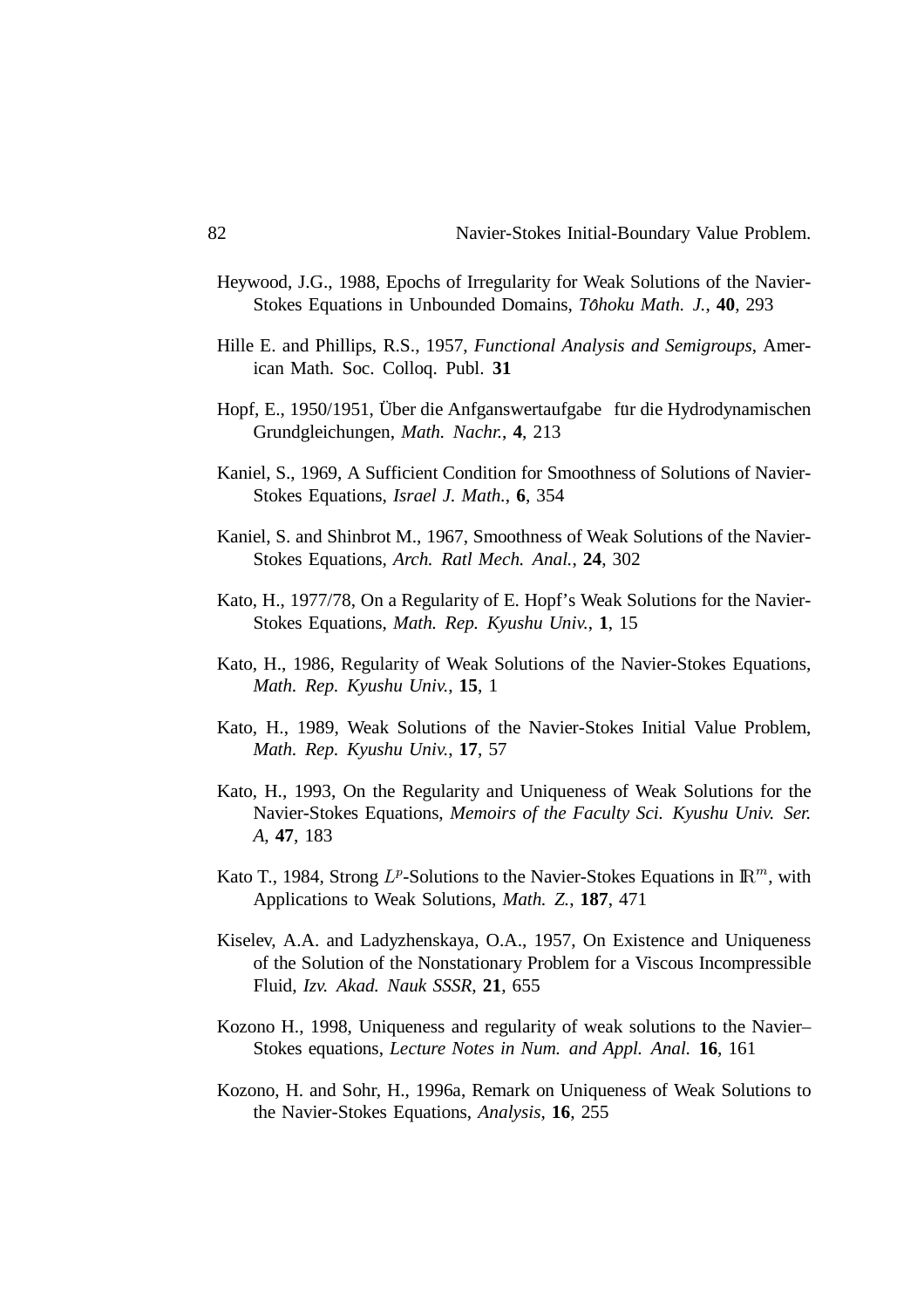- Kozono, H. and Sohr, H., 1996b, Regularity Criterion on Weak Solutions to the Navier-Stokes Equations, Preprint, Universitat Paderborn ¨
- Kozono, H. and Yamazaki, M., 1998, Exterior problem for the stationary Navier-Stokes equations in the Lorentz space, *Mathematische Annalen*, **310**, 279
- Ladyzhenskaya, O.A., 1958, Solution "in the Large" of the Nonstationary Boundary-Value Problem for the Navier-Stokes System for the Case of Two Space Variables, *Doklady Akad. Nauk. SSSR*, **123**, 427 (in Russian)
- Ladyzhenskaya, 0.A., 1967, Uniqueness and Smoothness of Generalized Solutions of the Navier-Stokes Equations, *Zap. Naucn Sem. Leningrad Otdel Mat. Inst. Steklov*, **5**, 169 (in Russian)
- Ladyzhenskaya, 0.A., 1969, Example of Nonuniqueness in the Hopf Class of Weak Solutions for the Navier-Stokes Equations, *Izv. Akad. Nauk SSSR., Ser. Mat.*, **33** (1), 229 (in Russian)
- Ladyzhenskaya, O.A., and Seregin, G.A., 1999, On Partial Regularity of Suitable Weak Solutions to the Three-Dimensional Navier-Stokes Equations, *J. Math. Fluid Mech.*, in press
- Ladyzhenskaya, O.A., Ural´ceva, N.N. and Solonnikov V.A., 1968, *Linear and Quasilinear Equations of Parabolic Type*, Transl. Math. Monographs, **23**, American Math. Soc., Providence R.I.
- Leray, J., 1934a, Essai sur les Mouvements Plans d'un Liquide Visqueux que Limitent des Parois, *J. Math. Pures Appl.*, **13**, 331
- Leray, J., 1934b, Sur le Mouvements d'un Liquide Visqueux Emplissant l'Espace, *Acta Math.*, **63**, 193
- Lighthill, J., 1956, *Nature*, **178**, 343
- Lin, F.H., 1998, A new proof of the Caffarelli-Kohn-Nirenberg theorem, *Comm. Pure Appl. Math.*, **51**, 241.
- Lions, J.L., 1960, Sur la Regularité et l'Unicité des Solutions Turbulentes des Equations de Navier-Stokes, ` *Rend. Sem. Mat. Universita di Padova `* , **30**, 1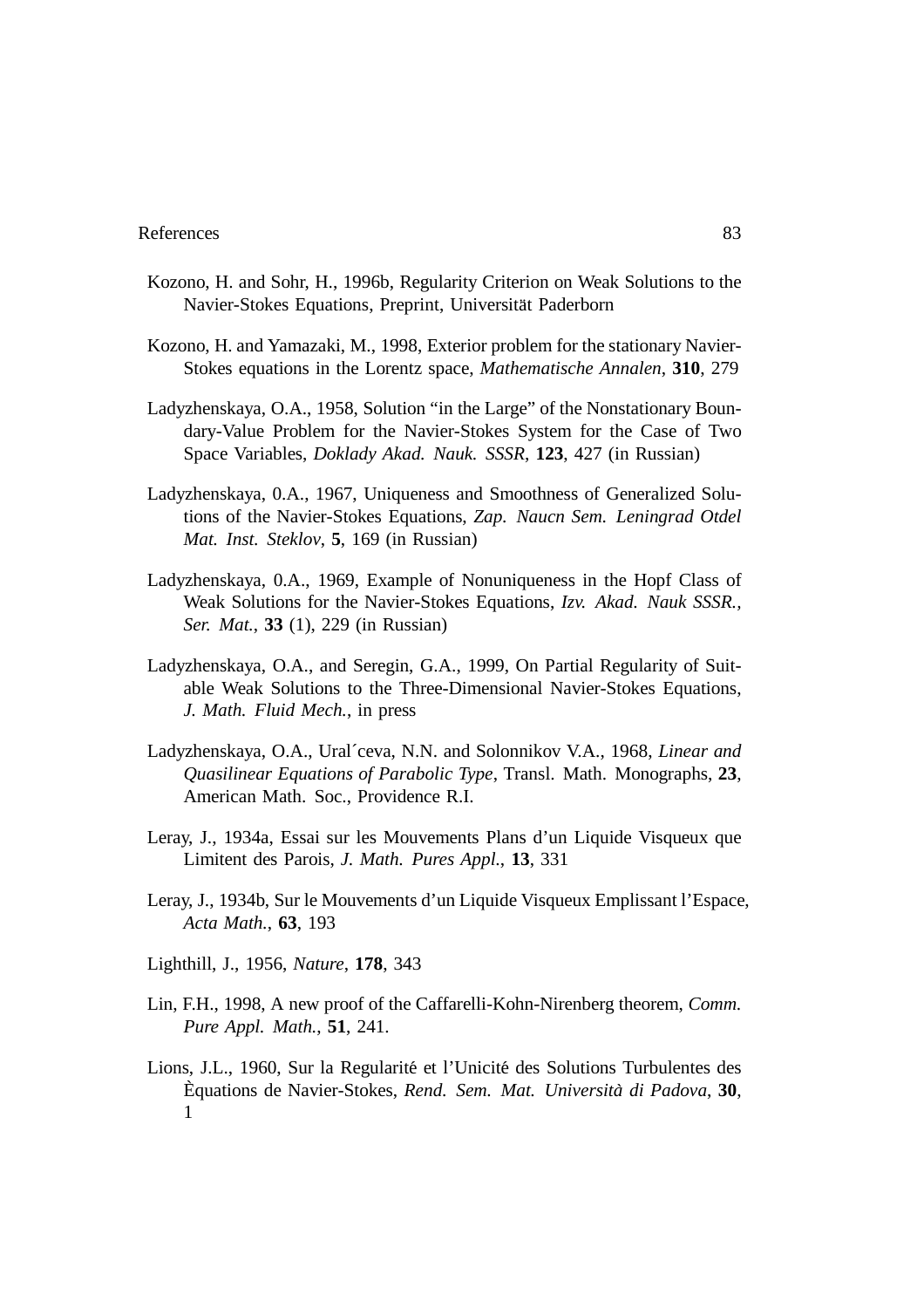- Lions, J.L., 1969, *Quelques Methodes de R ´ esolution des Problemes aux Limites ´ Non Lineaires ´* . Paris: Gauthier-Villars
- Lions, J.L. and Prodi, G., 1959, Un Theoreme d'Existence et Unicité dans les Equations de Navier-Stokes en Dimension 2, ` *Compte Rend. Acad. Sci. Paris.*, **248**, 3519
- Maremonti, P., 1987, Partial Regularity of a Generalized Solution to the Navier-Stokes Equations in Exterior Domains, *Commun. Math. Phys.*, **110**, 75
- Masuda, K., 1984, Weak Solutions of the Navier-Stokes Equations, *Tohoku Math. J.*, **36**, 623
- Monniaux S., 1999, Uniqueness of Mild Solutions of the Navier-Stokes Equation and Maximal L<sup>p</sup>-regularity, C.R. Acad. Sci-Math, 328, 663
- Miyakawa, T., and Sohr, H., 1988, On Energy inequality, Smoothness and Large Time Behavior in  $L^2$  for Weak Solutions of the Navier-Stokes Equations in Exterior Domains, *Math. Z.*, **199**, 455
- Navier, C.L.M.H., 1827, Memoire sur les Lois du Mouvement des Fluides, ´ *Mem. Acad. Sci. Inst. de France*, **6** (2), 389
- Neustupa, J., 1999, Partial Regularity of Weak Solutions to the Navier–Stokes Equations in the Class  $L^{\infty}(0,T; L^{3}(\Omega)^{3})$ , *J. Math. Fluid Mech.*, in press
- Necas, J., Ruzicka, M. and Sverak, V., 1996, On Leray's Self-similar Solutions ´ of the Navier-Stokes Equations, *Acta Math.*, **176**, 283
- Ohyama, T., 1960, Interior Regularity of Weak Solutions of the Time Dependent Navier-Stokes Equation, *Proc. Japan Acad.*, **36**, 273
- Prodi, G., 1959, Un Teorema di Unicità per le Equazioni di Navier-Stokes, Ann. *Mat. Pura Appl.*, **48**, 173
- Rautmann, R., 1983, On Optimum Regularity of Navier-Stokes Solution at Time  $t = 0$ , *Math.* Z., **184**, 141
- Rionero, S., and Galdi, G.P., 1979, The Weight Function Approach to Uniqueness of Viscous Flows in Unbounded Domains, *Arch. Ratl Mech. Anal.*, **69**, 37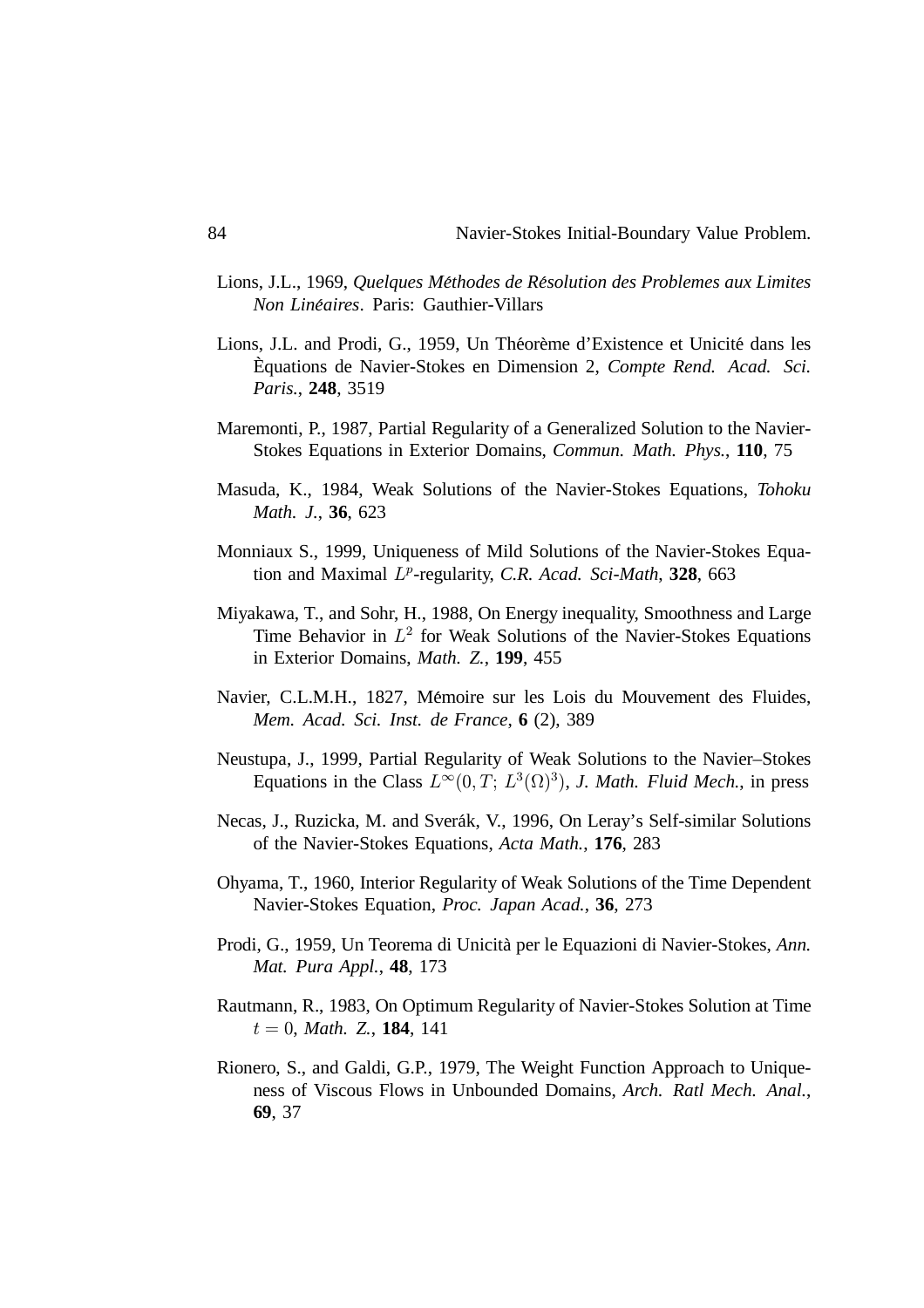- Scheffer, V., 1976a, Turbulence and Hausdorff Dimension, *Springer Lecture Notes in Mathematics*, **565**, 174
- Scheffer, V., 1976b, Partial Regularity of Solutions to the Navier-Stokes Equations, *Pacific J. Math.*, **66**, 535
- Scheffer, V., 1977, Hausdorff Measure and the Navier-Stokes Equations, *Commun Math. Phys.*, **55**, 97
- Scheffer, V., 1978, The Navier-Stokes Equations in Space Dimension Four, *Commun Math. Phys.*, **61**, 41
- Scheffer, V., 1980, The Navier-Stokes Equations on a Bounded Domain, *Commun Math. Phys.*, **73**, 1
- Scheffer, V., 1982, Boundary Regularity for the Navier-Stokes Equations in Half-Space, *Commun Math. Phys.*, **80**, 275
- Scheffer, V., 1985, A Solution to the Navier-Stokes Equations with an Internal Singularity, *Commun Math. Phys.*, **101**, 47
- Serrin, J., 1962, On the Interior Regularity of Weak Solutions of the Navier-Stokes Equations, *Arch. Ratl Mech. Anal.*, **9**, 187
- Serrin, J., 1963, The Initial Value Problem for the Navier-Stokes Equations, *Nonlinear Problems.*, R.E. Langer Ed., Madison: University of Wisconsin Press **9**, 69
- Shinbrot, M., 1973, *Lectures on Fluid Mechanics*, Gordon and Breach, New York
- Shinbrot, M., 1974, The Energy Equation for the Navier-Stokes System, *SIAM J. Math. Anal.*, **5**, 948
- Simon, J., 1999, On the existence of the pressure for solutions of the variational Navier–Stokes equations, *J. Math. Fluid Mech.*, in press
- Simon, L., 1983, *Lectures on Geometric Measure Theory*, University of Canberra, Australia
- Sohr, H., 1983, Zur Regularitätstheorie der Instation ären Gleichungen von Navier-Stokes, *Math. Z.*, **184**, 359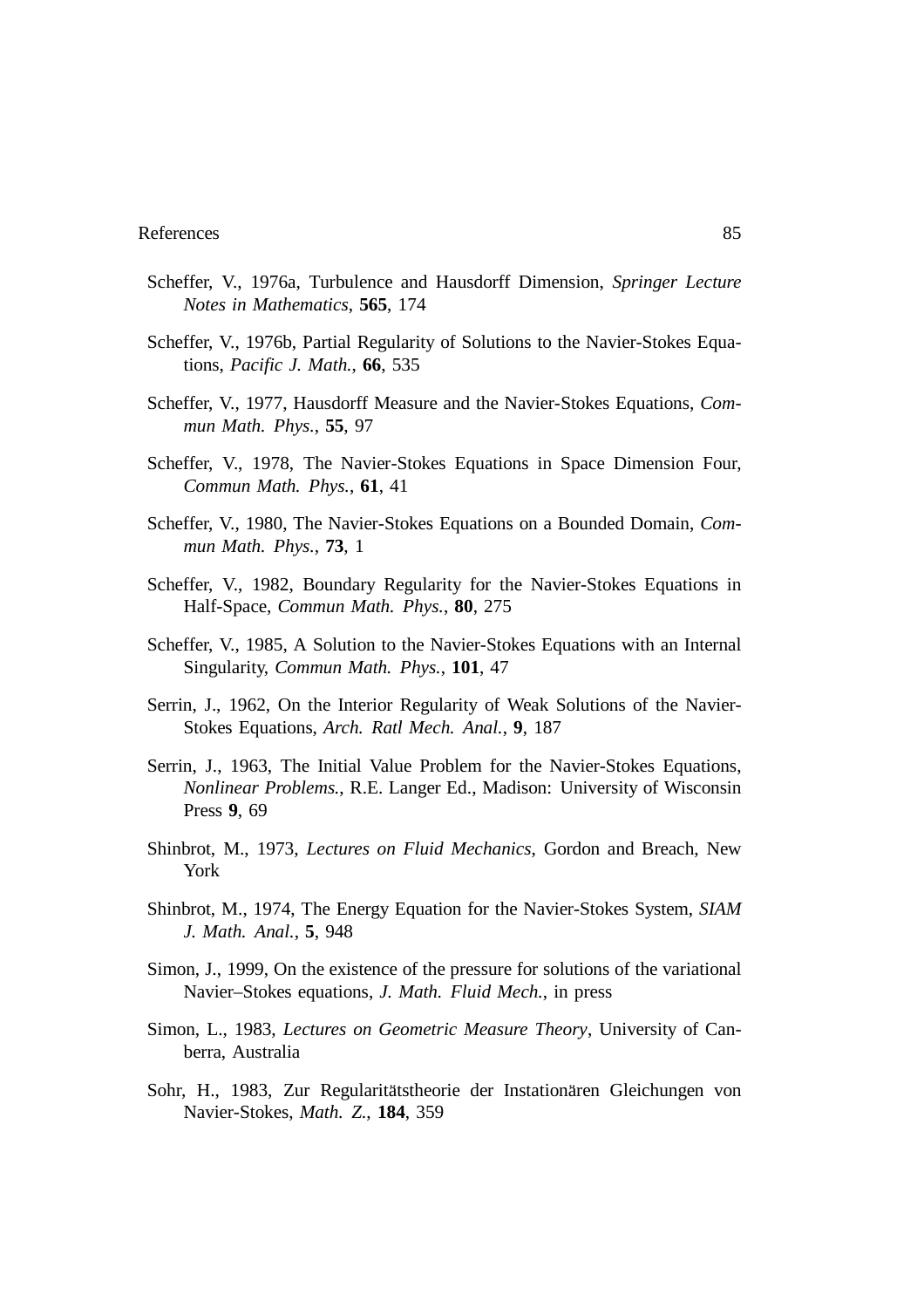- Sohr, H., 1984, Erweiterung eines Satzes von Serrin uber die Gleichungen von ¨ Navier-Stokes, *J. Reine Angew. Math.*, **352**, 81
- Sohr, H. and von Wahl, W., 1984, On the Singular Set and the Uniqueness of Weak Solutions of the Navier-Stokes Equations, *Manuscripta Math.*, **49**, 27
- Sohr, H. and von Wahl, W., 1985, A New Proof of Leray's Structure Theorem and the Smoothness of Weak Solutions Navier-Stokes Equations for large , *Bayreuth. Math. Schr.*, **20**, 153
- Sohr, H. and von Wahl, W., 1986, On the Regularity of the Pressure of Weak Solutions of Navier-Stokes Equations, *Arch. Math.*, **46**, 428
- Sohr, H., von Wahl, W. and Wiegner, W., 1986, Zur Asymptotik der Gleichungen von Navier-Stokes, *Nachr. Akad. Wiss. Göttingen.*, 146, 1
- Solonnikov, V.A., 1964, Estimates of Solutions of Nonstationary Linearized Systems of Navier-Stokes equations, *Trudy Mat. Inst. Steklov*, **70**, 213; English Transl.: A.M.S. Transl., **75**, 1968, 1
- Stein, E.M., 1970, *Singular Integrals and Differentiability Properties of Functions*, Princeton University Press, Princeton
- Stokes, G.H., 1845, On the Theories of the Internal Friction of Fluids in Motion *Trans. Cambridge Phil. Soc.*, **8**, 287
- Struwe, M., 1988, On Partial Regularity Results for the Navier-Stokes Equations, *Commun. Pure Appl. Math.*, **41**, 437
- Takahashi, S., 1990, On Interior Regularity Criteria for Weak Solutions of the Navier-Stokes Equations, *Manuscripta Math.*, **69**, 237
- Takahashi, S., 1992, On a Regularity Criterion up to the Boundary for Weak Solutions of the Navier-Stokes Equations, *Comm. Partial Diff. Eq.*, **17**, 261; Corrigendum: *ibidem*, **19**, 1994, 1015
- Tanaka, A., 1987, Régularité par Rapport au Temps des Solutions Faibles de l'Équation de Navier-Stokes, *J. Math. Kyoto Univ.*, 27, 217
- Taniuchi Y., 1997, On generalized energy equality of the Navier-Stokes equations, *Manuscripta Math*, **94** 365